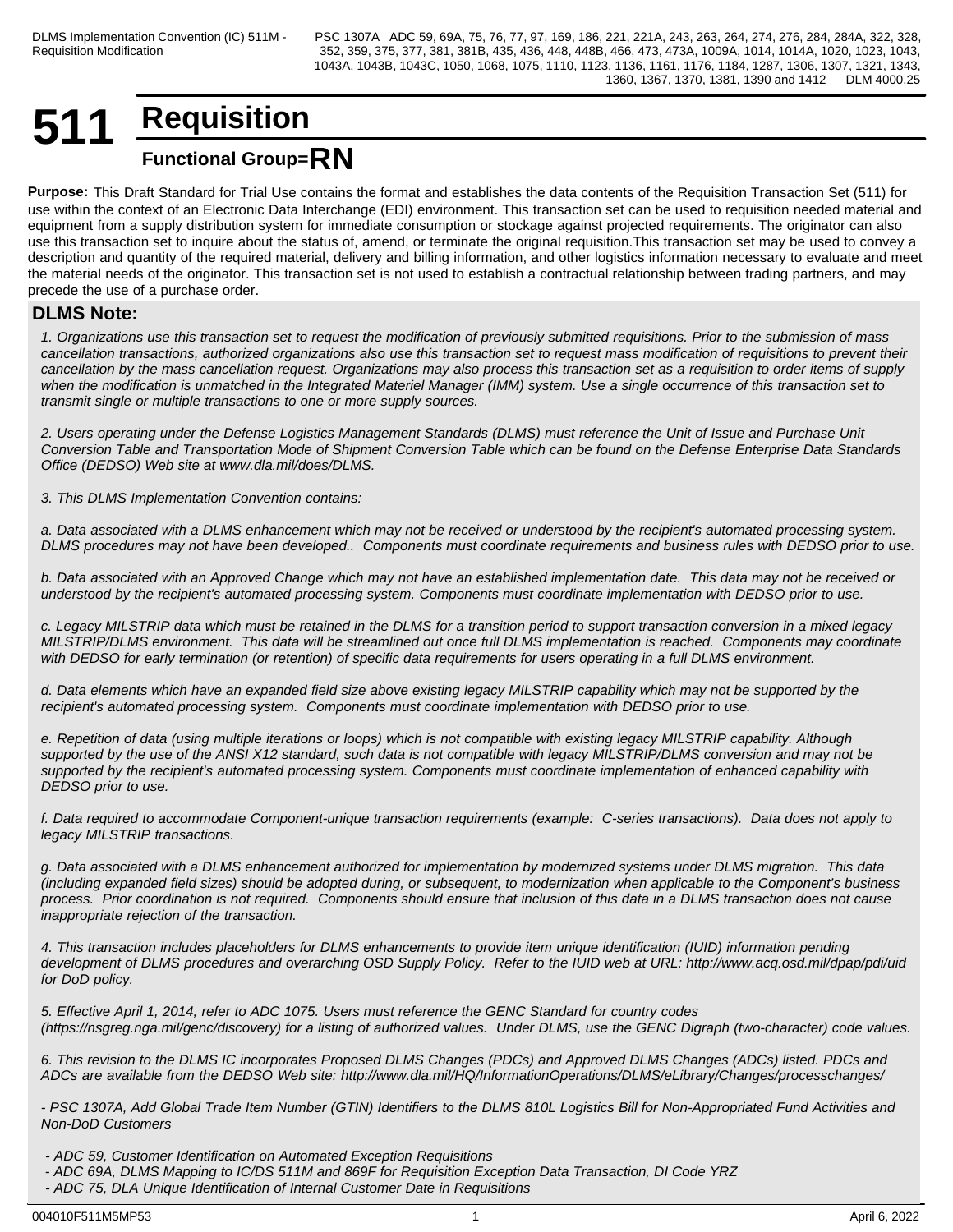*- ADC 76, Air Force Unique Management Coding for NMCS/MICAP*

 *- ADC 77, Air Force Unique Management Coding for Materiel Management Aggregation Code (MMAC)* 

 *- ADC 97, Long Item Description for DMLSS Requisition Processing*

 *- ADC 169, Inclusion of Data Supporting UID of Items in DLMS Requisition and Material Release Processes*

 *- ADC 186, DLMS Requisition Revisions to Support Theatre Enterprise-Wide Logistics System (TEWLS)*

 *- ADC 221, Communication of Unit Price and Total Price under DLMS*

 *- ADC 221A, Revised Procedures associated with the DLMS Enhancement for Communication of Unit Price*

 *- ADC 243, Identification of Army Single Stock Fund (SSF) Requisitioning Actions and Edit Action Code (EAC) Authorization*

 *- ADC 263, Inclusion of Unit Price in Requisition Modification and Cancellation*

 *- ADC 264, DLMS Enhancement for Part-Numbered Requisition Format and USAF Unique Rules for Descriptive Information including Technical Order (T.O.) Number*

 *- ADC 274, DLMS and DLSS Changes to Support Army Exchange Pricing*

 *- ADC 276, Addition of Party to Receive Copy to Support Requirements for Theater Enterprise-Wide Logistics System (TEWLS) Requisitions*

 *- ADC 284, Revisions to DLMS Supplements to Add Shop Service Center (SSC) for BRAC Inventory Management and Stock Positioning (IMSP)*

 *- ADC 284A, Revisions to DLMS Supplements to Add Shop Service Center (SSC) for BRAC Inventory Management and Stock Positioning (IMSP)*

 *- ADC 322, Addition of Local Catalog ID qualifier to Support Requirements for Theater Enterprise-Wide Logistics System (TEWLS) Requisitions (Supply)*

 *- ADC 328, "Off-Line" Requisition Processing: Internet Ordering Application Request for Component Verification of Funds Availability and Recording of the Financial Obligation*

 *- ADC 352, Request for Management Code for PQDR Replacement Requisitions*

 *- ADC 359, Perpetuation of the Denial Management Code to the DLMS Requisition and Modification of Air Force BRAC IMSP SDR Procedures (Supply/SDR)*

 *- ADC 375, New Management Code for Navy-Funded Non-Production Support Materiel Ordered under BRAC SS&D/IMSP*

 *- ADC 377, Transaction Copies Required for DLA Support of Navy BRAC SS&D/IMSP DLRs, Navy Program-Managed Materiel, and Nuclear Consumable Support Materiel*

 *- ADC 381, Procedures and Additional Data Content supporting Requisitions, Requisition Alerts, and Unit of Use Requirements under Navy BRAC SS&D/IMSP*

 *- Approved Administrative Addendum ADC 381B, Administrative Revision to Identify Delivery Location Position*

 *- ADC 435, DLMS Revisions for Standard Financial Information Structure (SFIS) Compliance* 

 *- ADC 436, Administrative Revisions to DLMS Supplements to Remove Obsolete Routing Identifier Code (RIC) "Streamline" Notes and Update MILSTRIP/DLMS Documentation Associated with RICs (Supply/MILSTRIP/DODAAD)*

 *- ADC 448, Implementation of International Organization for Standardization (ISO) 3166-1 Codes for the Identification of Countries and their Subdivisions*

 *- ADC 448B, Delayed implementation for International Organization for Standardization (ISO) 3166-1 Codes for the Identification of Countries and their Subdivisions*

 *- ADC 466, Revised Procedures to Support Requisitioning and Transaction Exchange associated with DLA Disposition Services under Reutilization Business Integration (RBI)*

 *- ADC 473, DLMS Revisions to Add the Associated Purchase Order Number in Support of the DLA Interface with the Exchange*

 *- ADC 473A, DLMS Revisions to Add the Associated Purchase Order Number (Supports DLA Interface with the Exchange, Navy Exchange Service Command (NEXCOM), and Marine Corps Exchange (MCX) Non-Appropriated Funds (NAF) Activities and Non-DoD Customers) - ADC 1009A, DLMS Enhancements for Requisitioning to Improve Use of Mark-for Addressing, Expand Authorized Priority Designator Validation, Correct EMALL Purchase/Credit Card Format Rules, and Require Distribution of Status for Requisitions associated with Purchase/Credit Card Payment*

 *- ADC 1014, Revised Procedures for Inclusion of Contract Data in Transactions Associated with Government Furnished Property (GFP) and Management Control Activity (MCA) Validation of Contractor Furnished Materiel (CFM) Requisitions*

 *- ADC 1014A, Revised Procedures for Inclusion of GFP/CFM Contract Data in DLMS Transactions – Updated Mapping for Concurrent Identification of the Manufacturing Directive Number (MDN) and the Contract Line Item Number (CLIN)*

 *- ADC 1020, Inter-Service Ownership Transfer of Ammunition/ Ammunition Related Materiel*

 *- ADC 1023, Administrative Updates to Remove MILSTRIP References to Requisitioning from Plant Clearance Automated Reutilization Screening System (PCARSS)*

 *- ADC 1043, DLMS Revisions for Department of Defense (DoD) Standard Line of Accounting (SLOA)/Accounting Classification*

 *- ADC 1043A, Revised Procedures for Department of Defense (DOD) Standard Line of Accounting (SLOA)/Accounting Classification to Support Transaction Rejection Requirements*

 *- ADC 1043B, Revised Procedures for Department of Defense (DOD) Standard Line of Accounting (SLOA)/Accounting Classification to Modify Business Rules for Beginning Period of Availability*

 *- ADC 1043C, Administrative Corrections for SLOA Data in the 810L Logistics Bill and other DLMS ICs*

 *- ADC 1050, New DOD EMALL DoDAAC and Supply Status Cancellation Codes for DOD EMALL Credit Card Billing*

 *- ADC 1068, Enhanced Procedures for Requisitioning via DOD EMALL and GSA Internet Ordering: Component Verification of Funds Availability and Materiel Identification using the Supplier-Assigned Part Number and/or Supplier Commercial and Government Entity (CAGE) Code* **Code Code Code Code Code Code Code Code Code Code Code** 

 *- ADC 1075, Implementation of Geopolitical Entities, Names, and Codes (GENC) Standard by DoD Components for the Identification of Countries and their Subdivisions.*

 *- Organizational Name and Other Non-Substantive (Administrative) Updates Completed on February 19, 2014*

 *- ADC 1110, Administrative Update to Identify Code DPC Delivery Priority Code as an Approved X12 Migration Code and Associated DLMS Documentation; Identifies Additional Data Elements Authorized for Modification in the Requisition Modification Process*

 *- ADC 1123, Revised Procedures for Management Control Activity (MCA) Validation of Government Furnished Material (GFM)/Contractor*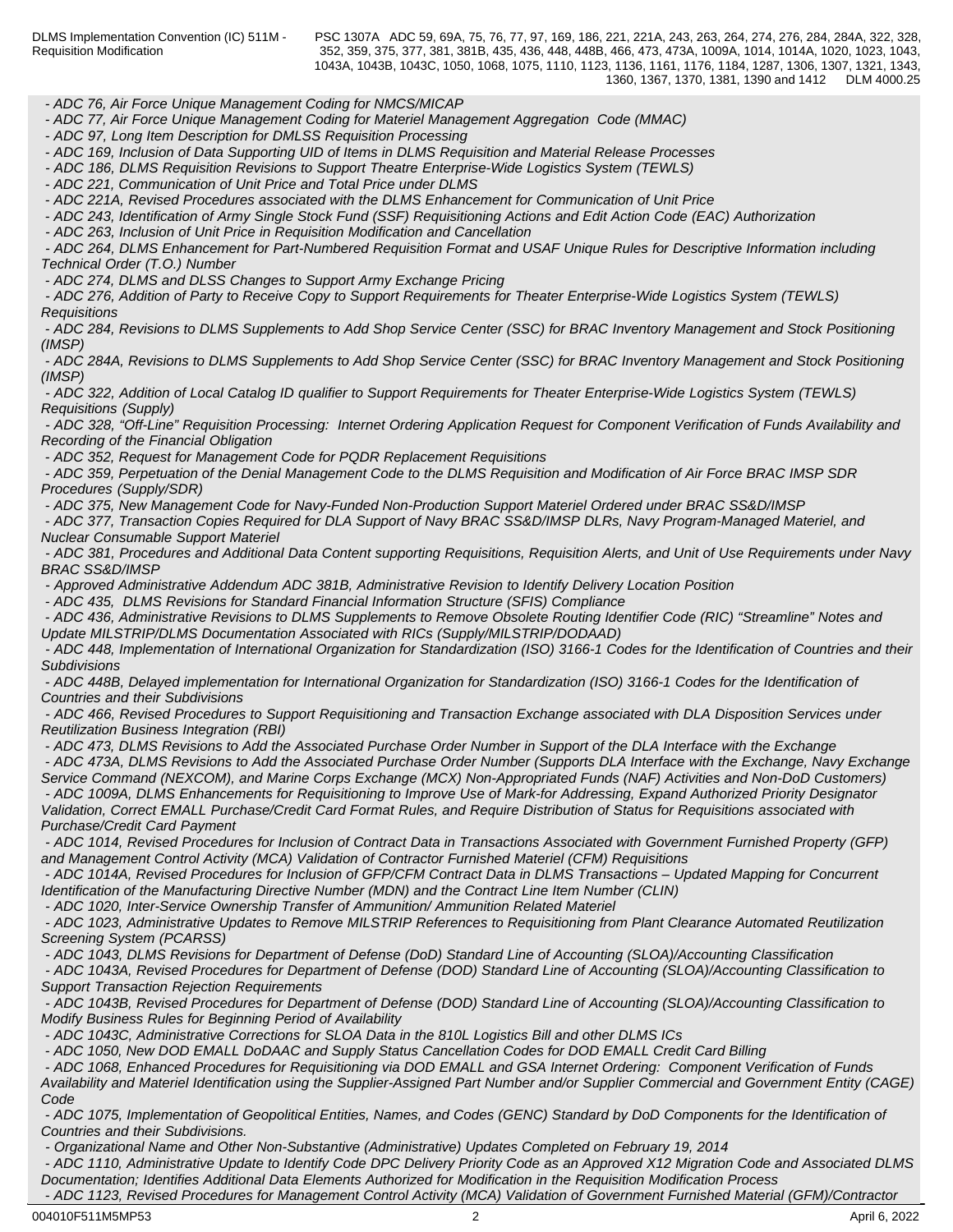*Furnished Material (CFM) Requisitions and Contractor DoDAAC Assignment*

 *- ADC 1136, Revise Unique Item Tracking (UIT) Procedures to support DODM 4140.01 UIT Policy and Clarify Requirements (Supply) - ADC 1161, Update uniform Procurement Instrument Identifier (PIID) numbering system in the Federal/DLMS Implementation Conventions*

*and DLMS Manuals (Supply/Contract Administration)*

 *- ADC 1176, Revised Procedures for Requisitioning under Inter-Service Maintenance Agreement (Project Codes 3AB, 3AD, 3BB) and Revised DLMS 832N Catalog Data Support for Defense Logistics Agency (DLA) support of Navy Fleet Readiness Centers (FRCs) - ADC 1184, Removal of the Internal Order Number from the 511R Requisition Submitted via FEDMALL*

*- Administrative Update to Reflect Realignment to Recognize DLMS Program Office Completed on December 15, 2016*

*- ADC 1287, DLMS Implementation Convention (IC) Revisions for Data Element Mapping (Form Stock Number and Manufacturer's Part Number), Removal of Plant Equipment Number, and Administrative Updates*

*- ADC 1306, Carrier Identification and In-Transit Visibility Enhancements for the Federal Emergency Management Agency (FEMA) - ADC 1307, Update Requisition-Related DLMS Transactions to Include GS1 Barcode Information for the Navy Exchange Service Command (NEXCOM)*

*- Administrative Update to Reflect Realignment of DLMS Program Office to Enterprise Business Standards Office (EBSO) - Completed on October 22, 2018*

*- ADC 1321, Revise DLMS Requisition-Related Transactions to Include Customer Point of Contact Information*

*- ADC 1343, Missing Materiel Receipt Acknowledgement (MRA) Closeout (Supply)*

*- ADC 1360, Remove References to Disposal Condition Codes in DLA 4000.25 and DLMS Transactions 511M, 511R, and 869F*

*- ADC 1367, Administrative Update to Convert Federal Notes to DLMS Notes within DLMS Implementation Conventions* 

*- ADC 1370, Administrative Update to Change Data Element N106 Usage from Must Use to Used*

*- ADC 1381, Administrative Update to DLMS 511M Requisition Modification and 511R Requisition to Remove Reference to Foreign Military Sales Transportation Costs*

*- ADC 1390, Use of Management Codes in DLMS 511R Requisition, 511M Requisition Modification and 869F Requisition Follow-Up (Supply)*

*- Administrative Update to Reflect Realignment of Enterprise Business Standards Office (EBSO) to Defense Enterprise Data Standards Office (DEDSO) - Completed on October 27, 2021*

*- ADC 1412, Replacement of Data Universal Numbering System Number with Unique Entity Identifier and Electronic Funds Transfer Indicator to Wide Area Workflow*

## **Heading:**

| <u>Pos</u>          | $\underline{\mathsf{Id}}$ | <b>Segment Name</b>                                 | <b>Req</b> | <b>Max Use</b> | <b>Repeat</b> | <b>Notes</b>        | <b>Usage</b> |
|---------------------|---------------------------|-----------------------------------------------------|------------|----------------|---------------|---------------------|--------------|
| 10                  | <b>ST</b>                 | <b>Transaction Set Header</b>                       | M          |                |               |                     | Must use     |
| 20                  | <b>BR</b>                 | <b>Beginning Segment for Material</b><br>Management | M          |                |               |                     | Must use     |
| 30                  | G62                       | Date/Time                                           | O          | 10             |               |                     | Used         |
| 40                  | <b>NTE</b>                | Note/Special Instruction                            | O          | 10             |               |                     | Not Used     |
| <b>LOOP ID - LM</b> |                           |                                                     |            |                | 50            | N <sub>1/50</sub> L |              |
| 50                  | <b>LM</b>                 | Code Source Information                             | O          |                |               | N1/50               | Used         |
| 60                  | LQ                        | <b>Industry Code</b>                                | M          | 100            |               |                     | Must use     |
| LOOP ID - N1        |                           |                                                     |            |                | 20            | <b>N1/70L</b>       |              |
| 70                  | N <sub>1</sub>            | Name                                                | M          |                |               | N <sub>1</sub> /70  | Must use     |
| $*80$               | N <sub>2</sub>            | Additional Name Information                         | O          | 2              |               |                     | Not Used     |
| $*90$               | N3                        | Address Information                                 | O          | $\mathfrak{p}$ |               |                     | Not Used     |
| $*100$              | N <sub>4</sub>            | Geographic Location                                 | O          |                |               |                     | Not Used     |
| 110                 | G61                       | Contact                                             | O          | 5              |               |                     | Used         |

## **Detail:**

| $\underline{\mathsf{Pos}}$ | $\underline{\mathsf{Id}}$ | <b>Segment Name</b>                 | <b>Req</b> | Max Use | <b>Repeat</b>       | <b>Notes</b> | <b>Usage</b> |
|----------------------------|---------------------------|-------------------------------------|------------|---------|---------------------|--------------|--------------|
| LOOP ID - LX               |                           |                                     |            |         | $\geq$ <sup>1</sup> |              |              |
| 10                         | <b>LX</b>                 | Assigned Number                     | O          |         |                     |              | Used         |
| 20                         | N <sub>9</sub>            | Reference Identification            | М          | >1      |                     |              | Must use     |
| 30                         | PO <sub>1</sub>           | Baseline Item Data                  | O          | >1      |                     |              | Used         |
| $*50$                      | <b>PWK</b>                | Paperwork                           | O          |         |                     |              | Not Used     |
| 60                         | <b>DD</b>                 | <b>Demand Detail</b>                | O          | 100     |                     |              | Used         |
| 70                         | GF                        | <b>Furnished Goods and Services</b> | O          |         |                     |              | Used         |
| 80                         | G62                       | Date/Time                           | O          | 20      |                     |              | Used         |
| $*90$                      | <b>MAN</b>                | Marks and Numbers                   | O          | 5       |                     |              | Not Used     |
| 100                        | LIN                       | Item Identification                 | O          | >1      |                     |              | Used         |
|                            |                           |                                     |            |         |                     |              |              |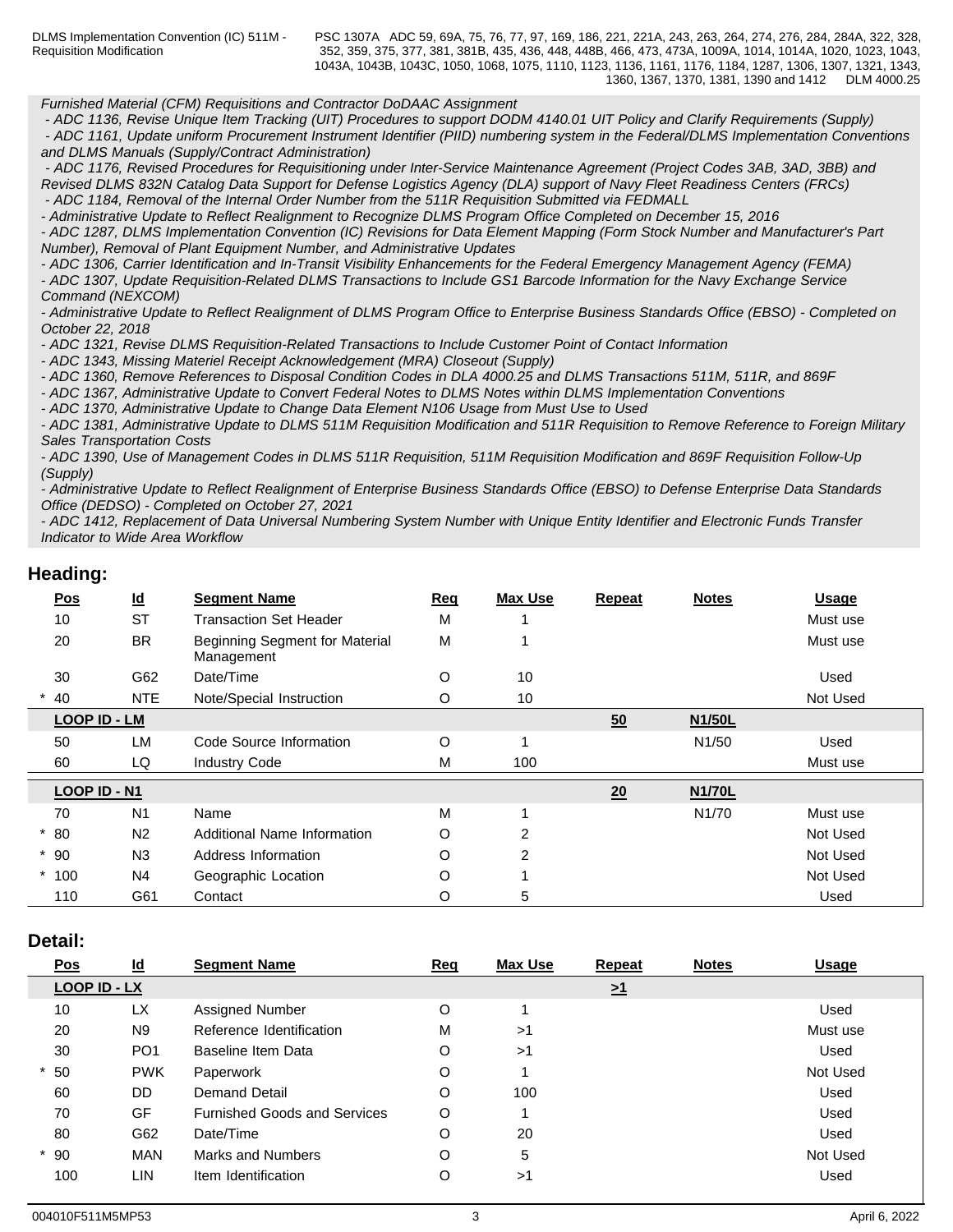| <u>Pos</u>          | $\underline{\mathsf{Id}}$ | <b>Segment Name</b>               | Req         | <b>Max Use</b>          | Repeat   | <b>Notes</b> | <b>Usage</b> |
|---------------------|---------------------------|-----------------------------------|-------------|-------------------------|----------|--------------|--------------|
| 105                 | <b>MEA</b>                | Measurements                      | $\Omega$    | >1                      |          |              | Used         |
| 110                 | G69                       | Line Item Detail - Description    | O           | >1                      |          |              | Used         |
| 120                 | <b>NTE</b>                | Note/Special Instruction          | O           | >1                      |          |              | Used         |
| <b>LOOP ID - LM</b> |                           |                                   |             |                         | 50       |              |              |
| 130                 | LM                        | Code Source Information           | $\circ$     | $\mathbf{1}$            |          |              | Used         |
| 140                 | ${\sf LQ}$                | <b>Industry Code</b>              | M           | 100                     |          |              | Must use     |
|                     | <b>LOOP ID - QTY</b>      |                                   |             |                         | $\geq 1$ | N2/150L      |              |
| 150                 | QTY                       | Quantity                          | $\mathsf O$ | 1                       |          | N2/150       | Used         |
|                     | * LOOP ID - LM            |                                   |             |                         | 50       |              |              |
| 160                 | LM                        | Code Source Information           | O           | 1                       |          |              | Used         |
| 170                 | ${\sf LQ}$                | <b>Industry Code</b>              | M           | 100                     |          |              | Must use     |
| LOOP ID - N1        |                           |                                   |             |                         | 100      | N2/180L      |              |
| 180                 | N <sub>1</sub>            | Name                              | O           | 1                       |          | N2/180       | Used         |
| 190                 | N <sub>2</sub>            | Additional Name Information       | O           | $\overline{\mathbf{c}}$ |          |              | Used         |
| 200                 | N3                        | Address Information               | O           | $\overline{c}$          |          |              | Used         |
| 210                 | N <sub>4</sub>            | Geographic Location               | O           | 1                       |          |              | Used         |
| 215                 | G61                       | Contact                           | O           | 5                       |          |              | Not Used     |
|                     | <b>LOOP ID - REF</b>      |                                   |             |                         |          | N2/220L      |              |
| 220                 | <b>REF</b>                | Reference Identification          |             | $\mathbf{1}$            | $\geq 1$ | N2/220       | Used         |
| 230                 | G62                       | Date/Time                         | O           | 10                      |          |              | Not Used     |
| 240                 | N <sub>9</sub>            | Reference Identification          | O<br>O      | >1                      |          |              | Used         |
| 250                 | N <sub>1</sub>            | Name                              | O           | 1                       |          |              | Used         |
| 260                 | R4                        | Port or Terminal                  | O           | 1                       |          |              | Not Used     |
|                     | * LOOP ID - LM            |                                   |             |                         | 50       |              |              |
| 270                 | LM                        | Code Source Information           | O           | $\mathbf 1$             |          |              | Not Used     |
| 280                 | ${\sf LQ}$                | <b>Industry Code</b>              | M           | 100                     |          |              | Must use     |
|                     |                           |                                   |             |                         |          |              |              |
|                     | LOOP ID - FA1             |                                   |             |                         | $\geq 1$ |              |              |
| 285                 | FA1                       | Type of Financial Accounting Data | O           | 1                       |          |              | Used         |
| 286                 | FA <sub>2</sub>           | <b>Accounting Data</b>            | M           | >1                      |          |              | Must use     |
| 290                 | <b>SE</b>                 | <b>Transaction Set Trailer</b>    | M           | $\mathbf{1}$            |          |              | Must use     |

## **Notes:**

| 1/50L  | The LM loop identifies logistic data common to the entire transaction set.                                                    |
|--------|-------------------------------------------------------------------------------------------------------------------------------|
| 1/50   | The LM loop identifies logistic data common to the entire transaction set.                                                    |
| 1/70L  | The N1 loop identifies name and or address information common to the entire transaction set.                                  |
| 1/70   | The N1 loop identifies name and or address information common to the entire transaction set.                                  |
| 2/150L | Each iteration of the QTY loop qualifies a portion of the total quantity ordered with particular logistics information codes. |
| 2/150  | Each iteration of the QTY loop qualifies a portion of the total quantity ordered with particular logistics information codes. |
| 2/180L | The N1 loop identifies the name and address information unique to each use of the LX loop.                                    |
| 2/180  | The N1 loop identifies the name and address information unique to each use of the LX loop.                                    |
| 2/220L | The REF loop conveys serial and lot number inventory data.                                                                    |
| 2/220  | The REF loop conveys serial and lot number inventory data.                                                                    |
|        |                                                                                                                               |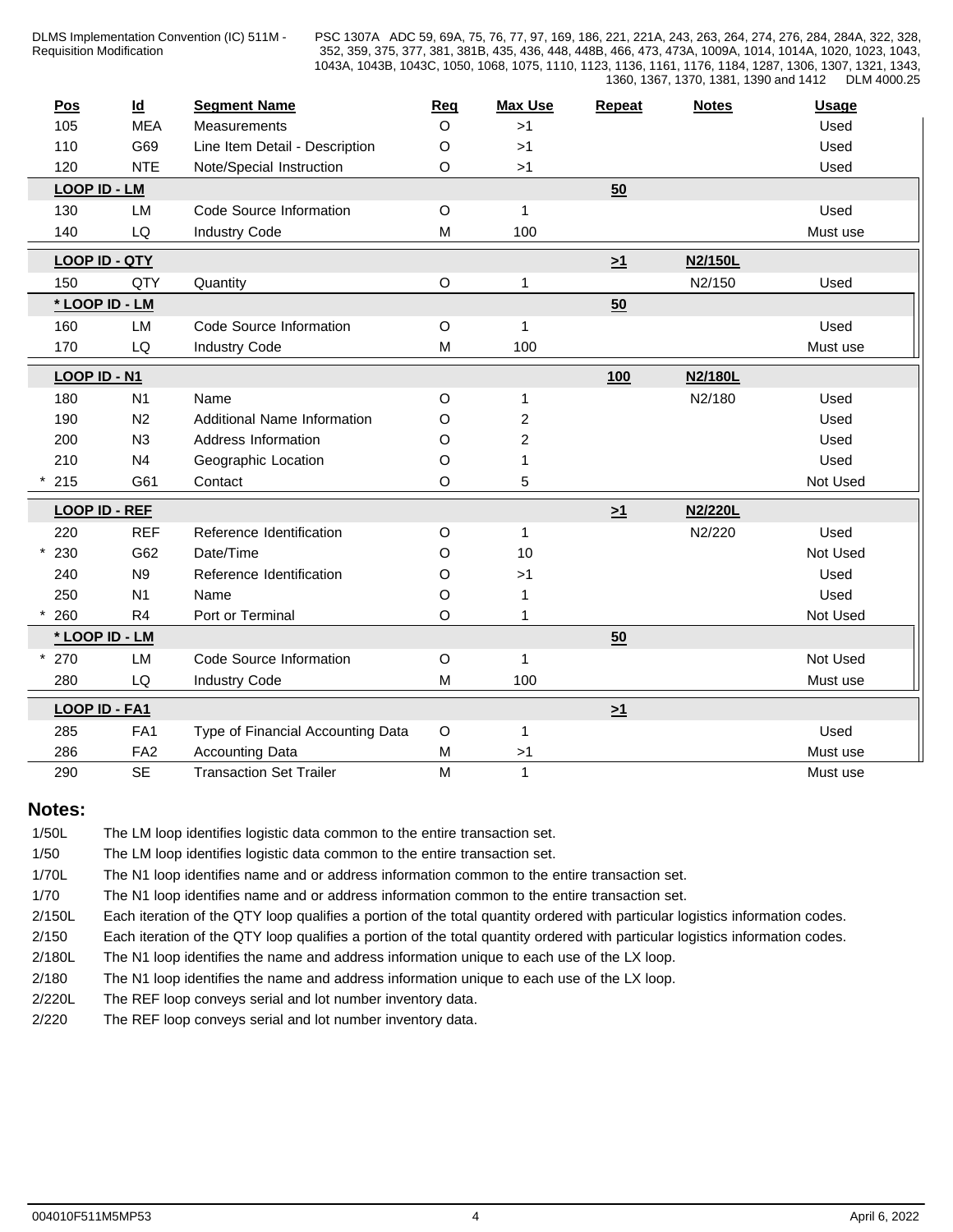DLMS Implementation Convention (IC) 511M - Requisition Modification

PSC 1307A ADC 59, 69A, 75, 76, 77, 97, 169, 186, 221, 221A, 243, 263, 264, 274, 276, 284, 284A, 322, 328, 352, 359, 375, 377, 381, 381B, 435, 436, 448, 448B, 466, 473, 473A, 1009A, 1014, 1014A, 1020, 1023, 1043, 1043A, 1043B, 1043C, 1050, 1068, 1075, 1110, 1123, 1136, 1161, 1176, 1184, 1287, 1306, 1307, 1321, 1343, 1360, 1367, 1370, 1381, 1390 and 1412 DLM 4000.25

## **ST Transaction Set Header**

| IPos: 10                   | Max: 11      |
|----------------------------|--------------|
| <b>Heading - Mandatory</b> |              |
| $\blacksquare$ Loop: N/A   | Elements: 21 |

#### **User Option (Usage):** Must use

**Purpose:** To indicate the start of a transaction set and to assign a control number

## **Semantics:**

1. The transaction set identifier (ST01) used by the translation routines of the interchange partners to select the appropriate transaction set definition (e.g., 810 selects the Invoice Transaction Set).

| $Ref$            | $\underline{\mathsf{Id}}$ | <b>Element Name</b>                                                                                                                                                   | Req | <b>Type</b> | <b>Min/Max</b> | <b>Usage</b> |
|------------------|---------------------------|-----------------------------------------------------------------------------------------------------------------------------------------------------------------------|-----|-------------|----------------|--------------|
| ST <sub>01</sub> | 143                       | <b>Transaction Set Identifier Code</b>                                                                                                                                | м   | ID          | 3/3            | Must use     |
|                  |                           | <b>Description:</b> Code uniquely identifying a<br><b>Transaction Set</b>                                                                                             |     |             |                |              |
|                  |                           | Code Name<br>Requisition<br>511                                                                                                                                       |     |             |                |              |
| ST <sub>02</sub> | 329                       | <b>Transaction Set Control Number</b>                                                                                                                                 | м   | AN          | 4/9            | Must use     |
|                  |                           | <b>Description:</b> Identifying control number that must<br>be unique within the transaction set functional group<br>assigned by the originator for a transaction set |     |             |                |              |
|                  |                           | <b>DLMS Note:</b> A unique number assigned by the<br>originator of the transaction set, or the originator's<br>application program.                                   |     |             |                |              |
|                  |                           |                                                                                                                                                                       |     |             |                |              |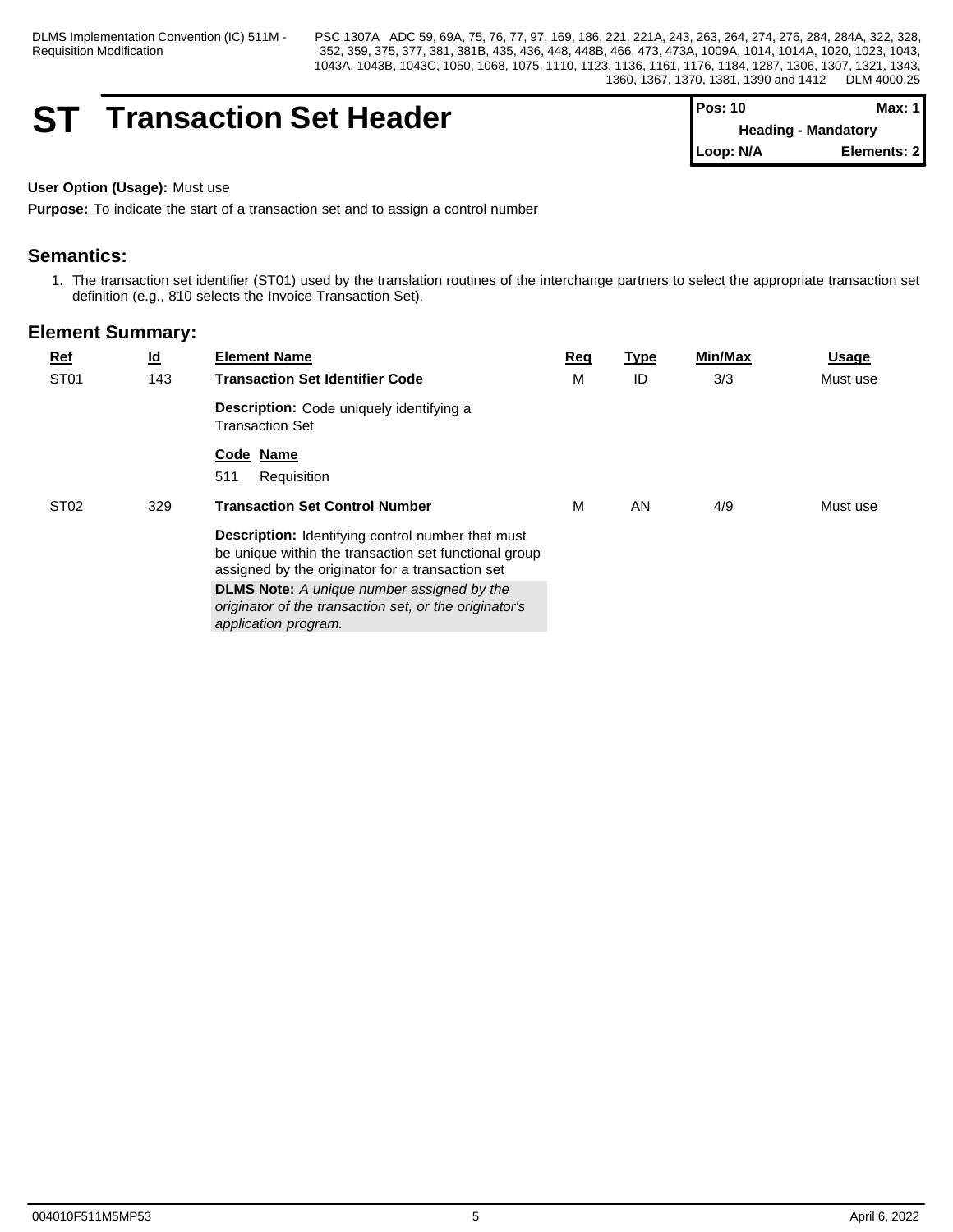## **BR Beginning Segment for Material Management**

| <b>Pos: 20</b> |                            | Max: 1      |
|----------------|----------------------------|-------------|
|                | <b>Heading - Mandatory</b> |             |
| Loop: N/A      |                            | Elements: 7 |

## **User Option (Usage):** Must use

**Purpose:** To indicate the beginning of a material management transaction and transmit identifying numbers and dates

## **Syntax Rules:**

- 1. C0504 If BR05 is present, then BR04 is required.
- 2. P0708 If either BR07 or BR08 is present, then the other is required.
- 3. P1011 If either BR10 or BR11 is present, then the other is required.

## **Semantics:**

- 1. BR03 is the date of the transaction set preparation.
- 2. BR09 is the time of the transaction set preparation

## **DLMS Note:**

- *1. Use table 1 and 2 to request modification of individual transactions.*
- *2. Use table 1 and only 2/SE/290 to request a mass modification.*

| $Ref$<br><b>BR01</b> | <u>ld</u><br>353 | <b>Element Name</b><br><b>Transaction Set Purpose Code</b>                                                                                                                                                                                                                                                                                                                                                                                                     | Req<br>м | <b>Type</b><br>ID | Min/Max<br>2/2 | <b>Usage</b><br>Must use |
|----------------------|------------------|----------------------------------------------------------------------------------------------------------------------------------------------------------------------------------------------------------------------------------------------------------------------------------------------------------------------------------------------------------------------------------------------------------------------------------------------------------------|----------|-------------------|----------------|--------------------------|
|                      |                  | Description: Code identifying purpose of<br>transaction set                                                                                                                                                                                                                                                                                                                                                                                                    |          |                   |                |                          |
|                      |                  | Code Name<br>00<br>Original<br>77<br><b>Simulation Exercise</b><br><b>DLMS Note:</b><br>Use to identify a simulated mobilization exercise transaction set. Activities initiating simulated<br>mobilization exercises must ensure complete coordination with all activities involved. All transaction set<br>recipients must use extreme caution to ensure that individual transactions do not process as action<br>documents which affect accountable records. |          |                   |                |                          |
|                      |                  | ZZ<br><b>Mutually Defined</b><br><b>DLMS Note:</b><br>1. Use to identify the Unit of Use Indicator. When included, the quantity and unit of measure values<br>associated with this transaction are applicable to the unit of use.<br>2. Authorized DLMS enhancement under DLA industrial activity support agreement. Refer to ADC 381.                                                                                                                         |          |                   |                |                          |
| <b>BR02</b>          | 640              | <b>Transaction Type Code</b><br><b>Description:</b> Code specifying the type of<br>transaction<br>Code Name<br>AM<br><b>Requisition Modification</b><br><b>DLMS Note:</b><br>Use to indicate the transaction set contains one or more modifications. Transaction set recipients may<br>process as a requisition when no record of original requisition exists in the IMM's system.                                                                             | M        | ID                | 2/2            | Must use                 |
| <b>BR03</b>          | 373              | <b>Date</b><br><b>Description:</b> Date expressed as CCYYMMDD<br><b>DLMS Note:</b> This date corresponds to the Universal<br>Time Coordinate (UTC).                                                                                                                                                                                                                                                                                                            | м        | DT                | 8/8            | Must use                 |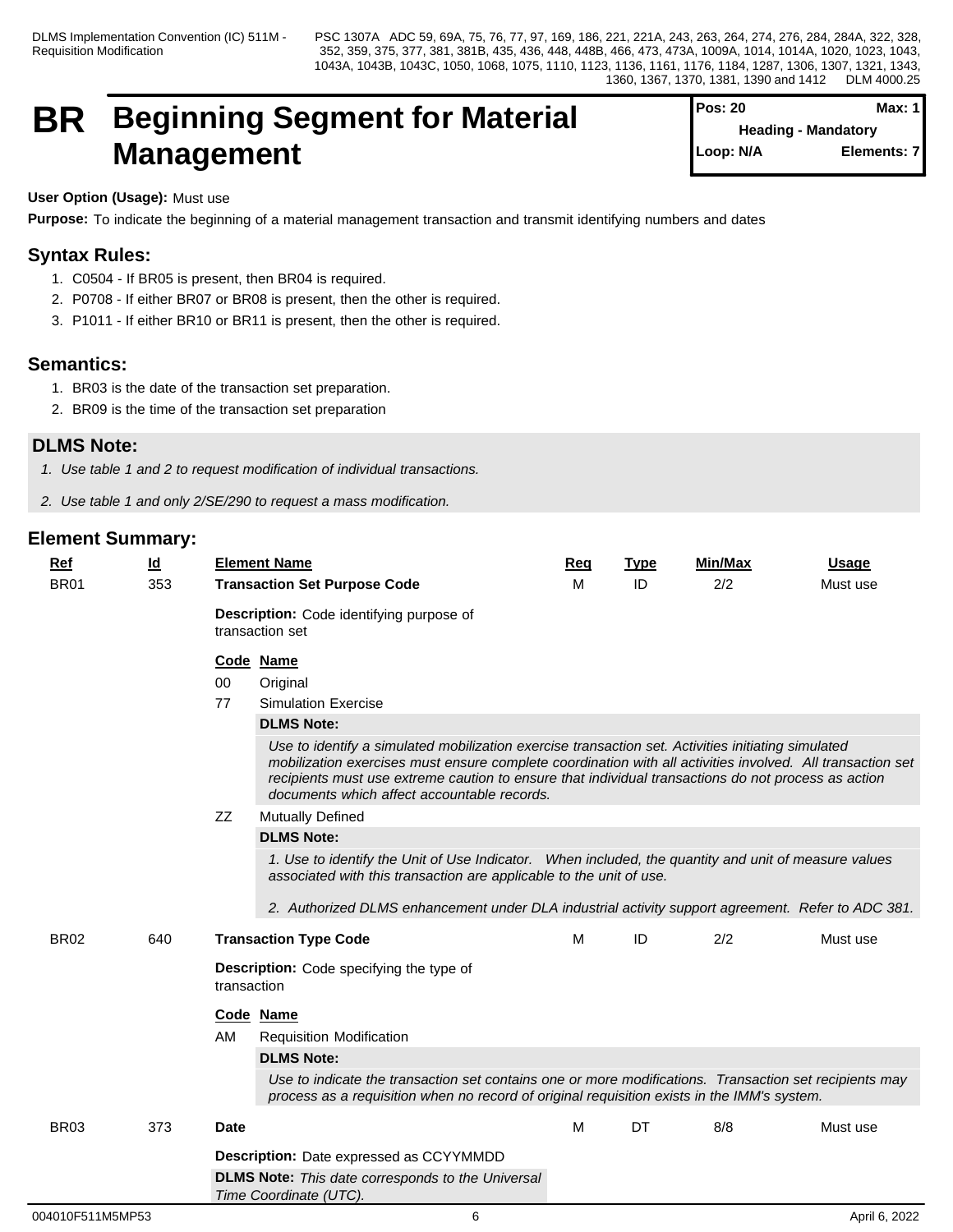| $Ref$       | <u>ld</u> |                                                                                                               | <b>Element Name</b>                                                                                                                                                                                                                                                                                                                                                                                                                                                      | Req     | <b>Type</b> | Min/Max | <b>Usage</b> |  |  |
|-------------|-----------|---------------------------------------------------------------------------------------------------------------|--------------------------------------------------------------------------------------------------------------------------------------------------------------------------------------------------------------------------------------------------------------------------------------------------------------------------------------------------------------------------------------------------------------------------------------------------------------------------|---------|-------------|---------|--------------|--|--|
| <b>BR04</b> | 67        |                                                                                                               | <b>Identification Code</b>                                                                                                                                                                                                                                                                                                                                                                                                                                               | X       | AN          | 2/80    | Used         |  |  |
|             |           |                                                                                                               | <b>Description:</b> Code identifying a party or other code                                                                                                                                                                                                                                                                                                                                                                                                               |         |             |         |              |  |  |
| <b>BR05</b> | 66        |                                                                                                               | <b>Identification Code Qualifier</b>                                                                                                                                                                                                                                                                                                                                                                                                                                     | O       | ID          | 1/2     | Used         |  |  |
|             |           | <b>Description:</b> Code designating the system/method<br>of code structure used for Identification Code (67) |                                                                                                                                                                                                                                                                                                                                                                                                                                                                          |         |             |         |              |  |  |
|             |           | 10                                                                                                            | Code Name<br>Department of Defense Activity Address Code (DODAAC)<br><b>DLMS Note:</b><br>Use only to identify the organization to which a mass modification is applicable.                                                                                                                                                                                                                                                                                              |         |             |         |              |  |  |
|             |           | A <sub>2</sub>                                                                                                | Military Assistance Program Address Code (MAPAC)<br><b>DLMS Note:</b><br>Use to indicate the Security Assistance (SA) structured address data.                                                                                                                                                                                                                                                                                                                           |         |             |         |              |  |  |
|             |           |                                                                                                               |                                                                                                                                                                                                                                                                                                                                                                                                                                                                          |         |             |         |              |  |  |
| <b>BR06</b> | 306       |                                                                                                               | <b>Action Code</b>                                                                                                                                                                                                                                                                                                                                                                                                                                                       | O       | ID          | 1/2     | Used         |  |  |
|             |           |                                                                                                               | <b>Description:</b> Code indicating type of action<br><b>DLMS Note:</b> 1. Use only when the transaction set<br>contains a request for mass modification of<br>requisitions.                                                                                                                                                                                                                                                                                             |         |             |         |              |  |  |
|             |           |                                                                                                               | 2. When used, the transaction set identifies<br>requisitions associated with an organization<br>(identified in 1/BR/020). The range of requisitions<br>may be qualified through the identification of a<br>series of project codes, special requirements codes<br>or priorities (identified in the 1/LM/050 loop) and/or a<br>range of transaction number dates (identified in<br>1/G62/030).                                                                            |         |             |         |              |  |  |
|             |           |                                                                                                               | Code Name                                                                                                                                                                                                                                                                                                                                                                                                                                                                |         |             |         |              |  |  |
|             |           | $\overline{2}$                                                                                                | Change (Update)<br><b>DLMS Note:</b><br>Use for mass modifications to indicate that Special Requirements Code 555 should be assigned to all                                                                                                                                                                                                                                                                                                                              |         |             |         |              |  |  |
|             |           |                                                                                                               | requisitions that should not be canceled by a mass cancellation transaction.<br><b>Future</b>                                                                                                                                                                                                                                                                                                                                                                            |         |             |         |              |  |  |
|             |           | 83                                                                                                            | <b>DLMS Note:</b><br>1. Used by Navy industrial activities (IAs) to identify a Requisition Alert allowing stock positioning or<br>procurement action in response to the forecasted future funded requirement. The requisition alert is an<br>unfunded requirement.                                                                                                                                                                                                       |         |             |         |              |  |  |
|             |           | FI                                                                                                            | 2. Authorized DLMS enhancement under DLA industrial activity support agreement. Refer to ADC 381.<br>File<br><b>DLMS Note:</b>                                                                                                                                                                                                                                                                                                                                           |         |             |         |              |  |  |
|             |           |                                                                                                               | 1. Use with BR02 Code AM to identify a requisition modification image transaction. All transaction set<br>recipients must use extreme caution to ensure that individual transactions do not process as action<br>documents which affect accountable records.<br>2. Used on image transactions provided to DLA for Navy requisitions submitted directly to other<br>Component SoS, so that DLA will be able to support follow-on actions on behalf of the Navy industrial |         |             |         |              |  |  |
|             |           |                                                                                                               | activity (IA) under a DLA industrial activity support agreement. Refer to ADC 377.                                                                                                                                                                                                                                                                                                                                                                                       |         |             |         |              |  |  |
| <b>BR09</b> | 337       | Time                                                                                                          |                                                                                                                                                                                                                                                                                                                                                                                                                                                                          | $\circ$ | <b>TM</b>   | 4/8     | Must use     |  |  |
|             |           |                                                                                                               | Description: Time expressed in 24-hour clock time<br>as follows: HHMM, or HHMMSS, or HHMMSSD, or<br>HHMMSSDD, where $H =$ hours (00-23), $M =$ minutes<br>$(00-59)$ , S = integer seconds $(00-59)$ and DD =<br>decimal seconds; decimal seconds are expressed                                                                                                                                                                                                           |         |             |         |              |  |  |

as follows:  $D = \text{tenths}$  (0-9) and  $DD = \text{hundredths}$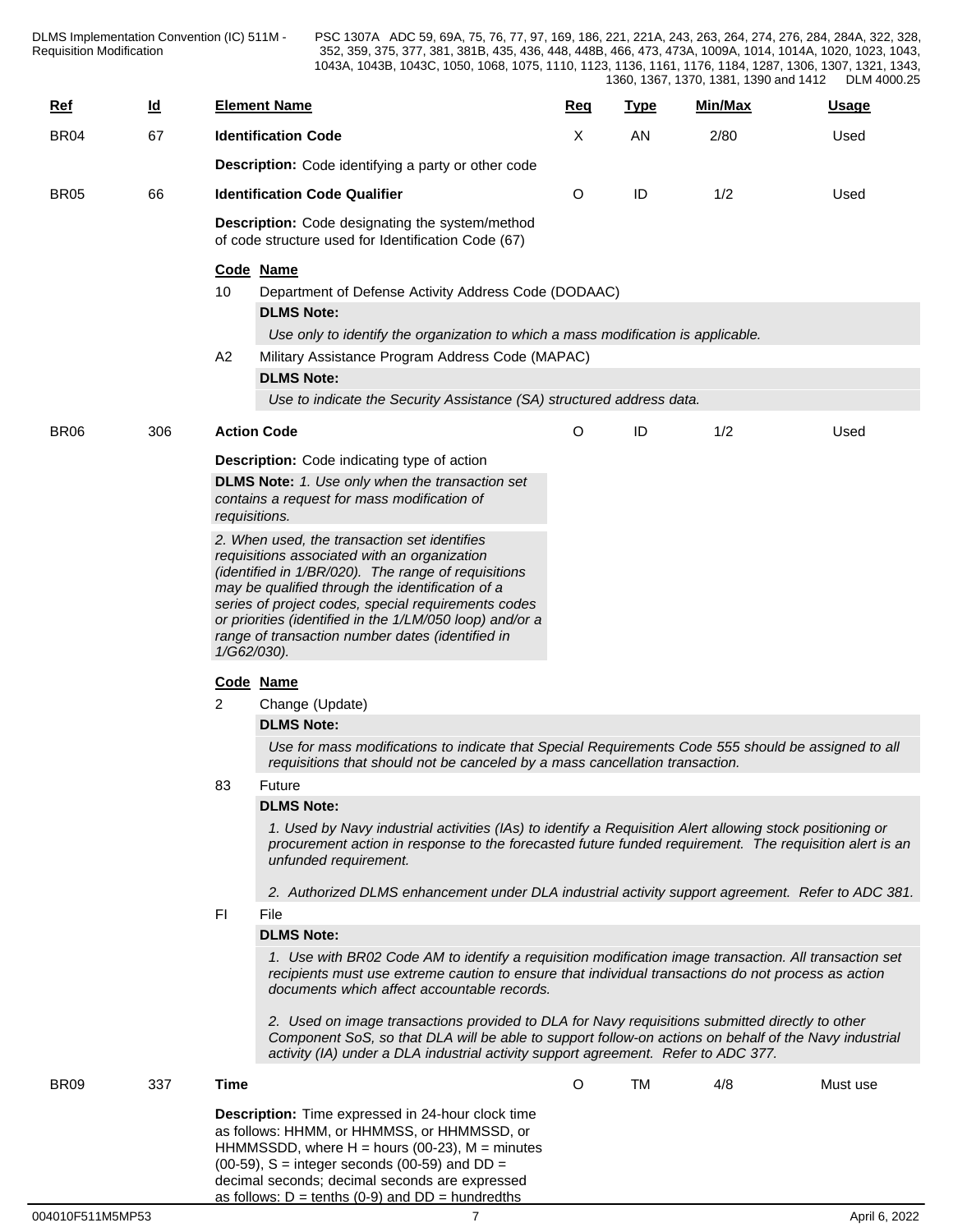| <u>Ref</u> | Id<br>-- | <b>Element Name</b>                                                     | <u>Req</u> | Type | Min/Max | <u>Usage</u> |
|------------|----------|-------------------------------------------------------------------------|------------|------|---------|--------------|
|            |          | $(00-99)$                                                               |            |      |         |              |
|            |          | <b>DLMS Note:</b> 1. Express the originating activity's<br>time in UTC. |            |      |         |              |
|            |          | 2. Express time in a four-position (HHMM) format.                       |            |      |         |              |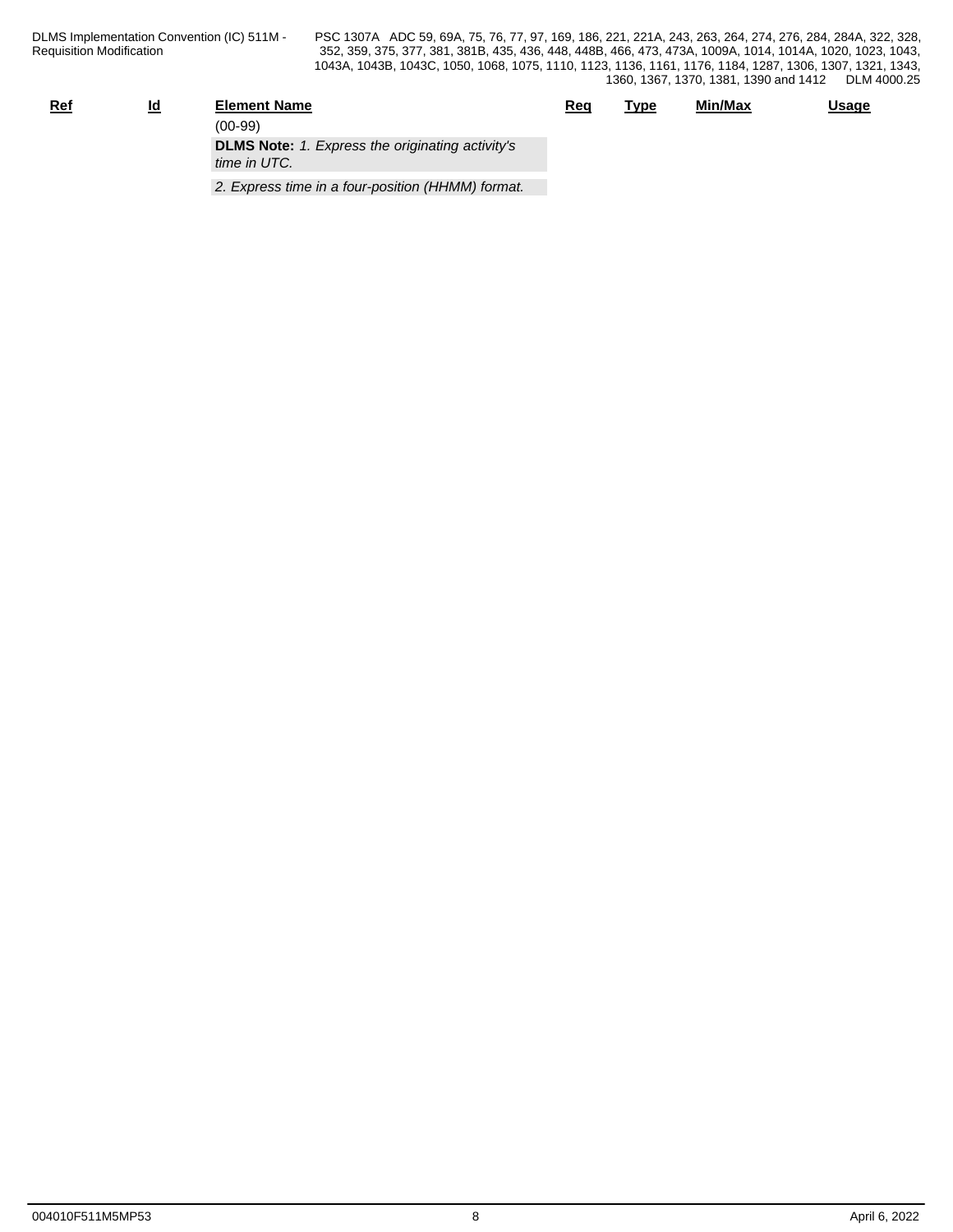## **G62** Date/Time

| <b>Pos: 30</b> | <b>Max: 10</b>            |  |
|----------------|---------------------------|--|
|                | <b>Heading - Optional</b> |  |
| Loop: N/A      | Elements: 2               |  |

### **User Option (Usage):** Used

**Purpose:** To specify pertinent dates and times

## **Syntax Rules:**

- 1. R0103 At least one of G6201 or G6203 is required.
- 2. P0102 If either G6201 or G6202 is present, then the other is required.
- 3. P0304 If either G6203 or G6204 is present, then the other is required.

## **DLMS Note:**

*1. Use in mass modification transactions to identify a range of requisition transaction number dates for which mass modification applies.*

*2. Use in mass modification transactions for ammunition items to identify the required delivery period.*

| <u>Ref</u> | $\underline{\mathsf{Id}}$ |      | <b>Element Name</b>                                                                              | Req | <b>Type</b> | <b>Min/Max</b> | <u>Usage</u> |
|------------|---------------------------|------|--------------------------------------------------------------------------------------------------|-----|-------------|----------------|--------------|
| G6201      | 432                       |      | <b>Date Qualifier</b>                                                                            | X   | ID          | 2/2            | Must use     |
|            |                           |      | <b>Description:</b> Code specifying type of date                                                 |     |             |                |              |
|            |                           |      | Code Name                                                                                        |     |             |                |              |
|            |                           | 53   | Deliver Not Before Date                                                                          |     |             |                |              |
|            |                           |      | <b>DLMS Note:</b>                                                                                |     |             |                |              |
|            |                           |      | For conventional ammunition, use to indicate the required delivery period start date, inclusive. |     |             |                |              |
|            |                           | 54   | Deliver No Later Than Date                                                                       |     |             |                |              |
|            |                           |      | <b>DLMS Note:</b>                                                                                |     |             |                |              |
|            |                           |      | For conventional ammunition, use to indicate the required delivery period end date, inclusive.   |     |             |                |              |
|            |                           | 62   | <b>Accrual Start Date</b>                                                                        |     |             |                |              |
|            |                           |      | <b>DLMS Note:</b>                                                                                |     |             |                |              |
|            |                           |      | Use to indicate the range start date, inclusive.                                                 |     |             |                |              |
|            |                           | 63   | <b>Accrual End Date</b>                                                                          |     |             |                |              |
|            |                           |      | <b>DLMS Note:</b>                                                                                |     |             |                |              |
|            |                           |      | Use to indicate the range stop date, inclusive.                                                  |     |             |                |              |
| G6202      | 373                       | Date |                                                                                                  | X   | DT          | 8/8            | Must use     |
|            |                           |      | <b>Description:</b> Date expressed as CCYYMMDD                                                   |     |             |                |              |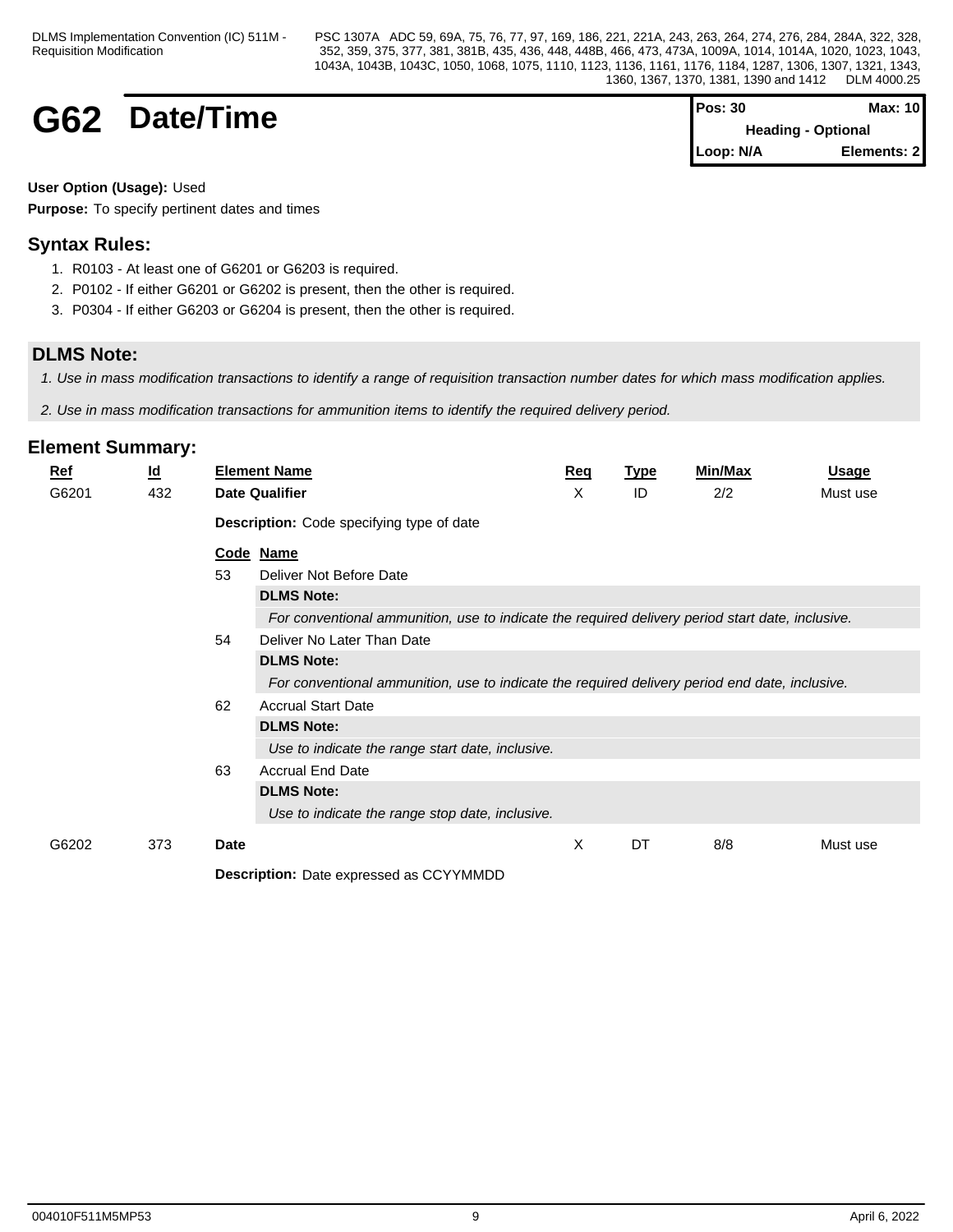DLMS Implementation Convention (IC) 511M - Requisition Modification

PSC 1307A ADC 59, 69A, 75, 76, 77, 97, 169, 186, 221, 221A, 243, 263, 264, 274, 276, 284, 284A, 322, 328, 352, 359, 375, 377, 381, 381B, 435, 436, 448, 448B, 466, 473, 473A, 1009A, 1014, 1014A, 1020, 1023, 1043, 1043A, 1043B, 1043C, 1050, 1068, 1075, 1110, 1123, 1136, 1161, 1176, 1184, 1287, 1306, 1307, 1321, 1343, 1360, 1367, 1370, 1381, 1390 and 1412 DLM 4000.25

## **LM** Code Source Information

| $Pos: 50$                 | Max: $1$    |  |
|---------------------------|-------------|--|
| <b>Heading - Optional</b> |             |  |
| Loop: LM                  | Elements: 1 |  |

#### **User Option (Usage):** Used

**Purpose:** To transmit standard code list identification information

## **Comments:**

1. LM02 identifies the applicable industry code list source information.

## **DLMS Note:**

*Use this 1/LM/050 loop only in mass modification transactions to identify the applicable codes which further define the range of transactions to which this transaction set applies.*

| <u>Ref</u> | $\underline{\mathsf{Id}}$ | <b>Element Name</b>                                                          | Req | <b>Type</b> | Min/Max | <b>Usage</b> |
|------------|---------------------------|------------------------------------------------------------------------------|-----|-------------|---------|--------------|
| LM01       | 559                       | <b>Agency Qualifier Code</b>                                                 | M   | ID          | 2/2     | Must use     |
|            |                           | <b>Description:</b> Code identifying the agency assigning<br>the code values |     |             |         |              |
|            |                           | Code Name                                                                    |     |             |         |              |
|            |                           | Department of Defense (DoD)<br>DF                                            |     |             |         |              |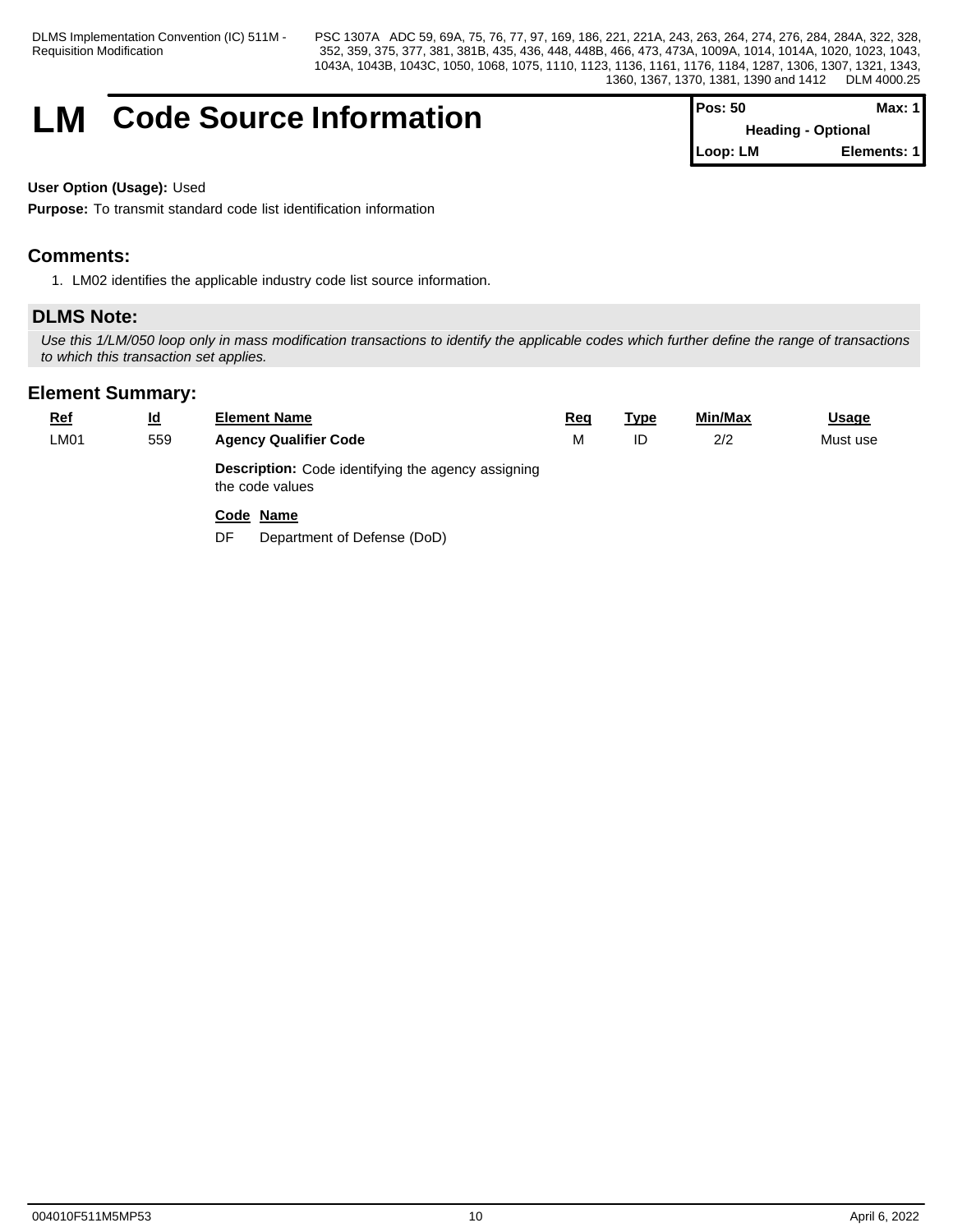DLMS Implementation Convention (IC) 511M - Requisition Modification

PSC 1307A ADC 59, 69A, 75, 76, 77, 97, 169, 186, 221, 221A, 243, 263, 264, 274, 276, 284, 284A, 322, 328, 352, 359, 375, 377, 381, 381B, 435, 436, 448, 448B, 466, 473, 473A, 1009A, 1014, 1014A, 1020, 1023, 1043, 1043A, 1043B, 1043C, 1050, 1068, 1075, 1110, 1123, 1136, 1161, 1176, 1184, 1287, 1306, 1307, 1321, 1343, 1360, 1367, 1370, 1381, 1390 and 1412 DLM 4000.25

## $LQ$  **Industry Code**

| <b>Pos: 60</b> | Max: 100                   |
|----------------|----------------------------|
|                | <b>Heading - Mandatory</b> |
| Loop: LM       | Elements: 2                |

#### **User Option (Usage):** Must use

**Purpose:** Code to transmit standard industry codes

## **Syntax Rules:**

1. C0102 - If LQ01 is present, then LQ02 is required.

## **DLMS Note:**

*Use to identify codes, as appropriate, consistent with management information requirements.*

| <u>Ref</u> | $\underline{\mathsf{Id}}$ |           | <b>Element Name</b>                                                                                               | Req | <b>Type</b> | Min/Max | <b>Usage</b> |
|------------|---------------------------|-----------|-------------------------------------------------------------------------------------------------------------------|-----|-------------|---------|--------------|
| LQ01       | 1270                      |           | <b>Code List Qualifier Code</b>                                                                                   | O   | ID          | 1/3     | Must use     |
|            |                           | code list | <b>Description:</b> Code identifying a specific industry<br><b>DLMS Note:</b> The following codes are authorized. |     |             |         |              |
|            |                           |           | Code Name                                                                                                         |     |             |         |              |
|            |                           | 78        | Project Code                                                                                                      |     |             |         |              |
|            |                           | 79        | <b>Priority Designator Code</b>                                                                                   |     |             |         |              |
|            |                           | AL        | Special Requirements Code                                                                                         |     |             |         |              |
|            |                           |           | <b>DLMS Note:</b>                                                                                                 |     |             |         |              |
|            |                           |           | 1. Use to identify precedence, special handling, and processing requirements.                                     |     |             |         |              |
|            |                           |           | 2. Under legacy MILSTRIP, this is carried in the required delivery date field.                                    |     |             |         |              |
|            |                           |           | 3. DLMS enhancement; see introductory DLMS note 3a.                                                               |     |             |         |              |
| LQ02       | 1271                      |           | <b>Industry Code</b>                                                                                              | X   | AN          | 1/30    | Must use     |
|            |                           |           | <b>Description:</b> Code indicating a code from a specific<br>industry code list                                  |     |             |         |              |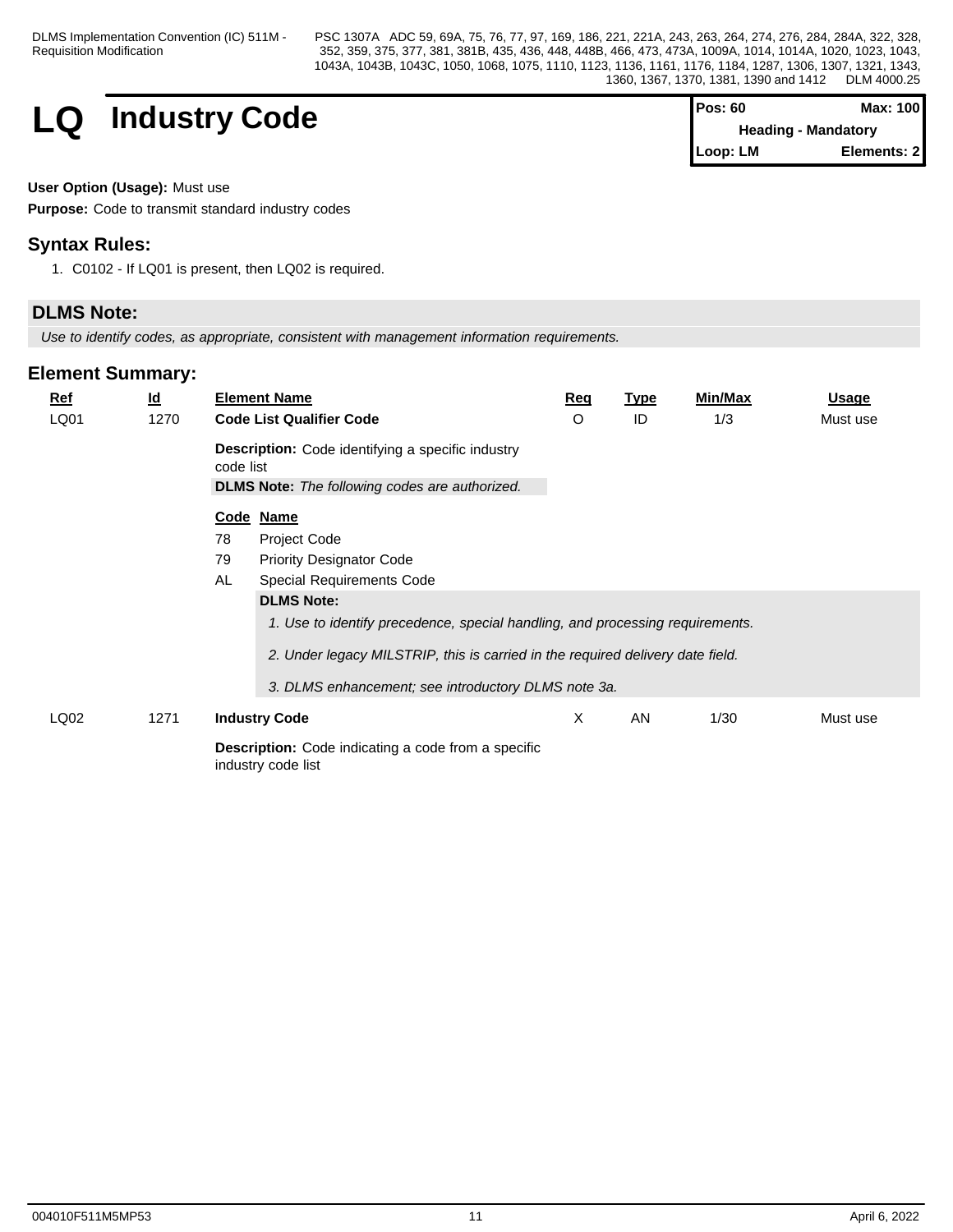**N1 Name Pos: 70 Max: 1 Max: 1 Max: 1 Max: 1 Max: 1 Max: 1 Max: 1 Max: 1 Max: 1 Heading - Mandatory Loop: N1 Elements: 4**

## **User Option (Usage):** Must use

**Purpose:** To identify a party by type of organization, name, and code

## **Syntax Rules:**

- 1. R0203 At least one of N102 or N103 is required.
- 2. P0304 If either N103 or N104 is present, then the other is required.

## **Comments:**

- 1. This segment, used alone, provides the most efficient method of providing organizational identification. To obtain this efficiency the "ID Code" (N104) must provide a key to the table maintained by the transaction processing party.
- 2. N105 and N106 further define the type of entity in N101.

## **DLMS Note:**

*1. Must use this 1/N1/070 loop to identify the organization originating the transaction set.*

*2. Use additional iterations of this 1/N1/070 loop to identify the supply source for mass modifications and for all Government Furnished Materiel (GFM) transactions.*

| Ref<br>N <sub>101</sub> | <u>ld</u><br>98 | <b>Element Name</b><br><b>Entity Identifier Code</b>                                                                                                                                                                                                         | Req<br>M | <b>Type</b><br>ID | <b>Min/Max</b><br>2/3 | <b>Usage</b><br>Must use |  |  |  |  |  |  |
|-------------------------|-----------------|--------------------------------------------------------------------------------------------------------------------------------------------------------------------------------------------------------------------------------------------------------------|----------|-------------------|-----------------------|--------------------------|--|--|--|--|--|--|
|                         |                 | Description: Code identifying an organizational<br>entity, a physical location, property or an individual<br><b>DLMS Note:</b> The following codes are authorized.                                                                                           |          |                   |                       |                          |  |  |  |  |  |  |
|                         |                 | Code Name                                                                                                                                                                                                                                                    |          |                   |                       |                          |  |  |  |  |  |  |
|                         |                 | <b>GP</b><br><b>Gateway Provider</b>                                                                                                                                                                                                                         |          |                   |                       |                          |  |  |  |  |  |  |
|                         |                 | <b>DLMS Note:</b>                                                                                                                                                                                                                                            |          |                   |                       |                          |  |  |  |  |  |  |
|                         |                 | Use for transition period to support transaction conversion in a mixed legacy MILSTRIP/DLMS<br>environment. Use to identify Transaction Services as originator during conversion when legacy<br>MILSTRIP transaction does not contain a "From" organization. |          |                   |                       |                          |  |  |  |  |  |  |
|                         |                 | <b>OB</b><br>Ordered By                                                                                                                                                                                                                                      |          |                   |                       |                          |  |  |  |  |  |  |
|                         |                 | <b>DLMS Note:</b>                                                                                                                                                                                                                                            |          |                   |                       |                          |  |  |  |  |  |  |
|                         |                 | Use to identify the organization that submitted the original requisition.                                                                                                                                                                                    |          |                   |                       |                          |  |  |  |  |  |  |
|                         |                 | UK<br>System                                                                                                                                                                                                                                                 |          |                   |                       |                          |  |  |  |  |  |  |
|                         |                 | <b>DLMS Note:</b>                                                                                                                                                                                                                                            |          |                   |                       |                          |  |  |  |  |  |  |
|                         |                 | Use to identify the originating system Communications Routing Identifier (COMMRI).                                                                                                                                                                           |          |                   |                       |                          |  |  |  |  |  |  |
|                         |                 | Z <sub>4</sub><br>Owning Inventory Control Point                                                                                                                                                                                                             |          |                   |                       |                          |  |  |  |  |  |  |
|                         |                 | <b>DLMS Note:</b>                                                                                                                                                                                                                                            |          |                   |                       |                          |  |  |  |  |  |  |
|                         |                 | Use only in mass modifications to identify the supply source.                                                                                                                                                                                                |          |                   |                       |                          |  |  |  |  |  |  |
|                         |                 | Z <sub>5</sub><br><b>Management Control Activity</b>                                                                                                                                                                                                         |          |                   |                       |                          |  |  |  |  |  |  |
|                         |                 | <b>DLMS Note:</b>                                                                                                                                                                                                                                            |          |                   |                       |                          |  |  |  |  |  |  |
|                         |                 | 1. Use in mass modifications to identify the MCA for all Government Furnished Materiel (GFM)<br>transactions.                                                                                                                                                |          |                   |                       |                          |  |  |  |  |  |  |
|                         |                 | 2. Use in GFM or CFM requisition modifications forwarded to the source of supply by the MCA.                                                                                                                                                                 |          |                   |                       |                          |  |  |  |  |  |  |
| N <sub>103</sub>        | 66              | <b>Identification Code Qualifier</b>                                                                                                                                                                                                                         | X        | ID                | 1/2                   | Must use                 |  |  |  |  |  |  |
|                         |                 | <b>Description:</b> Code designating the system/method<br>of code structure used for Identification Code (67)                                                                                                                                                |          |                   |                       |                          |  |  |  |  |  |  |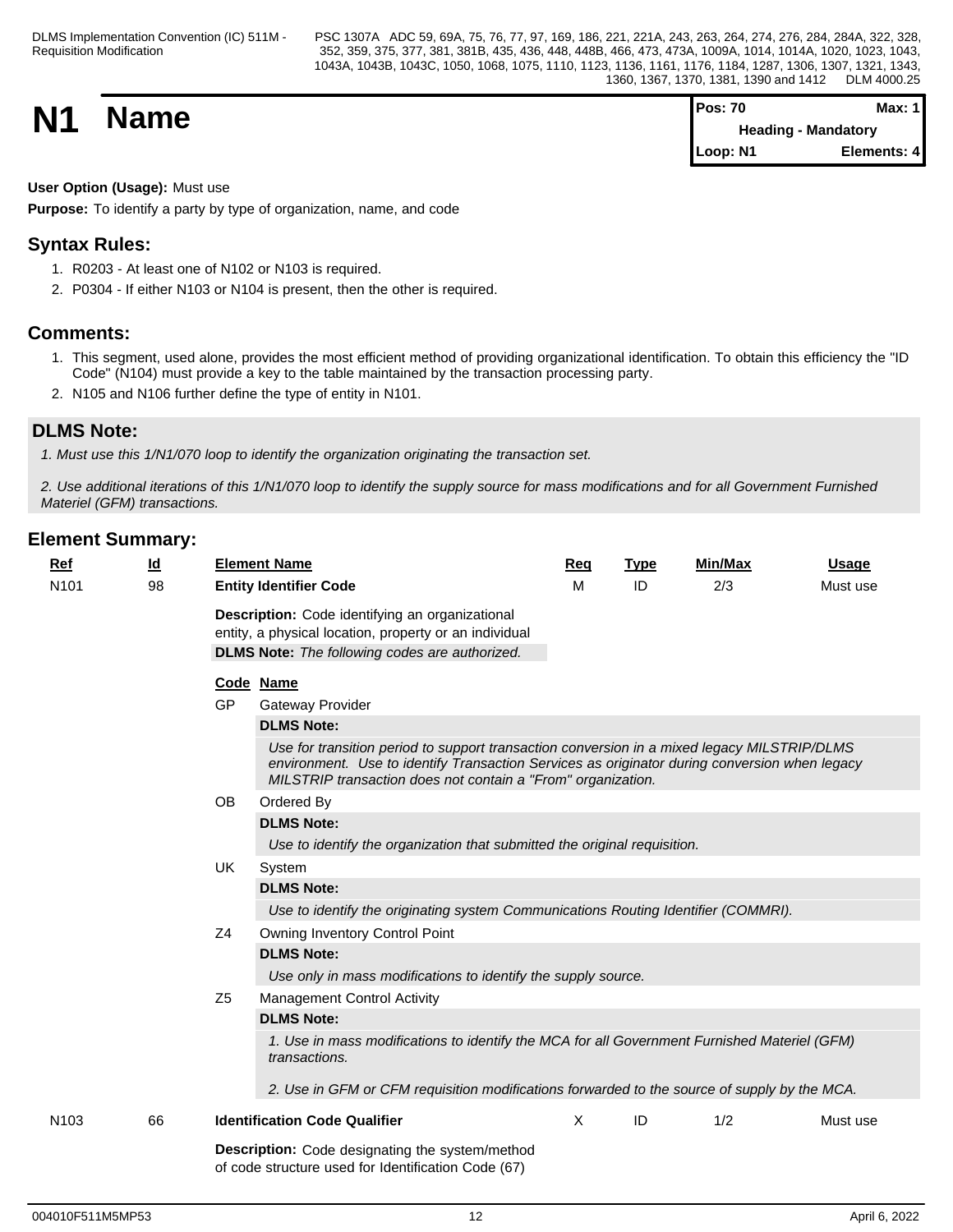|                  |    |                                                                                                           | Code Name                                                                                                                                                                                                                                  |         |    |      |          |  |  |  |  |  |
|------------------|----|-----------------------------------------------------------------------------------------------------------|--------------------------------------------------------------------------------------------------------------------------------------------------------------------------------------------------------------------------------------------|---------|----|------|----------|--|--|--|--|--|
|                  |    | 10                                                                                                        | Department of Defense Activity Address Code (DODAAC)                                                                                                                                                                                       |         |    |      |          |  |  |  |  |  |
|                  |    |                                                                                                           | <b>DLMS Note:</b>                                                                                                                                                                                                                          |         |    |      |          |  |  |  |  |  |
|                  |    |                                                                                                           | DLMS enhancement; see introductory DLMS note 3a.                                                                                                                                                                                           |         |    |      |          |  |  |  |  |  |
|                  |    | A2                                                                                                        | Military Assistance Program Address Code (MAPAC)                                                                                                                                                                                           |         |    |      |          |  |  |  |  |  |
|                  |    |                                                                                                           | <b>DLMS Note:</b>                                                                                                                                                                                                                          |         |    |      |          |  |  |  |  |  |
|                  |    |                                                                                                           | Use to indicate the Security Assistance (SA) structured address data.                                                                                                                                                                      |         |    |      |          |  |  |  |  |  |
|                  |    | C <sub>4</sub>                                                                                            | Department of Defense Communication Routing Identifier (COMMRI)                                                                                                                                                                            |         |    |      |          |  |  |  |  |  |
|                  |    |                                                                                                           | <b>DLMS Note:</b>                                                                                                                                                                                                                          |         |    |      |          |  |  |  |  |  |
|                  |    |                                                                                                           | 1. Use only when N101 is UK.                                                                                                                                                                                                               |         |    |      |          |  |  |  |  |  |
|                  |    |                                                                                                           | 2. At this time a local code C4 is established for use in 511M version 4010. A data maintenance action<br>was submitted to ASC X12 to establish C4 Department of Defense Communication Routing Identifier<br>(COMMRI) in a future version. |         |    |      |          |  |  |  |  |  |
|                  |    | M4                                                                                                        | Department of Defense Routing Identifier Code (RIC)                                                                                                                                                                                        |         |    |      |          |  |  |  |  |  |
| N <sub>104</sub> | 67 |                                                                                                           | <b>Identification Code</b>                                                                                                                                                                                                                 | X       | AN | 2/80 | Must use |  |  |  |  |  |
|                  |    |                                                                                                           | Description: Code identifying a party or other code                                                                                                                                                                                        |         |    |      |          |  |  |  |  |  |
| N <sub>106</sub> | 98 |                                                                                                           | <b>Entity Identifier Code</b>                                                                                                                                                                                                              | $\circ$ | ID | 2/3  | Used     |  |  |  |  |  |
|                  |    | Description: Code identifying an organizational<br>entity, a physical location, property or an individual |                                                                                                                                                                                                                                            |         |    |      |          |  |  |  |  |  |
|                  |    | Code Name                                                                                                 |                                                                                                                                                                                                                                            |         |    |      |          |  |  |  |  |  |
|                  |    | <b>FR</b>                                                                                                 | Message From                                                                                                                                                                                                                               |         |    |      |          |  |  |  |  |  |
|                  |    |                                                                                                           | <b>DLMS Note:</b>                                                                                                                                                                                                                          |         |    |      |          |  |  |  |  |  |
|                  |    |                                                                                                           | 1. Must use with the appropriate 1/N101/070 code to indicate the organization cited in N104 is<br>originating the transaction set.                                                                                                         |         |    |      |          |  |  |  |  |  |
|                  |    |                                                                                                           | 2. Must use with the 1/N101/070 code OB or Z5.                                                                                                                                                                                             |         |    |      |          |  |  |  |  |  |
|                  |    | TO                                                                                                        | Message To                                                                                                                                                                                                                                 |         |    |      |          |  |  |  |  |  |
|                  |    |                                                                                                           | <b>DLMS Note:</b>                                                                                                                                                                                                                          |         |    |      |          |  |  |  |  |  |
|                  |    |                                                                                                           | 1. Use only in mass modifications with the appropriate 1/N101/070 code to indicate that the organization<br>cited in N104 is receiving the transaction set.                                                                                |         |    |      |          |  |  |  |  |  |

*2. Use only in mass modifications with 1/N101/070 code Z4 or Z5.*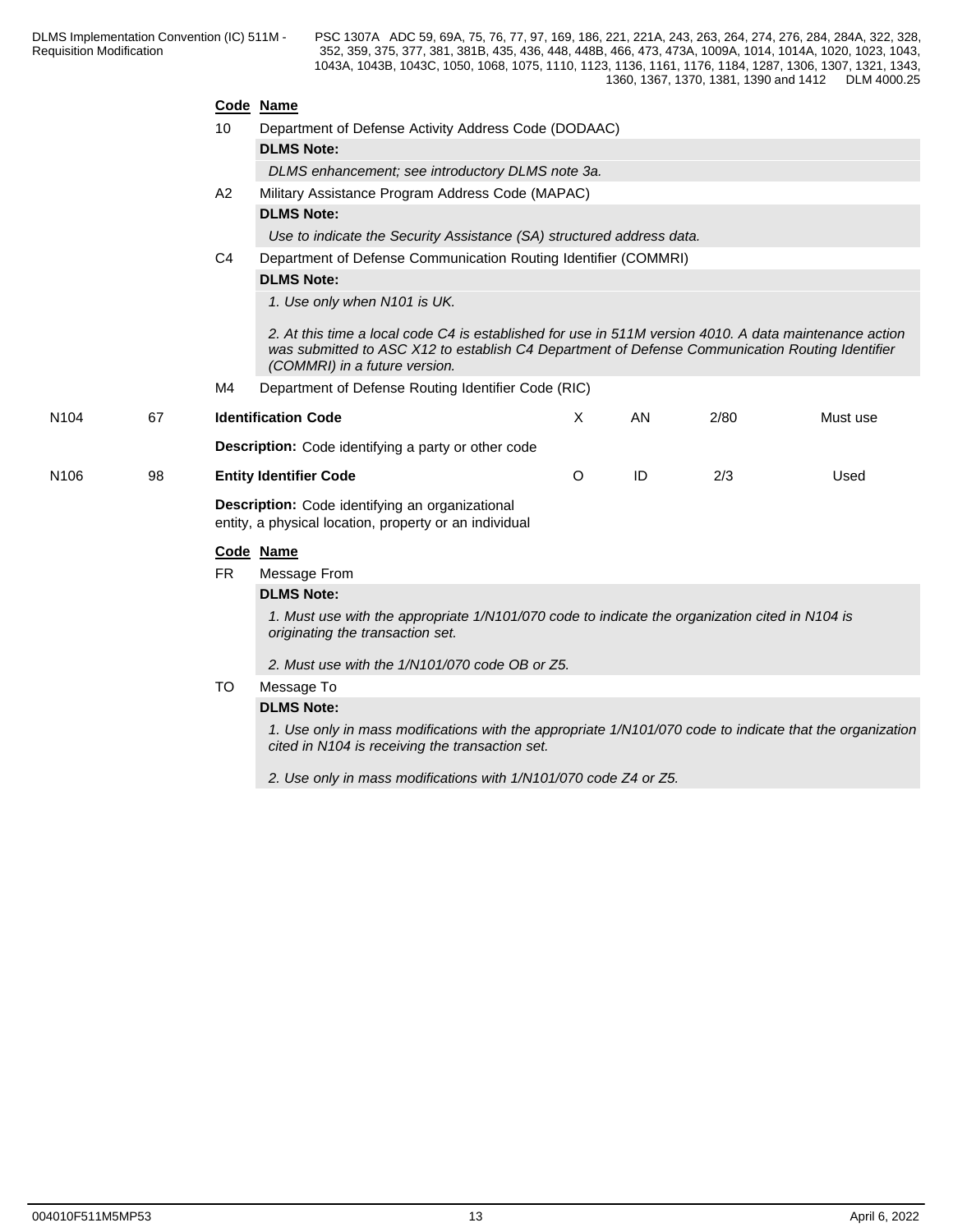**G61 Contact Pos:** 110 **Max:** 5 **Heading - Optional Loop: N1 Elements: 5**

### **User Option (Usage):** Used

**Purpose:** To identify a person or office to whom communications should be directed

## **Syntax Rules:**

1. P0304 - If either G6103 or G6104 is present, then the other is required.

## **Comments:**

1. G6103 qualifies G6104.

## **DLMS Note:**

*1. Use in other than mass modifications and under exceptional circumstances when requiring direct communication with the party originating the transaction set.*

*2. Use multiple repetitions to identify multiple points of contact or communication numbers. When using multiple repetitions to identify different communication numbers for a single point of contact, repeat the name cited in G6102.*

*3. Use for General Services Administration (GSA) requisitions. Refer to ADC 1321.*

*4. DLMS enhancement; see introductory DLMS note 3a.*

| Ref   | $\underline{\mathsf{Id}}$ | <b>Element Name</b>                                                                                                                                                                                                                                                                                                                                                                                                             | Req | <b>Type</b> | <b>Min/Max</b> | <b>Usage</b> |
|-------|---------------------------|---------------------------------------------------------------------------------------------------------------------------------------------------------------------------------------------------------------------------------------------------------------------------------------------------------------------------------------------------------------------------------------------------------------------------------|-----|-------------|----------------|--------------|
| G6101 | 366                       | <b>Contact Function Code</b>                                                                                                                                                                                                                                                                                                                                                                                                    | M   | ID          | 2/2            | Must use     |
|       |                           | Description: Code identifying the major duty or<br>responsibility of the person or group named                                                                                                                                                                                                                                                                                                                                  |     |             |                |              |
|       |                           | Code Name<br>AA<br>Authorized Representative<br>IC<br><b>Information Contact</b><br><b>DLMS Note:</b><br>1. Use to identify the point of contact. Refer to ADC 1321.<br>2. DLA Disposition Services uses in conjunction with the Ordered By DoDAAC to perpetuate the<br>customer contact name and phone number from the Reutilization/Transfer/Donation (RTD) Web<br>Application to DLA Disposition Services. Refer to ADC 466. |     |             |                |              |
| G6102 | 93                        | <b>Name</b><br>Description: Free-form name                                                                                                                                                                                                                                                                                                                                                                                      | M   | AN          | 1/60           | Must use     |
|       |                           | <b>DLMS Note:</b> Use a job title or description instead of<br>an individual's name if security or privacy concerns<br>do not permit the use of a name. Refer to ADC<br>1321.                                                                                                                                                                                                                                                   |     |             |                |              |
| G6103 | 365                       | <b>Communication Number Qualifier</b>                                                                                                                                                                                                                                                                                                                                                                                           | X   | ID          | 2/2            | Must use     |
|       |                           | Description: Code identifying the type of<br>communication number                                                                                                                                                                                                                                                                                                                                                               |     |             |                |              |
|       |                           | <b>DLMS Note:</b> 1. Use to identify the preferred method<br>of communication in the first repetition. Use<br>additional repetitions when identifying alternate<br>communication methods.                                                                                                                                                                                                                                       |     |             |                |              |
|       |                           | 2. Do not include blank spaces, dashes or<br>parenthesis between numbers.                                                                                                                                                                                                                                                                                                                                                       |     |             |                |              |
|       |                           | 3. Use to provide a commercial phone number<br>and/or e-mail address to facilitate carrier deliveries                                                                                                                                                                                                                                                                                                                           |     |             |                |              |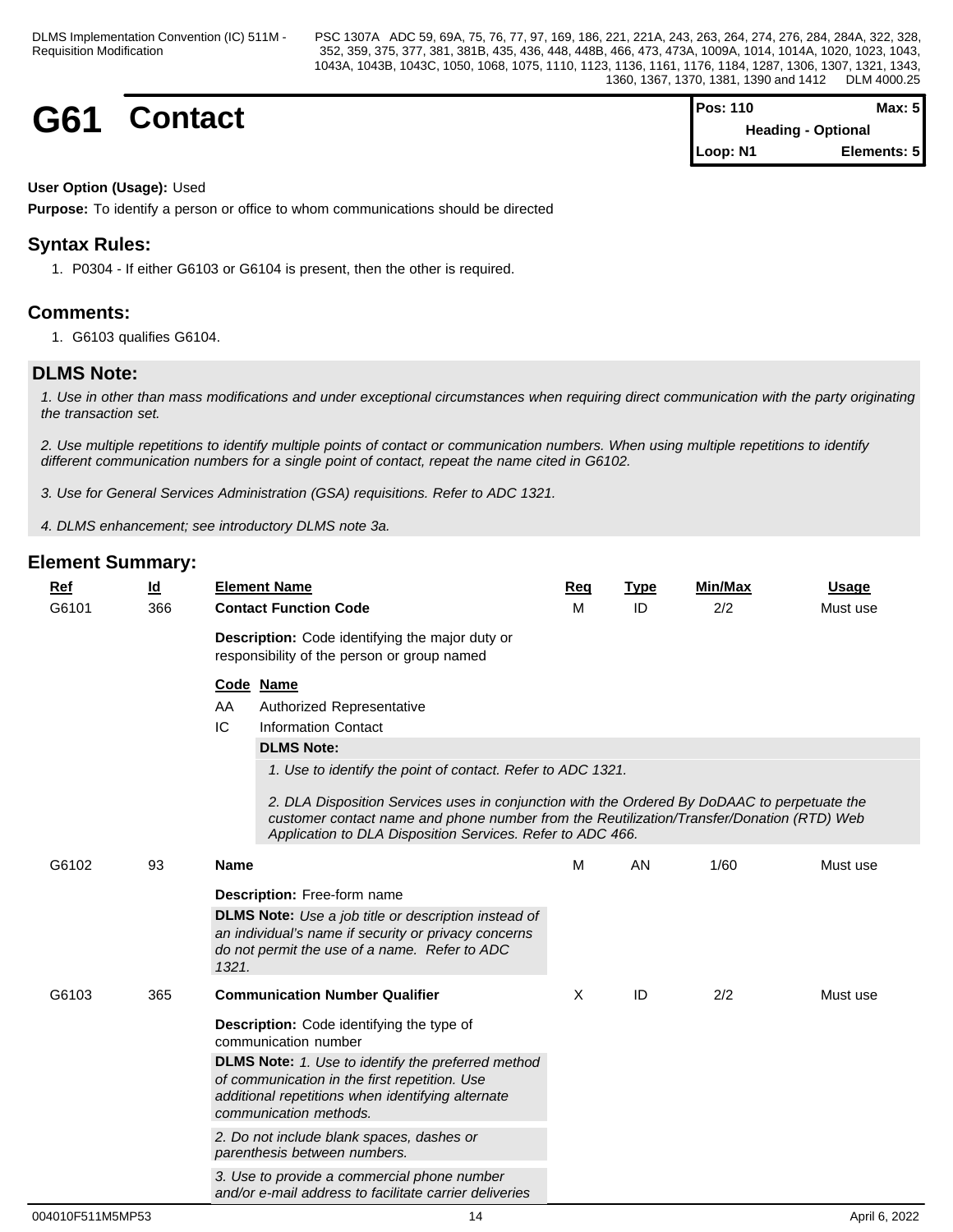| <b>Ref</b> | $\underline{\mathsf{Id}}$ |           | <b>Element Name</b>                                                                               | <b>Req</b> | <b>Type</b> | Min/Max | <b>Usage</b> |  |  |  |
|------------|---------------------------|-----------|---------------------------------------------------------------------------------------------------|------------|-------------|---------|--------------|--|--|--|
|            |                           |           | or source of supply inquiries. Refer to ADC 1321.                                                 |            |             |         |              |  |  |  |
|            |                           |           | Code Name                                                                                         |            |             |         |              |  |  |  |
|            |                           | AU        | <b>Defense Switched Network</b>                                                                   |            |             |         |              |  |  |  |
|            |                           |           | <b>DLMS Note:</b>                                                                                 |            |             |         |              |  |  |  |
|            |                           |           | Use to identify the DSN telephone number.                                                         |            |             |         |              |  |  |  |
|            |                           | <b>EM</b> | <b>Electronic Mail</b>                                                                            |            |             |         |              |  |  |  |
|            |                           | EX        | <b>Telephone Extension</b>                                                                        |            |             |         |              |  |  |  |
|            |                           |           | <b>DLMS Note:</b>                                                                                 |            |             |         |              |  |  |  |
|            |                           |           | Use immediately following codes AU, IT, or TE to identify a telephone extension.                  |            |             |         |              |  |  |  |
|            |                           | <b>FX</b> | Facsimile                                                                                         |            |             |         |              |  |  |  |
|            |                           |           | <b>DLMS Note:</b>                                                                                 |            |             |         |              |  |  |  |
|            |                           |           | Use to identify the facsimile (FAX) telephone number.                                             |            |             |         |              |  |  |  |
|            |                           | $\sf IT$  | International Telephone                                                                           |            |             |         |              |  |  |  |
|            |                           |           | <b>DLMS Note:</b>                                                                                 |            |             |         |              |  |  |  |
|            |                           |           | Include country and city code.                                                                    |            |             |         |              |  |  |  |
|            |                           | <b>TE</b> | Telephone                                                                                         |            |             |         |              |  |  |  |
|            |                           |           | <b>DLMS Note:</b>                                                                                 |            |             |         |              |  |  |  |
|            |                           |           | Use to identify a commercial phone number. Include the area code and number.                      |            |             |         |              |  |  |  |
|            |                           | <b>TL</b> | Telex                                                                                             |            |             |         |              |  |  |  |
|            |                           | <b>TX</b> | <b>TWX</b>                                                                                        |            |             |         |              |  |  |  |
| G6104      | 364                       |           | <b>Communication Number</b>                                                                       | $\times$   | AN          | 1/80    | Must use     |  |  |  |
|            |                           |           | <b>Description:</b> Complete communications number                                                |            |             |         |              |  |  |  |
|            |                           |           | including country or area code when applicable                                                    |            |             |         |              |  |  |  |
|            |                           |           | DLMS Note: Do not include blank spaces, dashes                                                    |            |             |         |              |  |  |  |
|            |                           |           | or parenthesis between numbers.                                                                   |            |             |         |              |  |  |  |
| G6105      | 443                       |           | <b>Contact Inquiry Reference</b>                                                                  | O          | AN          | 1/20    | Used         |  |  |  |
|            |                           |           | Description: Additional reference number or<br>description to clarify a contact number            |            |             |         |              |  |  |  |
|            |                           |           | <b>DLMS Note:</b> Use to indicate the office symbol or<br>activity code for the party identified. |            |             |         |              |  |  |  |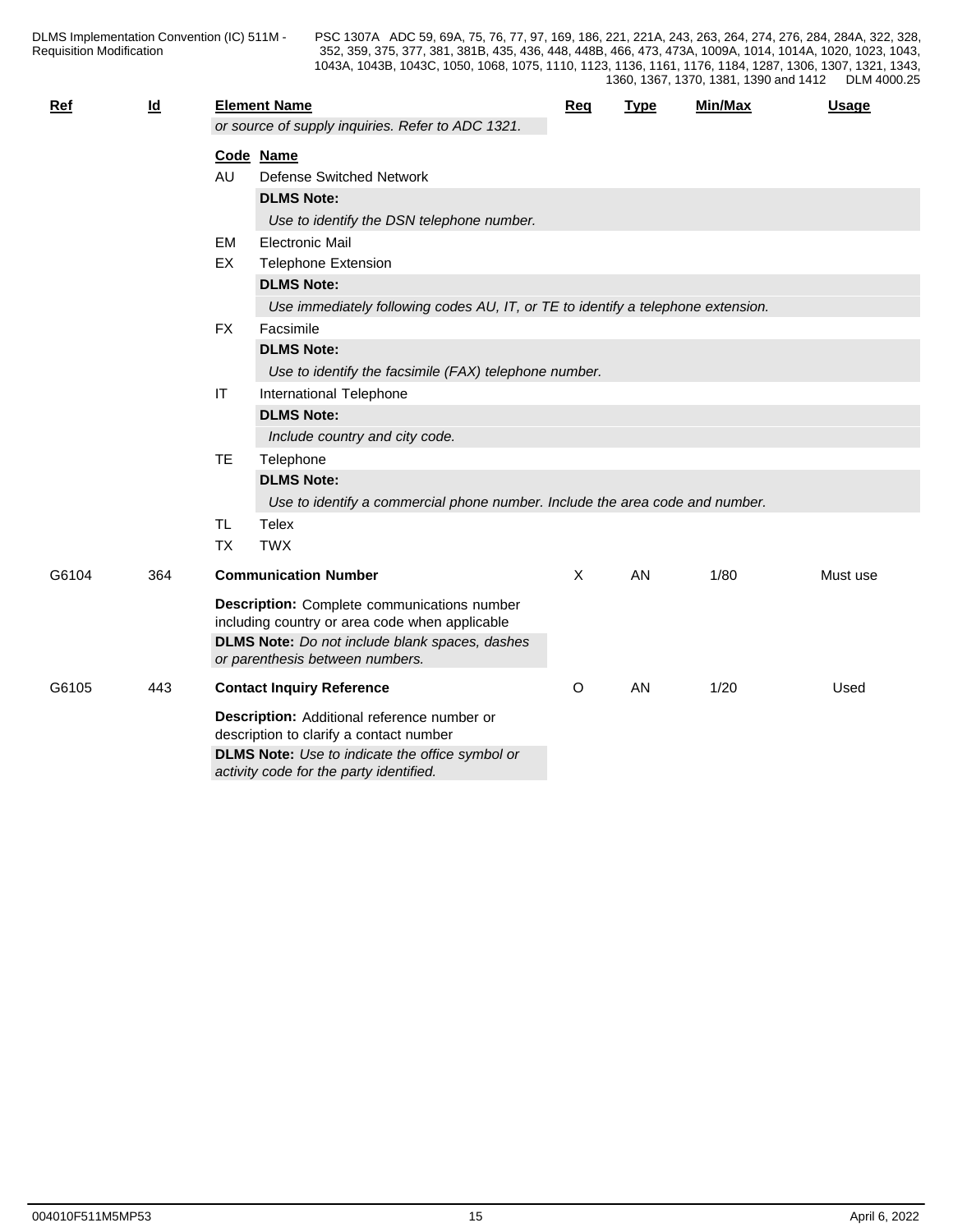DLMS Implementation Convention (IC) 511M - Requisition Modification

PSC 1307A ADC 59, 69A, 75, 76, 77, 97, 169, 186, 221, 221A, 243, 263, 264, 274, 276, 284, 284A, 322, 328, 352, 359, 375, 377, 381, 381B, 435, 436, 448, 448B, 466, 473, 473A, 1009A, 1014, 1014A, 1020, 1023, 1043, 1043A, 1043B, 1043C, 1050, 1068, 1075, 1110, 1123, 1136, 1161, 1176, 1184, 1287, 1306, 1307, 1321, 1343, 1360, 1367, 1370, 1381, 1390 and 1412 DLM 4000.25

$$
\begin{array}{|c|c|c|c|}\n \hline\n & \text{Assigned Number} & \text{Pos: 10} & \text{Data: 1} \\
\hline\n & \text{Details: Optional} & \text{Dertain-Optional} & \text{Max: 1} \\
\hline\n\end{array}
$$

| lPos: 10                 | Max: 1      |  |
|--------------------------|-------------|--|
| <b>Detail - Optional</b> |             |  |
| <b>ILoop: LX</b>         | Elements: 1 |  |

**User Option (Usage):** Used

**Purpose:** To reference a line number in a transaction set

## **DLMS Note:**

*1. Use for individual modification transactions as a counter to identify the number of 2/LX/010 loop iterations in the transaction set.*

*2. Do not use this or any table 2 segments, except 2/SE/290, for mass modifications.*

| <u>Ref</u> | <u>ld</u> | <b>Element Name</b>                                                                 | <u>Req</u> | Type | <b>Min/Max</b> | <u>Usage</u> |
|------------|-----------|-------------------------------------------------------------------------------------|------------|------|----------------|--------------|
| LX01       | 554       | <b>Assigned Number</b>                                                              | М          | N0   | 1/6            | Must use     |
|            |           | <b>Description:</b> Number assigned for differentiation<br>within a transaction set |            |      |                |              |
|            |           | <b>DLMS Note:</b> In the first 2/LX/010 loop iteration, cite                        |            |      |                |              |
|            |           | numeric 1. In each subsequent loop iteration,<br>increase incrementally by 1.       |            |      |                |              |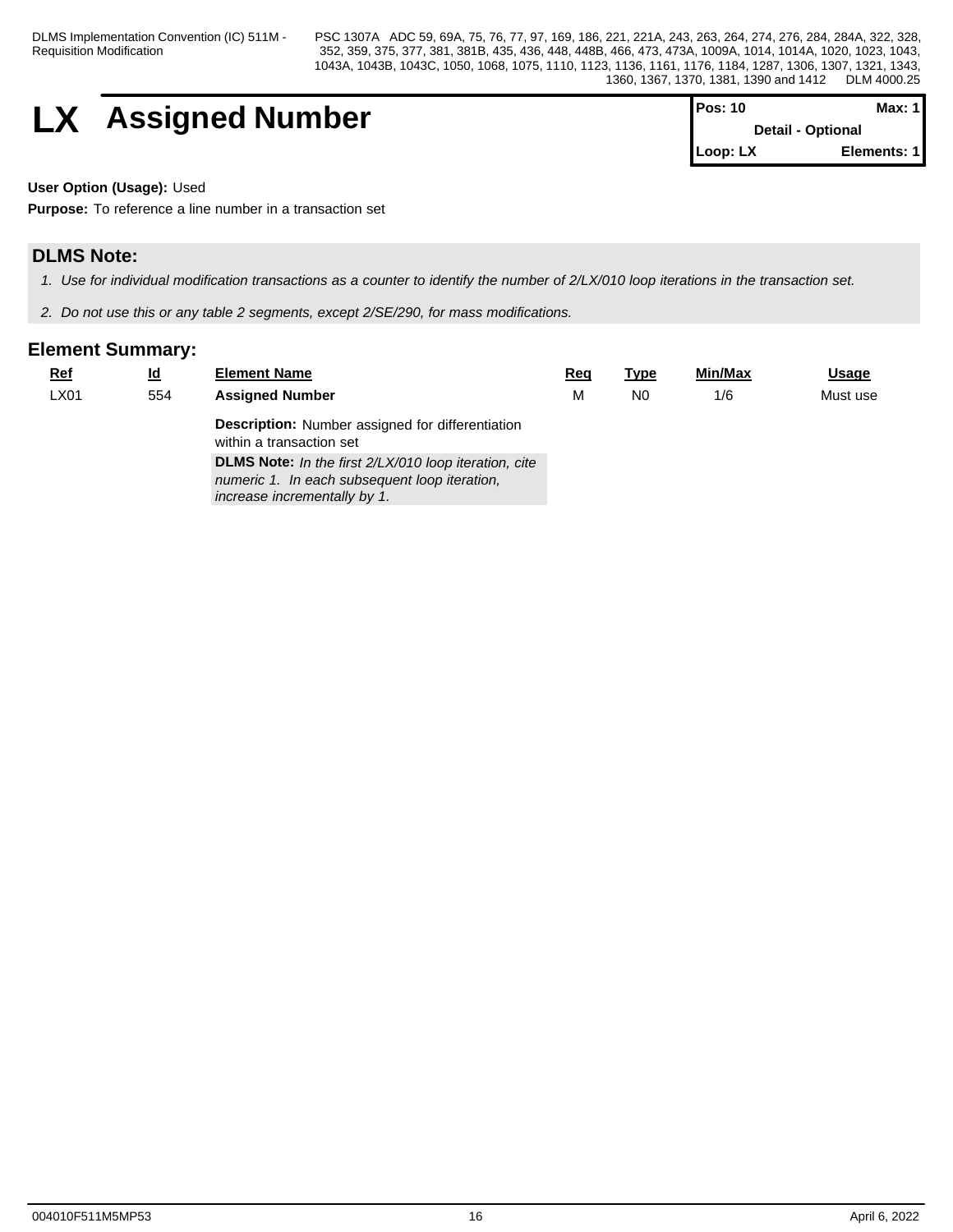## **N9** Reference Identification

| <b>Pos: 20</b> | Max: >1                   |
|----------------|---------------------------|
|                | <b>Detail - Mandatory</b> |
| Loop: LX       | Elements: 4               |

### **User Option (Usage):** Must use

**Purpose:** To transmit identifying information as specified by the Reference Identification Qualifier

## **Syntax Rules:**

- 1. R0203 At least one of N902 or N903 is required.
- 2. C0605 If N906 is present, then N905 is required.

## **Semantics:**

- 1. N906 reflects the time zone which the time reflects.
- 2. N907 contains data relating to the value cited in N902.

## **DLMS Note:**

*1. Must use in individual transactions to identify the transaction number of the requisition to be modified.* 

*2. Use additional repetitions to identify ancillary information related to the transaction.*

*3. The composition of each transaction number within the 511 transaction set is as follows: (1) the DoDAAC (or Security Assistance (SA) identification data, (2) a four position date consisting of the last digit of the calendar year and the ordinal day of the calendar year, and (3) the requisition serial number.*

*4. For Military Assistance Program/Grant Aid (MAP/GA) transactions, the SA identification data is a six position number consisting of Service Assignment Code in the first position, Country or International Organization Code in the second and third positions, Customer-Within-Country Code in the fourth position, zero in the fifth position, and Type of Assistance and Financing Code in the sixth position.* 

*5. For Foreign Military Sales (FMS) transactions, the SA identification data is a six position number consisting of Service Assignment Code in the first position, Country or International Organization Code in the second and third positions, Customer-Within-Country Code in the fourth position, Delivery Terms Code in the fifth position, and Type of Assistance and Financing Code in the sixth position. For Canada only, identify the customer-within-country with a two position code in the fourth and fifth positions.*

*6. Do not repeat the SA identification addressing information elsewhere in the transaction set.*

| <u>Ref</u> | <u>ld</u> |    | <b>Element Name</b>                                                                                                                                                          | <u>Req</u> | <u>Type</u> | <b>Min/Max</b> | <u>Usage</u> |
|------------|-----------|----|------------------------------------------------------------------------------------------------------------------------------------------------------------------------------|------------|-------------|----------------|--------------|
| N901       | 128       |    | <b>Reference Identification Qualifier</b>                                                                                                                                    | м          | ID          | 2/3            | Must use     |
|            |           |    | <b>Description:</b> Code qualifying the Reference<br><b>Identification</b>                                                                                                   |            |             |                |              |
|            |           |    | <b>DLMS Note:</b> 1. Supply sources only use one of<br>codes CT or W4 to advise a procurement activity of<br>the contract or procurement request (PR)<br><i>information.</i> |            |             |                |              |
|            |           |    | 2. The following codes are authorized.                                                                                                                                       |            |             |                |              |
|            |           |    | Code Name                                                                                                                                                                    |            |             |                |              |
|            |           | 60 | <b>Account Suffix Code</b>                                                                                                                                                   |            |             |                |              |
|            |           |    | <b>DLMS Note:</b>                                                                                                                                                            |            |             |                |              |
|            |           |    | Use in conjunction with the DTID Number (N907 Code W1) to identify the DTID Number Suffix Code,<br>when applicable. DLMS enhancement, see ADC 466.                           |            |             |                |              |
|            |           | 86 | <b>Operation Number</b>                                                                                                                                                      |            |             |                |              |
|            |           |    | <b>DLMS Note:</b>                                                                                                                                                            |            |             |                |              |
|            |           |    | 1. Use to identify, or to modify, the Key Operation (KO) Number associated with the JO.                                                                                      |            |             |                |              |
|            |           |    | 2. Authorized DLMS enhancement under DLA industrial activity support agreement. Refer to ADC 381.                                                                            |            |             |                |              |
|            |           | 98 | Container/Packaging Specification Number                                                                                                                                     |            |             |                |              |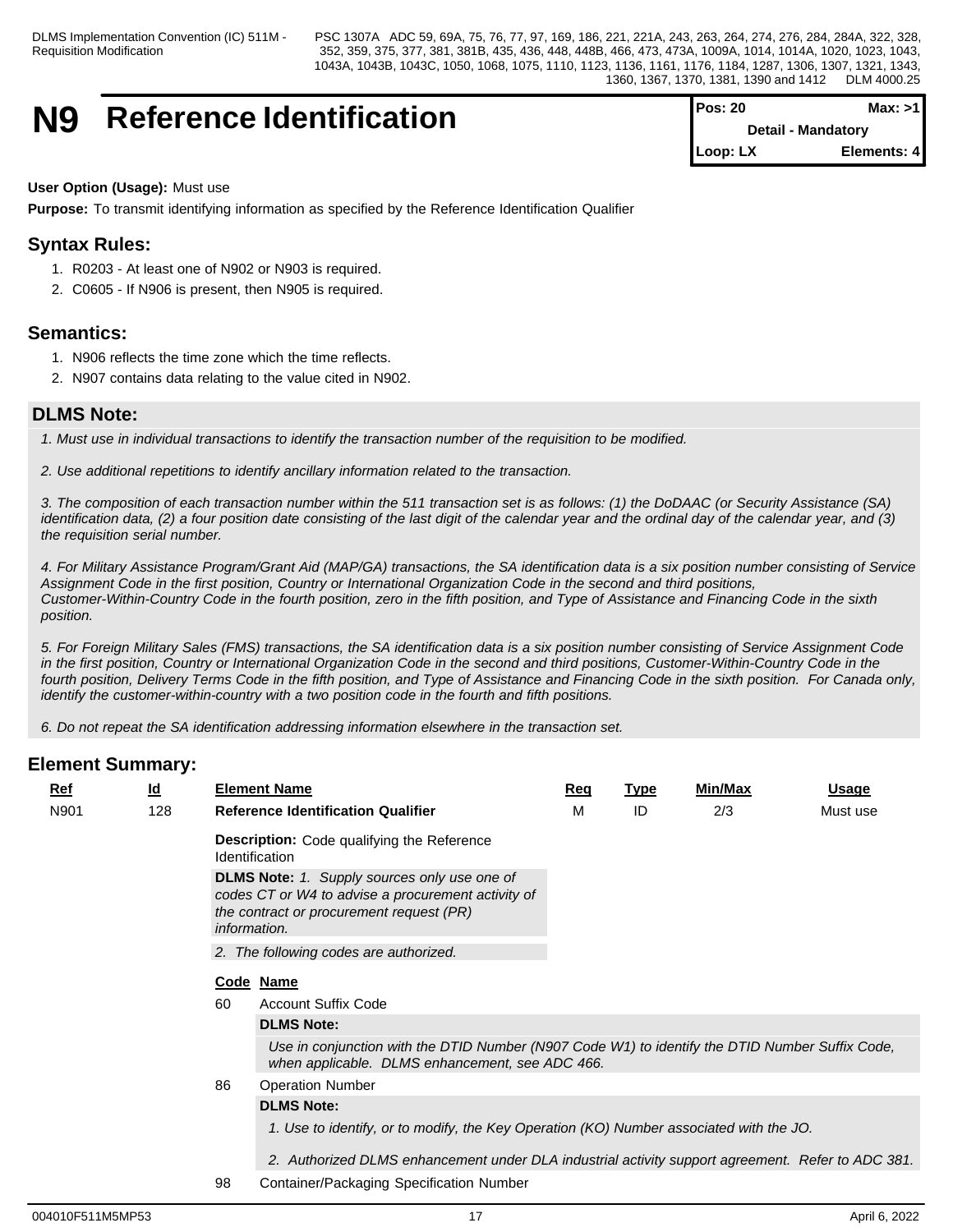#### **Code Name**

#### **DLMS Note:**

*DLA Disposition Services uses to identify the Disposition Services Container Identification (ID). DLA Disposition Services uses container ID on requisitions to link the DTID Number to the applicable container. DLMS enhancement; refer to ADC 466.*

#### 9R Job Order Number

#### **DLMS Note:**

*1. Use to identify, or to modify, the Job Order (JO) Number.*

*2. Authorized DLMS enhancement under DLA industrial activity support agreement. Refer to ADC 381.*

*3. For DoD SLOA/Accounting Classification compliance the JO Number may be repeated as a Work Order Number (FA201 Qualifier WO). Refer to ADC 1043.*

#### AN Associated Purchase Orders

#### **DLMS Note:**

*1. Use for cross-reference to the customer's internal Purchase Order (PO) Number (one PO Number per requisition document number). When submitted, this value will be perpetuated to subsequent transactions. Authorized for DLA interface with the Exchange, NEXCOM, MCX, and non-DoD customers as required. (See ADC 473A)*

*2. Use to identify the FEMA Logistics Supply Chain Management System (LSCMS) Distribution Order Number. Refer to ADC 1306.*

#### CO Customer Order Number

#### **DLMS Note:**

*1. Use to identify the Customer Order Acceptance Record (COAR) applicable to the Job Order Number.*

*2. Authorized DLMS enhancement under DLA industrial activity support agreement. Refer to ADC 381 (or as applicable).*

#### CT Contract Number

#### **DLMS Note:**

*Use to identify the procurement instrument identifier (PIID) of the ordering instrument associated with the FedMall/part numbered catalog order.*

#### F8 Original Reference Number

#### **DLMS Note:**

*1. Use to identify the Prior Requisition Document Number when re-requisitioning materiel subsequent to purchase of materiel from DLA. Applicable when re-requisitioning is due to storage activity denial or receipt of quality deficient materiel.*

*2. Authorized DLMS enhancement for BRAC IMSP only. Refer to ADC 352 and ADC 359.*

#### IT Internal Customer Number

#### **DLMS Note:**

*Use to identify the DoD EMALL-generated customer identification or other authorized submitter of requisitions containing in-the-clear exception ship-to addressing.*

#### TN Transaction Reference Number

#### **DLMS Note:**

*1. Must use to identify the transaction number of the requisition. This is the document number.*

*2. When used in the requisition alert (BR06=83), this will be the requisition alert document number. The requisition alert document number is an authorized DLMS enhancement under DLA industrial activity support agreement. Refer to ADC 381.*

#### W4 Procurement Request Number

#### **DLMS Note:**

*Use to identify a procurement request associated with the requisition when no contract number is assigned.*

W6 Federal Supply Schedule Number

#### **DLMS Note:**

*DLMS enhancement; see introductory DLMS note 3a.*

#### WO Work Order Number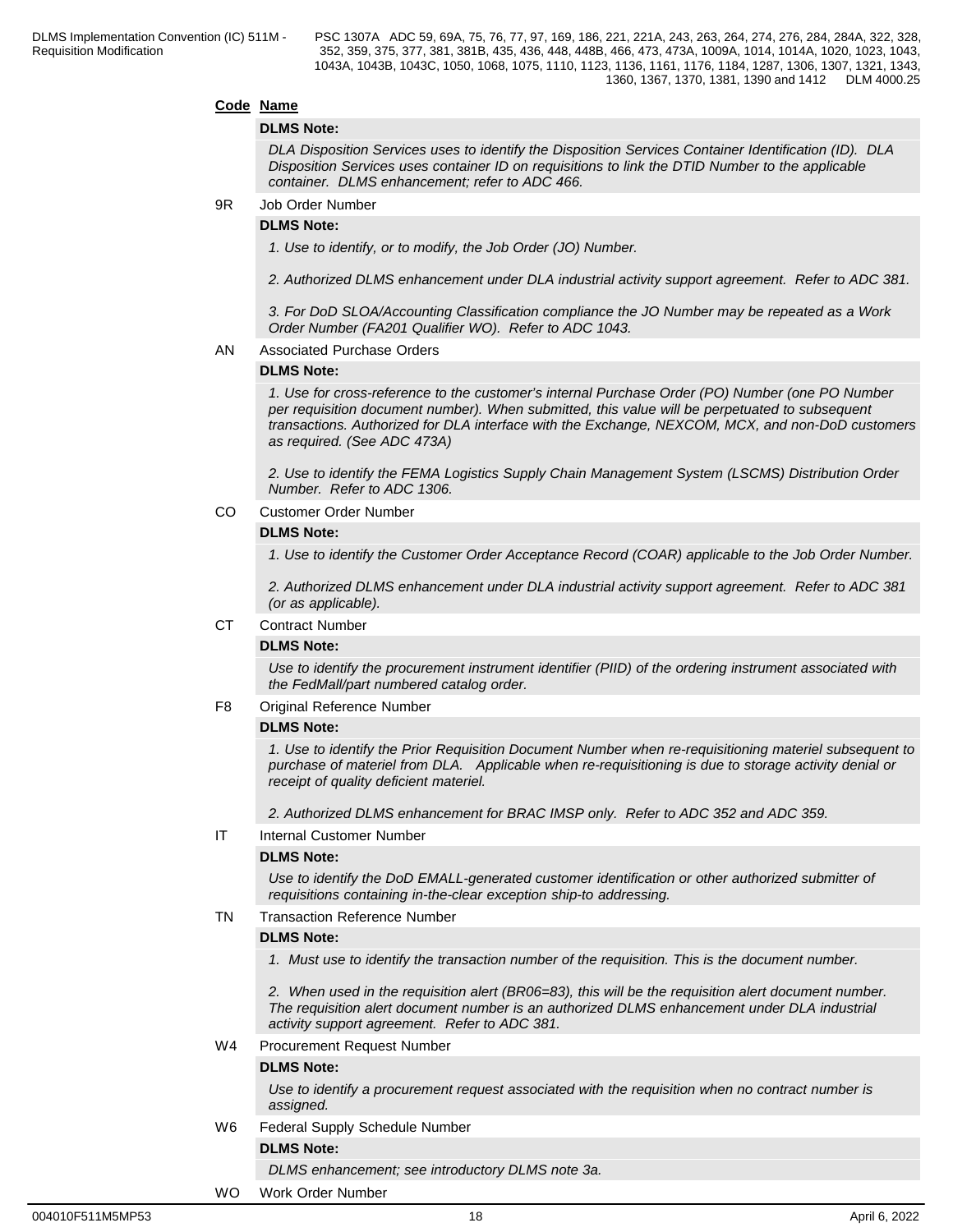|         |      |                                                                                                                                                                                                                                                                                                                                                     | Code Name                                                                                                                                                                                                                              |    |      |      |          |  |  |  |  |  |
|---------|------|-----------------------------------------------------------------------------------------------------------------------------------------------------------------------------------------------------------------------------------------------------------------------------------------------------------------------------------------------------|----------------------------------------------------------------------------------------------------------------------------------------------------------------------------------------------------------------------------------------|----|------|------|----------|--|--|--|--|--|
|         |      |                                                                                                                                                                                                                                                                                                                                                     | <b>DLMS Note:</b>                                                                                                                                                                                                                      |    |      |      |          |  |  |  |  |  |
|         |      |                                                                                                                                                                                                                                                                                                                                                     | 1. Use to identify a maintenance work order number.                                                                                                                                                                                    |    |      |      |          |  |  |  |  |  |
|         |      |                                                                                                                                                                                                                                                                                                                                                     | 2. DLMS enhancement; see introductory DLMS note 3a.                                                                                                                                                                                    |    |      |      |          |  |  |  |  |  |
|         |      |                                                                                                                                                                                                                                                                                                                                                     | 3. For DoD SLOA/Accounting Classification compliance the Work Order Number may be repeated at<br>FA201 Qualifier WO. Refer to ADC 1043.                                                                                                |    |      |      |          |  |  |  |  |  |
|         |      | <b>WP</b>                                                                                                                                                                                                                                                                                                                                           | Warehouse Pick Ticket Number                                                                                                                                                                                                           |    |      |      |          |  |  |  |  |  |
|         |      |                                                                                                                                                                                                                                                                                                                                                     | <b>DLMS Note:</b>                                                                                                                                                                                                                      |    |      |      |          |  |  |  |  |  |
|         |      |                                                                                                                                                                                                                                                                                                                                                     | 1. Use to identify, or to modify, the picklist control number assigned to identify a specific job for which<br>materiels are being requisitioned and assembled together in support of planned maintenance.                             |    |      |      |          |  |  |  |  |  |
|         |      |                                                                                                                                                                                                                                                                                                                                                     | 2. Cite the picklist control number in N903 due to field length.                                                                                                                                                                       |    |      |      |          |  |  |  |  |  |
|         |      |                                                                                                                                                                                                                                                                                                                                                     | 3. Authorized DLMS enhancement under DLA industrial activity support agreement. Refer to ADC 381.                                                                                                                                      |    |      |      |          |  |  |  |  |  |
|         |      | PWC Preliminary Work Candidate Number                                                                                                                                                                                                                                                                                                               |                                                                                                                                                                                                                                        |    |      |      |          |  |  |  |  |  |
|         |      |                                                                                                                                                                                                                                                                                                                                                     | <b>DLMS Note:</b>                                                                                                                                                                                                                      |    |      |      |          |  |  |  |  |  |
|         |      |                                                                                                                                                                                                                                                                                                                                                     | 1. Use to identify a Requisition Alert Document Number.                                                                                                                                                                                |    |      |      |          |  |  |  |  |  |
|         |      |                                                                                                                                                                                                                                                                                                                                                     | 2. Used by Navy Shipyards to associate the funded requisition modification with a previously submitted<br>requisition alert.                                                                                                           |    |      |      |          |  |  |  |  |  |
|         |      |                                                                                                                                                                                                                                                                                                                                                     | 3. Authorized DLMS enhancement under DLA industrial activity support agreement. Refer to ADC 381.                                                                                                                                      |    |      |      |          |  |  |  |  |  |
| N902    | 127  |                                                                                                                                                                                                                                                                                                                                                     | <b>Reference Identification</b>                                                                                                                                                                                                        | X  | AN.  | 1/30 | Used     |  |  |  |  |  |
|         |      |                                                                                                                                                                                                                                                                                                                                                     | Description: Reference information as defined for a<br>particular Transaction Set or as specified by the<br>Reference Identification Qualifier                                                                                         |    |      |      |          |  |  |  |  |  |
| N903    | 369  |                                                                                                                                                                                                                                                                                                                                                     | <b>Free-form Description</b>                                                                                                                                                                                                           | X. | AN.  | 1/45 | Used     |  |  |  |  |  |
|         |      |                                                                                                                                                                                                                                                                                                                                                     | <b>Description:</b> Free-form descriptive text                                                                                                                                                                                         |    |      |      |          |  |  |  |  |  |
| N907    | C040 |                                                                                                                                                                                                                                                                                                                                                     | <b>Reference Identifier</b>                                                                                                                                                                                                            |    | Comp |      | Used     |  |  |  |  |  |
|         |      |                                                                                                                                                                                                                                                                                                                                                     | <b>Description:</b> To identify one or more reference<br>numbers or identification numbers as specified by<br>the Reference Qualifier                                                                                                  |    |      |      |          |  |  |  |  |  |
| N907-01 | 128  |                                                                                                                                                                                                                                                                                                                                                     | <b>Reference Identification Qualifier</b>                                                                                                                                                                                              | M  | ID.  | 2/3  | Must use |  |  |  |  |  |
|         |      |                                                                                                                                                                                                                                                                                                                                                     | <b>Description:</b> Code qualifying the Reference<br>Identification                                                                                                                                                                    |    |      |      |          |  |  |  |  |  |
|         |      |                                                                                                                                                                                                                                                                                                                                                     | Code Name                                                                                                                                                                                                                              |    |      |      |          |  |  |  |  |  |
|         |      | 43                                                                                                                                                                                                                                                                                                                                                  | <b>Supporting Document Number</b>                                                                                                                                                                                                      |    |      |      |          |  |  |  |  |  |
|         |      |                                                                                                                                                                                                                                                                                                                                                     | <b>DLMS Note:</b>                                                                                                                                                                                                                      |    |      |      |          |  |  |  |  |  |
|         |      |                                                                                                                                                                                                                                                                                                                                                     | 1. Use to identify the Special Program Requirement (SPR) transaction number.                                                                                                                                                           |    |      |      |          |  |  |  |  |  |
|         |      |                                                                                                                                                                                                                                                                                                                                                     | 2. Use with N901 code TN to identify the Special Program Requirement (SPR) transaction number and<br>establish an audit trail between the draw-down requisition and the original SPR against which the<br>requirement was established. |    |      |      |          |  |  |  |  |  |
|         |      |                                                                                                                                                                                                                                                                                                                                                     | 3. DLMS enhancement; see introductory DLMS note 3a.                                                                                                                                                                                    |    |      |      |          |  |  |  |  |  |
|         |      | 55                                                                                                                                                                                                                                                                                                                                                  | Sequence Number                                                                                                                                                                                                                        |    |      |      |          |  |  |  |  |  |
|         |      |                                                                                                                                                                                                                                                                                                                                                     | <b>DLMS Note:</b>                                                                                                                                                                                                                      |    |      |      |          |  |  |  |  |  |
|         |      | DLA Disposition Services uses in conjunction with the Disposition Services Container ID in N901 to<br>identify the Disposition Services Container DTID Sequence Number. This is a sequential number<br>assigned for the requisitioned DTIDs that make up a container. Only applicable if an entire container is<br>requisitioned. Refer to ADC 466. |                                                                                                                                                                                                                                        |    |      |      |          |  |  |  |  |  |
|         |      | C7                                                                                                                                                                                                                                                                                                                                                  | <b>Contract Line Item Number</b>                                                                                                                                                                                                       |    |      |      |          |  |  |  |  |  |
|         |      |                                                                                                                                                                                                                                                                                                                                                     | <b>DLMS Note:</b>                                                                                                                                                                                                                      |    |      |      |          |  |  |  |  |  |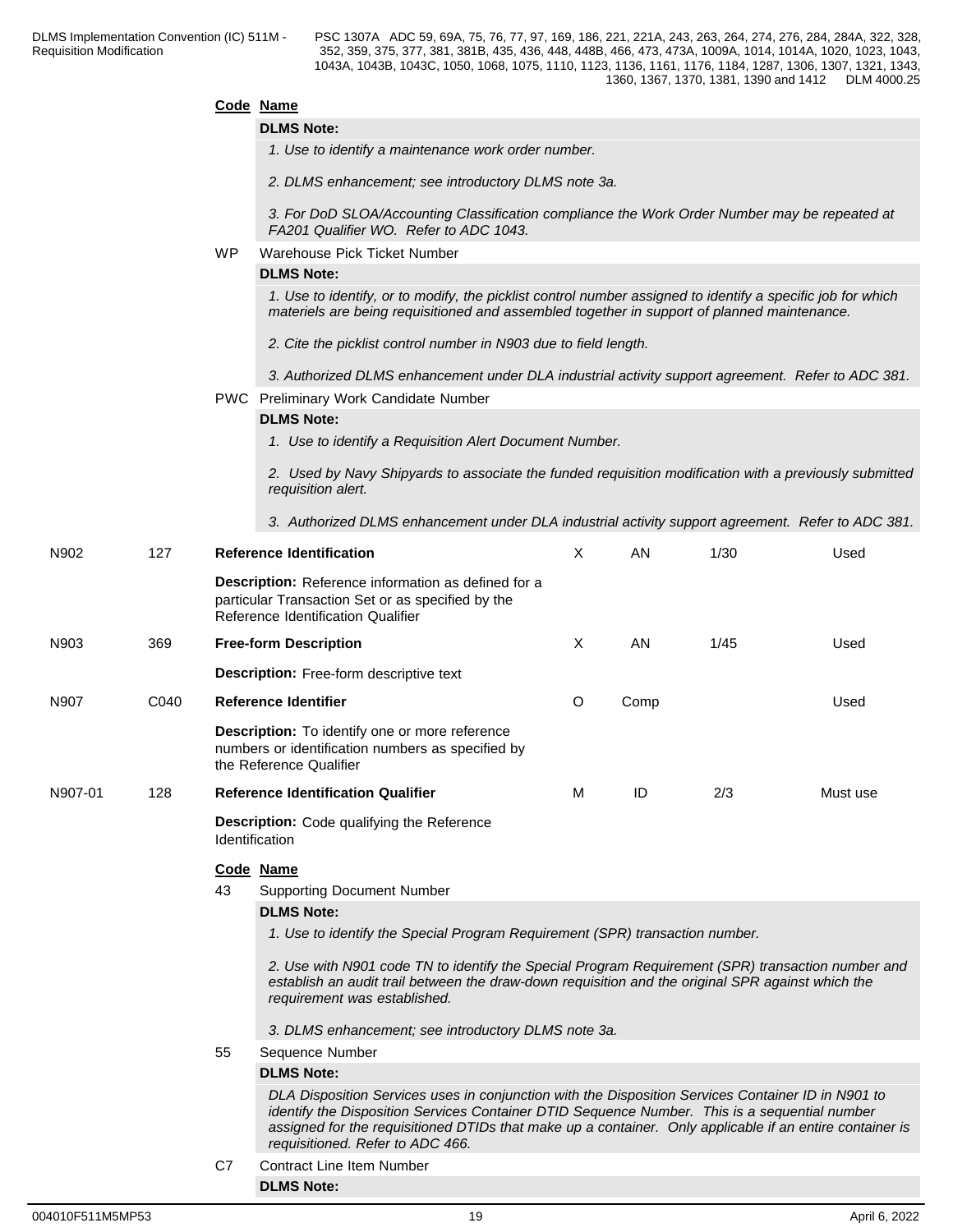#### **Code Name**

*Use with N901 code CT, to identify the associated contract line item number (CLIN), including the sub contract line item (SUBCLIN), or agreement line item number (ALIN), as appropriate.*

### IX Item Number

### **DLMS Note:**

*1. Use with N901 code W6 to indicate the Federal Supply Schedule Special Item Number.*

*2. DLMS enhancement; see introductory DLMS note 3a.*

#### W1 Disposal Turn-In Document Number

#### **DLMS Note:**

*1. Use in conjunction with the requisition document number (N901 Code TN) when requisitioning a specific item from DLA Disposition Services.*

*2. When there is no Suffix Code (N907 Code W8), associated with the customer's Document Number, enter the correlating DTID in the N907-02. If there is a Suffix Code, then enter the DTID in the N907-04. DLMS enhancement, see ADC 466.*

W8 Suffix **Suffix Suffix Suffix Suffix Suffix Suffix SUFFIX SUFFIX SUFFIX** 

#### **DLMS Note:**

*1. Use with N901 code TN to identify the document number suffix. Use when the initial 511R transaction is identified as a referral order with BR02 transaction type code BN and is referring a quantity less than the original requisition quantity to another supply source, with the exception of a modifications from the supply source to a procurement activity. For these modifications, enter the suffix as shown in the procurement request; otherwise leave blank.*

*2. Also authorized on an Intra-Army basis with N901 code TN for identification of the post-post partial issue of materiel by Army Single Stock Fund activities when the initial 511R transaction BR02 transaction type code is A0 and BR06 action code is "J".*

*3. Use with N901 Code F8 to identify the Prior requisition document number suffix if applicable. Authorized DLMS enhancement for BRAC IMSP only. Refer to ADC 352 and ADC 359.*

*4. When used in modification of the requisition alert (BR06=83), or when used in association with the Requisition Alert Document Number (Qualifier PWC, above), this will be the requisition alert document suffix. Use with BR02 Qualifier BN only. The requisition alert document number suffix is an authorized DLMS enhancement under DLA industrial activity support agreement. Refer to ADC 381.*

*5. DLA Disposition Services uses on an intra-DLA basis for requisitions processed between the RTD Web Application and DLA Disposition Services. The RTD Web-sequentially assigned suffix code is used for open requisition quantity on externally submitted requisitions when required to establish separate requisition transactions to DLA Disposition Services by DTID Number and, when applicable, the associated DTID Suffix Code. Refer to ADC 466.*

| N907-02 | 127 |                                                                                                                                                                                                                                | <b>Reference Identification</b>                                                                                                                       | M  | AN | 1/30 | Must use |  |  |  |  |  |
|---------|-----|--------------------------------------------------------------------------------------------------------------------------------------------------------------------------------------------------------------------------------|-------------------------------------------------------------------------------------------------------------------------------------------------------|----|----|------|----------|--|--|--|--|--|
|         |     |                                                                                                                                                                                                                                | <b>Description:</b> Reference information as defined for a<br>particular Transaction Set or as specified by the<br>Reference Identification Qualifier |    |    |      |          |  |  |  |  |  |
| N907-03 | 128 |                                                                                                                                                                                                                                | <b>Reference Identification Qualifier</b>                                                                                                             | X  | ID | 2/3  | Used     |  |  |  |  |  |
|         |     |                                                                                                                                                                                                                                | <b>Description:</b> Code qualifying the Reference<br><b>Identification</b>                                                                            |    |    |      |          |  |  |  |  |  |
|         |     |                                                                                                                                                                                                                                | Code Name                                                                                                                                             |    |    |      |          |  |  |  |  |  |
|         |     | W1                                                                                                                                                                                                                             | Disposal Turn-In Document Number                                                                                                                      |    |    |      |          |  |  |  |  |  |
|         |     |                                                                                                                                                                                                                                | <b>DLMS Note:</b>                                                                                                                                     |    |    |      |          |  |  |  |  |  |
|         |     |                                                                                                                                                                                                                                | 1. Use in conjunction with the requisition document number (N901 Code TN) when requisitioning a<br>specific item from DLA Disposition Services.       |    |    |      |          |  |  |  |  |  |
|         |     | 2. When there is no Suffix Code associated with the customer's Document Number, enter the<br>correlating DTID in the N907-02. If there is a Suffix Code, then enter the DTID in the N907-04. DLMS<br>enhancement, see ADC 466. |                                                                                                                                                       |    |    |      |          |  |  |  |  |  |
| N907-04 | 127 |                                                                                                                                                                                                                                | <b>Reference Identification</b>                                                                                                                       | X. | AN | 1/30 | Used     |  |  |  |  |  |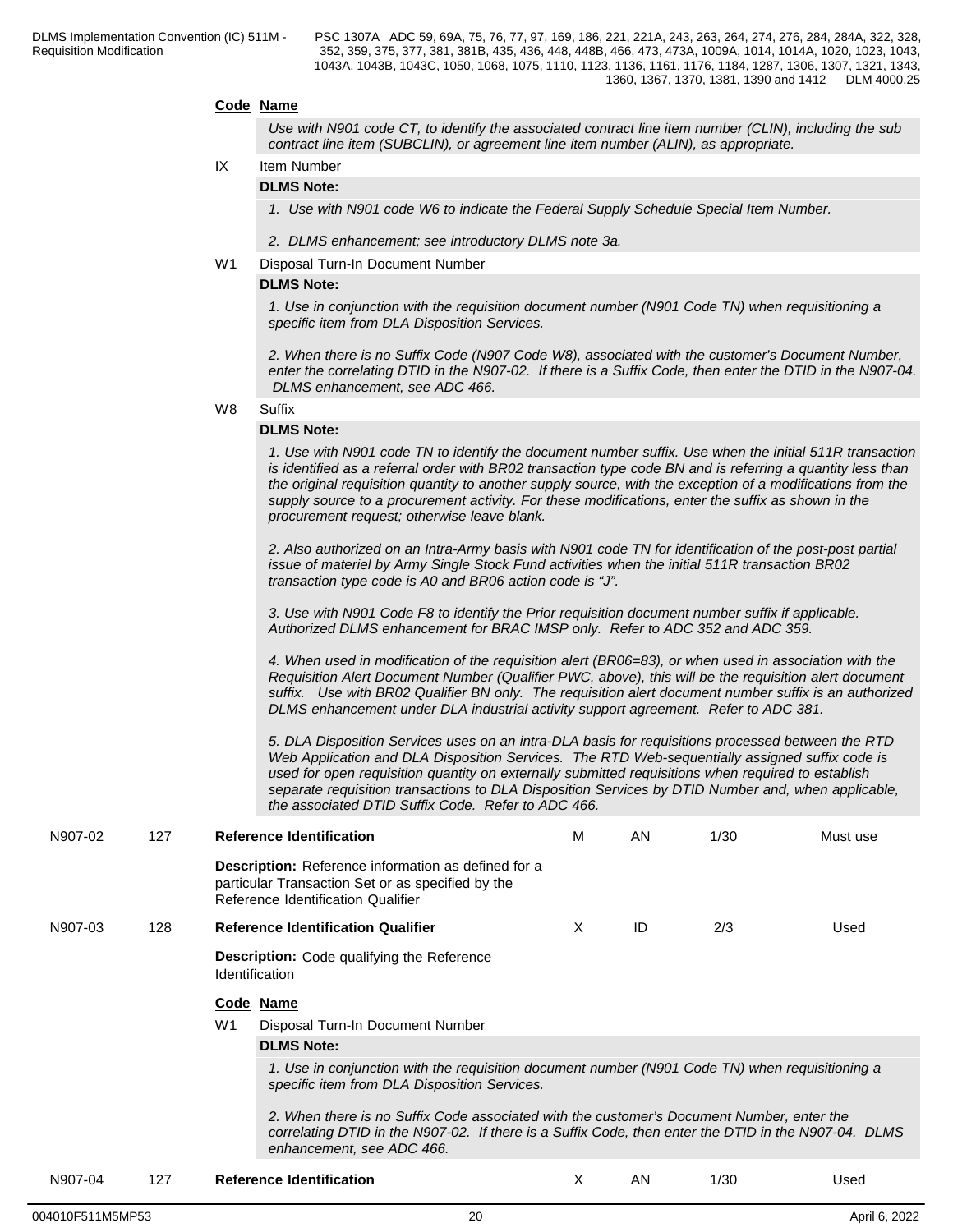DLMS Implementation Convention (IC) 511M - Requisition Modification **Network** 252, 359, 375,

| <b>Ref</b> | <u>ld</u> | <b>Element Name</b>                                                                                                                                   | Rec | <u>Type</u> | Min/Max | Usage |
|------------|-----------|-------------------------------------------------------------------------------------------------------------------------------------------------------|-----|-------------|---------|-------|
|            |           | <b>Description:</b> Reference information as defined for a<br>particular Transaction Set or as specified by the<br>Reference Identification Qualifier |     |             |         |       |
| N907-05    | 128       | <b>Reference Identification Qualifier</b>                                                                                                             | X   | ID          | 2/3     | Used  |
|            |           | <b>Description:</b> Code qualifying the Reference<br><b>Identification</b>                                                                            |     |             |         |       |
| N907-06    | 127       | <b>Reference Identification</b>                                                                                                                       | X   | AN          | 1/30    | Used  |
|            |           | <b>Description:</b> Reference information as defined for a<br>particular Transaction Set or as specified by the<br>Reference Identification Qualifier |     |             |         |       |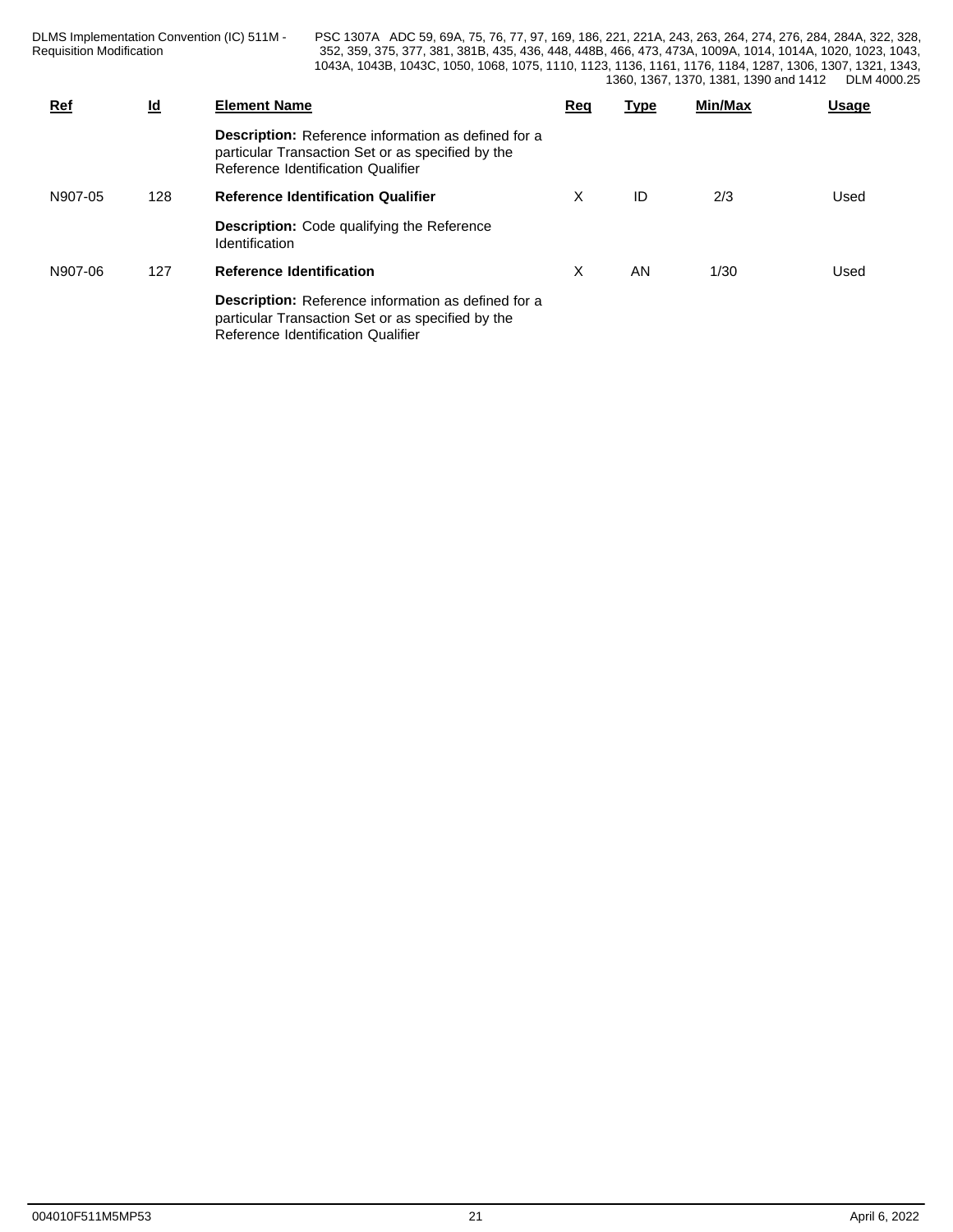## **PO1** Baseline Item Data

| $Pos: 30$  | Max: >1                  |
|------------|--------------------------|
|            | <b>Detail - Optional</b> |
| $Loop: LX$ | Elements: 14             |

#### **User Option (Usage):** Used

**Purpose:** To specify basic and most frequently used line item data

## **Syntax Rules:**

- 1. C0302 If PO103 is present, then PO102 is required.
- 2. C0504 If PO105 is present, then PO104 is required.
- 3. P0607 If either PO106 or PO107 is present, then the other is required.
- 4. P0809 If either PO108 or PO109 is present, then the other is required.
- 5. P1011 If either PO110 or PO111 is present, then the other is required.
- 6. P1213 If either PO112 or PO113 is present, then the other is required.
- 7. P1415 If either PO114 or PO115 is present, then the other is required.
- 8. P1617 If either PO116 or PO117 is present, then the other is required.
- 9. P1819 If either PO118 or PO119 is present, then the other is required.
- 10. P2021 If either PO120 or PO121 is present, then the other is required.
- 11. P2223 If either PO122 or PO123 is present, then the other is required.
- 12. P2425 If either PO124 or PO125 is present, then the other is required.

### **Comments:**

- 1. See the Data Element Dictionary for a complete list of IDs.
- 2. PO101 is the line item identification.
- 3. PO106 through PO125 provide for ten different product/service IDs per each item. For example: Case, Color, Drawing No., U.P.C. No., ISBN No., Model No., or SKU.

## **DLMS Note:**

*Must use this 2/PO1/030 segment to identify the materiel and other information required to process the modification as a requisition.*

| <b>Ref</b>        | <u>ld</u> | <b>Element Name</b>                                                                                                                                                                                  | Req | <b>Type</b> | Min/Max | <b>Usage</b> |
|-------------------|-----------|------------------------------------------------------------------------------------------------------------------------------------------------------------------------------------------------------|-----|-------------|---------|--------------|
| PO102             | 330       | <b>Quantity Ordered</b>                                                                                                                                                                              | X   | R           | 1/15    | Must use     |
|                   |           | <b>Description: Quantity ordered</b>                                                                                                                                                                 |     |             |         |              |
|                   |           | <b>DLMS Note:</b> 1. Must use to identify the<br>requisitioned quantity.                                                                                                                             |     |             |         |              |
|                   |           | 2. Express as a whole number with no decimal.                                                                                                                                                        |     |             |         |              |
|                   |           | 3. A field size exceeding 5 positions (7 positions for<br>FSG 13, ammunition) may not be received or<br>understood by the recipient's automated processing<br>system. See introductory DLMS note 3d. |     |             |         |              |
| PO <sub>103</sub> | 355       | Unit or Basis for Measurement Code                                                                                                                                                                   | O   | ID          | 2/2     | Used         |
|                   |           | Description: Code specifying the units in which a<br>value is being expressed, or manner in which a<br>measurement has been taken                                                                    |     |             |         |              |
|                   |           | <b>DLMS Note:</b> 1. Use to identify the unit of issue for<br>the materiel requisitioned.                                                                                                            |     |             |         |              |
|                   |           | 2. DLMS users see the DLMS Unit of Issue and<br>Purchase Unit Conversion Table for available codes.                                                                                                  |     |             |         |              |
| PO <sub>104</sub> | 212       | <b>Unit Price</b>                                                                                                                                                                                    | X   | R.          | 1/17    | Used         |
|                   |           | <b>Description:</b> Price per unit of product, service,<br>commodity, etc.                                                                                                                           |     |             |         |              |
|                   |           | <b>DLMS Note:</b> 1. For nonreimbursable materiel (free                                                                                                                                              |     |             |         |              |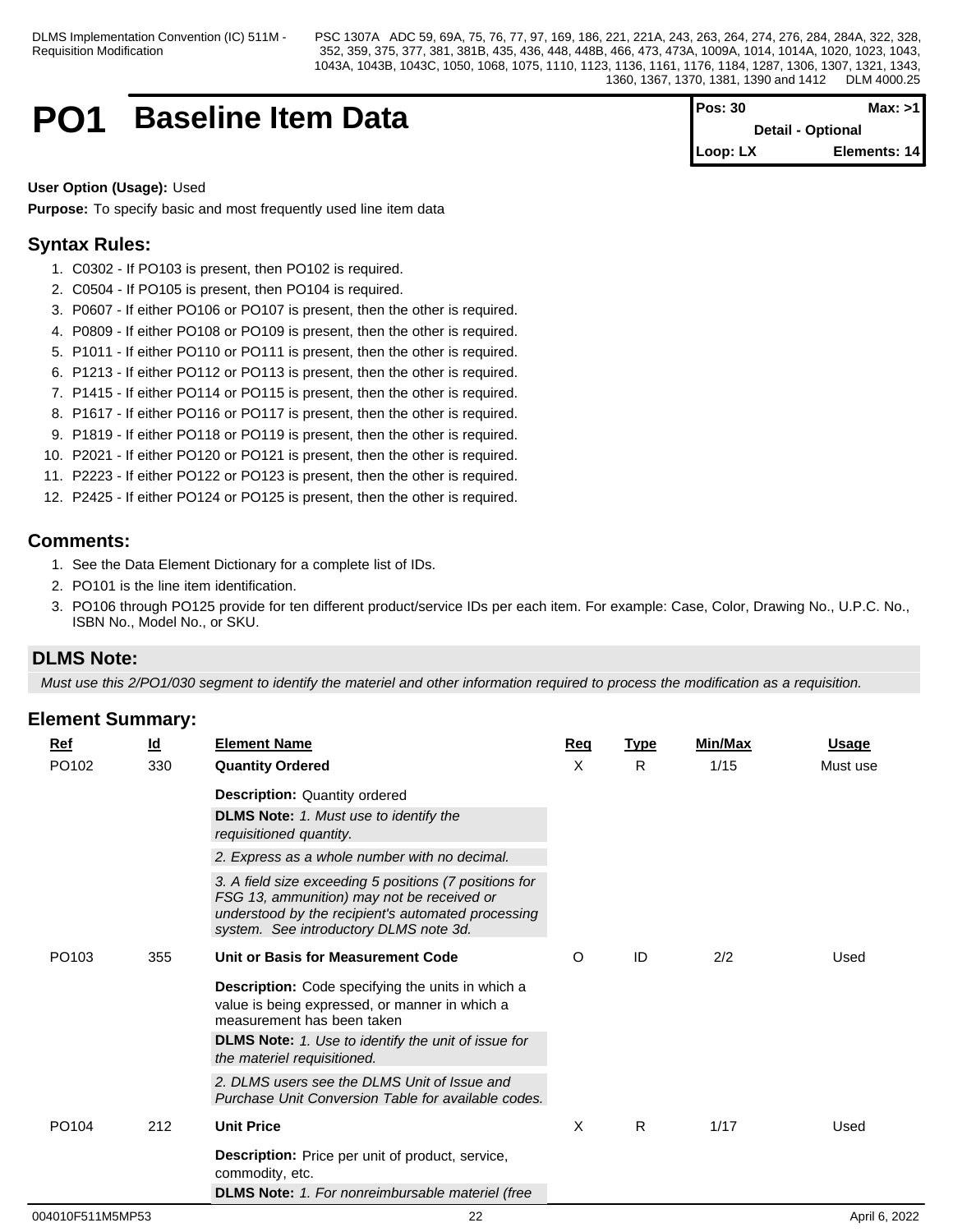| Ref               | Id  |             | <b>Element Name</b><br>issue), indicate 0 dollars. Use with P0105 Code NC,<br>No Charge. DLMS migration enhancement. This<br>usage is comparable to Signal Code D or M.                                                                                                                                                                                                                                                                                             | <u>Req</u> | <b>Type</b> | Min/Max | <b>Usage</b> |
|-------------------|-----|-------------|---------------------------------------------------------------------------------------------------------------------------------------------------------------------------------------------------------------------------------------------------------------------------------------------------------------------------------------------------------------------------------------------------------------------------------------------------------------------|------------|-------------|---------|--------------|
|                   |     |             | 2. Use for nonstandard materiel to indicate an<br>estimated price. Estimated unit price for<br>nonstandard materiel is a DLMS enhancement, see<br>introductory DLMS note 3a.                                                                                                                                                                                                                                                                                        |            |             |         |              |
|                   |     |             | 3. For intra-Air Force, the unit price will be<br>perpetuated to the requisition modifier.                                                                                                                                                                                                                                                                                                                                                                          |            |             |         |              |
|                   |     |             | 4. DLMS transactions authorize an expanded unit<br>price field size of 9 digits for dollars and 2 digits for<br>cents. The decimal point is passed in the<br>transaction. If conversion to MILS legacy format is<br>required, unit prices exceeding the legacy field size<br>constraint will not be perpetuated. Authorized<br>DLMS migration enhancement. Refer to ADC 221A.                                                                                       |            |             |         |              |
| PO <sub>105</sub> | 639 |             | <b>Basis of Unit Price Code</b>                                                                                                                                                                                                                                                                                                                                                                                                                                     | O          | ID          | 2/2     | Used         |
|                   |     | for an item | <b>Description:</b> Code identifying the type of unit price                                                                                                                                                                                                                                                                                                                                                                                                         |            |             |         |              |
|                   |     | unit price. | <b>DLMS Note:</b> Use for nonstandard and<br>nonreimbursable (free issue) materiel. For<br>nonstandard materiel, use to identify an estimated                                                                                                                                                                                                                                                                                                                       |            |             |         |              |
|                   |     |             | Code Name                                                                                                                                                                                                                                                                                                                                                                                                                                                           |            |             |         |              |
|                   |     | ES          | Estimated<br><b>DLMS Note:</b>                                                                                                                                                                                                                                                                                                                                                                                                                                      |            |             |         |              |
|                   |     | <b>NC</b>   | Use to indicate an estimated unit price for the nonstandard materiel.<br>No Charge                                                                                                                                                                                                                                                                                                                                                                                  |            |             |         |              |
|                   |     |             | <b>DLMS Note:</b>                                                                                                                                                                                                                                                                                                                                                                                                                                                   |            |             |         |              |
|                   |     |             | Use to indicate nonreimbursable (free issue) materiel. DLMS migration enhancement. This usage is<br>comparable to Signal Code D or M.                                                                                                                                                                                                                                                                                                                               |            |             |         |              |
|                   |     | UM          | Price per Unit of Measure                                                                                                                                                                                                                                                                                                                                                                                                                                           |            |             |         |              |
|                   |     |             | <b>DLMS Note:</b><br>Use for intra-Air Force.                                                                                                                                                                                                                                                                                                                                                                                                                       |            |             |         |              |
| PO106             | 235 |             | <b>Product/Service ID Qualifier</b>                                                                                                                                                                                                                                                                                                                                                                                                                                 | Χ          | ID          | 2/2     | Must use     |
|                   |     |             | Description: Code identifying the type/source of the<br>descriptive number used in Product/Service ID (234)<br>DLMS Note: 1. Use only one of codes A2, A4, FB,<br>FS, FT, MG, SW, YP or ZZ to identify the materiel<br>requisitioned. Must use the National Stock Number<br>(NSN) (code FS) when known, except when<br>appropriate for brand name subsistence items<br>identified by a Subsistence Identification Number.<br>2. The following codes are authorized. |            |             |         |              |
|                   |     |             | Code Name                                                                                                                                                                                                                                                                                                                                                                                                                                                           |            |             |         |              |
|                   |     | A2          | Department of Defense Identification Code (DoDIC)                                                                                                                                                                                                                                                                                                                                                                                                                   |            |             |         |              |
|                   |     |             | <b>DLMS Note:</b>                                                                                                                                                                                                                                                                                                                                                                                                                                                   |            |             |         |              |
|                   |     |             | 1. Use to identify ammunition items.                                                                                                                                                                                                                                                                                                                                                                                                                                |            |             |         |              |
|                   |     |             | 2. DLMS enhancement; see introductory DLMS note 3a.                                                                                                                                                                                                                                                                                                                                                                                                                 |            |             |         |              |
|                   |     | A4          | Subsistence Identification Number                                                                                                                                                                                                                                                                                                                                                                                                                                   |            |             |         |              |
|                   |     |             | <b>DLMS Note:</b>                                                                                                                                                                                                                                                                                                                                                                                                                                                   |            |             |         |              |
|                   |     |             | Use to identify subsistence items.                                                                                                                                                                                                                                                                                                                                                                                                                                  |            |             |         |              |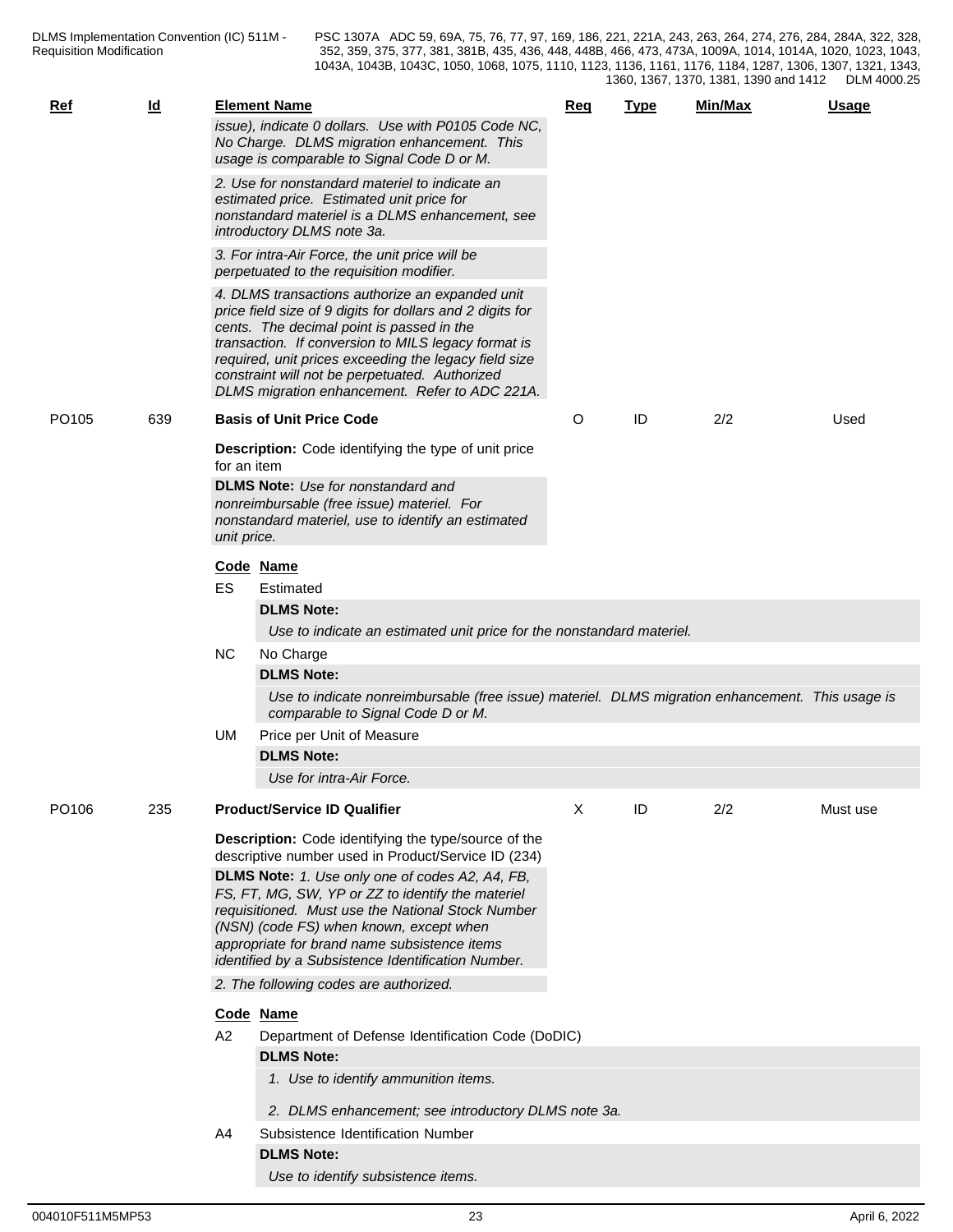#### **Code Name**

FB Form Number

#### **DLMS Note:**

*1. Use to identify the form stock number.*

- *2. DLMS enhancement; see introductory DLMS note 3a.*
- FS National Stock Number

## **DLMS Note:**

*1. Use to identify the NSN.* 

*2. When the unit of use indicator is included (1/BR01/20=ZZ), the NSN ordered will be interpreted as a unit of use requirement so that the order may be processed against the associated DLA-assigned LSN. The requested quantity is expressed in the unit of use for the LSN in lieu of the unit of issue for the identified NSN. Authorized DLMS enhancement under DLA industrial activity support agreement.*

#### FT Federal Supply Classification

#### **DLMS Note:**

*Use to identify the FSC of the nonstandard materiel when a part number is not available and materiel can only be ordered by description (e.g., non-NSN lumber products).*

#### MG Manufacturer's Part Number

#### **DLMS Note:**

*1. Use to identify nonstandard materiel.*

*2. May be used to identify the supplier-assigned part number when applicable to a DoD EMALL or GSA Advantage/Global internet order from a vendor catalog. Refer to ADC 1068.*

#### SW Stock Number

#### **DLMS Note:**

*1. Use to identify the local stock number (LSN).*

*2. Authorized DLMS enhancement under DLA industrial activity support agreement. Refer to ADC 381.*

### YP Publication Number

#### **DLMS Note:**

- *1. Use to identify the publication stock number.*
- *2. DLMS enhancement; see introductory DLMS note 3a.*
- ZZ Mutually Defined

#### **DLMS Note:**

*Use to identify nonstandard materiel when all other authorized codes do not apply (includes management control numbers and locally assigned control numbers). May be used for legacy MILSTRIP-to-DLMS conversion when the translator cannot determine a more appropriate code.*

*2. Use to identify the FEMA Logistics Supply Chain Management System (LSCMS) Item Name. Refer* 

| PO <sub>107</sub> | 234 | <b>Product/Service ID</b>                                                                                          | X | AN | 1/48 | Must use |
|-------------------|-----|--------------------------------------------------------------------------------------------------------------------|---|----|------|----------|
|                   |     | <b>Description:</b> Identifying number for a product or<br>service                                                 |   |    |      |          |
| PO <sub>108</sub> | 235 | <b>Product/Service ID Qualifier</b>                                                                                | X | ID | 2/2  | Used     |
|                   |     | <b>Description:</b> Code identifying the type/source of the<br>descriptive number used in Product/Service ID (234) |   |    |      |          |
|                   |     | <b>DLMS Note:</b> 1. Use only one of codes CN or ZB to<br>fully identify the materiel.                             |   |    |      |          |
|                   |     | 2. Use PO110 and PO111 when both one of CN or<br>ZB and JP is needed.                                              |   |    |      |          |
|                   |     | Code Name                                                                                                          |   |    |      |          |
|                   |     | <b>CN</b><br><b>Commodity Name</b>                                                                                 |   |    |      |          |
|                   |     | <b>DLMS Note:</b>                                                                                                  |   |    |      |          |
|                   |     | 1. Use with PO106 code FT to identify the materiel name or description.                                            |   |    |      |          |
|                   |     |                                                                                                                    |   |    |      |          |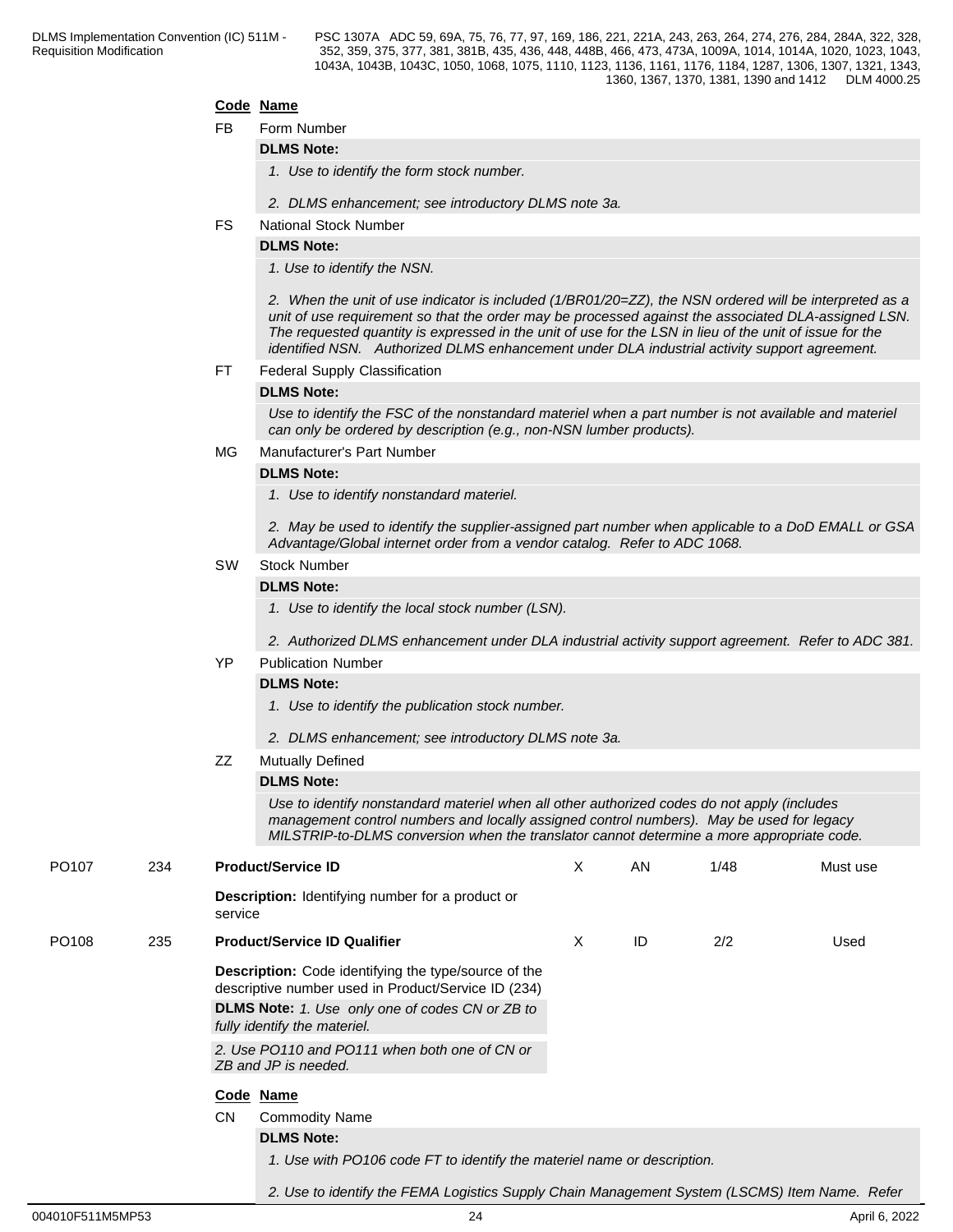|       |     |           | Code Name                                                                                                                                                                                                                              |              |    |      |      |  |  |  |  |
|-------|-----|-----------|----------------------------------------------------------------------------------------------------------------------------------------------------------------------------------------------------------------------------------------|--------------|----|------|------|--|--|--|--|
|       |     | <b>JP</b> | to ADC 1306.<br>Package Type Code                                                                                                                                                                                                      |              |    |      |      |  |  |  |  |
|       |     |           | <b>DLMS Note:</b>                                                                                                                                                                                                                      |              |    |      |      |  |  |  |  |
|       |     |           | Must use to indicate Outside Continental United States (OCONUS) shipment. When used, the paired<br>data element 234 will cite 1 indicating that packaging must meet OCONUS specifications.                                             |              |    |      |      |  |  |  |  |
|       |     | ΖB        | Commercial and Government Entity (CAGE) Code<br><b>DLMS Note:</b>                                                                                                                                                                      |              |    |      |      |  |  |  |  |
|       |     |           | 1. Use only with 2/PO1/030 PO106 code MG to uniquely identify a manufacturer's (or supplier's) part<br>number.                                                                                                                         |              |    |      |      |  |  |  |  |
|       |     |           | 2. May be used to identify the supplier CAGE when applicable to a DoD EMALL or GSA<br>Advantage/Global internet order from a vendor catalog.                                                                                           |              |    |      |      |  |  |  |  |
| PO109 | 234 |           | <b>Product/Service ID</b>                                                                                                                                                                                                              | X            | AN | 1/48 | Used |  |  |  |  |
|       |     | service   | <b>Description:</b> Identifying number for a product or                                                                                                                                                                                |              |    |      |      |  |  |  |  |
| PO110 | 235 |           | <b>Product/Service ID Qualifier</b>                                                                                                                                                                                                    | X            | ID | 2/2  | Used |  |  |  |  |
|       |     |           | Description: Code identifying the type/source of the<br>descriptive number used in Product/Service ID (234)                                                                                                                            |              |    |      |      |  |  |  |  |
| PO111 | 234 |           | <b>Product/Service ID</b>                                                                                                                                                                                                              | X            | AN | 1/48 | Used |  |  |  |  |
|       |     | service   | <b>Description:</b> Identifying number for a product or                                                                                                                                                                                |              |    |      |      |  |  |  |  |
| PO112 | 235 |           | <b>Product/Service ID Qualifier</b>                                                                                                                                                                                                    | X            | ID | 2/2  | Used |  |  |  |  |
|       |     |           | Description: Code identifying the type/source of the<br>descriptive number used in Product/Service ID (234)                                                                                                                            |              |    |      |      |  |  |  |  |
|       |     |           | <b>DLMS Note:</b> The following codes are authorized.                                                                                                                                                                                  |              |    |      |      |  |  |  |  |
|       |     |           | Code Name                                                                                                                                                                                                                              |              |    |      |      |  |  |  |  |
|       |     | A3        | Locally Assigned Control Number                                                                                                                                                                                                        |              |    |      |      |  |  |  |  |
|       |     |           | <b>DLMS Note:</b><br>1. Defense Medical Logistics Standard Support (DMLSS)/Theater Enterprise-Wide Logistics System                                                                                                                    |              |    |      |      |  |  |  |  |
|       |     |           | (TEWLS) use to cite their Local Catalog Identification for subsequent use as the stock number<br>applicable to receipt and inventory processing.  Must be used with the manufacturer's part number and<br>associated CAGE cited above. |              |    |      |      |  |  |  |  |
|       |     |           | 2. DLMS enhancement; see introductory DLMS Note 3a. Refer to ADC 322.                                                                                                                                                                  |              |    |      |      |  |  |  |  |
|       |     |           | 3. Under DLMS, field length is restricted to a maximum of 30 positions.                                                                                                                                                                |              |    |      |      |  |  |  |  |
| PO113 | 234 |           | <b>Product/Service ID</b>                                                                                                                                                                                                              | $\mathsf{X}$ | AN | 1/48 | Used |  |  |  |  |
|       |     | service   | <b>Description:</b> Identifying number for a product or                                                                                                                                                                                |              |    |      |      |  |  |  |  |
| PO114 | 235 |           | <b>Product/Service ID Qualifier</b>                                                                                                                                                                                                    | X            | ID | 2/2  | Used |  |  |  |  |
|       |     |           | Description: Code identifying the type/source of the<br>descriptive number used in Product/Service ID (234)                                                                                                                            |              |    |      |      |  |  |  |  |
|       |     | 1307A.    | DLMS Note: Use only one of codes EN, UK, or UP<br>to identify items by Global Trade Item Number.<br>DLMS enhancements. Authorized for use by<br>non-DoD customers. Refer to ADC 1307 and PSC                                           |              |    |      |      |  |  |  |  |
|       |     |           | Code Name                                                                                                                                                                                                                              |              |    |      |      |  |  |  |  |
|       |     | EN        | European Article Number (EAN) (2-5-5-1)<br><b>DLMS Note:</b>                                                                                                                                                                           |              |    |      |      |  |  |  |  |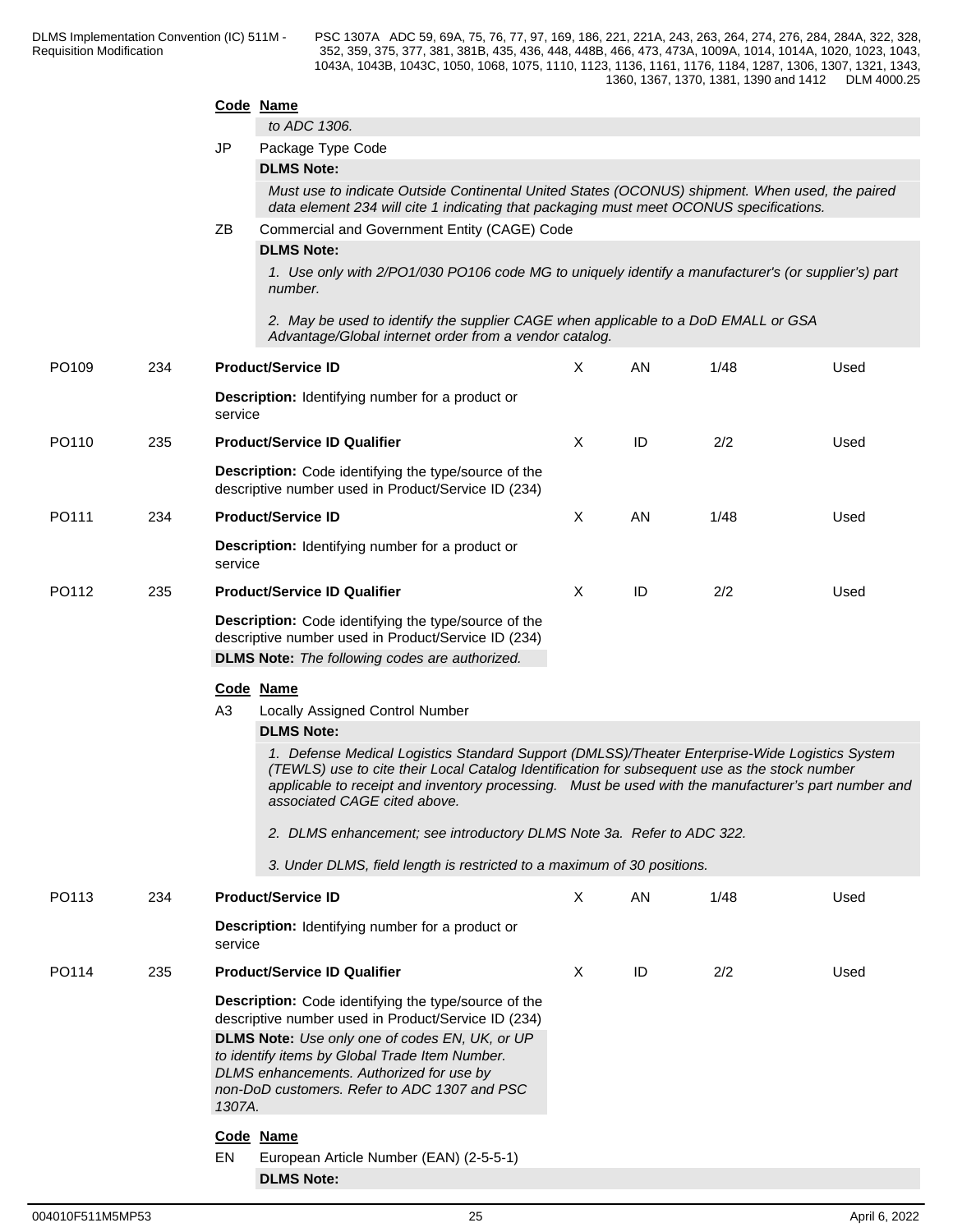|       |     |         | Code Name                                               |   |    |      |      |  |  |  |
|-------|-----|---------|---------------------------------------------------------|---|----|------|------|--|--|--|
|       |     |         | 1. This is the Global Trade Item Number (GTIN)-13.      |   |    |      |      |  |  |  |
|       |     |         | 2. DLMS enhancement. See introductory DLMS note 3a.     |   |    |      |      |  |  |  |
|       |     | UK      | U.P.C./EAN Shipping Container Code (1-2-5-5-1)          |   |    |      |      |  |  |  |
|       |     |         | <b>DLMS Note:</b>                                       |   |    |      |      |  |  |  |
|       |     |         | 1. This is the Global Trade Item Number (GTIN)-14       |   |    |      |      |  |  |  |
|       |     |         | 2. DLMS enhancement. See introductory DLMS note 3a.     |   |    |      |      |  |  |  |
|       |     | UP      | U.P.C. Consumer Package Code (1-5-5-1)                  |   |    |      |      |  |  |  |
|       |     |         | <b>DLMS Note:</b>                                       |   |    |      |      |  |  |  |
|       |     |         | 1. This Global Trade Item Number (GTIN)-12.             |   |    |      |      |  |  |  |
|       |     |         | 2. DLMS enhancement. See introductory DLMS note 3a.     |   |    |      |      |  |  |  |
| PO115 | 234 |         | <b>Product/Service ID</b>                               | X | AN | 1/48 | Used |  |  |  |
|       |     | service | <b>Description:</b> Identifying number for a product or |   |    |      |      |  |  |  |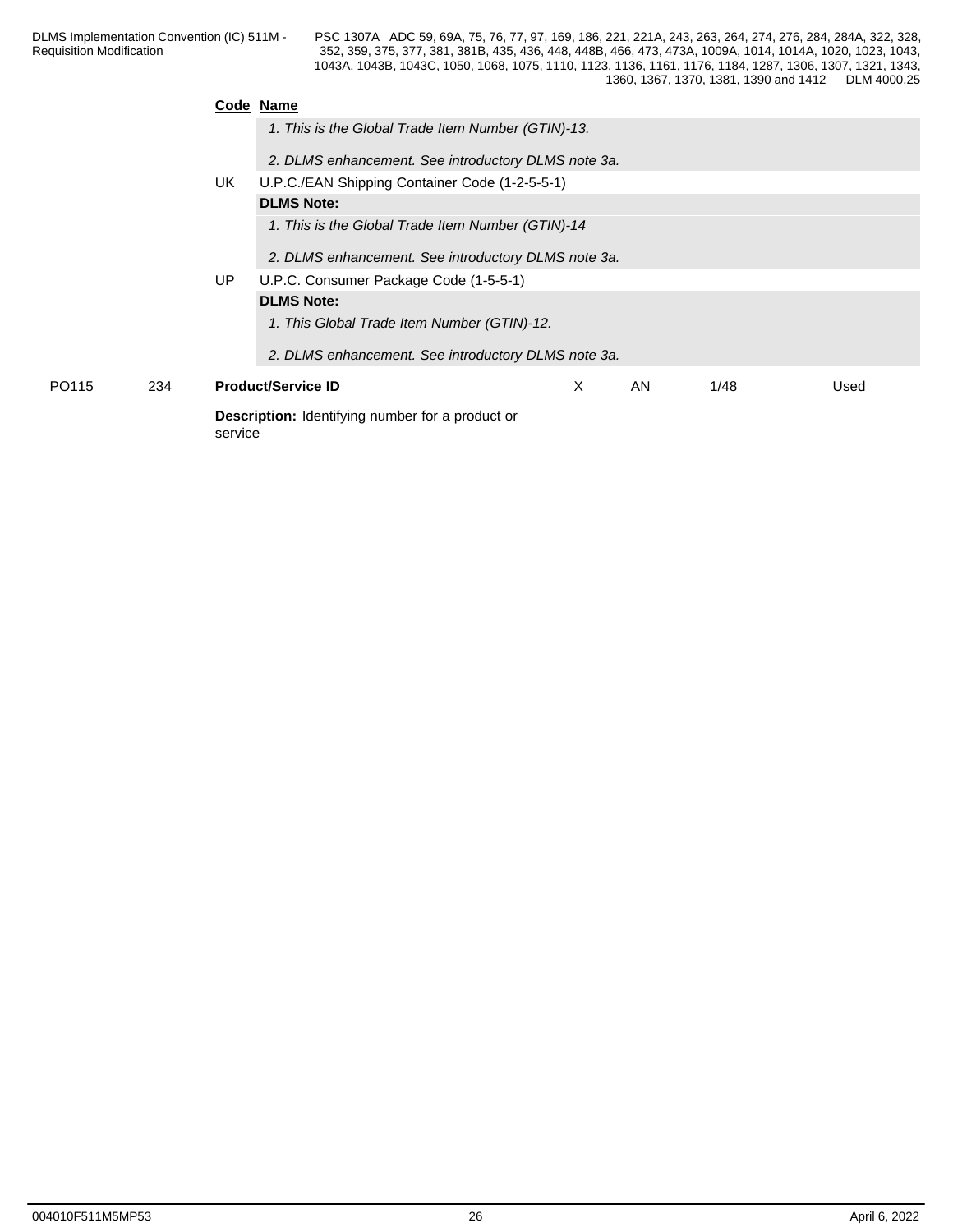## **DD Demand Detail**

| Pos: 60                      | Max: 100                 |  |
|------------------------------|--------------------------|--|
|                              | <b>Detail - Optional</b> |  |
| $\mathsf{Loop}: \mathsf{L}X$ | Elements: 9              |  |

### **User Option (Usage):** Used

**Purpose:** To describe the type of demand and the intended use of material

## **Syntax Rules:**

- 1. C0201 If DD02 is present, then DD01 is required.
- 2. P030405 If either DD03, DD04 or DD05 are present, then the others are required.
- 3. C0605 If DD06 is present, then DD05 is required.
- 4. C1009 If DD10 is present, then DD09 is required.

## **Semantics:**

1. DD08 transmits the stock level indicator. A "Y" indicates that the material is normally carried in stock; an "N" indicates that the material is not normally stocked.

## **DLMS Note:**

*1. As an option, use multiple repetitions to stratify the quantity requisitioned by weapon system and associated demand code. The total quantity identified in all repetitions must equal the quantity in PO102.*

*2. Use to convey the demand code associated with the requisition and, as appropriate, to identify the applicable weapon system for which the item is being requisitioned.*

| <b>Ref</b>       | <u>ld</u> | <b>Element Name</b>                                                                                                              | Req      | <b>Type</b> | Min/Max | <b>Usage</b> |
|------------------|-----------|----------------------------------------------------------------------------------------------------------------------------------|----------|-------------|---------|--------------|
| DD <sub>01</sub> | 1271      | <b>Industry Code</b>                                                                                                             | X        | AN          | 1/30    | Must use     |
|                  |           | <b>Description:</b> Code indicating a code from a specific<br>industry code list                                                 |          |             |         |              |
| DD <sub>02</sub> | 1270      | <b>Code List Qualifier Code</b>                                                                                                  | O        | ID          | 1/3     | Must use     |
|                  |           | <b>Description:</b> Code identifying a specific industry<br>code list                                                            |          |             |         |              |
|                  |           | Code Name                                                                                                                        |          |             |         |              |
|                  |           | 74<br>Demand Code                                                                                                                |          |             |         |              |
|                  |           | <b>DLMS Note:</b>                                                                                                                |          |             |         |              |
|                  |           | 1. Must use to identify, or to modify, the applicable Demand Code indicating whether the demand is<br>recurring or nonrecurring. |          |             |         |              |
|                  |           | 2. Demand code added to the Referral Order (A4_) format by Approved MILSTRIP Change 44.                                          |          |             |         |              |
|                  |           | 3. Stratification of quantity by demand code is a potential future DLMS enhancement; see introductory<br>DLMS note 3a.           |          |             |         |              |
| DD <sub>03</sub> | 128       | <b>Reference Identification Qualifier</b>                                                                                        | $\times$ | ID          | 2/3     | Used         |
|                  |           | Description: Code qualifying the Reference<br>Identification                                                                     |          |             |         |              |
|                  |           | Code Name                                                                                                                        |          |             |         |              |
|                  |           | W <sub>2</sub><br>Weapon System Number                                                                                           |          |             |         |              |
|                  |           | <b>DLMS Note:</b>                                                                                                                |          |             |         |              |
|                  |           | 1. Use to identify the applicable weapon system designator code.                                                                 |          |             |         |              |
|                  |           | 2. DLMS enhancement; see introductory DLMS note 3a.                                                                              |          |             |         |              |
|                  |           |                                                                                                                                  |          |             |         |              |
| DD <sub>04</sub> | 127       | <b>Reference Identification</b>                                                                                                  | Χ        | AN          | 1/30    | Used         |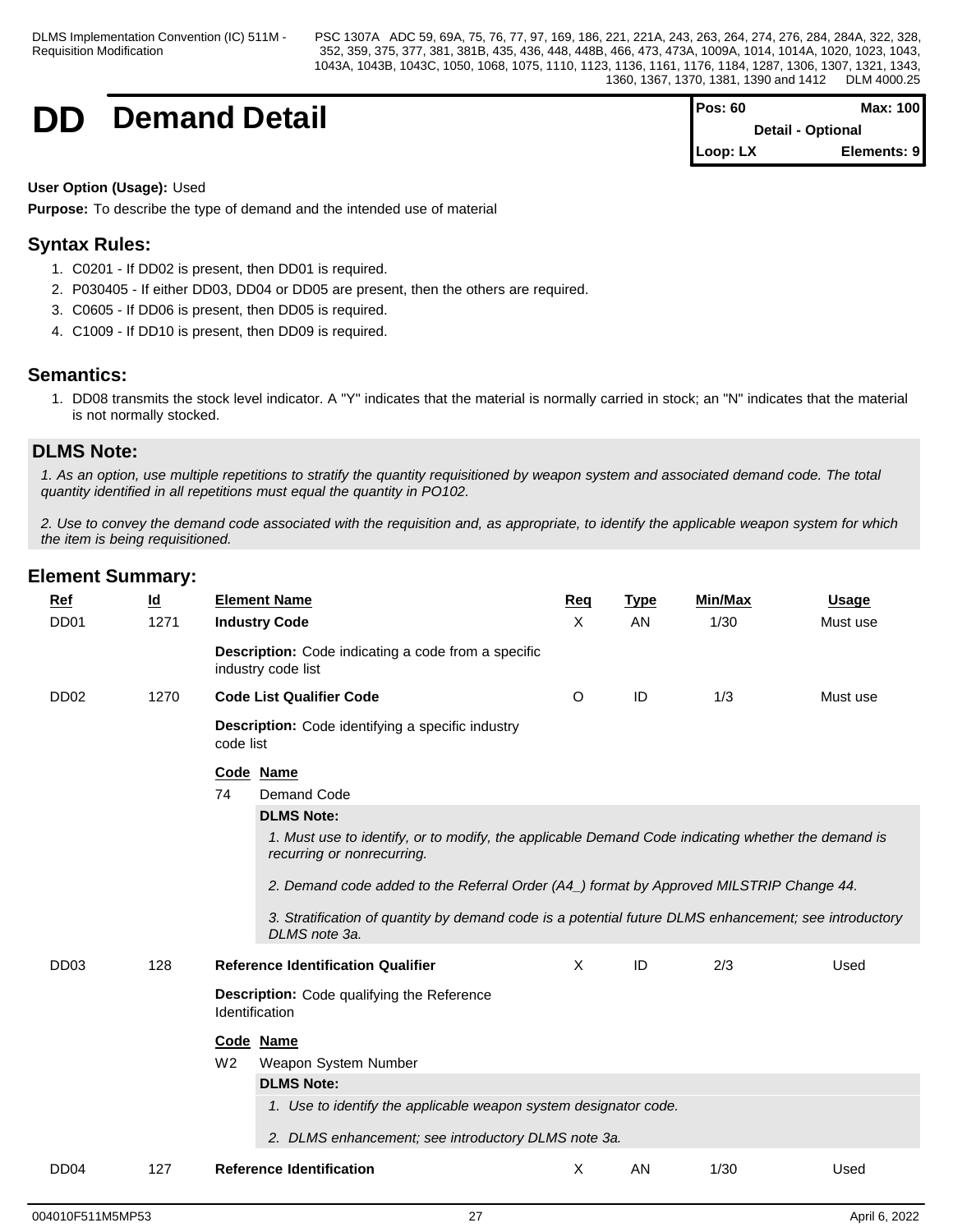DLMS Implementation Convention (IC) 511M - Requisition Modification **Network** 252, 359, 375,

| Ref              | Id   | <b>Element Name</b><br>Description: Reference information as defined for a<br>particular Transaction Set or as specified by the<br>Reference Identification Qualifier                                            |                                                                                                                                                                                                 | <b>Reg</b> | Type | Min/Max | <b>Usage</b> |  |  |  |
|------------------|------|------------------------------------------------------------------------------------------------------------------------------------------------------------------------------------------------------------------|-------------------------------------------------------------------------------------------------------------------------------------------------------------------------------------------------|------------|------|---------|--------------|--|--|--|
| DD <sub>05</sub> | 1271 |                                                                                                                                                                                                                  | <b>Industry Code</b>                                                                                                                                                                            |            | AN   | 1/30    | Used         |  |  |  |
|                  |      | reported.                                                                                                                                                                                                        | <b>Description:</b> Code indicating a code from a specific<br>industry code list<br><b>DLMS Note:</b> Use to identify the Service associated<br>with the weapon system for which this demand is |            |      |         |              |  |  |  |
| DD <sub>06</sub> | 1270 |                                                                                                                                                                                                                  | <b>Code List Qualifier Code</b>                                                                                                                                                                 | O          | ID   | 1/3     | Used         |  |  |  |
|                  |      |                                                                                                                                                                                                                  | <b>Description:</b> Code identifying a specific industry<br>code list                                                                                                                           |            |      |         |              |  |  |  |
|                  |      | 71                                                                                                                                                                                                               | Code Name<br>Service and Agency Code<br><b>DLMS Note:</b>                                                                                                                                       |            |      |         |              |  |  |  |
|                  |      |                                                                                                                                                                                                                  | 1. Use to identify the Service/Agency code associated with the stratified demand data.<br>2. DLMS enhancement; see introductory DLMS note 3a.                                                   |            |      |         |              |  |  |  |
| DD <sub>07</sub> | 380  | Quantity                                                                                                                                                                                                         |                                                                                                                                                                                                 | O          | R.   | 1/15    | Used         |  |  |  |
|                  |      |                                                                                                                                                                                                                  | <b>Description:</b> Numeric value of quantity<br><b>DLMS Note:</b> Use to identify the quantity associated<br>with the weapon system and associated demand<br>code.                             |            |      |         |              |  |  |  |
| DD <sub>09</sub> | 1271 |                                                                                                                                                                                                                  | <b>Industry Code</b>                                                                                                                                                                            |            | AN   | 1/30    | Used         |  |  |  |
|                  |      |                                                                                                                                                                                                                  | <b>Description:</b> Code indicating a code from a specific<br>industry code list                                                                                                                |            |      |         |              |  |  |  |
| <b>DD10</b>      | 1270 |                                                                                                                                                                                                                  | <b>Code List Qualifier Code</b>                                                                                                                                                                 | O          | ID   | 1/3     | Used         |  |  |  |
|                  |      | <b>Description:</b> Code identifying a specific industry<br>code list                                                                                                                                            |                                                                                                                                                                                                 |            |      |         |              |  |  |  |
|                  |      | Code Name<br>98<br>Reason for Requisitioning Code<br><b>DLMS Note:</b><br>1. Use to identify, or to modify, the Reason for Requisitioning Code. Used by Naval IAs specifying use<br>of the materiel requirement. |                                                                                                                                                                                                 |            |      |         |              |  |  |  |
|                  |      |                                                                                                                                                                                                                  | 2. Authorized DLMS enhancement under DLA industrial activity support agreement. Refer to ADC 381.                                                                                               |            |      |         |              |  |  |  |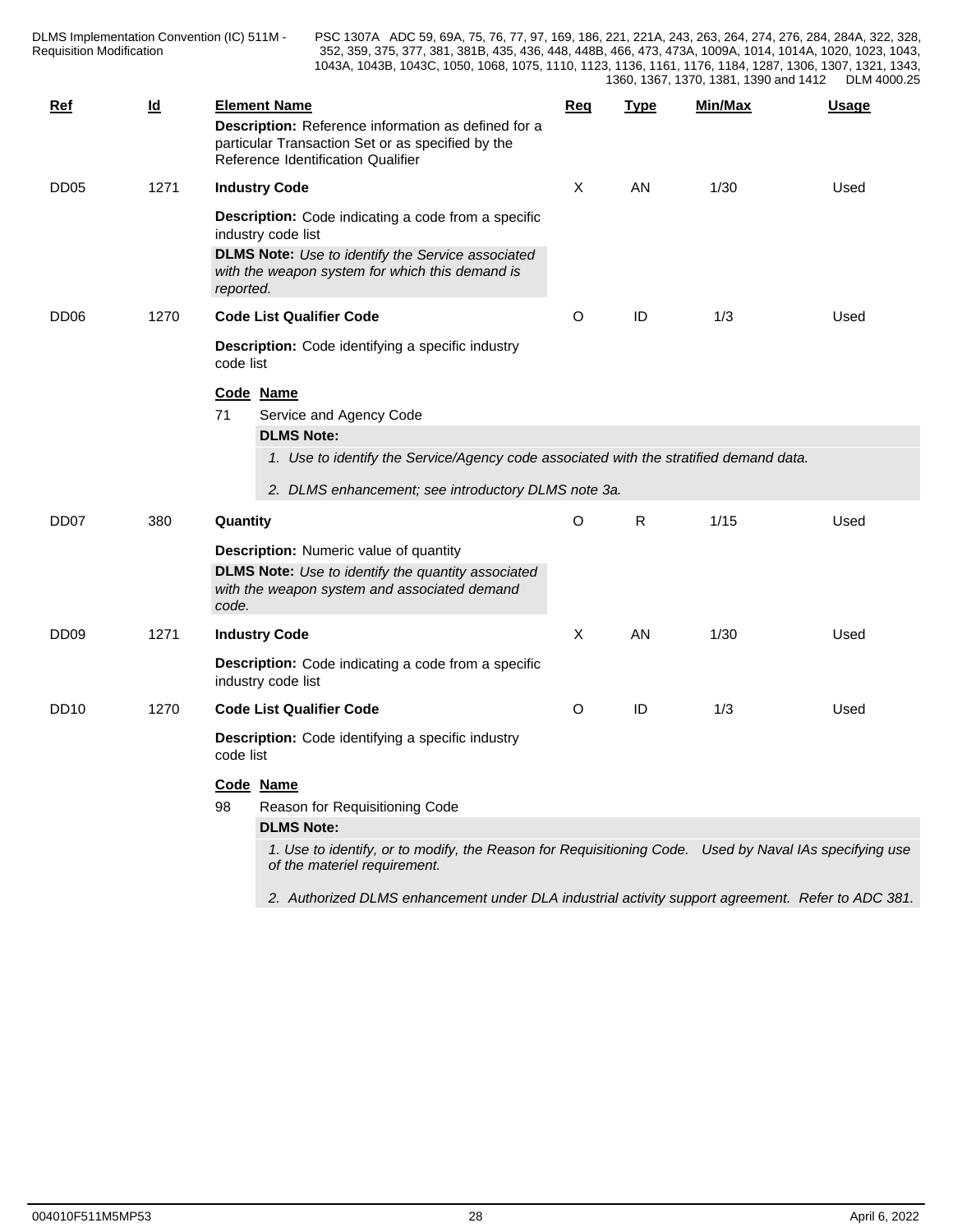## **GF** Furnished Goods and Services

| $Pos: 70$                | Max: 11     |  |
|--------------------------|-------------|--|
| <b>Detail - Optional</b> |             |  |
| $Loop: LX$               | Elements: 6 |  |

### **User Option (Usage):** Used

**Purpose:** To specify information related to furnished material, equipment, property, information, and services

## **Syntax Rules:**

- 1. P0102 If either GF01 or GF02 is present, then the other is required.
- 2. P0506 If either GF05 or GF06 is present, then the other is required.
- 3. P0809 If either GF08 or GF09 is present, then the other is required.

## **Semantics:**

1. GF04 is the value of government-furnished property.

## **DLMS Note:**

*1. Use in all Government Furnished Materiel (GFM) related transactions.*

*2. Must use to provide contract information applicable to the procurement source under which the contractor is authorized to receive GFP.* 

*3. May be used provide contract information applicable to the procurement source under which the contractor is authorized to purchase from a Government source when directed by the authorizing Service/Agency under CFM procedures.*

| $Ref$            | <u>ld</u> |                | <b>Element Name</b>                                                                                                                            | Req     | <b>Type</b> | Min/Max | <b>Usage</b> |
|------------------|-----------|----------------|------------------------------------------------------------------------------------------------------------------------------------------------|---------|-------------|---------|--------------|
| GF <sub>01</sub> | 128       |                | <b>Reference Identification Qualifier</b>                                                                                                      | X       | ID          | 2/3     | Used         |
|                  |           |                | <b>Description:</b> Code qualifying the Reference<br><b>Identification</b>                                                                     |         |             |         |              |
|                  |           | C <sub>7</sub> | Code Name<br><b>Contract Line Item Number</b>                                                                                                  |         |             |         |              |
|                  |           |                | <b>DLMS Note:</b>                                                                                                                              |         |             |         |              |
|                  |           |                | 1. Use to associate a Contract Line Item Number with the PIID.                                                                                 |         |             |         |              |
|                  |           |                | 2. Use in CAV transactions or as directed by the authorizing Service/Agency.                                                                   |         |             |         |              |
|                  |           |                | 3. When both the CLIN and the MDN are applicable, identify the CLIN in GF09. Refer to ADC 1014A.                                               |         |             |         |              |
|                  |           | W3             | <b>Manufacturing Directive Number</b>                                                                                                          |         |             |         |              |
|                  |           |                | <b>DLMS Note:</b>                                                                                                                              |         |             |         |              |
|                  |           |                | 1. Use to associate a Contract Line Item Number with the PIID.                                                                                 |         |             |         |              |
|                  |           |                | 2. Use as directed by the authorizing Service/Agency. Refer to ADC 1014.                                                                       |         |             |         |              |
|                  |           |                | 3. When both the CLIN and the MDN are applicable, identify the CLIN in GF09. Refer to ADC 1014A.                                               |         |             |         |              |
|                  |           |                |                                                                                                                                                |         |             |         |              |
| GF <sub>02</sub> | 127       |                | <b>Reference Identification</b>                                                                                                                | X       | AN          | 1/30    | Used         |
|                  |           |                | Description: Reference information as defined for a<br>particular Transaction Set or as specified by the<br>Reference Identification Qualifier |         |             |         |              |
|                  |           |                |                                                                                                                                                |         |             |         |              |
| GF <sub>03</sub> | 367       |                | <b>Contract Number</b>                                                                                                                         | $\circ$ | AN          | 1/30    | Used         |
|                  |           |                | <b>Description: Contract number</b>                                                                                                            |         |             |         |              |
|                  |           |                | <b>DLMS Note:</b> 1. Must use to identify the PIID for<br>GFM. Refer to ADC 1161.                                                              |         |             |         |              |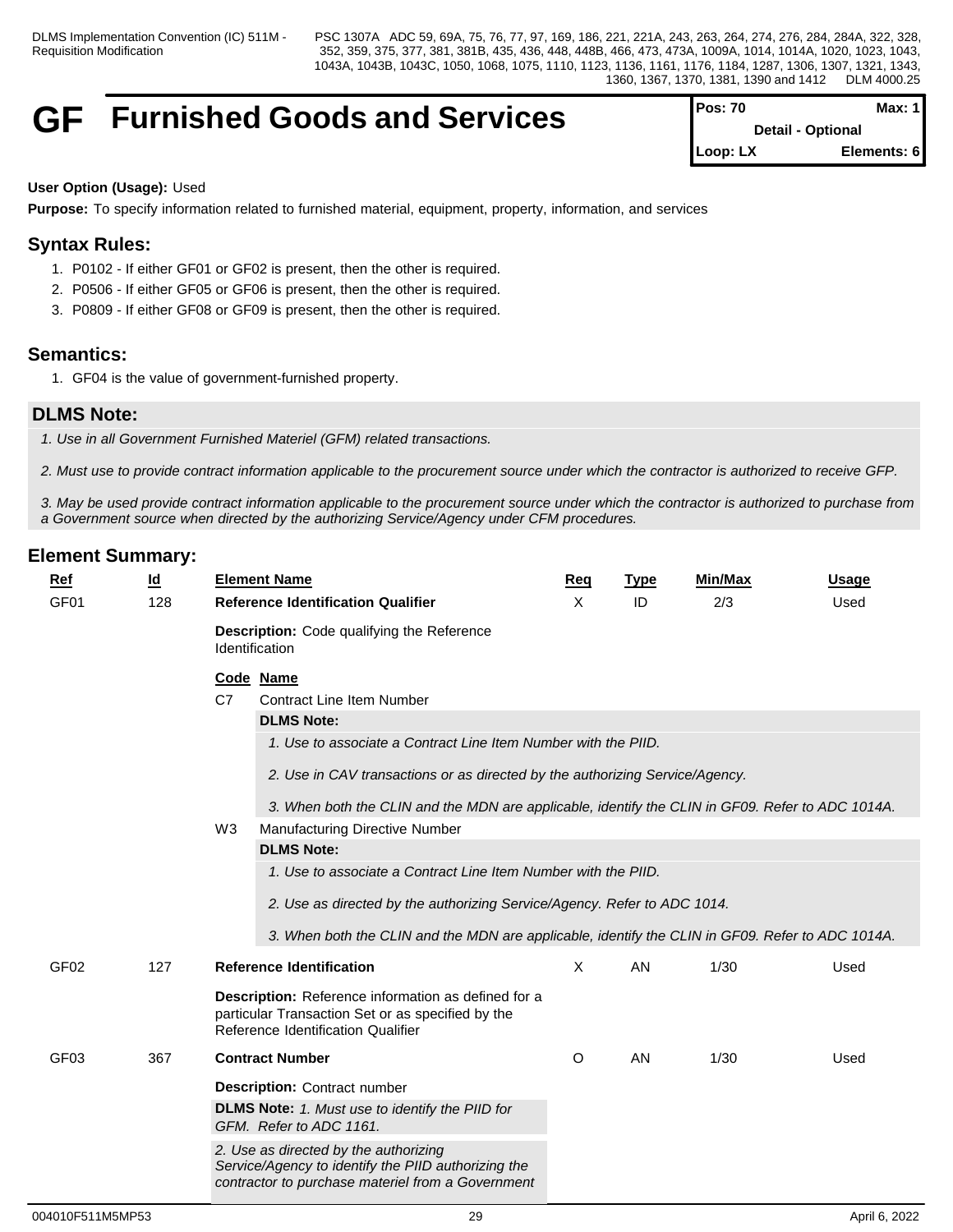| <b>Ref</b>       | $\underline{\mathsf{Id}}$ | <b>Element Name</b><br>source. Use the legacy procurement instrument                                                                                                                                 | Req | <b>Type</b> | Min/Max | Usage |
|------------------|---------------------------|------------------------------------------------------------------------------------------------------------------------------------------------------------------------------------------------------|-----|-------------|---------|-------|
|                  |                           | identification number (PIIN) pending transition to the<br>PIID. When GFM is authorized under a PIID<br>call/order number (F in 9th position), provide the<br>value in the PIID field.                |     |             |         |       |
|                  |                           | 3. Fully compliant DLMS applications must support<br>identification of the thirteen-position PIID, rather<br>than the abridged contract number authorized for<br>legacy MILSTRIP. Refer to ADC 1014. |     |             |         |       |
| GF07             | 328                       | <b>Release Number</b>                                                                                                                                                                                | O   | AN          | 1/30    | Used  |
|                  |                           | Description: Number identifying a release against a<br>Purchase Order previously placed by the parties<br>involved in the transaction                                                                |     |             |         |       |
|                  |                           | <b>DLMS Note:</b> 1. Use to identify the legacy<br>four-position call/order number associated with the<br>legacy PIIN.                                                                               |     |             |         |       |
|                  |                           | 2. Do not use for the PIID call/order number. The<br>PIID call/order number is mapped to GF03. Refer to<br>ADC 1161.                                                                                 |     |             |         |       |
|                  |                           | 3. Use as directed by the authorizing<br>Service/Agency.                                                                                                                                             |     |             |         |       |
| GF <sub>08</sub> | 128                       | <b>Reference Identification Qualifier</b>                                                                                                                                                            | X   | ID          | 2/3     | Used  |
|                  |                           | Description: Code qualifying the Reference<br>Identification                                                                                                                                         |     |             |         |       |
|                  |                           | Code Name                                                                                                                                                                                            |     |             |         |       |
|                  |                           | C7<br><b>Contract Line Item Number</b>                                                                                                                                                               |     |             |         |       |
|                  |                           | <b>DLMS Note:</b>                                                                                                                                                                                    |     |             |         |       |
|                  |                           | 1. Use to associate a Contract Line Item Number with the Contract Number when also identifying an<br>MDN (at GF01).                                                                                  |     |             |         |       |
|                  |                           | 2. Use as directed by the authorizing Service/Agency. Refer to ADC 1014A.                                                                                                                            |     |             |         |       |
| GF <sub>09</sub> | 127                       | <b>Reference Identification</b>                                                                                                                                                                      | X   | AN.         | 1/30    | Used  |
|                  |                           | Description: Reference information as defined for a<br>particular Transaction Set or as specified by the<br>Reference Identification Qualifier                                                       |     |             |         |       |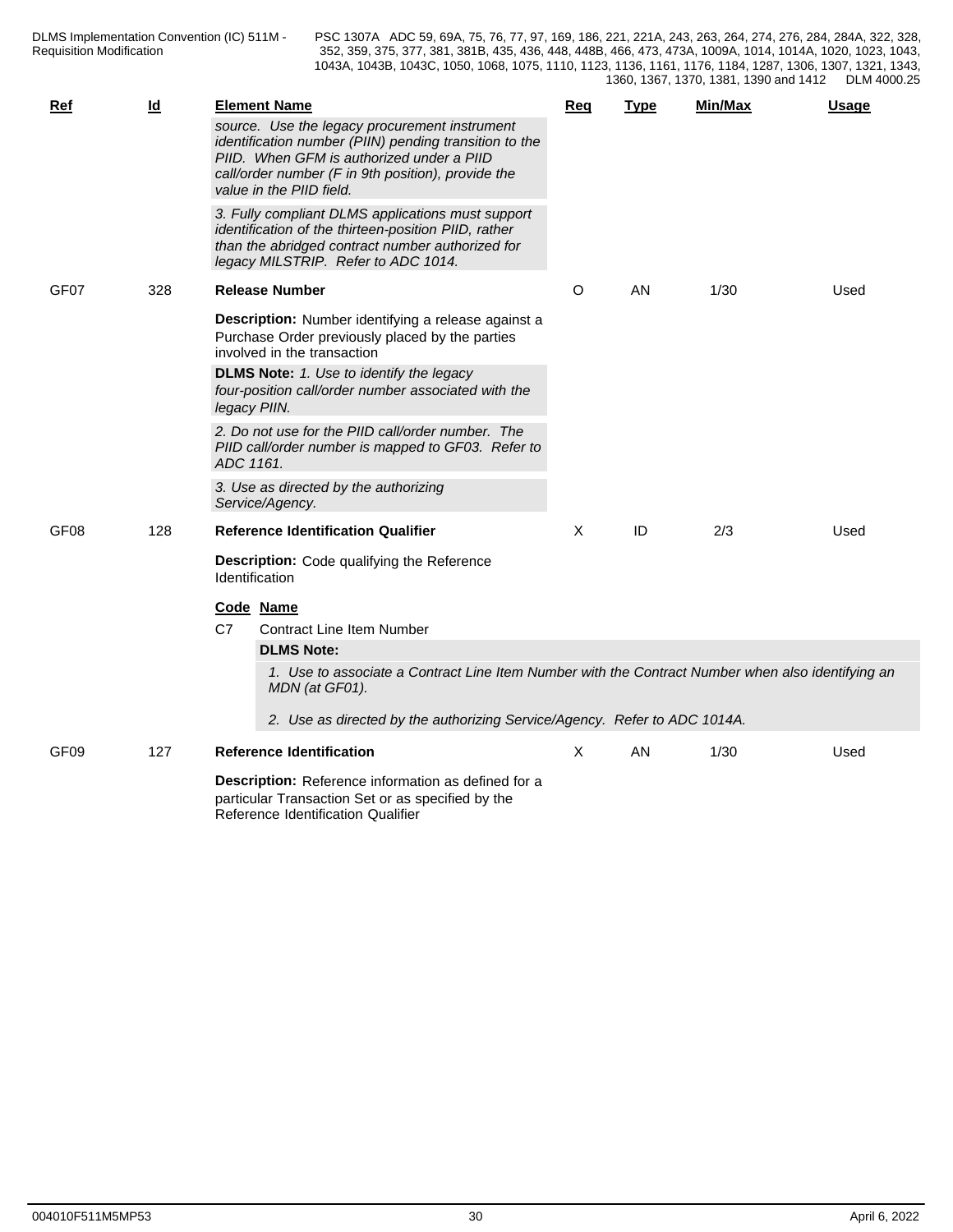## **G62** Date/Time

| IPos: 80                              | Max: $20$   |  |
|---------------------------------------|-------------|--|
| <b>Detail - Optional</b>              |             |  |
| $\mathsf{Loop}:\mathsf{L} \mathsf{X}$ | Elements: 2 |  |

### **User Option (Usage):** Used

**Purpose:** To specify pertinent dates and times

## **Syntax Rules:**

- 1. R0103 At least one of G6201 or G6203 is required.
- 2. P0102 If either G6201 or G6202 is present, then the other is required.
- 3. P0304 If either G6203 or G6204 is present, then the other is required.

## **DLMS Note:**

*Use multiple repetitions to identify unique dates or delivery periods associated with the requisitioner's requirements.*

| $Ref$ | $\underline{\mathsf{Id}}$ |             | <b>Element Name</b>                                                                                                                                                                                                                                                              | Req | <b>Type</b> | Min/Max | <b>Usage</b> |
|-------|---------------------------|-------------|----------------------------------------------------------------------------------------------------------------------------------------------------------------------------------------------------------------------------------------------------------------------------------|-----|-------------|---------|--------------|
| G6201 | 432                       |             | <b>Date Qualifier</b>                                                                                                                                                                                                                                                            | X   | ID          | 2/2     | Must use     |
|       |                           |             | <b>Description:</b> Code specifying type of date                                                                                                                                                                                                                                 |     |             |         |              |
|       |                           |             | Code Name                                                                                                                                                                                                                                                                        |     |             |         |              |
|       |                           | 53          | Deliver Not Before Date                                                                                                                                                                                                                                                          |     |             |         |              |
|       |                           |             | <b>DLMS Note:</b>                                                                                                                                                                                                                                                                |     |             |         |              |
|       |                           |             | Use to modify, or in the case of an unmatched modification, to identify the earliest acceptable delivery<br>date for the materiel requisitioned. For conventional ammunition requirements, it defines the earliest<br>acceptable delivery date for the required delivery period. |     |             |         |              |
|       |                           | 54          | Deliver No Later Than Date                                                                                                                                                                                                                                                       |     |             |         |              |
|       |                           |             | <b>DLMS Note:</b>                                                                                                                                                                                                                                                                |     |             |         |              |
|       |                           |             | Use to modify, or in the case of an unmatched modification, to identify the latest acceptable delivery<br>date for the materiel requisitioned. For conventional ammunition requirements, it defines the latest<br>acceptable delivery date for the required delivery period.     |     |             |         |              |
|       |                           | 68          | <b>Requested Delivery Date</b>                                                                                                                                                                                                                                                   |     |             |         |              |
|       |                           |             | <b>DLMS Note:</b>                                                                                                                                                                                                                                                                |     |             |         |              |
|       |                           |             | For DLA use only to identify the DLA-calculated delivery date used for internal processing of a<br>customer order.                                                                                                                                                               |     |             |         |              |
|       |                           | 85          | Date Issued                                                                                                                                                                                                                                                                      |     |             |         |              |
|       |                           |             | <b>DLMS Note:</b>                                                                                                                                                                                                                                                                |     |             |         |              |
|       |                           |             | 1, This is the date a drawing or drawing revision was issued.                                                                                                                                                                                                                    |     |             |         |              |
|       |                           |             | 2. Use only when requisitioning nonstandard materiel. Cite the effective date of the drawing number<br>(when only using code PT) or the drawing revision number (when using code DR with code PT)<br>identified in the 2/LIN/100 segment.                                        |     |             |         |              |
|       |                           |             | 3. DLMS enhancement.                                                                                                                                                                                                                                                             |     |             |         |              |
|       |                           | BC          | <b>Publication Date</b>                                                                                                                                                                                                                                                          |     |             |         |              |
|       |                           |             | <b>DLMS Note:</b>                                                                                                                                                                                                                                                                |     |             |         |              |
|       |                           |             | Use only when requisitioning nonstandard materiel to cite the manufacturer's catalog publication date<br>when a catalog is identified in the 2/LIN/100 segment.                                                                                                                  |     |             |         |              |
|       |                           | BD          | <b>Required By</b>                                                                                                                                                                                                                                                               |     |             |         |              |
|       |                           |             | <b>DLMS Note:</b>                                                                                                                                                                                                                                                                |     |             |         |              |
|       |                           |             | For FMS and MAP/GA requirements, use to modify, or in the case of an unmatched modification, to<br>identify the required availability date. For all other uses, it is the revised or required delivery date.                                                                     |     |             |         |              |
| G6202 | 373                       | <b>Date</b> |                                                                                                                                                                                                                                                                                  | X   | DT          | 8/8     | Must use     |
|       |                           |             |                                                                                                                                                                                                                                                                                  |     |             |         |              |
|       |                           |             | <b>Description:</b> Date expressed as CCYYMMDD                                                                                                                                                                                                                                   |     |             |         |              |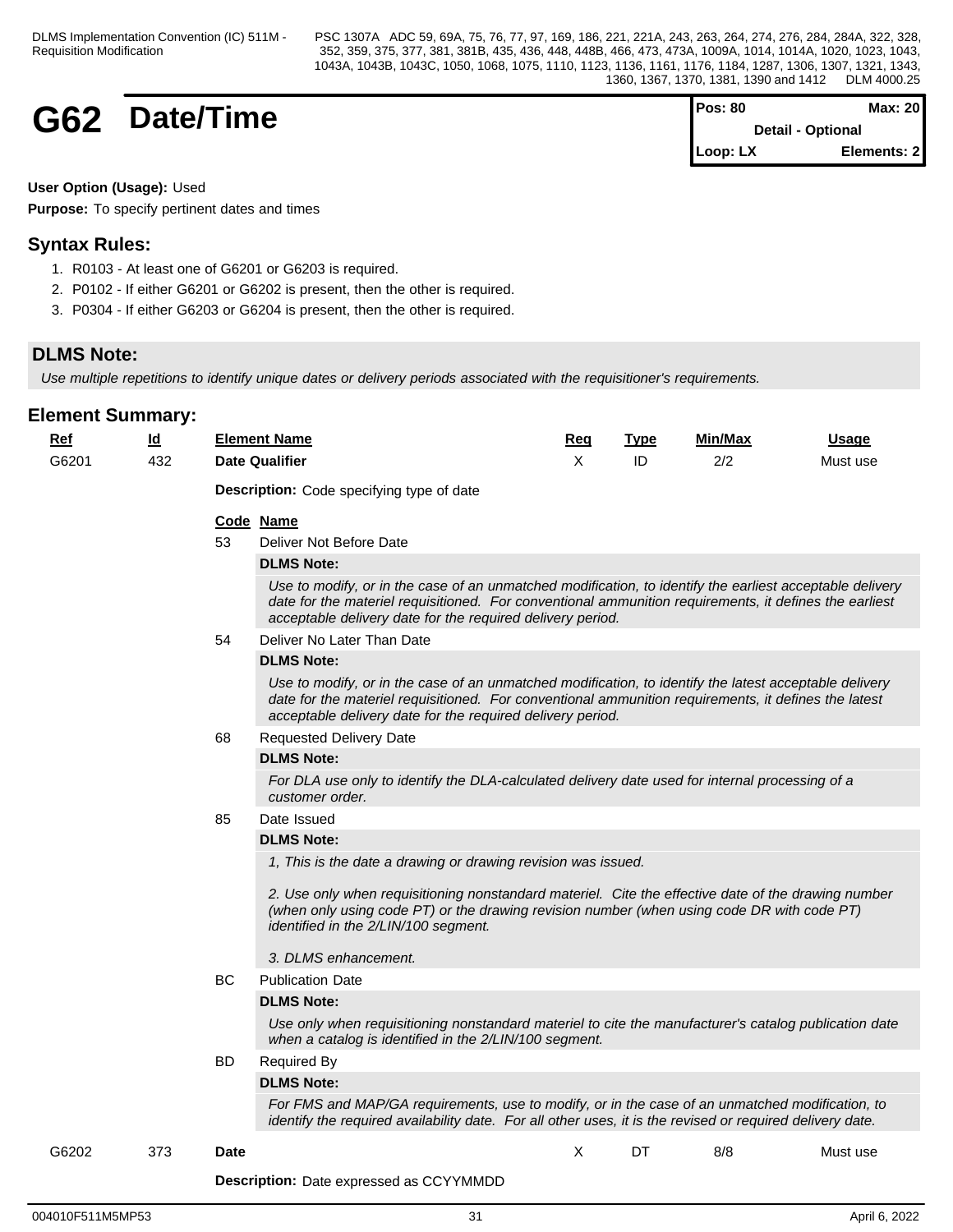| DLMS Implementation Convention (IC) 511M - | PSC 1307A ADC 59    |
|--------------------------------------------|---------------------|
| Requisition Modification                   | 352, 359, 375, 377, |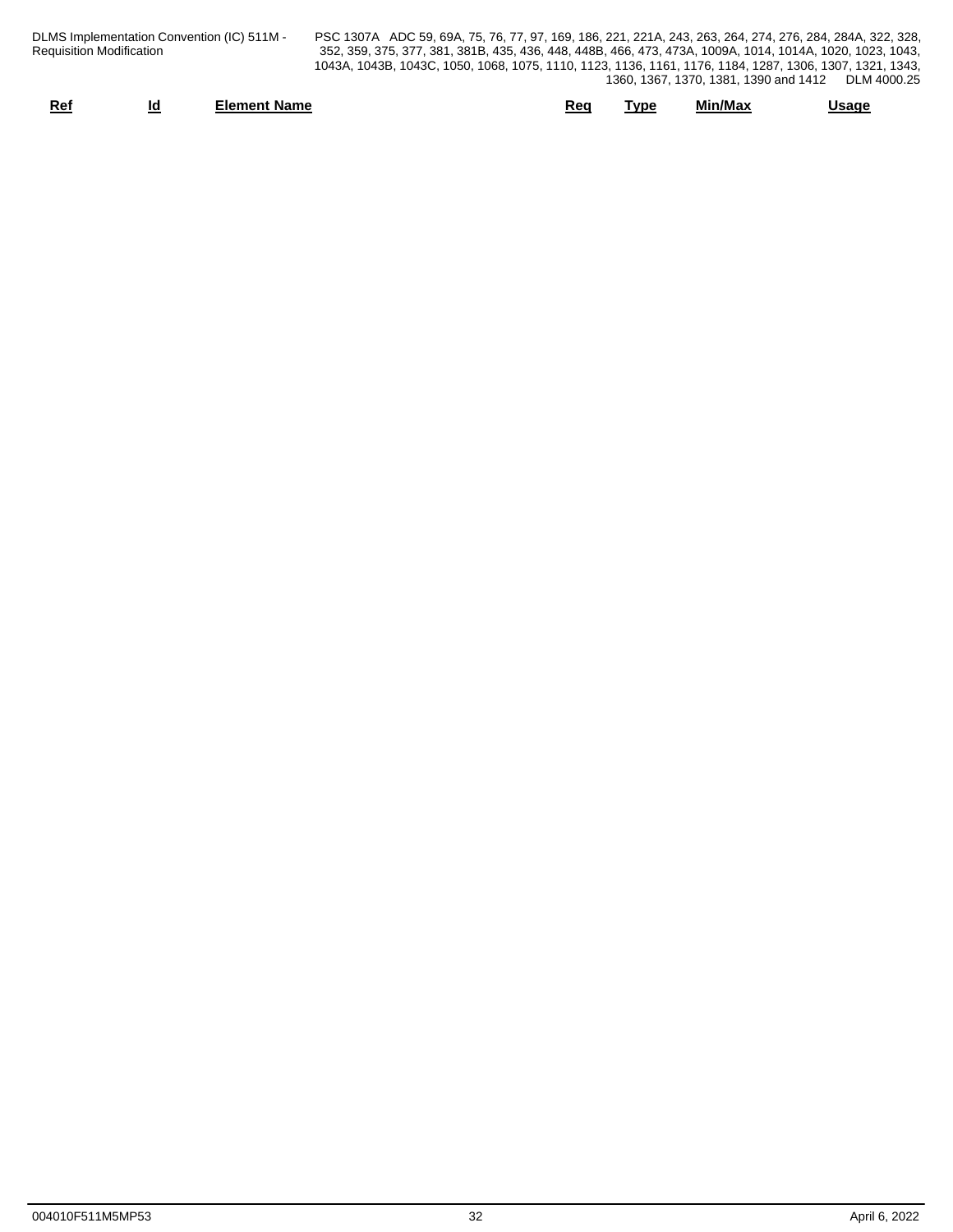# **LIN** Item Identification **Pos: 100** Max: >1

**Detail - Optional Loop: LX Elements: 30**

#### **User Option (Usage):** Used

**Purpose:** To specify basic item identification data

## **Syntax Rules:**

- 1. P0405 If either LIN04 or LIN05 is present, then the other is required.
- 2. P0607 If either LIN06 or LIN07 is present, then the other is required.
- 3. P0809 If either LIN08 or LIN09 is present, then the other is required.
- 4. P1011 If either LIN10 or LIN11 is present, then the other is required.
- 5. P1213 If either LIN12 or LIN13 is present, then the other is required.
- 6. P1415 If either LIN14 or LIN15 is present, then the other is required.
- 7. P1617 If either LIN16 or LIN17 is present, then the other is required.
- 8. P1819 If either LIN18 or LIN19 is present, then the other is required.
- 9. P2021 If either LIN20 or LIN21 is present, then the other is required.
- 10. P2223 If either LIN22 or LIN23 is present, then the other is required.
- 11. P2425 If either LIN24 or LIN25 is present, then the other is required.
- 12. P2627 If either LIN26 or LIN27 is present, then the other is required.
- 13. P2829 If either LIN28 or LIN29 is present, then the other is required.
- 14. P3031 If either LIN30 or LIN31 is present, then the other is required.

## **Semantics:**

1. LIN01 is the line item identification

### **Comments:**

- 1. See the Data Dictionary for a complete list of IDs.
- 2. LIN02 through LIN31 provide for fifteen different product/service IDs for each item. For example: Case, Color, Drawing No., U.P.C. No., ISBN No., Model No., or SKU.

## **DLMS Note:**

*1. Use to provide a detailed description of the nonstandard materiel identified in PO106 with code FT or MG. Use with the MEA, G62 (2/LX/010 loop, position 080), N1 (2/N1/180 loop), and G69 segments to fully identify the nonstandard materiel.*

*2. Use data element 235/234 pairs to identify data pertinent to the transaction. Present the information in any sequential order. Unless otherwise specified, the multiple codes listed for a single qualifier data element identify the range of possible data requirements. When needed, use the next available combination of data element 235/234 pairs to provide the necessary data.*

*3. Must use when requisitioning nonstandard materiel.*

| $Ref$             | $\underline{\mathsf{Id}}$ |           | <b>Element Name</b>                                                                                                | Req | <b>Type</b> | Min/Max | <b>Usage</b> |
|-------------------|---------------------------|-----------|--------------------------------------------------------------------------------------------------------------------|-----|-------------|---------|--------------|
| LIN <sub>02</sub> | 235                       |           | <b>Product/Service ID Qualifier</b>                                                                                | M   | ID          | 2/2     | Must use     |
|                   |                           |           | <b>Description:</b> Code identifying the type/source of the<br>descriptive number used in Product/Service ID (234) |     |             |         |              |
|                   |                           |           | <b>DLMS Note:</b> The following codes are authorized.                                                              |     |             |         |              |
|                   |                           |           | Code Name                                                                                                          |     |             |         |              |
|                   |                           | AB        | Assembly                                                                                                           |     |             |         |              |
|                   |                           |           | <b>DLMS Note:</b>                                                                                                  |     |             |         |              |
|                   |                           |           | Use to identify the assembly associated with the materiel.                                                         |     |             |         |              |
|                   |                           | <b>BH</b> | Finish/Hand Standard Reference                                                                                     |     |             |         |              |
|                   |                           |           | <b>DLMS Note:</b>                                                                                                  |     |             |         |              |
|                   |                           |           | Use to identify the fabric of the nonstandard materiel ordered under Federal Supply Schedule.                      |     |             |         |              |
|                   |                           |           |                                                                                                                    |     |             |         |              |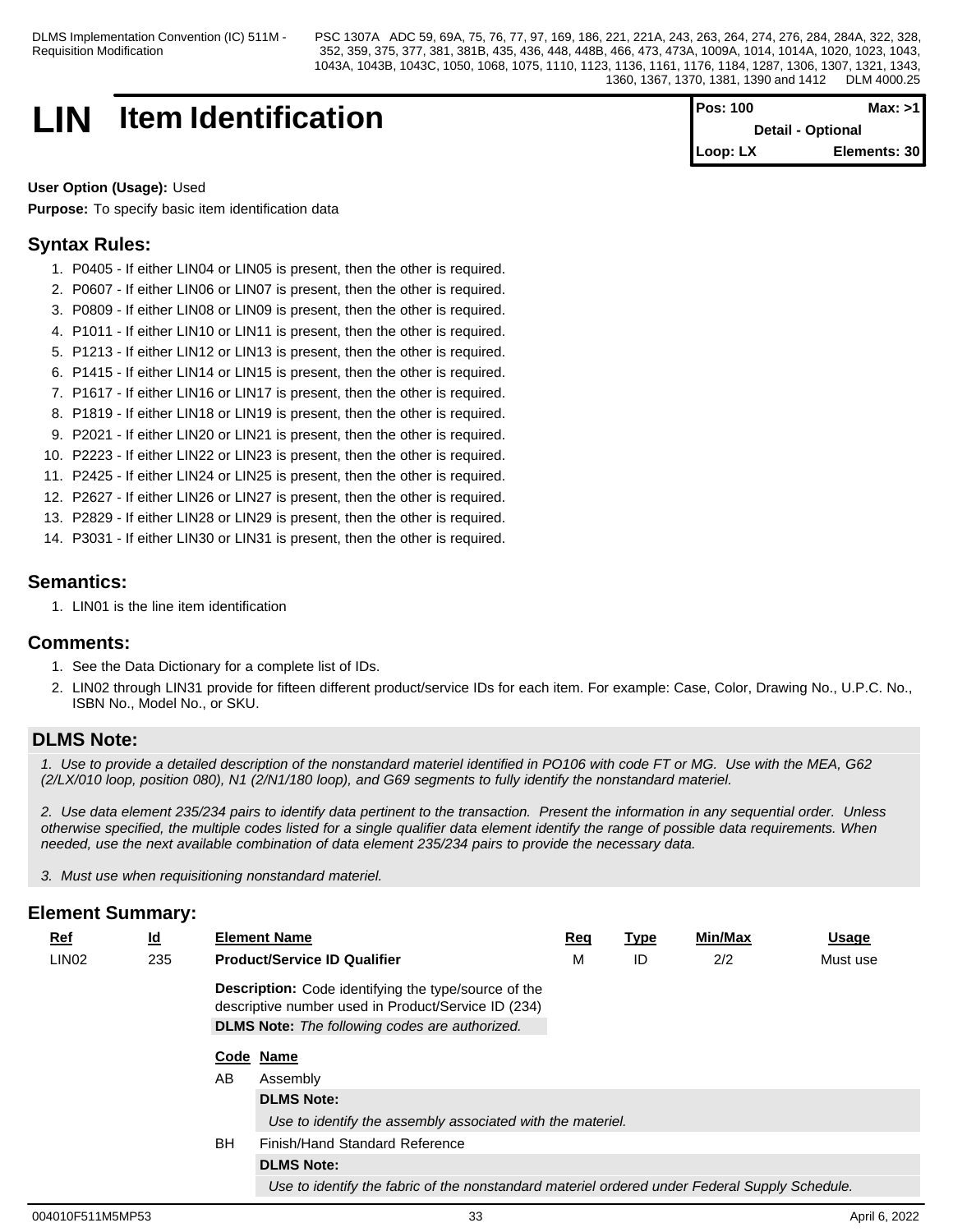#### **Code Name**

#### CL Color

CN Commodity Name

#### **DLMS Note:**

*1. Use to identify the nomenclature of the non-NSN materiel.*

*2. During the legacy MILSTRIP/DLMS transition, this field will be used to perpetuate/populate the Noun Description of Item on MILSTRIP part-numbered requisition (corresponds to A02/A0B with Identification Code C (rp 70)). During this time, a field length greater than 10 positions may be truncated or dropped by the receiving application.* 

*3. Under full DLMS, the field length shall be expanded to conform to this standard which allows 48 positions. DLMS-capable applications should plan to support this expanded field length as a DLMS enhancement. See introductory DLMS 3f.*

CR Contract Number

#### **DLMS Note:**

*Use to identify the PIID of the Federal Supply Schedule or related instrument when ordering nonstandard materiel. When procurement is authorized under a PIID call/order number (F in 9th position), provide the value in the PIID field.*

- DR Drawing Revision Number
- F1 Catalog Number

#### **DLMS Note:**

*Use to identify the manufacturer's catalog which references the nonstandard materiel. Cite the effective catalog publication date, if applicable, in the 2/G62/080 segment.*

### F2 Technical Order Number

#### **DLMS Note:**

*1. During the legacy MILSTRIP/DLMS transition, this field will be used to perpetuate/populate the Technical Order Number/Technical Manual Number identified on MILSTRIP part-numbered requisition (corresponds to AM2/AMB with Identification Code A (rp 70). During this time, a field length greater than 10 positions may be truncated or dropped by the receiving application.* 

*2. Under full DLMS, the field length shall be expanded to conform to this standard which allows 48 positions. DLMS-capable applications should plan to support this expanded field length as a DLMS enhancement. See introductory DLMS 3f.*

- F3 Technical Manual Number
- F4 Series Identifier

#### **DLMS Note:**

*Use to identify the manufacturer's series number of the end item.*

F7 End-Item Description

#### **DLMS Note:**

*1. Use to identify the applicable end item which applies to the non-NSN materiel. Description may include the NSN of the end item and/or nomenclature.*

*2. During the legacy MILSTRIP/DLMS transition, this field will be used to perpetuate/populate the End Item Identification on MILSTRIP part-numbered requisition (corresponds to A02/A0B with Identification Code B (rp 70)). During this time, a field length greater than 10 positions may be truncated or dropped by the receiving application.* 

*3. Under full DLMS, the field length shall be expanded to conform to this standard which allows 48 positions. DLMS-capable applications should plan to support this expanded field length as a DLMS enhancement. See introductory DLMS 3f.*

GS General Specification Number

#### **DLMS Note:**

*Use to identify a specification number, other than a Military Specification (MILSPEC), associated with the nonstandard materiel.*

## MF Manufacturer

## **DLMS Note:**

*Use to identify the manufacturer's make of the applicable end item for the nonstandard materiel.*

#### MN Model Number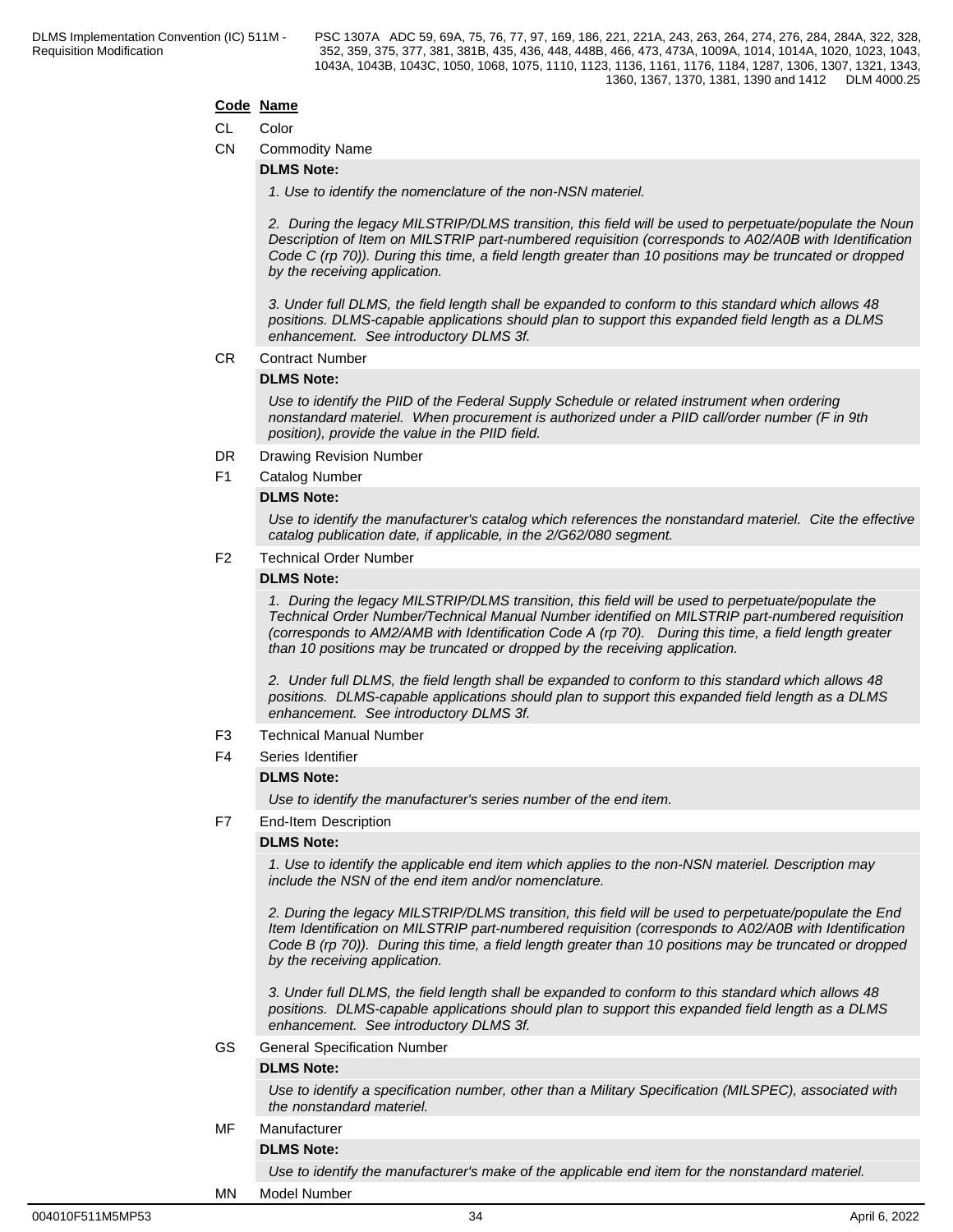#### **Code Name**

#### **DLMS Note:**

*Use to identify the manufacturer's model number of the end item.*

- MS Military Specification (MILSPEC) Number
- PR Process Number

#### **DLMS Note:**

*Use to identify a general operating specification which cannot be identified by use of the 2/MEA/105 segment. For example, the MEA use is primarily to identify physical sizes and dimensions of nonstandard materiel. Code PR use is to indicate specifications similar to output rated wattage and horsepower.*

### PT Print or Drawing

#### **DLMS Note:**

*1. Use to identify the applicable drawing numbers for the nonstandard materiel.*

*2. During the legacy MILSTRIP/DLMS transition, this field will be used to perpetuate/populate the Drawing or Specification Number on MILSTRIP part-numbered requisition (corresponds to A02/A0B with Identification Code D (rp 70)). During this time, a field length greater than 10 positions may be truncated or dropped by the receiving application.* 

*3. Under full DLMS, the field length shall be expanded to conform to this standard which allows 48 positions. DLMS-capable applications should plan to support this expanded field length as a DLMS enhancement. See introductory DLMS 3f.*

#### PW Part Drawing

#### **DLMS Note:**

*Use to identify the applicable figure numbers for the nonstandard materiel.*

#### SF Surface Finish

#### **DLMS Note:**

*Use to identify the finish of the nonstandard materiel ordered under Federal Supply Schedule.*

## SN Serial Number

**DLMS Note:**

*Use to identify the manufacturer's serial number of the end item.*

- VN Vendor's (Seller's) Item Number
- YP Publication Number

#### **DLMS Note:**

*Use to identify publications or catalogs.*

## ZZ Mutually Defined

**DLMS Note:**

*Use to identify nonstandard materiel when all other authorized codes do not apply or cannot be determined.*

| LIN <sub>03</sub> | 234 | <b>Product/Service ID</b>                                                                                          | M | AN | 1/48 | Must use |
|-------------------|-----|--------------------------------------------------------------------------------------------------------------------|---|----|------|----------|
|                   |     | <b>Description:</b> Identifying number for a product or<br>service                                                 |   |    |      |          |
| LIN <sub>04</sub> | 235 | <b>Product/Service ID Qualifier</b>                                                                                | X | ID | 2/2  | Used     |
|                   |     | <b>Description:</b> Code identifying the type/source of the<br>descriptive number used in Product/Service ID (234) |   |    |      |          |
| LIN <sub>05</sub> | 234 | <b>Product/Service ID</b>                                                                                          | X | AN | 1/48 | Used     |
|                   |     | <b>Description:</b> Identifying number for a product or<br>service                                                 |   |    |      |          |
| LIN <sub>06</sub> | 235 | <b>Product/Service ID Qualifier</b>                                                                                | X | ID | 2/2  | Used     |
|                   |     | <b>Description:</b> Code identifying the type/source of the<br>descriptive number used in Product/Service ID (234) |   |    |      |          |
| LIN <sub>07</sub> | 234 | <b>Product/Service ID</b>                                                                                          | X | AN | 1/48 | Used     |
|                   |     |                                                                                                                    |   |    |      |          |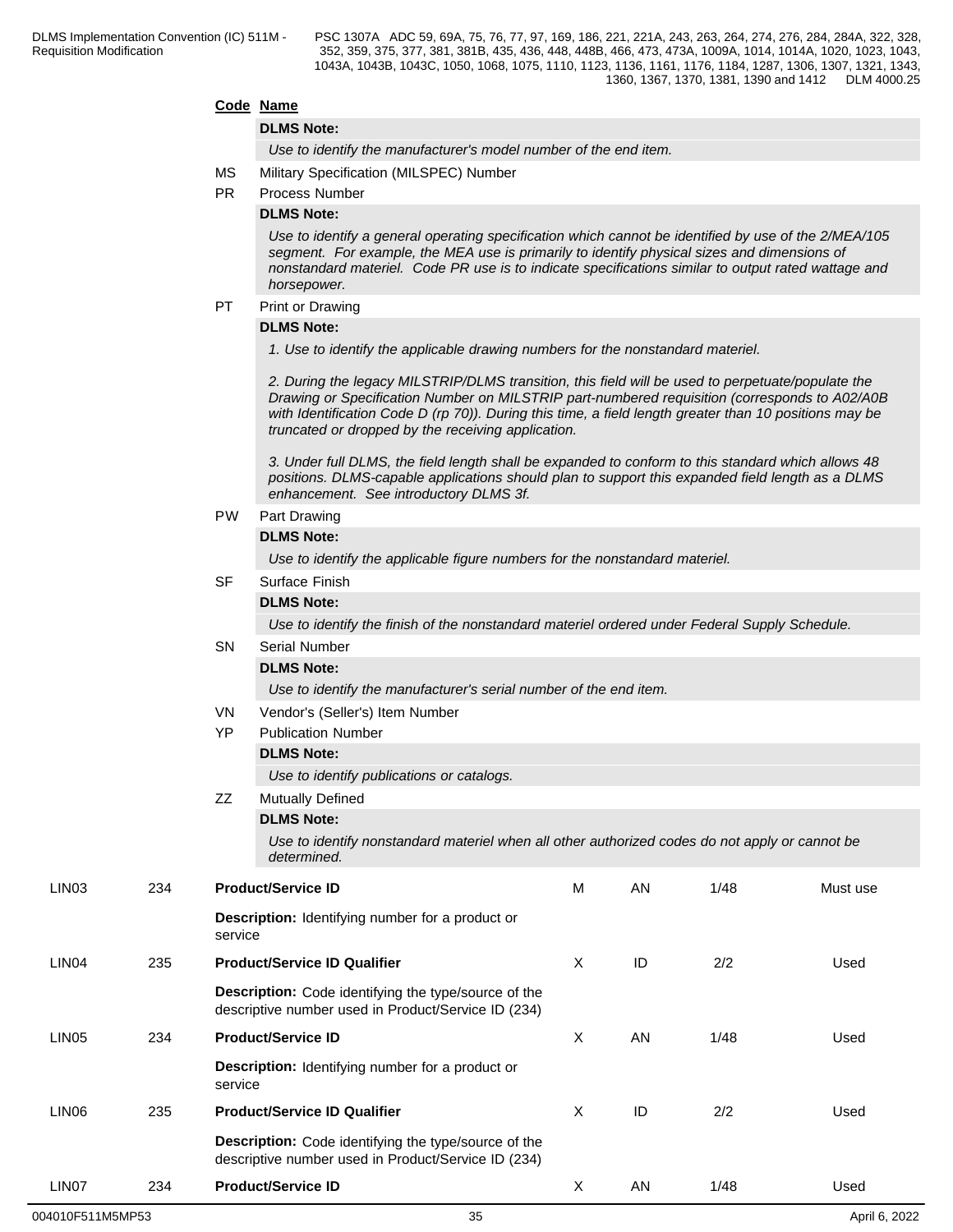DLMS Implementation Convention (IC) 511M - Requisition Modification **Network** 252, 359, 375,

| <u>Ref</u>        | $\underline{\mathsf{Id}}$ | <b>Element Name</b>                                                                                         | <b>Req</b> | <b>Type</b> | Min/Max | <b>Usage</b> |  |
|-------------------|---------------------------|-------------------------------------------------------------------------------------------------------------|------------|-------------|---------|--------------|--|
|                   |                           | Description: Identifying number for a product or<br>service                                                 |            |             |         |              |  |
| LIN <sub>08</sub> | 235                       | <b>Product/Service ID Qualifier</b>                                                                         | X          | ID          | 2/2     | Used         |  |
|                   |                           | Description: Code identifying the type/source of the<br>descriptive number used in Product/Service ID (234) |            |             |         |              |  |
| LIN <sub>09</sub> | 234                       | <b>Product/Service ID</b>                                                                                   | X          | AN          | 1/48    | Used         |  |
|                   |                           | Description: Identifying number for a product or<br>service                                                 |            |             |         |              |  |
| <b>LIN10</b>      | 235                       | <b>Product/Service ID Qualifier</b>                                                                         | X          | ID          | 2/2     | Used         |  |
|                   |                           | Description: Code identifying the type/source of the<br>descriptive number used in Product/Service ID (234) |            |             |         |              |  |
| <b>LIN11</b>      | 234                       | <b>Product/Service ID</b>                                                                                   | X          | AN          | 1/48    | Used         |  |
|                   |                           | <b>Description:</b> Identifying number for a product or<br>service                                          |            |             |         |              |  |
| LIN <sub>12</sub> | 235                       | <b>Product/Service ID Qualifier</b>                                                                         | X          | ID          | 2/2     | Used         |  |
|                   |                           | Description: Code identifying the type/source of the<br>descriptive number used in Product/Service ID (234) |            |             |         |              |  |
| LIN <sub>13</sub> | 234                       | <b>Product/Service ID</b>                                                                                   | X          | AN          | 1/48    | Used         |  |
|                   |                           | Description: Identifying number for a product or<br>service                                                 |            |             |         |              |  |
| LIN <sub>14</sub> | 235                       | <b>Product/Service ID Qualifier</b>                                                                         | X          | ID          | 2/2     | Used         |  |
|                   |                           | Description: Code identifying the type/source of the<br>descriptive number used in Product/Service ID (234) |            |             |         |              |  |
| <b>LIN15</b>      | 234                       | <b>Product/Service ID</b>                                                                                   | X          | AN          | 1/48    | Used         |  |
|                   |                           | Description: Identifying number for a product or<br>service                                                 |            |             |         |              |  |
| <b>LIN16</b>      | 235                       | <b>Product/Service ID Qualifier</b>                                                                         | X          | ID          | 2/2     | Used         |  |
|                   |                           | Description: Code identifying the type/source of the<br>descriptive number used in Product/Service ID (234) |            |             |         |              |  |
| LIN17             | 234                       | <b>Product/Service ID</b>                                                                                   | X          | AN          | 1/48    | Used         |  |
|                   |                           | Description: Identifying number for a product or<br>service                                                 |            |             |         |              |  |
| <b>LIN18</b>      | 235                       | <b>Product/Service ID Qualifier</b>                                                                         | X          | ID          | 2/2     | Used         |  |
|                   |                           | Description: Code identifying the type/source of the<br>descriptive number used in Product/Service ID (234) |            |             |         |              |  |
| <b>LIN19</b>      | 234                       | <b>Product/Service ID</b>                                                                                   | X          | AN          | 1/48    | Used         |  |
|                   |                           | Description: Identifying number for a product or<br>service                                                 |            |             |         |              |  |
| <b>LIN20</b>      | 235                       | <b>Product/Service ID Qualifier</b>                                                                         | X          | $\sf ID$    | 2/2     | Used         |  |
|                   |                           | Description: Code identifying the type/source of the<br>descriptive number used in Product/Service ID (234) |            |             |         |              |  |
| <b>LIN21</b>      | 234                       | <b>Product/Service ID</b>                                                                                   | X          | AN          | 1/48    | Used         |  |
|                   |                           | Description: Identifying number for a product or<br>service                                                 |            |             |         |              |  |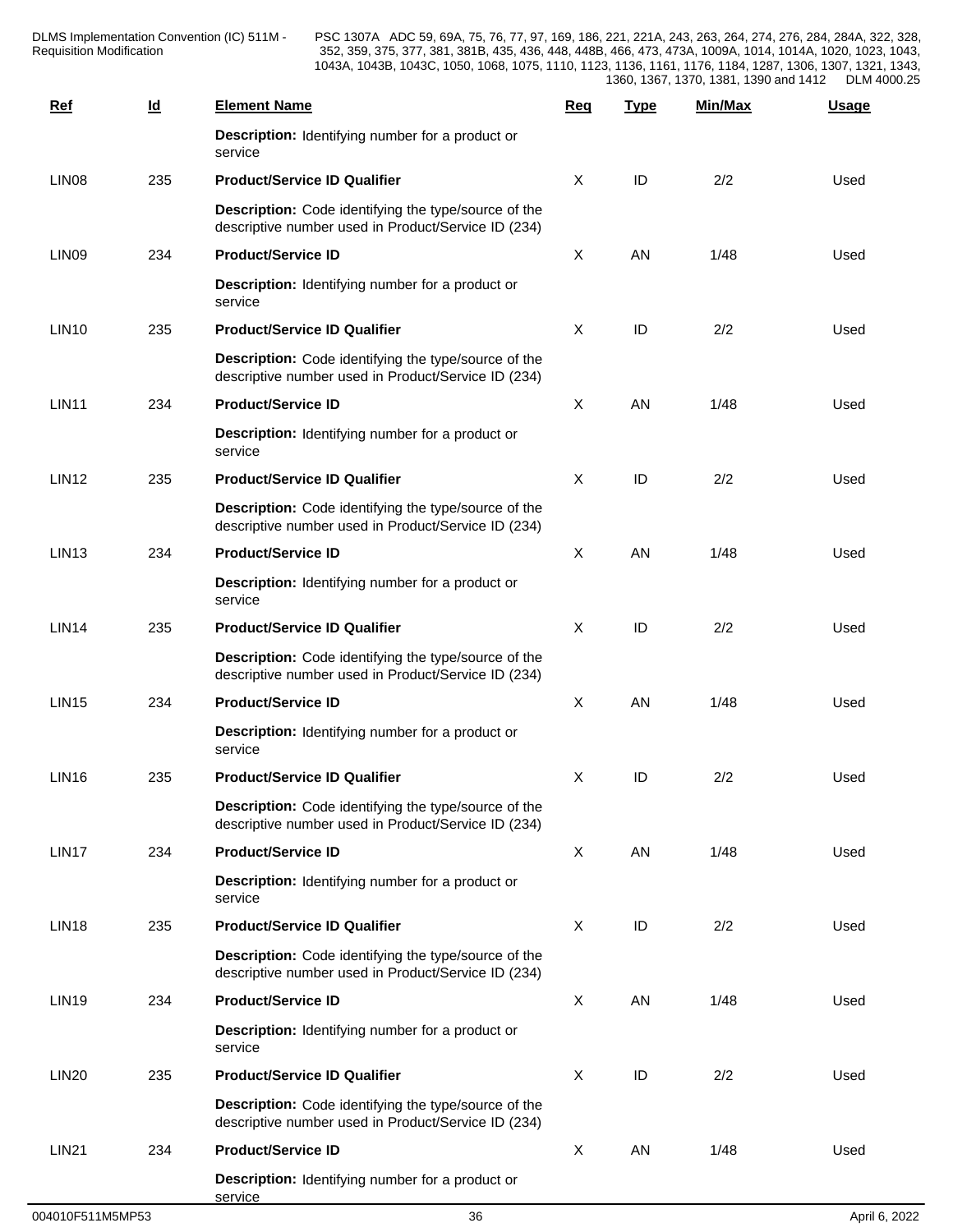DLMS Implementation Convention (IC) 511M - Requisition Modification **Network** 252, 359, 375,

| Ref          | $\underline{\mathsf{Id}}$ | <b>Element Name</b>                                                                                         | Req          | <b>Type</b> | Min/Max | <b>Usage</b> |
|--------------|---------------------------|-------------------------------------------------------------------------------------------------------------|--------------|-------------|---------|--------------|
| <b>LIN22</b> | 235                       | <b>Product/Service ID Qualifier</b>                                                                         | X            | ID          | 2/2     | Used         |
|              |                           | Description: Code identifying the type/source of the<br>descriptive number used in Product/Service ID (234) |              |             |         |              |
| <b>LIN23</b> | 234                       | <b>Product/Service ID</b>                                                                                   | $\mathsf{X}$ | AN          | 1/48    | Used         |
|              |                           | Description: Identifying number for a product or<br>service                                                 |              |             |         |              |
| <b>LIN24</b> | 235                       | <b>Product/Service ID Qualifier</b>                                                                         | X            | ID          | 2/2     | Used         |
|              |                           | Description: Code identifying the type/source of the<br>descriptive number used in Product/Service ID (234) |              |             |         |              |
| <b>LIN25</b> | 234                       | <b>Product/Service ID</b>                                                                                   | X            | <b>AN</b>   | 1/48    | Used         |
|              |                           | <b>Description:</b> Identifying number for a product or<br>service                                          |              |             |         |              |
| <b>LIN26</b> | 235                       | <b>Product/Service ID Qualifier</b>                                                                         | X            | ID          | 2/2     | Used         |
|              |                           | Description: Code identifying the type/source of the<br>descriptive number used in Product/Service ID (234) |              |             |         |              |
| <b>LIN27</b> | 234                       | <b>Product/Service ID</b>                                                                                   | $\mathsf{X}$ | AN          | 1/48    | Used         |
|              |                           | <b>Description:</b> Identifying number for a product or<br>service                                          |              |             |         |              |
| <b>LIN28</b> | 235                       | <b>Product/Service ID Qualifier</b>                                                                         | $\mathsf{X}$ | ID          | 2/2     | Used         |
|              |                           | Description: Code identifying the type/source of the<br>descriptive number used in Product/Service ID (234) |              |             |         |              |
| <b>LIN29</b> | 234                       | <b>Product/Service ID</b>                                                                                   | X            | AN          | 1/48    | Used         |
|              |                           | Description: Identifying number for a product or<br>service                                                 |              |             |         |              |
| <b>LIN30</b> | 235                       | <b>Product/Service ID Qualifier</b>                                                                         | $\mathsf{X}$ | ID          | 2/2     | Used         |
|              |                           | Description: Code identifying the type/source of the<br>descriptive number used in Product/Service ID (234) |              |             |         |              |
| <b>LIN31</b> | 234                       | <b>Product/Service ID</b>                                                                                   | X            | <b>AN</b>   | 1/48    | Used         |
|              |                           | <b>Description:</b> Identifying number for a product or<br>service                                          |              |             |         |              |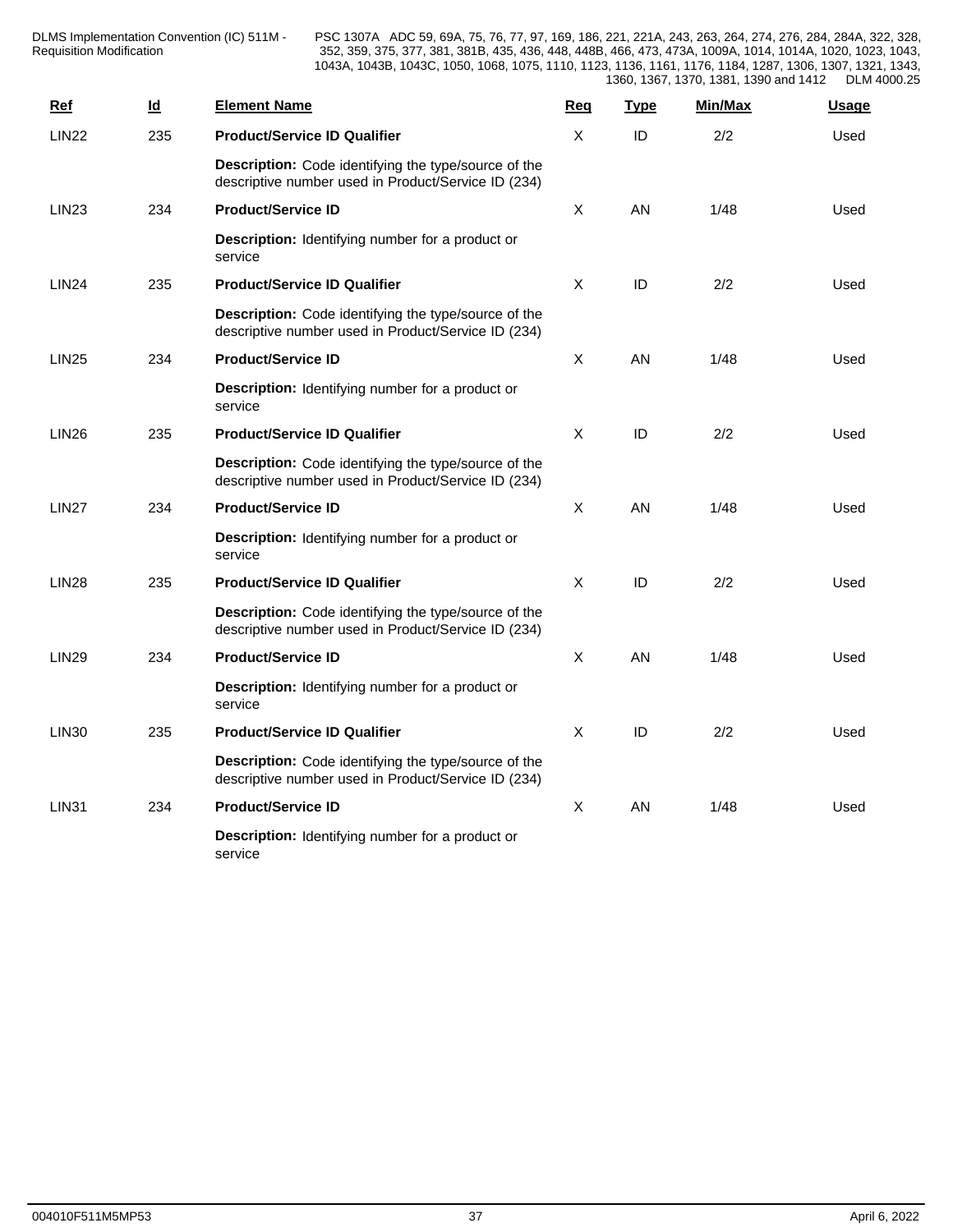# **MEA** Measurements

| <b>IPos: 105</b>         | Max: >11     |  |
|--------------------------|--------------|--|
| <b>Detail - Optional</b> |              |  |
| Loop: LX                 | Elements: 31 |  |

### **User Option (Usage):** Used

**Purpose:** To specify physical measurements or counts, including dimensions, tolerances, variances, and weights(See Figures Appendix for example of use of C001)

## **Syntax Rules:**

- 1. R03050608 At least one of MEA03, MEA05, MEA06 or MEA08 is required.
- 2. C0504 If MEA05 is present, then MEA04 is required.
- 3. C0604 If MEA06 is present, then MEA04 is required.
- 4. L07030506 If MEA07 is present, then at least one of MEA03, MEA05 or MEA06 is required.
- 5. E0803 Only one of MEA08 or MEA03 may be present.

## **Semantics:**

1. MEA04 defines the unit of measure for MEA03, MEA05, and MEA06.

### **Comments:**

1. When citing dimensional tolerances, any measurement requiring a sign (+ or -), or any measurement where a positive (+) value cannot be assumed, use MEA05 as the negative (-) value and MEA06 as the positive (+) value.

## **DLMS Note:**

*Use multiple repetitions to identify any measurements/dimensions related to the nonstandard materiel.*

| Ref   | $\underline{\mathsf{Id}}$ |                   | <b>Element Name</b>                                                                                                                                                                                        | Req     | <b>Type</b> | Min/Max | <b>Usage</b> |  |
|-------|---------------------------|-------------------|------------------------------------------------------------------------------------------------------------------------------------------------------------------------------------------------------------|---------|-------------|---------|--------------|--|
| MEA02 | 738                       |                   | <b>Measurement Qualifier</b>                                                                                                                                                                               | $\circ$ | ID          | 1/3     | Used         |  |
|       |                           | applies<br>MEA04. | Description: Code identifying a specific product or<br>process characteristic to which a measurement<br><b>DLMS Note:</b> 1. Use to identify the specific<br>dimension/measurement quantified in MEA03 and |         |             |         |              |  |
|       |                           |                   | 2. The following codes are authorized.                                                                                                                                                                     |         |             |         |              |  |
|       |                           |                   | Code Name                                                                                                                                                                                                  |         |             |         |              |  |
|       |                           | DI                | Diameter                                                                                                                                                                                                   |         |             |         |              |  |
|       |                           | DN                | Density                                                                                                                                                                                                    |         |             |         |              |  |
|       |                           | <b>DP</b>         | Depth                                                                                                                                                                                                      |         |             |         |              |  |
|       |                           | FQ                | Frequency                                                                                                                                                                                                  |         |             |         |              |  |
|       |                           | GL                | Gloss                                                                                                                                                                                                      |         |             |         |              |  |
|       |                           | <b>HT</b>         | Height                                                                                                                                                                                                     |         |             |         |              |  |
|       |                           | ID                | Inside Diameter                                                                                                                                                                                            |         |             |         |              |  |
|       |                           | LN                | Length                                                                                                                                                                                                     |         |             |         |              |  |
|       |                           | <b>MD</b>         | Measurement Voltage                                                                                                                                                                                        |         |             |         |              |  |
|       |                           | OD                | <b>Outside Diameter</b>                                                                                                                                                                                    |         |             |         |              |  |
|       |                           | <b>PB</b>         | Pressure                                                                                                                                                                                                   |         |             |         |              |  |
|       |                           | <b>TF</b>         | Tensile                                                                                                                                                                                                    |         |             |         |              |  |
|       |                           | <b>TH</b>         | Thickness                                                                                                                                                                                                  |         |             |         |              |  |
|       |                           | VO                | Voltage                                                                                                                                                                                                    |         |             |         |              |  |
|       |                           | <b>WD</b>         | Width                                                                                                                                                                                                      |         |             |         |              |  |
|       |                           | WT                | Weight                                                                                                                                                                                                     |         |             |         |              |  |
|       |                           | <b>LPR</b>        | Line Pressure                                                                                                                                                                                              |         |             |         |              |  |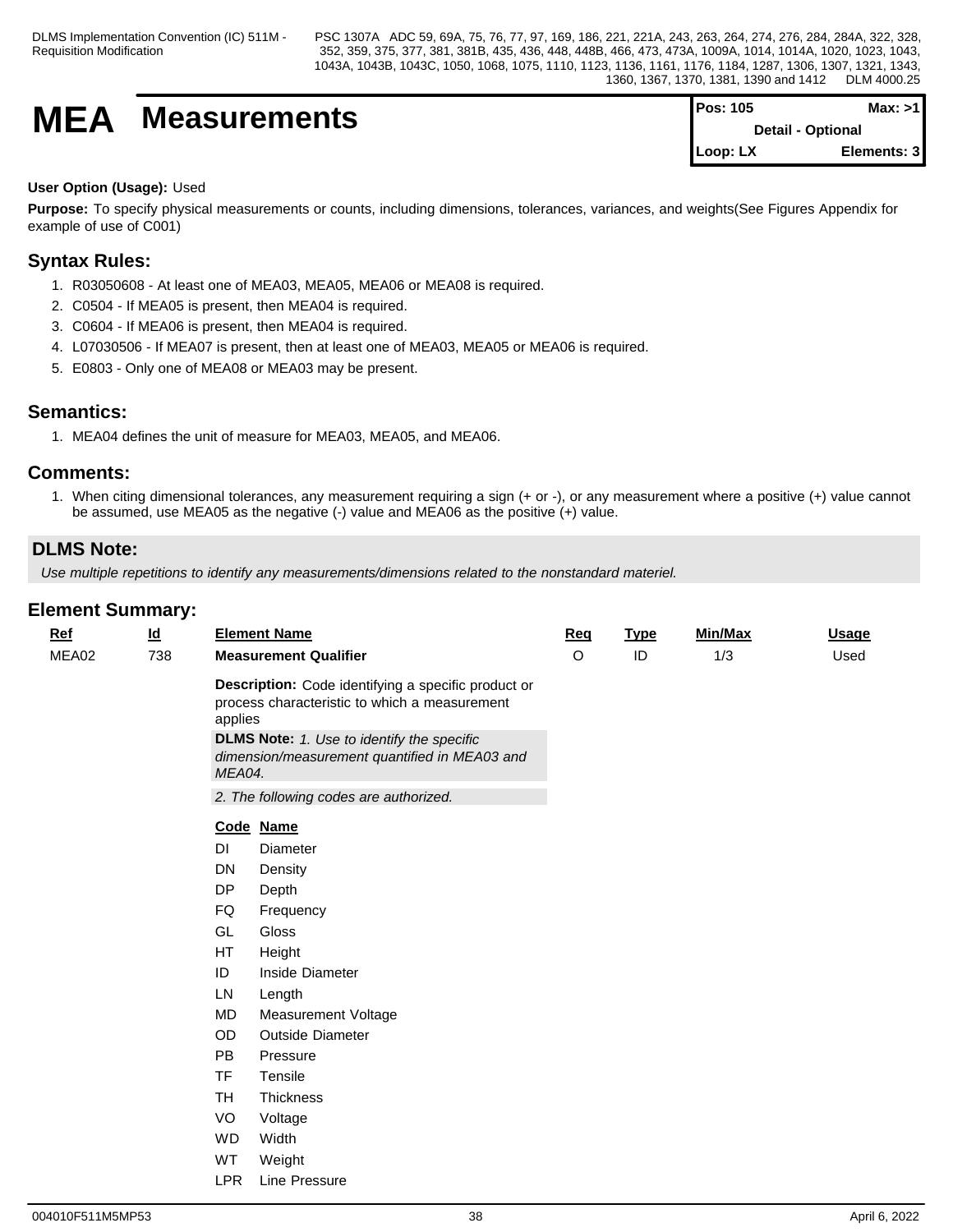|          |      |                              | Code Name<br>UCB Cube<br>VOL Volume                                                                                                                                                                           |                           |              |      |          |
|----------|------|------------------------------|---------------------------------------------------------------------------------------------------------------------------------------------------------------------------------------------------------------|---------------------------|--------------|------|----------|
| MEA03    | 739  |                              | <b>Measurement Value</b>                                                                                                                                                                                      | $\sf X$                   | $\mathsf{R}$ | 1/20 | Must use |
|          |      |                              | Description: The value of the measurement                                                                                                                                                                     |                           |              |      |          |
| MEA04    | C001 |                              | <b>Composite Unit of Measure</b>                                                                                                                                                                              | $\boldsymbol{\mathsf{X}}$ | Comp         |      | Used     |
|          |      | use)                         | Description: To identify a composite unit of<br>measure(See Figures Appendix for examples of<br><b>DLMS Note:</b> Use to identify the value of the units<br>expressed in MEA03. For example, if the height of |                           |              |      |          |
|          |      |                              | the nonstandard materiel was six feet, cite 6 in<br>MEA03 and FT in MEA04.                                                                                                                                    |                           |              |      |          |
| MEA04-01 | 355  |                              | Unit or Basis for Measurement Code                                                                                                                                                                            | M                         | ID           | 2/2  | Must use |
|          |      |                              | Description: Code specifying the units in which a<br>value is being expressed, or manner in which a<br>measurement has been taken                                                                             |                           |              |      |          |
|          |      |                              | <b>DLMS Note:</b> The following codes are authorized.                                                                                                                                                         |                           |              |      |          |
|          |      | 2G                           | Code Name<br>Volts (Alternating Current)                                                                                                                                                                      |                           |              |      |          |
|          |      | 2H                           | Volts (Direct Current)                                                                                                                                                                                        |                           |              |      |          |
|          |      | 21                           | British Thermal Units (BTUs) Per Hour                                                                                                                                                                         |                           |              |      |          |
|          |      | 2N                           | Decibels                                                                                                                                                                                                      |                           |              |      |          |
|          |      | 70                           | Volt                                                                                                                                                                                                          |                           |              |      |          |
|          |      | 82<br>AD                     | Ohm                                                                                                                                                                                                           |                           |              |      |          |
|          |      | AZ                           | <b>Bytes</b><br>British Thermal Units (BTUs) per Pound                                                                                                                                                        |                           |              |      |          |
|          |      | B <sub>0</sub>               | British Thermal Units (BTUs) per Cubic Foot                                                                                                                                                                   |                           |              |      |          |
|          |      | B7                           | Cycles                                                                                                                                                                                                        |                           |              |      |          |
|          |      | $\mathsf{C}\mathsf{I}$       | Cubic Inches                                                                                                                                                                                                  |                           |              |      |          |
|          |      | CM                           | Centimeter                                                                                                                                                                                                    |                           |              |      |          |
|          |      | CR                           | <b>Cubic Meter</b>                                                                                                                                                                                            |                           |              |      |          |
|          |      | CY                           | Cubic Yard                                                                                                                                                                                                    |                           |              |      |          |
|          |      | <b>FT</b>                    | Foot                                                                                                                                                                                                          |                           |              |      |          |
|          |      | GA<br>$\mathsf{H}\mathsf{J}$ | Gallon                                                                                                                                                                                                        |                           |              |      |          |
|          |      | IN                           | Horsepower<br>Inch                                                                                                                                                                                            |                           |              |      |          |
|          |      | KG                           | Kilogram                                                                                                                                                                                                      |                           |              |      |          |
|          |      | <b>LB</b>                    | Pound                                                                                                                                                                                                         |                           |              |      |          |
|          |      | LT                           | Liter                                                                                                                                                                                                         |                           |              |      |          |
|          |      | <b>MR</b>                    | Meter                                                                                                                                                                                                         |                           |              |      |          |
|          |      | OZ                           | Ounce - Av                                                                                                                                                                                                    |                           |              |      |          |
|          |      | P1                           | Percent                                                                                                                                                                                                       |                           |              |      |          |
|          |      | P <sub>2</sub>               | Pounds per Foot                                                                                                                                                                                               |                           |              |      |          |
|          |      | PT                           | Pint                                                                                                                                                                                                          |                           |              |      |          |
|          |      | QT                           | Quart                                                                                                                                                                                                         |                           |              |      |          |
|          |      | R4                           | Calorie                                                                                                                                                                                                       |                           |              |      |          |
|          |      | SF                           | Square Foot                                                                                                                                                                                                   |                           |              |      |          |
|          |      | <b>SM</b><br>SY              | Square Meter<br>Square Yard                                                                                                                                                                                   |                           |              |      |          |
|          |      | TG                           | Gross Ton                                                                                                                                                                                                     |                           |              |      |          |
|          |      |                              |                                                                                                                                                                                                               |                           |              |      |          |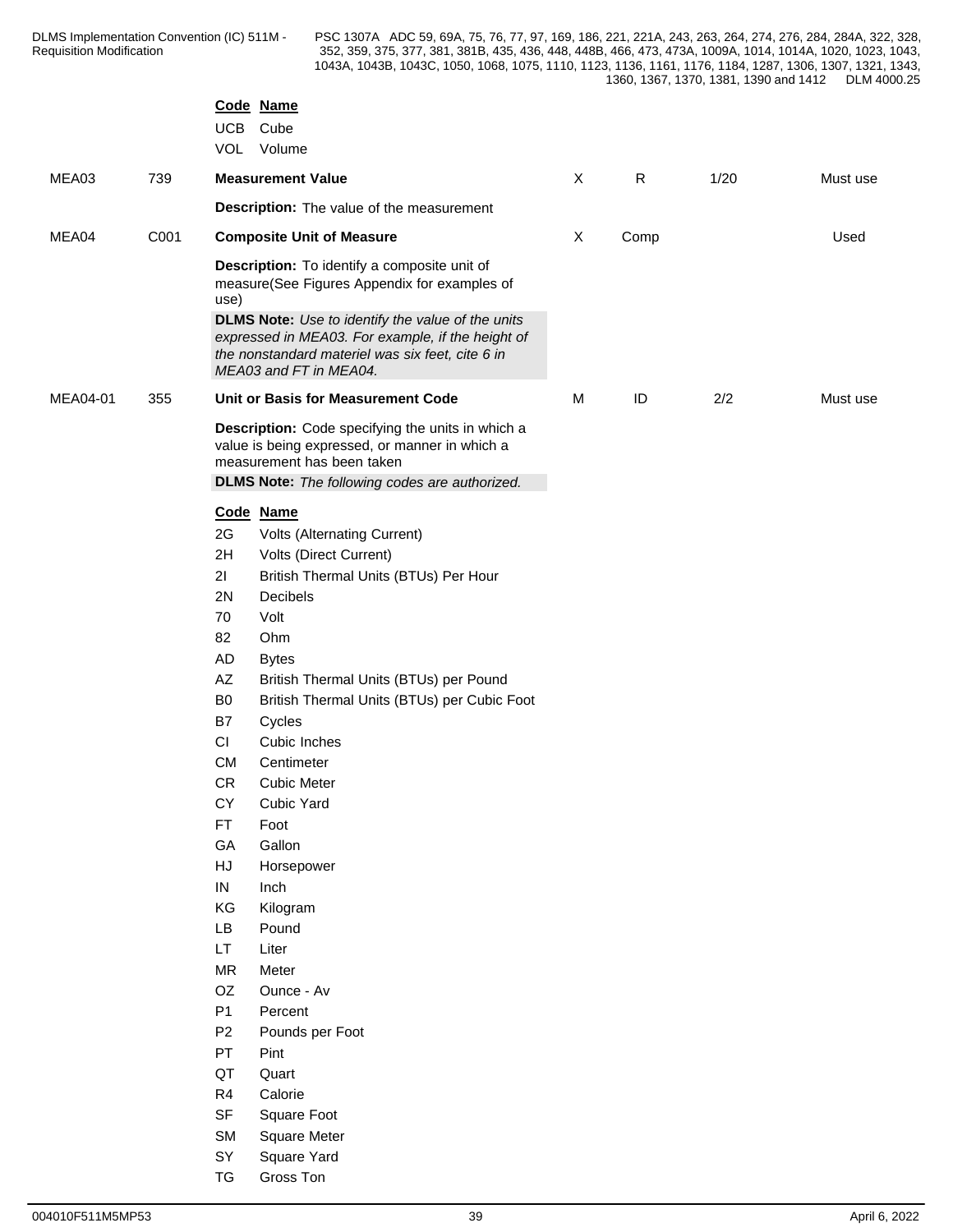### **Code Name**

- TN Net Ton (2,000 LB).
- VA Volt-ampere per Kilogram
- WA Watts per Kilogram
- YD Yard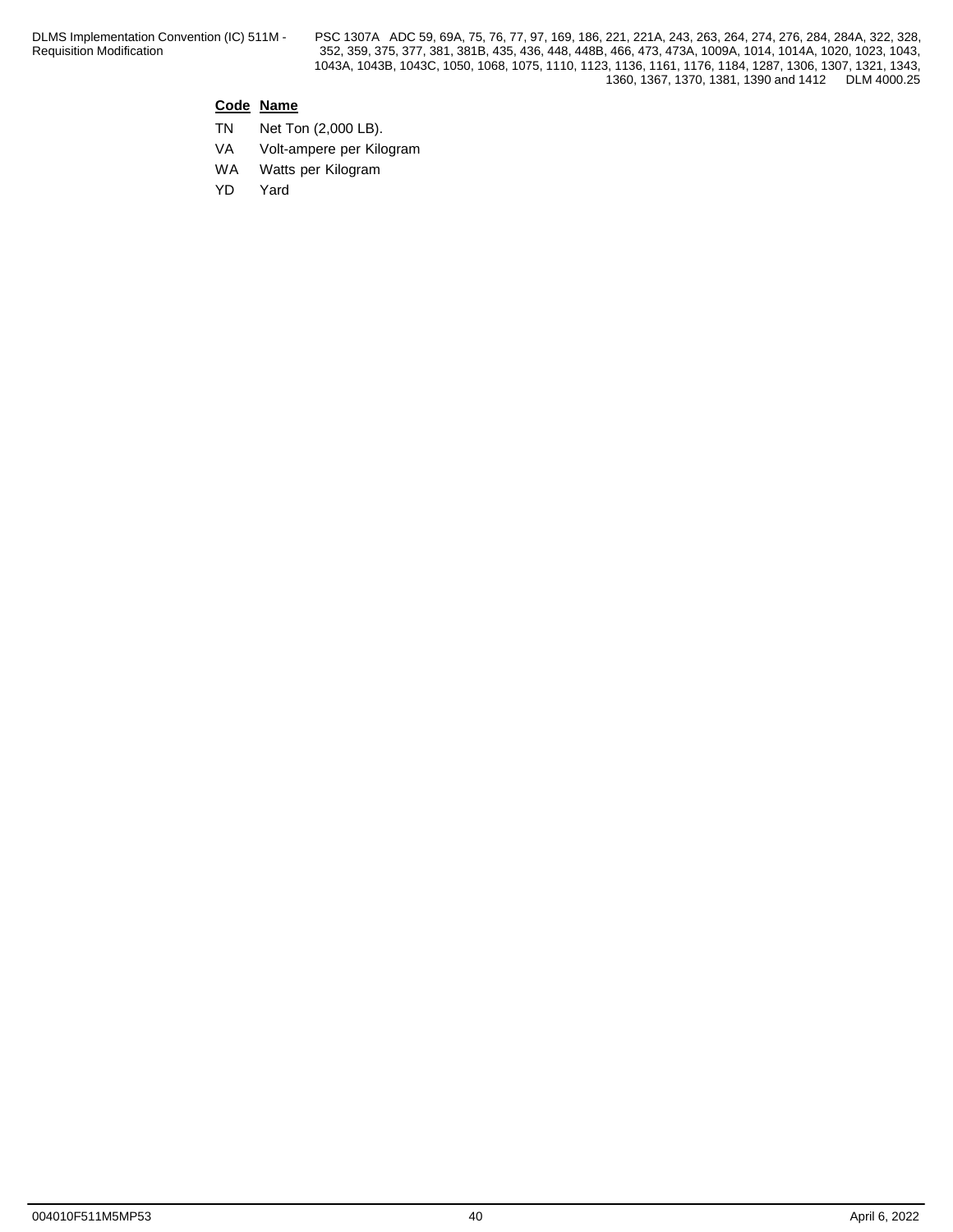## **G69** Line Item Detail - Description

| $Proof 110$              | Max: >1     |
|--------------------------|-------------|
| <b>Detail - Optional</b> |             |
| $Loop: LX$               | Elements: 1 |

**User Option (Usage):** Used

**Purpose:** To describe an item in free-form format

## **DLMS Note:**

*Use to describe nonstandard materiel identified in PO106 only with code FT or MG when the 2/LIN/100 and 2/MEA/105 segments do not provide adequate descriptive capability. Use multiple repetitions to provide the narrative descriptive information.*

## **Element Summary:**

| Rei<br>__ | <u>ia</u> | <b>Element Name</b>             | Reg   | Type | Min/Max   | Usage    |
|-----------|-----------|---------------------------------|-------|------|-----------|----------|
| G6901     | 369       | <b>Description</b><br>Free-form | 1 V L | ΔN   | .<br>- 74 | Must use |

**Description:** Free-form descriptive text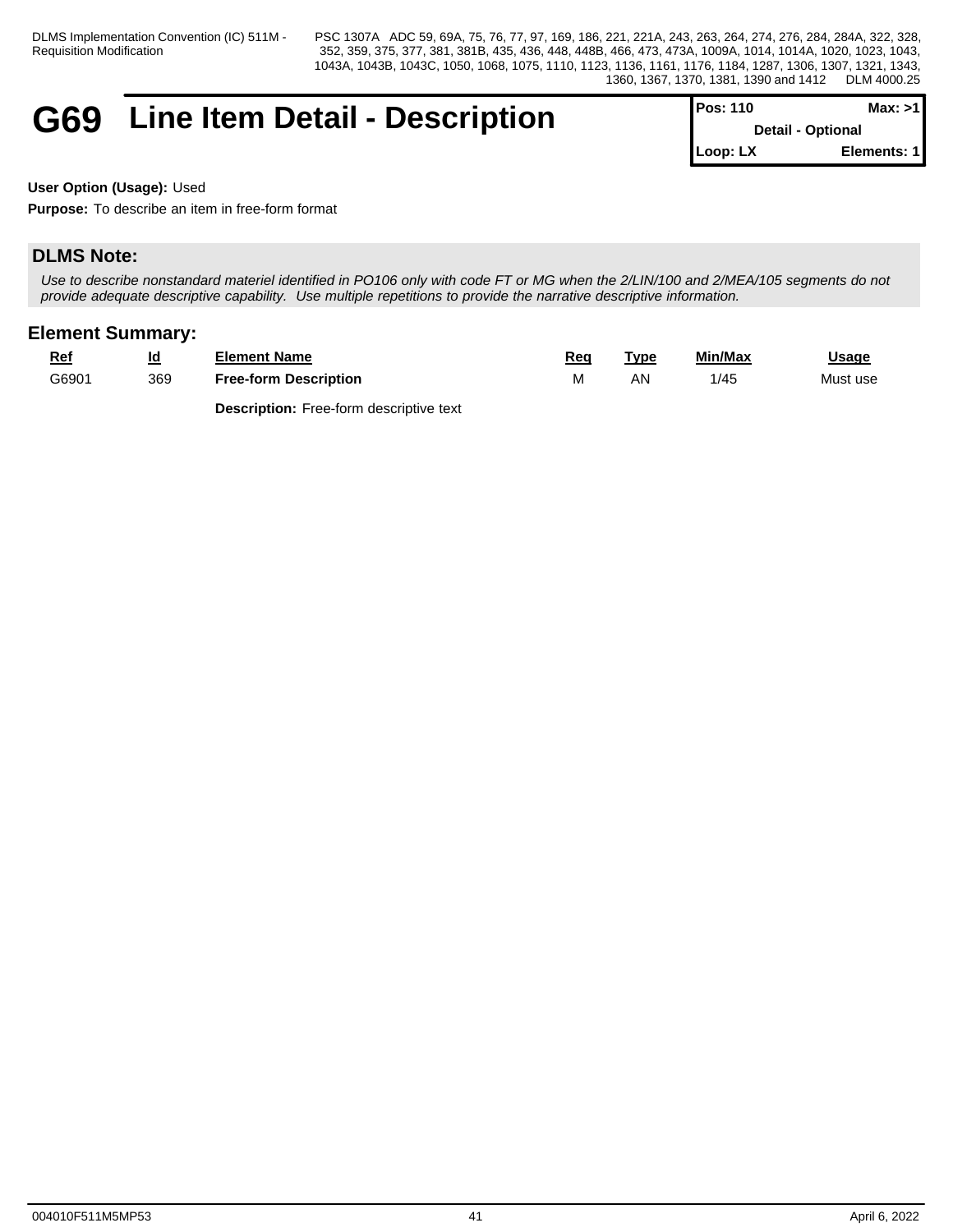## **NTE** Note/Special Instruction

| $Pos: 120$               | Max: >1     |  |
|--------------------------|-------------|--|
| <b>Detail - Optional</b> |             |  |
| $Loop: LX$               | Elements: 2 |  |

#### **User Option (Usage):** Used

**Purpose:** To transmit information in a free-form format, if necessary, for comment or special instruction

## **Comments:**

1. The NTE segment permits free-form information/data which, under ANSI X12 standard implementations, is not machine processable. The use of the NTE segment should therefore be avoided, if at all possible, in an automated environment.

### **DLMS Note:**

*1. Use to identify exception data associated with the transaction. Use during extraordinary situations requiring manual intervention in the requisition processing routine.*

*2. Exception data associated with the requisition is a DLMS enhancement; see introductory DLMS note 3a.* 

*3. Use with Requisition Exception Data Transaction (DLA DIC YRZ) to indicate technical/descriptive exception information or pick, pack/special delivery instructions or extended part number. See introductory DLMS note 3f.*

### **Element Summary:**

| <u>Ref</u><br>_____ | <u>ia</u> | <b>Element Name</b>        | Req | ™vpe | Min/Max       | Usaɑe |
|---------------------|-----------|----------------------------|-----|------|---------------|-------|
| NTE <sub>01</sub>   | 363       | <b>Note Reference Code</b> |     |      | $\sim$<br>3/3 | Used  |
|                     |           |                            |     |      |               |       |

**Description:** Code identifying the functional area or purpose for which the note applies

#### **Code Name**

ORI Order Instructions

#### **DLMS Note:**

*Use with Requisition Exception Data Transaction (DLA DIC YRZ-Line Counters 01-20) to indicate technical/ descriptive exception information for procurement purposes. Segment may be repeated up to 20 times with same NTE01 qualifier. A maximum of 60 positions (including spaces) may be sent for* each occurrence of the NTE01. A maximum of 1200 positions of text (including spaces) may be sent. *Pick, pack, and special delivery type instructions (DLA DIC YRZ-Line Counters 01-06) may also be entered as exception data to be forwarded to a DSS storage activity, as part of an exception MRO. This type of data is limited to 360 positions (including spaces) which would be the segment repeated up to 6 times with the same NTE01 qualifier. See introductory DLMS note 3f.*

PDS Product Specification

#### **DLMS Note:**

*Use with Requisition Exception Data Transaction (DLA DIC YRZ-Transaction Code PN) to indicate an extended part number. Only a single instance of the segment is used with this NTE01 qualifier. A maximum of 60 positions of text (including spaces) may be sent. See introductory DLMS note 3f.*

| NTE <sub>02</sub><br>352 | <b>Description</b>                                                                                                                                                                                                                                                                          | м | ΑN | 1/80 | Must use |
|--------------------------|---------------------------------------------------------------------------------------------------------------------------------------------------------------------------------------------------------------------------------------------------------------------------------------------|---|----|------|----------|
|                          | <b>Description:</b> A free-form description to clarify the<br>related data elements and their content                                                                                                                                                                                       |   |    |      |          |
|                          | <b>DLMS Note:</b> The field size is limited to a maximum<br>of 60 positions (including spaces) in each<br>occurrence of NTE02. The total positions allowed is<br>limited to 1200 (including spaces) which is a<br>maximum of 20 occurrences of the NTE02. See<br>introductory DLMS note 3d. |   |    |      |          |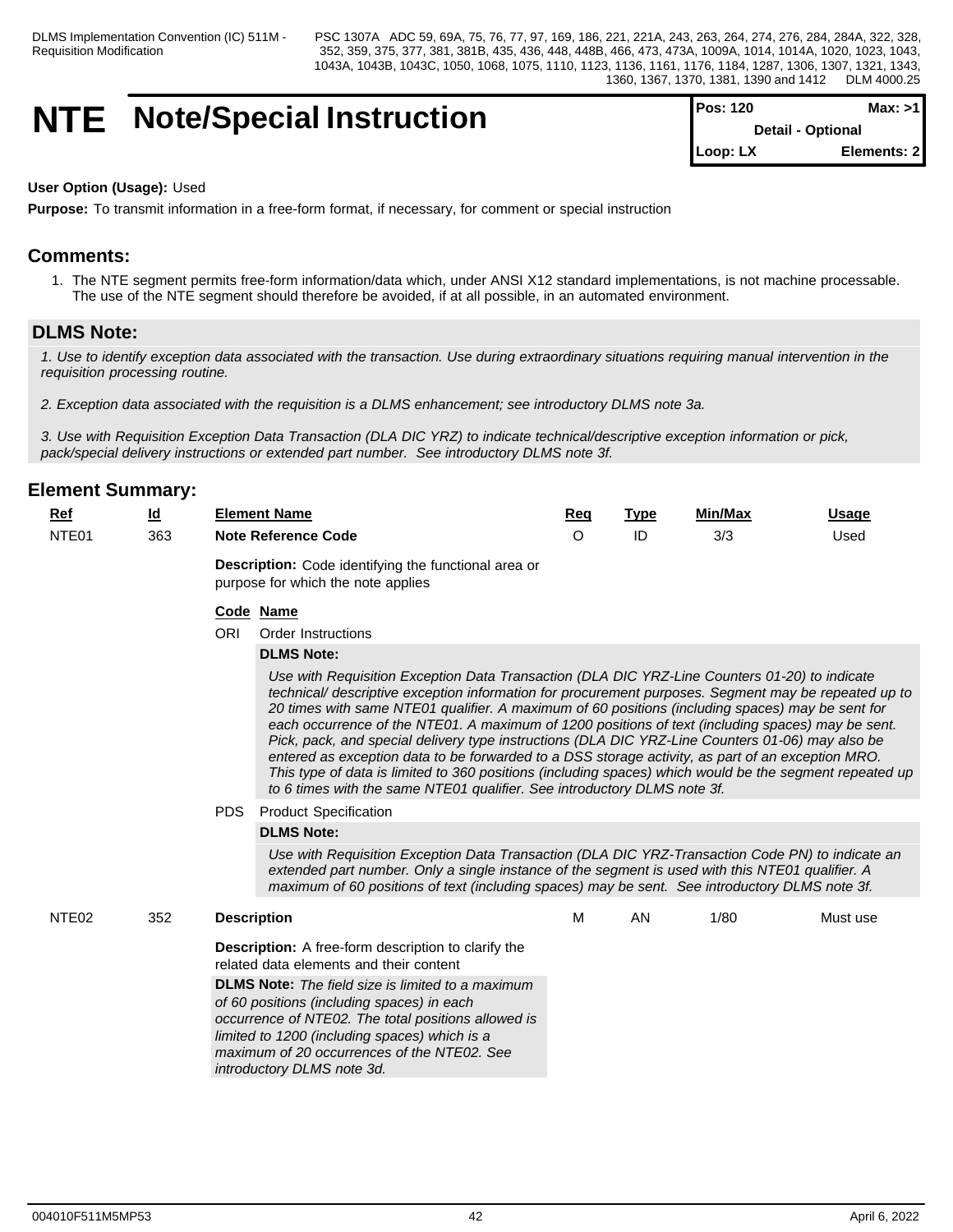DLMS Implementation Convention (IC) 511M - Requisition Modification

PSC 1307A ADC 59, 69A, 75, 76, 77, 97, 169, 186, 221, 221A, 243, 263, 264, 274, 276, 284, 284A, 322, 328, 352, 359, 375, 377, 381, 381B, 435, 436, 448, 448B, 466, 473, 473A, 1009A, 1014, 1014A, 1020, 1023, 1043, 1043A, 1043B, 1043C, 1050, 1068, 1075, 1110, 1123, 1136, 1161, 1176, 1184, 1287, 1306, 1307, 1321, 1343, 1360, 1367, 1370, 1381, 1390 and 1412 DLM 4000.25

## **LM** Code Source Information

| $Pos: 130$               | Max: $1$    |  |
|--------------------------|-------------|--|
| <b>Detail - Optional</b> |             |  |
| Loop: LM                 | Elements: 1 |  |

**User Option (Usage):** Used

**Purpose:** To transmit standard code list identification information

## **Comments:**

1. LM02 identifies the applicable industry code list source information.

## **DLMS Note:**

- *1. Must use this 2/LM/130 loop to identify coded information maintained in department or agency documentation.*
- *2. Use this 2/LM/130 loop for individual modification requests to identify the desired coded data associated with the individual transactions.*

| <b>Ref</b> | $\underline{\mathsf{Id}}$ | <b>Element Name</b>                                                          | <u>Req</u> | <u>Type</u> | Min/Max | <b>Usage</b> |
|------------|---------------------------|------------------------------------------------------------------------------|------------|-------------|---------|--------------|
| LM01       | 559                       | <b>Agency Qualifier Code</b>                                                 | M          | ID          | 2/2     | Must use     |
|            |                           | <b>Description:</b> Code identifying the agency assigning<br>the code values |            |             |         |              |
|            |                           | Code Name                                                                    |            |             |         |              |
|            |                           | Department of Defense (DoD)<br>DF                                            |            |             |         |              |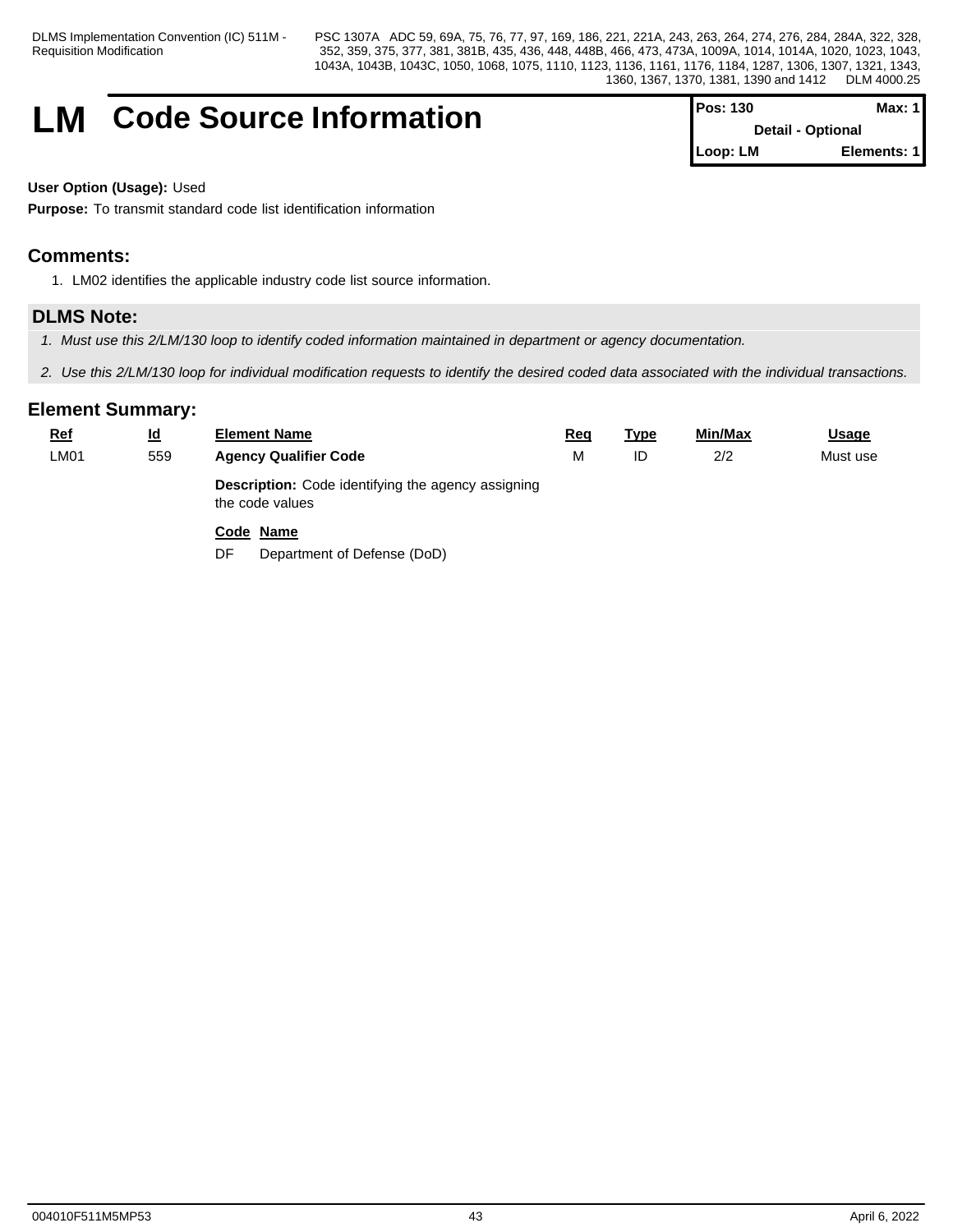## **LQ** Industry Code

| <b>Pos: 140</b> | Max: 100                  |
|-----------------|---------------------------|
|                 | <b>Detail - Mandatory</b> |
| Loop: LM        | Elements: 2               |

#### **User Option (Usage):** Must use

**Purpose:** Code to transmit standard industry codes

## **Syntax Rules:**

1. C0102 - If LQ01 is present, then LQ02 is required.

## **DLMS Note:**

*Use to identify codes, as appropriate, consistent with management information requirements.*

## **Element Summary:**

| <u>Ref</u><br>LQ01 | $\underline{\mathsf{Id}}$<br>1270 |           | <b>Element Name</b><br><b>Code List Qualifier Code</b>                                                                                                                                                                         | <u>Req</u><br>$\circ$ | <b>Type</b><br>ID | Min/Max<br>1/3 | <u>Usage</u><br>Must use |
|--------------------|-----------------------------------|-----------|--------------------------------------------------------------------------------------------------------------------------------------------------------------------------------------------------------------------------------|-----------------------|-------------------|----------------|--------------------------|
|                    |                                   | code list | <b>Description:</b> Code identifying a specific industry<br><b>DLMS Note:</b> The following codes are authorized.                                                                                                              |                       |                   |                |                          |
|                    |                                   |           |                                                                                                                                                                                                                                |                       |                   |                |                          |
|                    |                                   |           | Code Name                                                                                                                                                                                                                      |                       |                   |                |                          |
|                    |                                   | 0         | Document Identification Code                                                                                                                                                                                                   |                       |                   |                |                          |
|                    |                                   |           | <b>DLMS Note:</b>                                                                                                                                                                                                              |                       |                   |                |                          |
|                    |                                   |           | 1. The MILSTRIP DIC is retained in the DLMS to facilitate transaction conversion in a mixed legacy<br>MILSTRIP/DLMS environment. Continued support of the DIC in a full DLMS environment will be<br>assessed at a future date. |                       |                   |                |                          |
|                    |                                   |           | 2. Use two iterations to identify requisition DIC and Requisition Exception Data Transaction (DLA DIC<br>YRZ), when applicable.                                                                                                |                       |                   |                |                          |
|                    |                                   |           | 3. Future streamlined data; see introductory DLMS note 3c.                                                                                                                                                                     |                       |                   |                |                          |
|                    |                                   | 67        | Type of Assistance Code                                                                                                                                                                                                        |                       |                   |                |                          |
|                    |                                   |           | <b>DLMS Note:</b>                                                                                                                                                                                                              |                       |                   |                |                          |
|                    |                                   |           | 1. For SA transactions, use when the coded address in the transaction number does not identify the<br>type of assistance and financing.<br>2. DLMS enhancement; see introductory DLMS note 3a.                                 |                       |                   |                |                          |
|                    |                                   | 78        | Project Code                                                                                                                                                                                                                   |                       |                   |                |                          |
|                    |                                   |           | <b>DLMS Note:</b>                                                                                                                                                                                                              |                       |                   |                |                          |
|                    |                                   |           | 1. Use to modify, or in the case of an unmatched modification, use to identify special programs,<br>exercises, projects, operations, and other purposes.                                                                       |                       |                   |                |                          |
|                    |                                   |           | 2. For DoD SLOA/Accounting Classification compliance the Project Code may be repeated as a Project<br>Identifier (FA201 Qualifier 90). Refer to ADC 1043.                                                                      |                       |                   |                |                          |
|                    |                                   | 79        | <b>Priority Designator Code</b>                                                                                                                                                                                                |                       |                   |                |                          |
|                    |                                   |           | <b>DLMS Note:</b>                                                                                                                                                                                                              |                       |                   |                |                          |
|                    |                                   |           | Use to modify, or in the case of an unmatched modification, use to identify the priority designator of the<br>requisition.                                                                                                     |                       |                   |                |                          |
|                    |                                   | 80        | Advice Code                                                                                                                                                                                                                    |                       |                   |                |                          |
|                    |                                   |           | <b>DLMS Note:</b>                                                                                                                                                                                                              |                       |                   |                |                          |
|                    |                                   |           | Use to modify, or in the case of an unmatched modification, use to convey information to the supply<br>source which is considered essential to the supply action.                                                              |                       |                   |                |                          |
|                    |                                   | 81        | <b>Status Code</b>                                                                                                                                                                                                             |                       |                   |                |                          |
|                    |                                   |           | <b>DLMS Note:</b>                                                                                                                                                                                                              |                       |                   |                |                          |
|                    |                                   |           | Used by internet ordering applications to notify DAAS that the requisition modification failed to receive                                                                                                                      |                       |                   |                |                          |

*applicable. This is an authorized DLMS enhancement. Refer to ADC 328.*

*authorization for continued processing under funds verification procedures. Only Supply Status CX is*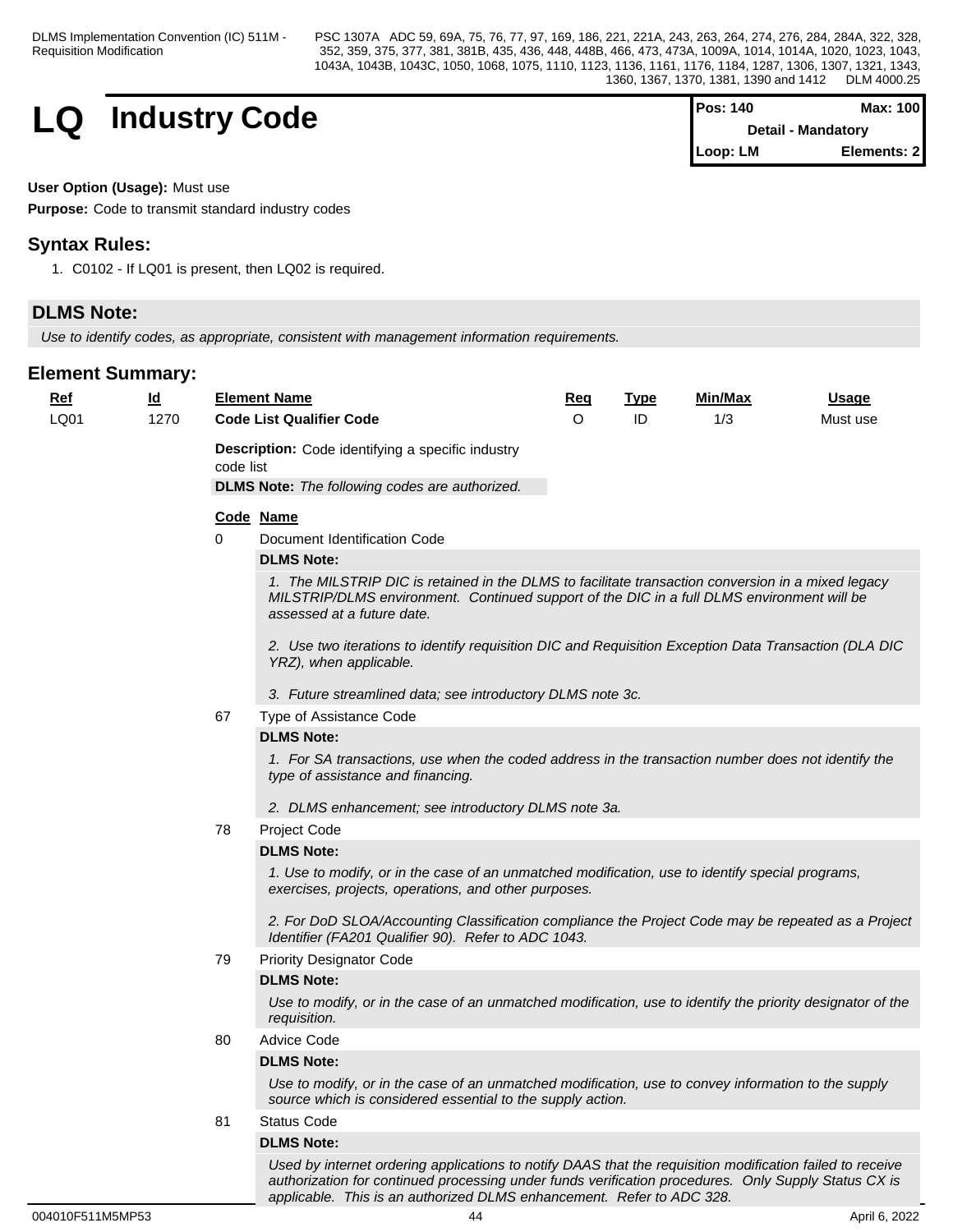#### **Code Name**

83 Supply Condition Code

#### **DLMS Note:**

*1. Use to indicate the lowest acceptable condition of materiel when requisitioning from DLA Disposition Services.*

*2. When requisitioning specific reparables for induction under Depot Maintenance Inter-Service Agreement (DMISA) or comparable inter-Service agreement, cite the supply condition code (SCC) applicable to the reparable item requested. Authorized SCCs include D, F, G, and Q. Requisitions for induction of a Product Quality Deficiency Report (PQDR) exhibit for warrantied maintenance will cite SCC Q. Refer to ADC 1176.*

#### 84 Management Code

#### **DLMS Note:**

*1. Authorized DLMS enhancement under DLA industrial activity support agreement. (Refer to ADC 352, ADC 359 and ADC 375)*

*2. Authorized on an Intra-Air Force basis with BR02 transaction type code AM to provided required management code information on the reason for the requisition. (Refer to ADC 1390)*

87 Subsistence Type of Pack Code

#### **DLMS Note:**

*Use with subsistence items.*

89 Cooperative Logistics Program Support Code

#### **DLMS Note:**

*For FMS transactions, must use to identify programmed, nonprogrammed, and termination/drawdown requirements.*

94 Identification Code

#### **DLMS Note:**

*Must use in FMS transactions to identify the customer country's requisitioning Service Code: B, D, K, P, or T. This is the SA program Customer Service Designator (codes derived from Qualifier 71, Service and Agency Code).*

*A data maintenance action was approved in version 5010. The approved code/name is "CSD - Customer*

*Service Designator".*

95 Offer and Release Option Code

#### **DLMS Note:**

*For FMS transactions, must use to modify, or in the case of an unmatched modification, use to advise the supply source of the type of notice required prior to shipping the materiel.*

97 Ultimate Recipient Code

#### **DLMS Note:**

*1. Use to identify the buyer of DoD materiel to allow full payment for materiel supplied to a non-DoD customer.*

- *2. DLMS enhancement; see introductory DLMS note 3a.*
- 99 Purpose Code

#### **DLMS Note:**

- *1. Use in CAV transactions.*
- *2. DLMS enhancement; see introductory DLMS note 3a.*

#### A1 Ownership Code

#### **DLMS Note:**

*1. Use in requisition or referral order to identify the ownership of previously purchased materiel. This is a restricted use applicable when a Service has entered into an MOA with DLA relative to Service-owned stocks, centrally-managed/stored by DLA (1BR06/020, Code RI).*

*2. Use on a referral order to initiate an inter-Service ammunition or ammunition-related ownership transfer with no physical movement of materiel. Use to identify the new/gaining (to) ownership code. DLMS enhancement. Refer to ADC 1020.*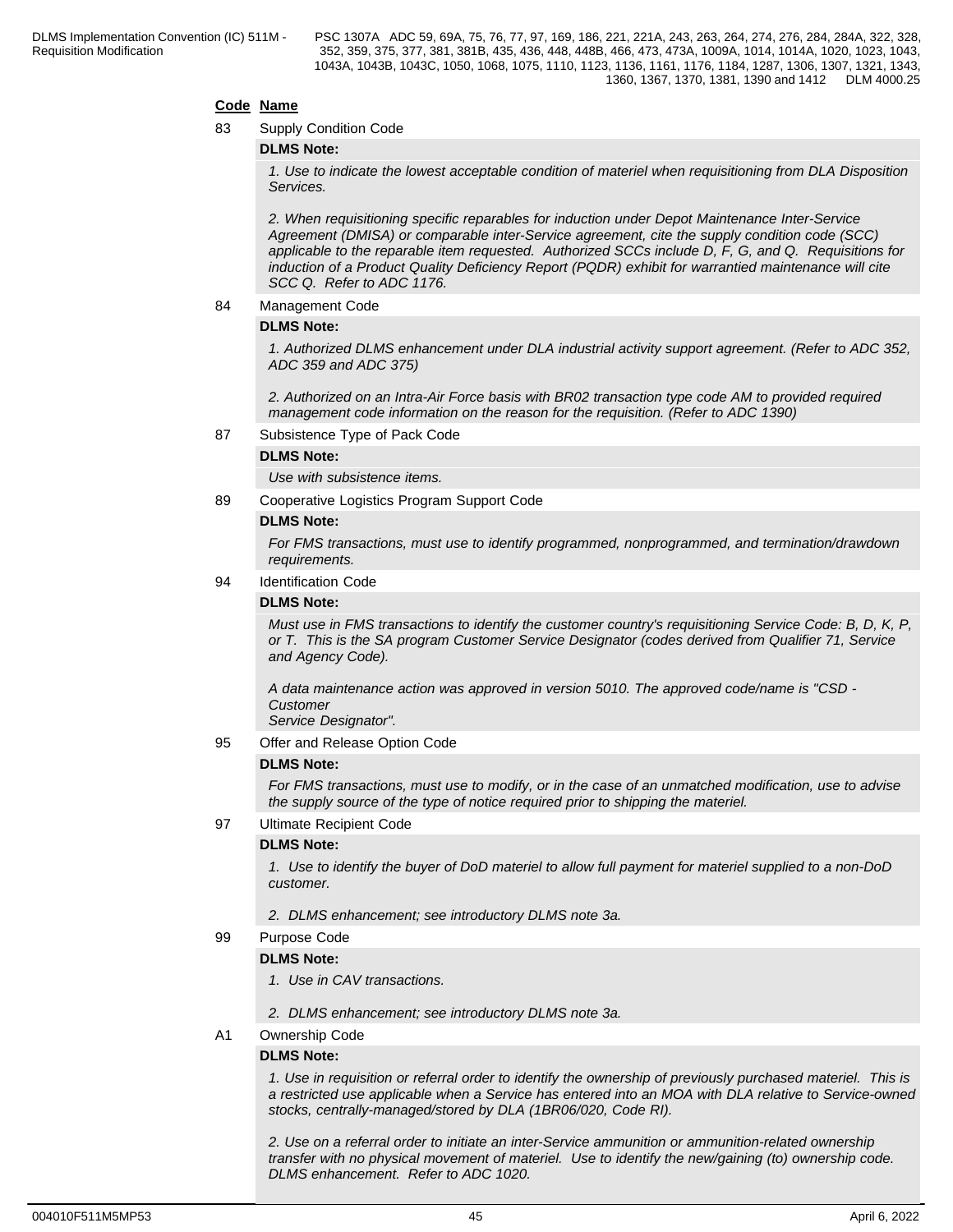#### **Code Name**

*3. Also authorized on an intra-Army basis with BR02 Transaction Type Code A0 and BR06 Action Code J for identification of the ownership of materiel post-post issued by Army Single Stock Fund activities.*

A2 Customer Within Country Code

#### **DLMS Note:**

*1. For SA transactions, use when the coded address in the transaction number does not identify the customer-within-country.*

- *2. DLMS enhancement; see introductory DLMS note 3a.*
- A3 Delivery Term Code

#### **DLMS Note:**

*For FMS transactions, use when the coded address in the transaction number does not identify the delivery term.*

A5 Subcase Number

#### **DLMS Note:**

*1. Use in FMS transactions based on Service requirements.*

*2. DLMS enhancement; see introductory DLMS note 3a.*

A6 Freight Forwarder Number

#### **DLMS Note:**

*Must use in FMS transactions to modify, or in the case of an unmatched modification, use to identify the country representative or freight forwarder to receive shipments and documentation.*

A7 Record Control Number

#### **DLMS Note:**

*Must use in MAP/GA transactions to identify the program line item number.*

A8 Program Year Code

#### **DLMS Note:**

*Must use in MAP/GA transactions to indicate the program year in which the requisitioned item was approved and funded.*

#### A9 Supplemental Data

#### **DLMS Note:**

*1. Use to identify, or to modify, supplementary address/supplemental data.*

*2. During the legacy MILSTRIP/DLMS transition, this field will be used to perpetuate/populate the MILSTRIP Supplementary Address (SUPADD) field. During this time, field size is restricted to 6 positions; see introductory DLMS note 3d.*

*3. Expanded use of this field for supplemental data without size restriction is a DLMS enhancement; see introductory DLMS note 3a.*

*4. Under full DLMS, the requirement to pass activity address information within the supplemental data field will be streamlined. Activity address data previously contained in the SUPADD will be reflected exclusively in the N1 segment. Future streamlined data; see introductory DLMS note 3c.*

*5. During legacy MILSTRIP/DLMS transition, use on a referral order modification to initiate an inter-Service ammunition or ammunition-related ownership transfer with no physical movement of materiel and no billing. Cite Signal Code M and Project Code CYK in conjunction with the supplemental data field constructed as follows: Service/Agency Code Y followed by the old (from) ownership code, the RIC to which ownership is transferred, and the new/gaining (to) ownership code. Refer to ADC 1020.*

#### AJ Utilization Code

#### **DLMS Note:**

*1. Use to identify a specialized purpose for which the requisition is submitted.*

*2. Under legacy MILSTRIP, this is the first position of the document serial number within the document number.*

*3. Authorized DLMS enhancement under DLA industrial activity support agreement. Refer to ADC 381.*

*4. DLMS enhancement; see introductory DLMS note.*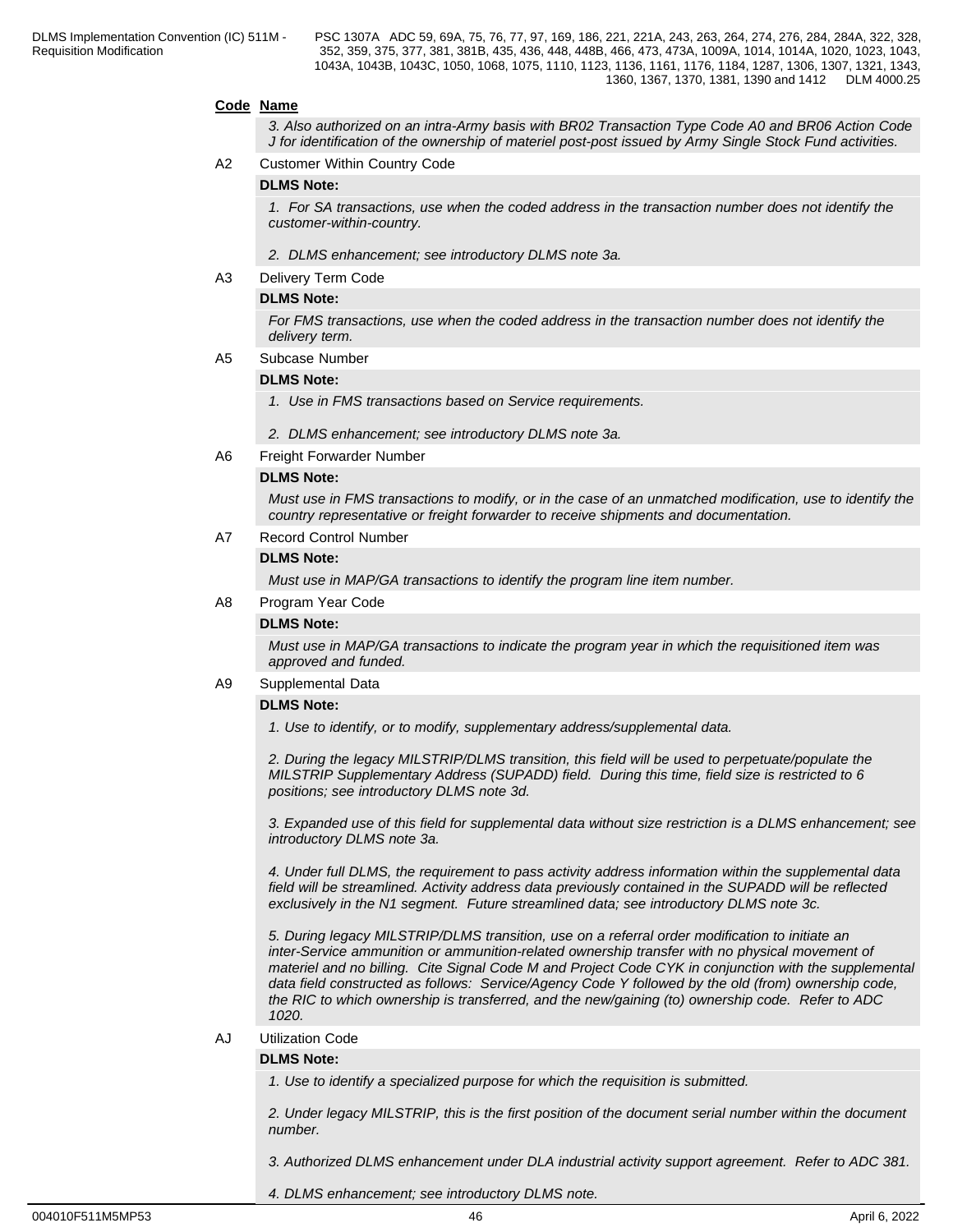#### **Code Name**

#### AK Distribution Code

#### **DLMS Note:**

*1. Use to modify, or in the case of an unmatched modification, use to identify the distribution code. Modifier transactions may not be used to change this field for Government Furnished Materiel (GFM) requisitions.*

*2. Future streamlined data; see introductory DLMS note 3c.*

AL Special Requirements Code

#### **DLMS Note:**

*1. Under legacy MILSTRIP, this is carried in the required delivery date field.*

*2. DLMS enhancement; see introductory DLMS note 3a.*

*3. Use in conjunction with 2/LQ01/Code RC, Requirement Code, to complete the Air Force unique NMCS/MICAP data requirement.*

#### BD Transportation Priority Code

#### **DLMS Note:**

*1. Use to identify a transportation priority which is different than that associated with the requisition priority.*

*2. DLMS enhancement; see introductory DLMS note 3a.*

#### DE Signal Code

#### **DLMS Note:**

*1. Use to modify, or in the case of an unmatched modification, use to identify the signal code. Modifier transactions may not be used to change this field for Government Furnished Materiel (GFM) requisitions.*

*2. Future streamlined data; see introductory DLMS note 3c.*

DF Media and Status Code

#### **DLMS Note:**

*1. Use to modify, or in the case of an unmatched modification, use to identify the media and status code. Modifier transactions may not be used to change this field for Government Furnished Materiel (GFM) requisitions.*

*2. Future streamlined data; see introductory DLMS note 3c.*

DJ Remedial Action Code

#### **DLMS Note:**

*Use temporary qualifier DJ - Remedial Action Code to identify Army Edit Action Code indicating the actions required by the receiving system in order to accurately process transactions and direct the types of follow-on actions authorized to occur. This is an Army unique data element, and is meaningful to the Army only. The code source is identified as the U.S. Army Materiel Command Single Stock Fund Functional User Manual, 3rd Edition. An ANSI data maintenance request has been prepared to establish a new data element 1270 code qualifier assignment for Army Edit Action Code.*

#### GQ Group Qualifier Code

#### **DLMS Note:**

*Use to identify the Materiel Management Aggregation Code (MMAC) for NSNs to be managed by a specific manager (i.e., system, program, aggregation, selected FSC, technology group). This is an Air Force-unique data element, meaningful to the Air Force only. Non-Air Force Components perpetuate without action.*

*A data maintenance action was approved in version 5010. The approved code/name is "MAC – Material Management Aggregation Code". The code source is identified as the Air Force Manual (AFMAN) 23-110, Volumes 1 and 2.*

## KJ Assured Delivery Indicator

### **DLMS Note:**

*1. Use to identify, or modify, the Delivery Priority/Special Processing Code for materiel that has an urgency of need within the maintenance shop and must be delivered within one hour of receipt of the issue request. Value will be X (1 hour issue) when applicable.*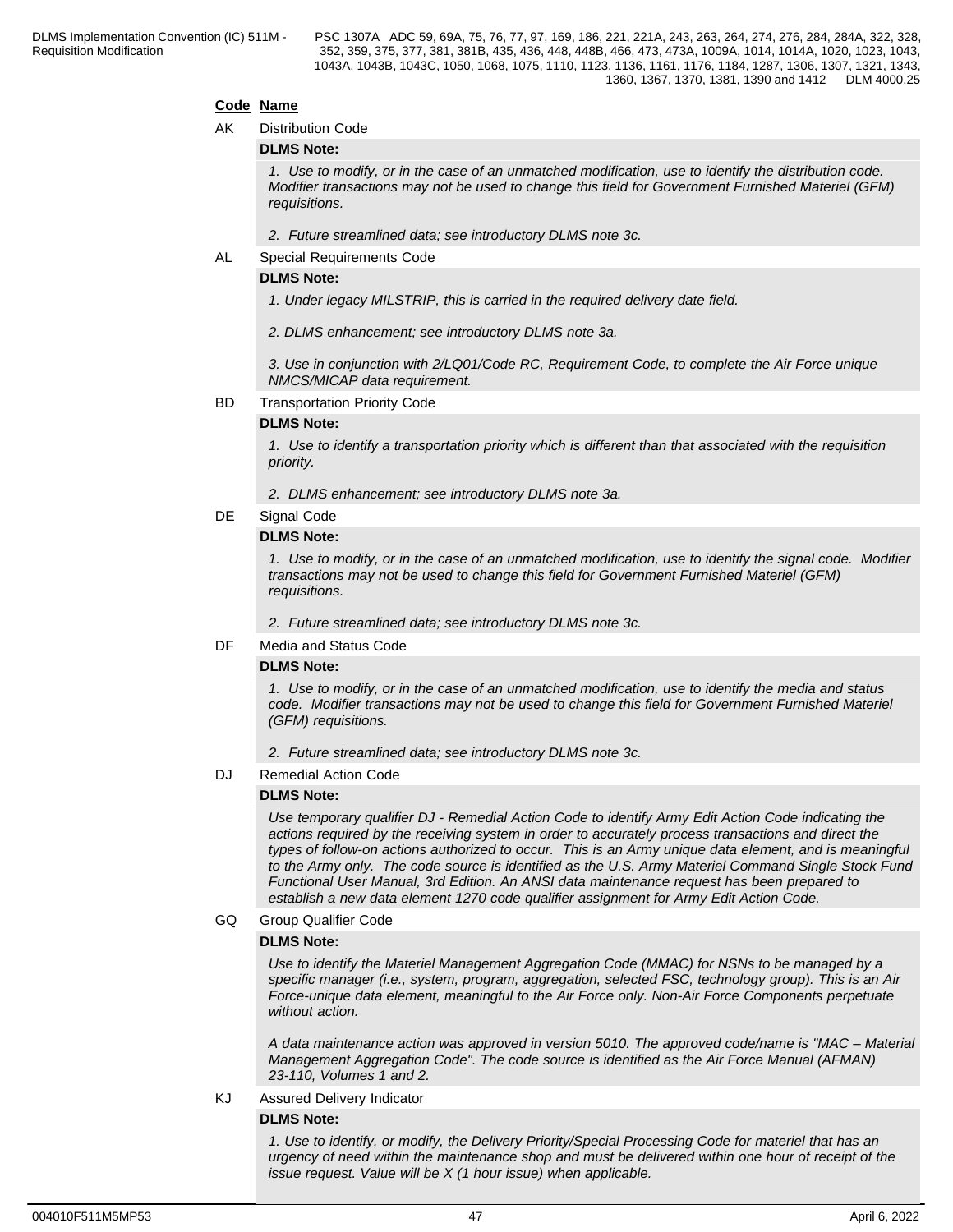#### **Code Name**

*2. Authorized DLMS enhancement under DLA industrial activity support agreement. Refer to ADC 381.*

*3. A data maintenance action was approved in version 5030. The approved code/name is DPC – Delivery Priority Code. DoD systems will continue to use Qualifier KJ to represent the Delivery Priority/Special Processing Code until such time as a new ADC directs otherwise.*

#### RC Requirement Code

#### **DLMS Note:**

*1. Use to identify the Air Force Urgency Justification Code indicating the urgency of need and type of requirement (justification) related to a Not Mission Capable Supply/Mission Impaired Capability Awaiting Parts (NMCS/MICAP) condition.*

*2. Use in conjunction with Special Requirements Code N (2/LQ01/Code AL or perpetuated from legacy MILSTRIP Required Delivery Date field). This is an Air Force unique data element, meaningful to the Air Force only. Non-Air Force Components perpetuate without action. The code source is identified as the Air Force Manual (AFMAN) 23-110, Volume 1 and 2.*

*A data maintenance action was approved in version 5010. The approved code/name is "UJC - Urgency Justification Code".*

#### RD Property Ownership Type Code

#### **DLMS Note:**

*Use only on a referral order modification to initiate an inter-Service ammunition or ammunition-related ownership transfer with no physical movement of materiel. Use to identify, or to modify, the old (from) ownership code. DLMS enhancement. Refer to ADC 1020.*

#### COG Cognizance Symbol

#### **DLMS Note:**

*1. Use to identify the material cognizance symbol (COG) of the end item. Indicate NSL for non-stock numbered listed items. This is a Navy-unique data element meaningful to Navy only; Non-Navy Components are to perpetuate without action.*

*2. DLMS enhancement.*

DSI Disposition Services Indicator

#### **DLMS Note:**

*1. DLA Disposition Services uses to provide (or modify) relevant information applicable to the DLA Disposition Services business process supported by this transaction on an intra-DLA basis. Use multiple repetitions of the LQ Segment to include all applicable codes. Authorized DLMS enhancement for use by DLA Disposition Services. Refer to ADC 466.*

*2. The following Disposition Services Indicator values are available for use in the requisition transaction: MRA – Materiel Receipt Acknowledgment Required. DMIL – DEMIL Certification Required. MUTL – Mutilation Certification Required. RCYL – Certificate of Recycling Required. CIF – Container Issued in Full. WALK – Walk-in Customer. PICK – Customer Pick-up Required. CS – DEMIL Condition of Sale Indicator*

*3. At this time a local code 'DSI' is established for use in 511M, version 4010. A data maintenance action has been submitted for establishment of 'DSI-Disposition Services Indicator' in a future version.*

#### EWR Evaluate Work Candidate Reason Lookup

#### **DLMS Note:**

*1. Use to identify, or to modify, the Requirement Churn Reason Code to identify materiel orders required by the industrial site to complete planned work above what was originally identified during the pre-planned process, ordered and delivered after the start of the availability.*

*2. Authorized DLMS enhancement under DLA industrial activity support agreement. Refer to ADC 381.*

IMC Item Management Code

#### **DLMS Note:**

*1. Use to identify the Item Management Code (IMC) for integrated material management. This is a Navy-unique data element meaningful to Navy only; Non-Navy Components are to perpetuate without action.*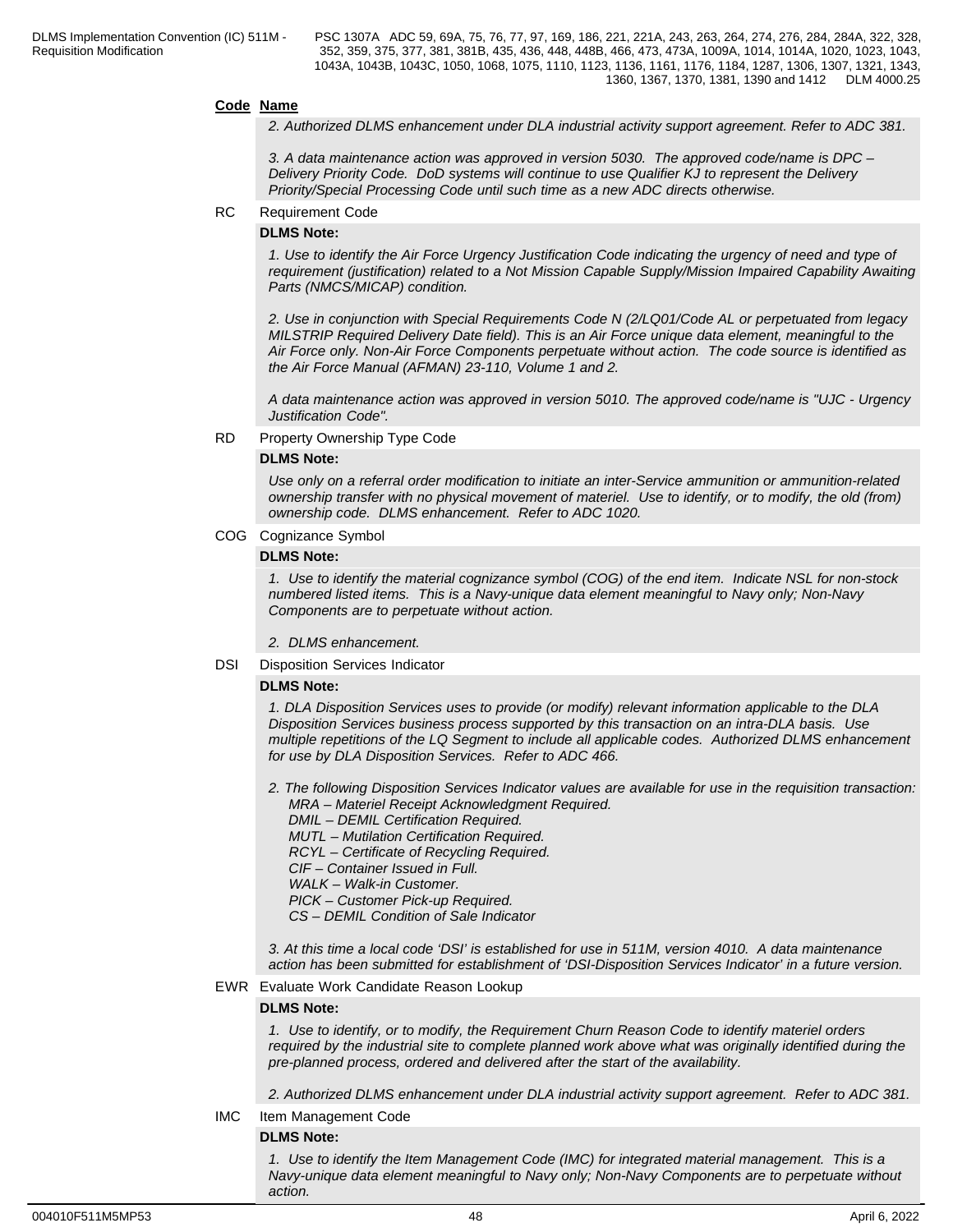#### **Code Name**

#### *2. DLMS enhancement.*

MCC Material Control Code

#### **DLMS Note:**

*1. Use to identify the Material Control Code (MCC) for special inventory reporting. This is a Navy-unique data element meaningful to Navy only; Non-Navy Components are to perpetuate without action.*

- *2. DLMS enhancement.*
- SEC Stock Exchange Code

#### **DLMS Note:**

*Use to identify the Exchange Pricing Indicator for intra-Army transactions to identify that the Customer and NIIN on the transaction are Exchange Pricing relevant. When applicable, cite code value EP (Exchange Pricing). Refer to ADC 274.*

*A data maintenance action was approved in version 6010. The approved code/name is "EPI – Exchange Pricing Indicator".*

#### SMI Special Material Identification Code

#### **DLMS Note:**

*1. Use to identify the Special Material Identification Code (SMIC) for an end item. This is a Navy-unique data element meaningful to Navy only; Non-Navy Components are to perpetuate without action.*

#### *2. DLMS enhancement.*

#### T05 Inspection Parameters

#### **DLMS Note:**

*1. Use to identify, or to modify, the Quality Inspection Code indicating the level of quality inspection to which the item must be procured and inspected.* 

*2. Authorized DLMS enhancement under DLA industrial activity support agreement. Refer to ADC 381.*

LQ02 1271 **Industry Code**

AN 1/30 Must use

**Description:** Code indicating a code from a specific industry code list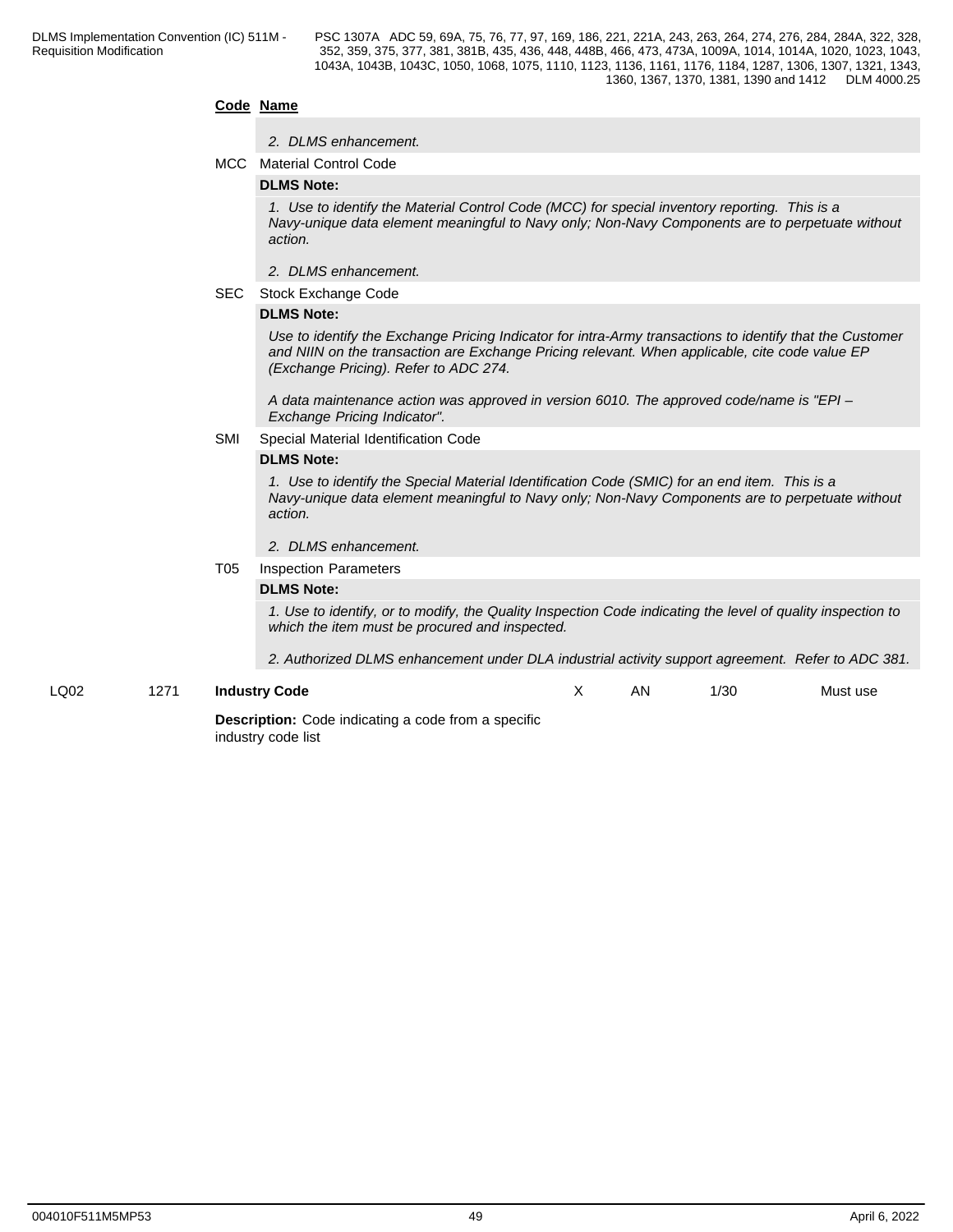# **QTY** Quantity

| IPos: 150                | Max: 1       |
|--------------------------|--------------|
| <b>Detail - Optional</b> |              |
| Loop: QTY                | Elements: 21 |

### **User Option (Usage):** Used

**Purpose:** To specify quantity information

## **Syntax Rules:**

- 1. R0204 At least one of QTY02 or QTY04 is required.
- 2. E0204 Only one of QTY02 or QTY04 may be present.

## **Semantics:**

1. QTY04 is used when the quantity is non-numeric.

| <b>Ref</b> | $\underline{\mathsf{Id}}$ | <b>Element Name</b>                                                                                                                                                                                                  | Req | <b>Type</b> | <b>Min/Max</b> | <b>Usage</b> |
|------------|---------------------------|----------------------------------------------------------------------------------------------------------------------------------------------------------------------------------------------------------------------|-----|-------------|----------------|--------------|
| QTY01      | 673                       | <b>Quantity Qualifier</b>                                                                                                                                                                                            | M   | ID          | 2/2            | Must use     |
|            |                           | <b>Description:</b> Code specifying the type of quantity                                                                                                                                                             |     |             |                |              |
|            |                           | Code Name                                                                                                                                                                                                            |     |             |                |              |
|            |                           | OC<br>Order Count                                                                                                                                                                                                    |     |             |                |              |
|            |                           | <b>DLMS Note:</b>                                                                                                                                                                                                    |     |             |                |              |
|            |                           | DLA Disposition Services uses to identify the total number of DTIDs in a specified container (i.e., the<br>container count) when the entire container is being requisitioned. DLMS enhancement; Refer to ADC<br>466. |     |             |                |              |
| QTY02      | 380                       | Quantity                                                                                                                                                                                                             | X   | R.          | 1/15           | Must use     |
|            |                           | <b>Description:</b> Numeric value of quantity                                                                                                                                                                        |     |             |                |              |
|            |                           | <b>DLMS Note:</b> Express as a whole number with no<br>decimal.                                                                                                                                                      |     |             |                |              |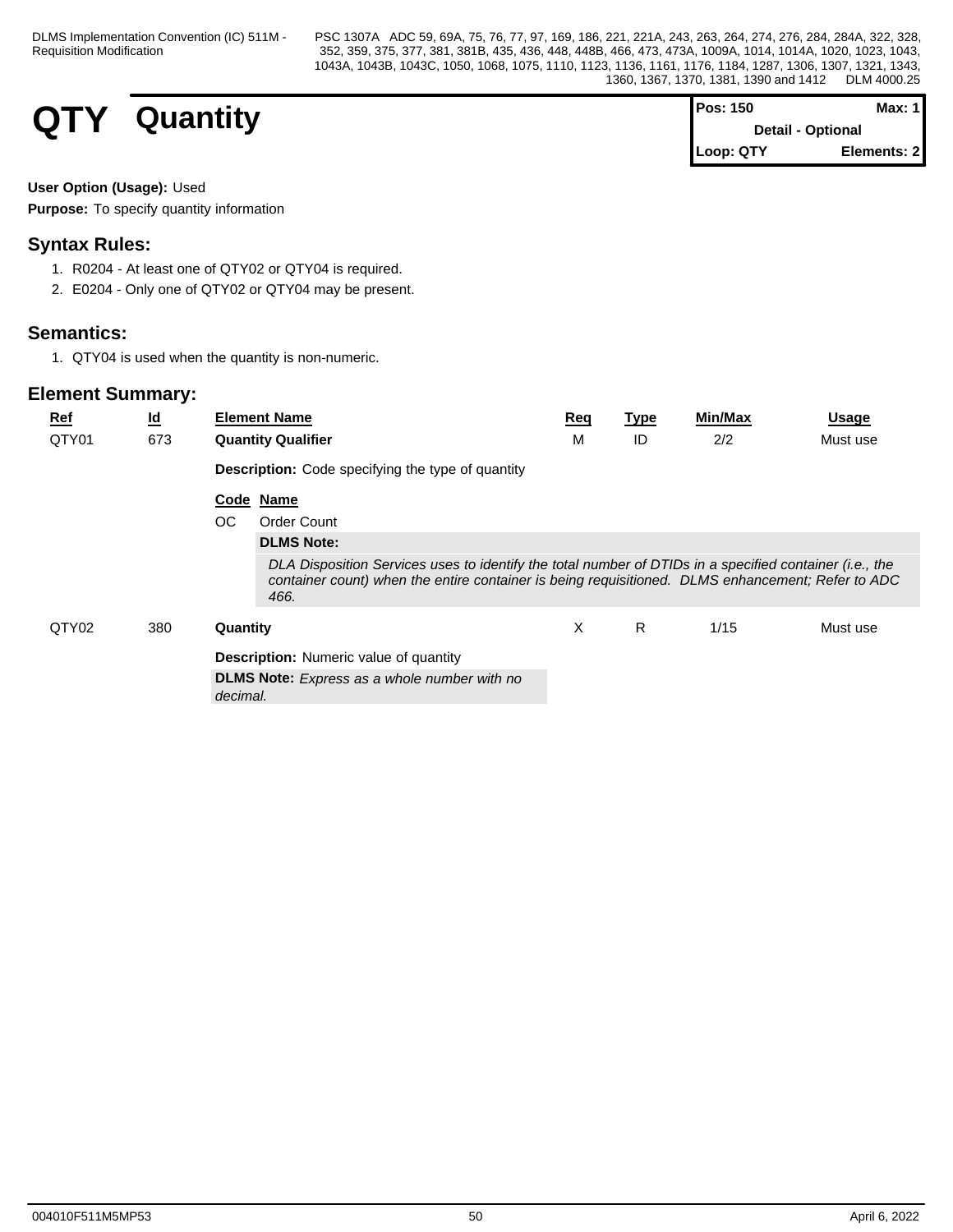| <b>N1</b> | <b>Name</b> | <b>Pos: 180</b>          | Max: $1$    |  |
|-----------|-------------|--------------------------|-------------|--|
|           |             | <b>Detail - Optional</b> |             |  |
|           |             | Loop: N1                 | Elements: 5 |  |

### **User Option (Usage):** Used

**Purpose:** To identify a party by type of organization, name, and code

## **Syntax Rules:**

- 1. R0203 At least one of N102 or N103 is required.
- 2. P0304 If either N103 or N104 is present, then the other is required.

## **Comments:**

- 1. This segment, used alone, provides the most efficient method of providing organizational identification. To obtain this efficiency the "ID Code" (N104) must provide a key to the table maintained by the transaction processing party.
- 2. N105 and N106 further define the type of entity in N101.

## **DLMS Note:**

*1. Must use one iteration of this 2/N1/180 loop to identify the organization to receive the transaction.*

*2. Use additional iterations to identify other organizations associated with the transaction.*

| Ref              | $\underline{\mathsf{Id}}$ |           | <b>Element Name</b>                                                                                                                                                                                                                                                                                                                                                                                                                                                                                                                                                                                                                            | Req | <b>Type</b> | Min/Max | <b>Usage</b> |
|------------------|---------------------------|-----------|------------------------------------------------------------------------------------------------------------------------------------------------------------------------------------------------------------------------------------------------------------------------------------------------------------------------------------------------------------------------------------------------------------------------------------------------------------------------------------------------------------------------------------------------------------------------------------------------------------------------------------------------|-----|-------------|---------|--------------|
| N <sub>101</sub> | 98                        |           | <b>Entity Identifier Code</b>                                                                                                                                                                                                                                                                                                                                                                                                                                                                                                                                                                                                                  | M   | ID          | 2/3     | Must use     |
|                  |                           |           | Description: Code identifying an organizational<br>entity, a physical location, property or an individual<br><b>DLMS Note:</b> The following codes are authorized.                                                                                                                                                                                                                                                                                                                                                                                                                                                                             |     |             |         |              |
|                  |                           |           | Code Name                                                                                                                                                                                                                                                                                                                                                                                                                                                                                                                                                                                                                                      |     |             |         |              |
|                  |                           | <b>BS</b> | Bill and Ship To                                                                                                                                                                                                                                                                                                                                                                                                                                                                                                                                                                                                                               |     |             |         |              |
|                  |                           |           | <b>DLMS Note:</b>                                                                                                                                                                                                                                                                                                                                                                                                                                                                                                                                                                                                                              |     |             |         |              |
|                  |                           |           | Use either this code, or both codes BT and ST, for reimbursable materiel. Use to modify, or in the case<br>of an unmatched modification, use to identify the organization which receives both the materiel and the<br>billing for the materiel. Modifier transactions may not be used to change this field for GFM requisitions.                                                                                                                                                                                                                                                                                                               |     |             |         |              |
|                  |                           | <b>BT</b> | Bill-to-Party                                                                                                                                                                                                                                                                                                                                                                                                                                                                                                                                                                                                                                  |     |             |         |              |
|                  |                           |           | <b>DLMS Note:</b>                                                                                                                                                                                                                                                                                                                                                                                                                                                                                                                                                                                                                              |     |             |         |              |
|                  |                           |           | 1. Use with code ST for reimbursable materiel. Use to modify, or in the case of an unmatched<br>modification, use to identify the organization to receive billing for materiel when different form the<br>organization receiving the materiel. Use precludes the use of Code BS for the Bill-to DoDAAC. Modifier<br>transactions may not be used to change this field for GFM requisitions.<br>2. Use for SFIS compliant systems to identify the BPN of the party to receive the bill. BPN may only be<br>used when the corresponding DoDAAC is also provided. This will require a second iteration of the N1<br>loop with the same qualifier. |     |             |         |              |
|                  |                           |           | 3. Authorized DLMS enhancement; see introductory DLMS note 3g.                                                                                                                                                                                                                                                                                                                                                                                                                                                                                                                                                                                 |     |             |         |              |
|                  |                           | DA        | <b>Delivery Address</b>                                                                                                                                                                                                                                                                                                                                                                                                                                                                                                                                                                                                                        |     |             |         |              |
|                  |                           |           | <b>DLMS Note:</b>                                                                                                                                                                                                                                                                                                                                                                                                                                                                                                                                                                                                                              |     |             |         |              |
|                  |                           |           | 1. Use with 2/N2/190, 2/N3/200, and 2/N4/210 to fully identify or modify in-the-clear exception ship-to<br>address information under authorized conditions.                                                                                                                                                                                                                                                                                                                                                                                                                                                                                    |     |             |         |              |
|                  |                           |           | 2. Use for Requisition Exception Data Transaction (DLA DIC YRZ-Transaction Code ST) for exception<br>ship-to address information. See introductory DLMS note 3f.                                                                                                                                                                                                                                                                                                                                                                                                                                                                               |     |             |         |              |
|                  |                           |           | 3. DLMS enhancement; see introductory DLMS note 3a.                                                                                                                                                                                                                                                                                                                                                                                                                                                                                                                                                                                            |     |             |         |              |
|                  |                           | DZ        | Delivery Zone                                                                                                                                                                                                                                                                                                                                                                                                                                                                                                                                                                                                                                  |     |             |         |              |
|                  |                           |           | <b>DLMS Note:</b>                                                                                                                                                                                                                                                                                                                                                                                                                                                                                                                                                                                                                              |     |             |         |              |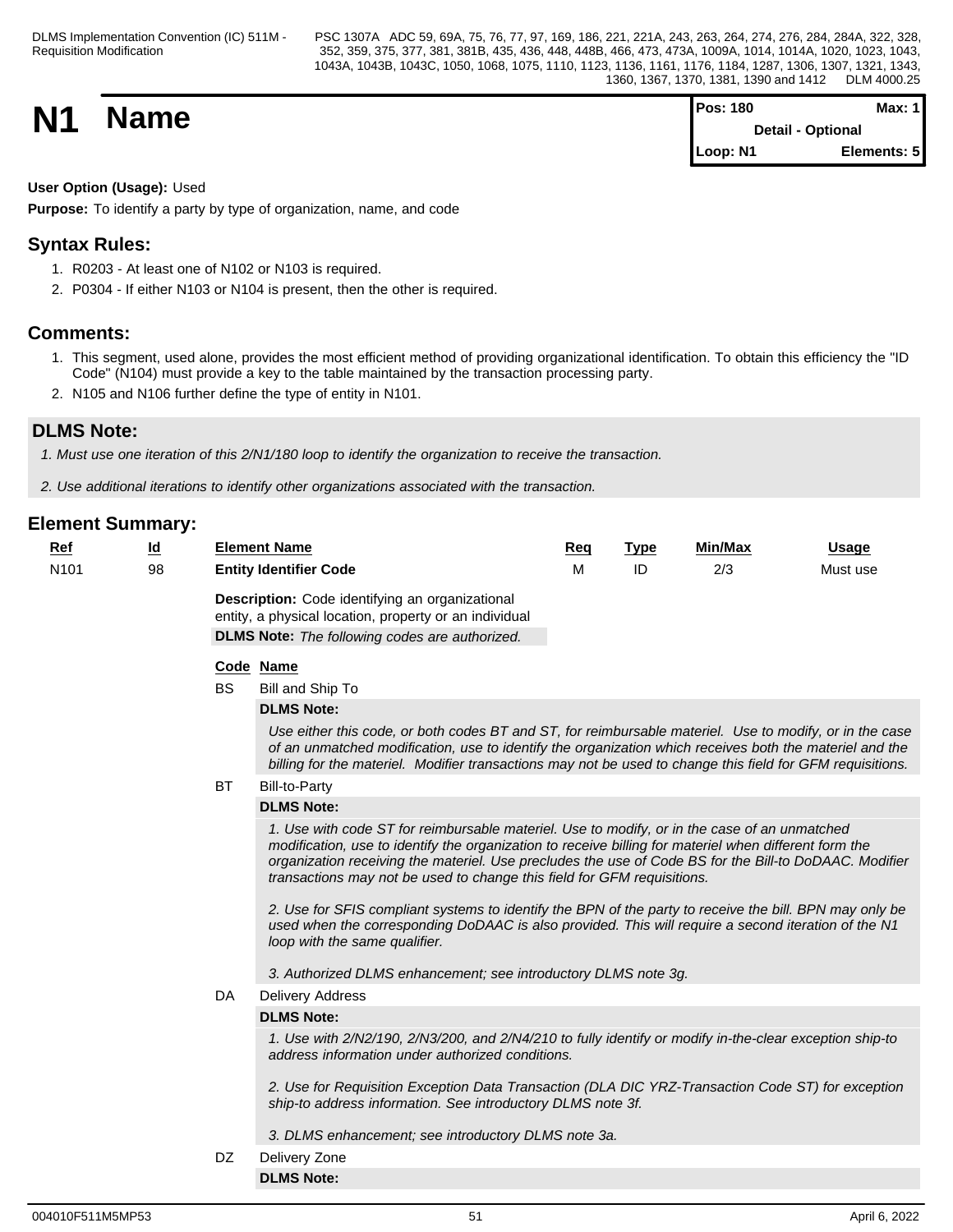#### **Code Name**

- *1. Use to provide the DELIVERY LOCATION indicating where the materiel is to be staged/stored.*
- *2. Authorized DLMS enhancement under DLA industrial activity support agreement. Refer to ADC 381.*
- IF International Freight Forwarder

#### **DLMS Note:**

*Use for Requisition Exception Data Transaction (DLA DIC YRZ-Transaction Code NA) Notice of Availability (NOA) address information. See introductory DLMS note 3f.*

- MF Manufacturer of Goods
- PK Party to Receive Copy

#### **DLMS Note:**

*1. Use as needed to identify an organization to be provided a copy of this transaction. Use with N103, qualifier M4 (Routing Identifier) and N106, qualifier To (Message To).*

*2. Must be used between Army and DLA for their integrated set assembly program, when an assembly component part being ordered by the Army is not managed by DLA, and DLA is acquiring it in support of the Army medical mission. Refer to ADC 276.*

*3. Used between Navy and DLA for Navy requisitions submitted directly to other Component SoS, so that DLA will be able to support follow-on actions on behalf of the Navy industrial activity (IA) under a DLA industrial activity support agreement. Refer to ADC 377.*

*4. DLMS enhancement; see introductory DLMS Note 3a.*

ST Ship To

#### **DLMS Note:**

*Use with code BT for reimbursable materiel. Use to modify, or in the case of an unmatched modification, use to identify the organization to receive the materiel when different from the activity being billed for the materiel. Use precludes the use of Code BS. Modifier transactions may not be used to change this field for GFM requisitions.*

#### UQ Subsequent Owner

#### **DLMS Note:**

*Use only on a referral order modification to initiate an inter-Service ammunition or ammunition-related ownership transfer with no physical movement of materiel. Use to identify, or to modify, the RIC to which ownership is being transferred (the New Owner RIC). DLMS enhancement. Refer to ADC 1020.*

XN Planning/Maintenance Organization

#### **DLMS Note:**

*1. Use between Service industrial/maintenance sites and DLA to identify, or to modify, the Shop Service Center (SSC) or Shop Store.*

*2. Authorized DLMS enhancement under DLA industrial activity support agreement. Refer to ADC 284A & 381.*

Z1 Party to Receive Status

#### **DLMS Note:**

*1. Use to modify, or in the case of an unmatched modification, use to identify the party to receive status when different from Service/Agency prescribed status recipient. Use multiple iterations to identify all status recipients, as required.*

*2. The DLMS provides the capability to carry additional status recipients beyond those identified by legacy MILSTRIP. The Media and Status Code and the Distribution Code will be retained in the DLMS to facilitate transaction conversion in a mixed legacy MILSTRIP/DLMS environment. Additional status recipients identified here cannot be passed to legacy MILSTRIP users.*

#### Z2 Unserviceable Material Consignee

#### **DLMS Note:**

*Use when requisitioning from a reclamation organization to indicate the consignee for unserviceable materiel.*

#### Z3 Potential Source of Supply

#### **DLMS Note:**

*Use when requisitioning nonstandard materiel identified in PO106 only with code FT or MG to identify potential supply sources.*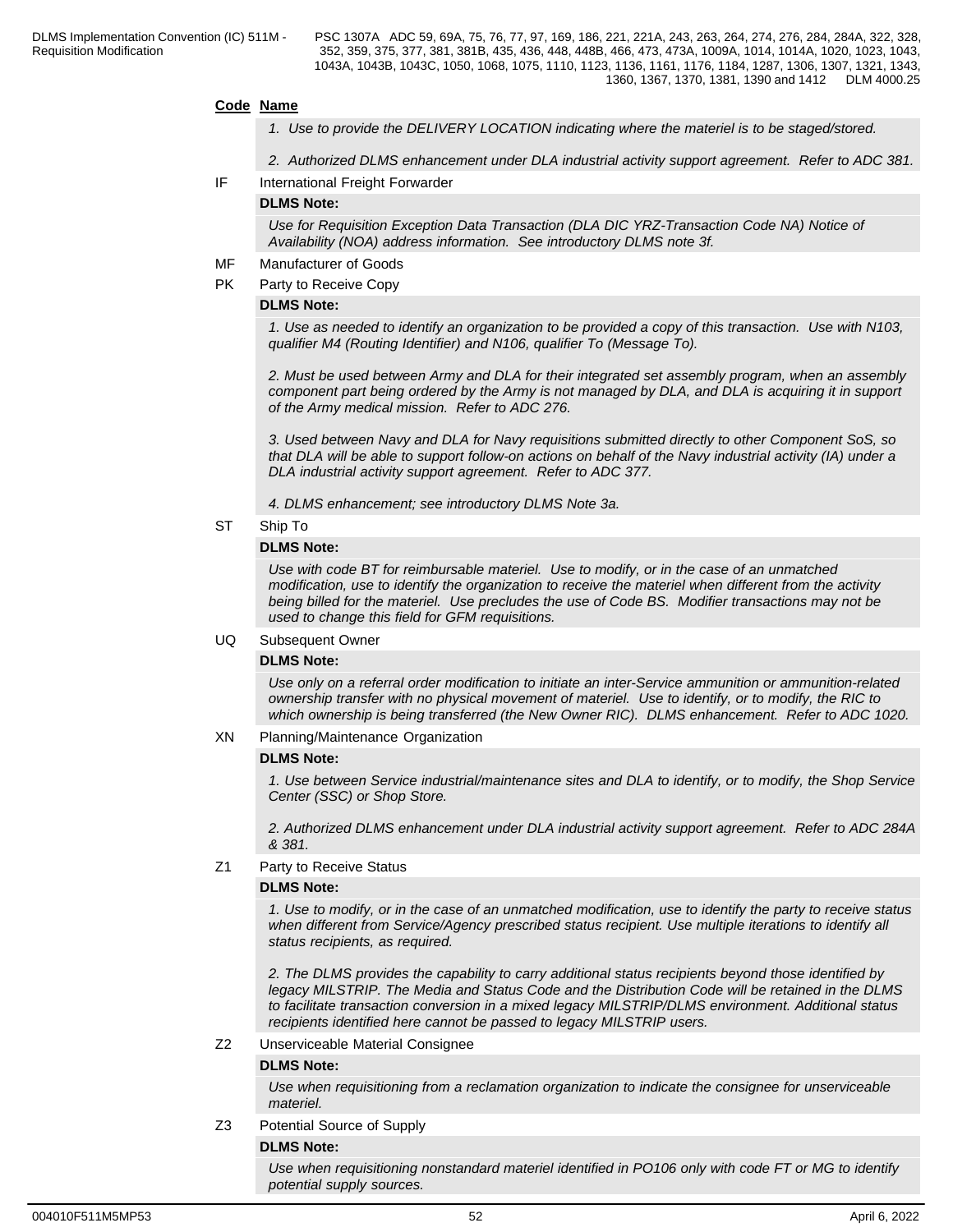#### **Code Name**

- Z4 Owning Inventory Control Point
	- **DLMS Note:**

*Must use to identify the owning ICP.*

Z5 Management Control Activity

#### **DLMS Note:**

*Use for GFM or CFM requisitions.*

Z7 Mark-for Party

#### **DLMS Note:**

*1. Use to identify or modify an entity located within the ship-to address that is to actually receive the materiel.*

*2. The Mark-for Party may be identified by DoDAAC, RIC, clear text, or a combination of these. Only one of DoDAAC or RIC may be used.* 

*3. Maximum length of the Mark-for Party is 24 positions: Mark-for clear text (with no DoDAAC or RIC) displays on DoD shipment documents as two lines of 12 characters each. If text is combined with a DoDAAC, up to 17 clear text characters will be allowed. If text is combined with a RIC, up to 20 clear text characters will be allowed. A slash (/) will be inserted during printing of shipment documentation to separate the DoDAAC or RIC from clear text; do not perpetuate the slash (/) in the DLMS transaction.*

*4. Authorized DLMS enhancement; see introductory DLMS note 3g. Refer to ADC 1009A.*

*5. Also use for Requisition Exception Data Transaction (DLA DIC YRZ-Transaction Code MF) to identify mark-for delivery information. See introductory DLMS note 3f.*

#### 003 Application Party

#### **DLMS Note:**

*Used with Supply Status CX to identify the Routing Identifier of the internet ordering application in notification to DAAS that the requisition modifier failed to receive authorization for continued processing under funds verification procedures. DAAS shall prepare CX Supply Status on behalf of the identified internet ordering application rather than continue processing the requisition modifier. Refer to ADC 328.*

#### IAD Foreign Office

### **DLMS Note:**

*1. Use for clear-text exception data FMS in-country address.*

*2. Use for Requisition Exception Data Transaction (DLA DIC YRZ-Transaction Code MA) FOR FMS in-country mark-for address. See introductory DLMS note 3f.*

### N102 93 **Name Description:** Free-form name **DLMS Note:** *1. Use with 2/N1/180 N101 code MF to identify the manufacturer's name when the CAGE code is not available. When the CAGE code is available use N103 and N104. 2. Use with 2/N1/180 N101 code DA to identify the exception ship-to organization. 3. Use with N101 Code Z7 to identify the recipient of materiel. Total field length is restricted to 24 clear text characters, when not used in combination with a DoDAAC or RIC. If combined with a Mark-for DoDAAC, restrict clear text to 17 characters. If combined with a Mark-for RIC, restrict clear text to 20 characters. Authorized DLMS enhancement; see introductory DLMS note 3g. Refer to ADC 1009A. 4. Use for Requisition Exception Data Transaction (DLA DIC YRZ-Transaction Codes ST, MA, NA and MF) with N101 code DA, IAD, IF and Z7 to identify the exception address line 1. For Codes DA, IAD and IF a maximum of 35 positions (including spaces) is allowed. For code Z7 a maximum of 30*  X AN 1/60 Used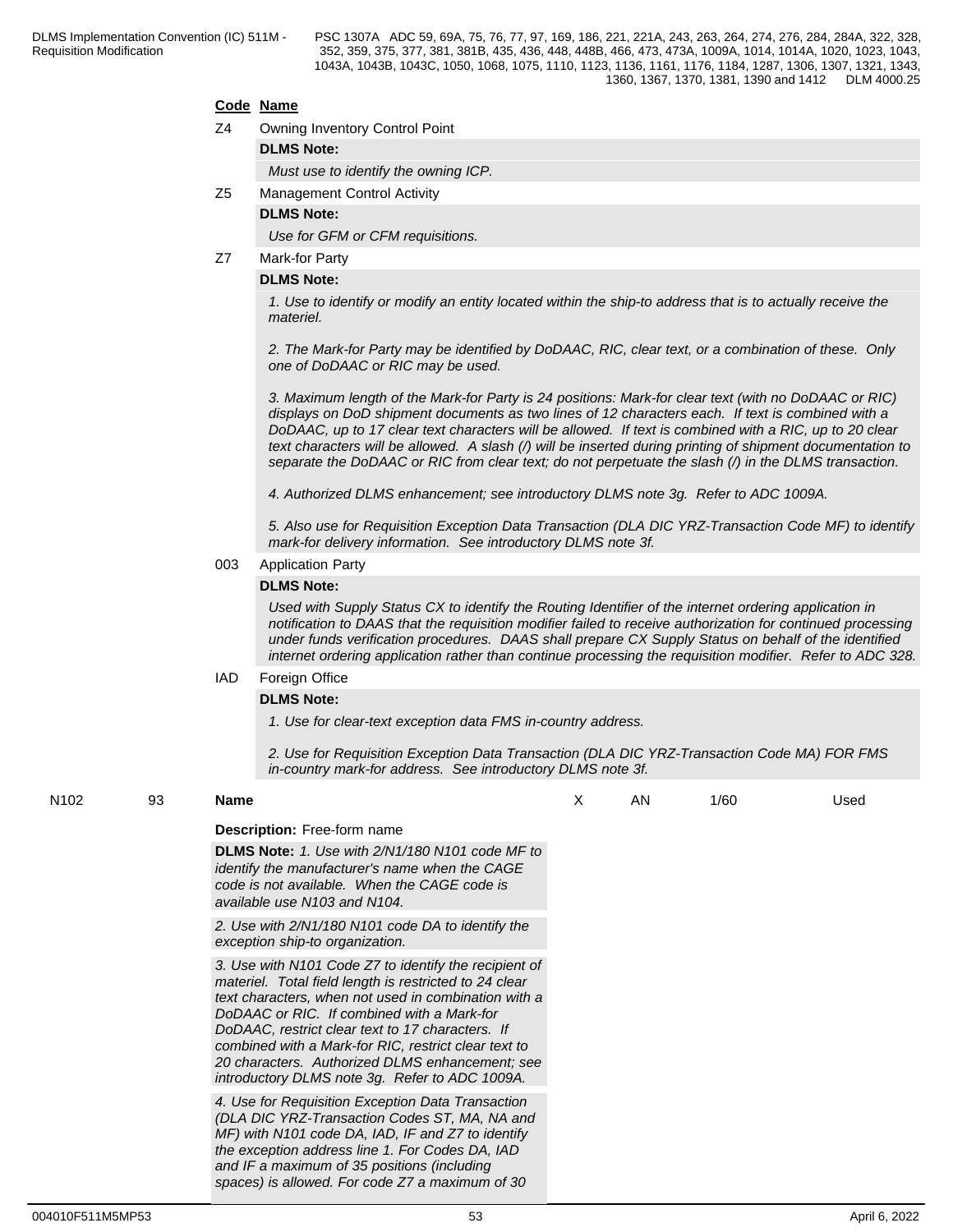| $Ref$            | $\underline{\mathsf{Id}}$ |           | <b>Element Name</b>                                                                                                       | <b>Req</b> | <b>Type</b> | Min/Max | <b>Usage</b> |
|------------------|---------------------------|-----------|---------------------------------------------------------------------------------------------------------------------------|------------|-------------|---------|--------------|
|                  |                           |           | positions (including spaces) is allowed. See<br>introductory DLMS notes 3f.                                               |            |             |         |              |
|                  |                           |           | 5. Use to identify the delivery location (Qualifier DZ,<br>2/N101/180). Field length is 30 positions maximum.             |            |             |         |              |
| N <sub>103</sub> | 66                        |           | <b>Identification Code Qualifier</b>                                                                                      | Χ          | ID          | 1/2     | Used         |
|                  |                           |           | Description: Code designating the system/method<br>of code structure used for Identification Code (67)                    |            |             |         |              |
|                  |                           | Code Name |                                                                                                                           |            |             |         |              |
|                  |                           | 10        | Department of Defense Activity Address Code (DODAAC)                                                                      |            |             |         |              |
|                  |                           |           | <b>DLMS Note:</b>                                                                                                         |            |             |         |              |
|                  |                           |           | DLMS enhancement; see introductory DLMS note 3a.                                                                          |            |             |         |              |
|                  |                           | 33        | Commercial and Government Entity (CAGE)                                                                                   |            |             |         |              |
|                  |                           | 50        | <b>Business License Number</b>                                                                                            |            |             |         |              |
|                  |                           |           | <b>DLMS Note:</b>                                                                                                         |            |             |         |              |
|                  |                           |           | 1. Use for SFIS to map to SFIS Data element "Business Partner Number TP3". Enter the buyer's BPN<br>in N104.              |            |             |         |              |
|                  |                           |           | 2. Authorized DLMS enhancement; see introductory DLMS note 3g.                                                            |            |             |         |              |
|                  |                           | 92        | Assigned by Buyer or Buyer's Agent                                                                                        |            |             |         |              |
|                  |                           |           | <b>DLMS Note:</b>                                                                                                         |            |             |         |              |
|                  |                           |           | Use with N101 Code XN to identify the Shop Service Center or Shop Store. Refer to ADC 284A & 381.                         |            |             |         |              |
|                  |                           | A2        | Military Assistance Program Address Code (MAPAC)                                                                          |            |             |         |              |
|                  |                           |           | <b>DLMS Note:</b>                                                                                                         |            |             |         |              |
|                  |                           |           | 1. Use to indicate the Security Assistance (SA) structured address data.                                                  |            |             |         |              |
|                  |                           |           | 2. DLMS enhancement; see introductory DLMS note 3a.                                                                       |            |             |         |              |
|                  |                           | M4        | Department of Defense Routing Identifier Code (RIC)                                                                       |            |             |         |              |
| N <sub>104</sub> | 67                        |           | <b>Identification Code</b>                                                                                                | Χ          | AN          | 2/80    | Used         |
|                  |                           |           | <b>Description:</b> Code identifying a party or other code                                                                |            |             |         |              |
| N <sub>106</sub> | 98                        |           | <b>Entity Identifier Code</b>                                                                                             | O          | ID          | 2/3     | Used         |
|                  |                           |           | Description: Code identifying an organizational<br>entity, a physical location, property or an individual                 |            |             |         |              |
|                  |                           | Code Name |                                                                                                                           |            |             |         |              |
|                  |                           | TO.       | Message To                                                                                                                |            |             |         |              |
|                  |                           |           | <b>DLMS Note:</b>                                                                                                         |            |             |         |              |
|                  |                           |           | Must use with the appropriate 2/N101/180 code to indicate the organization cited in N104 is receiving<br>the transaction. |            |             |         |              |
|                  |                           |           |                                                                                                                           |            |             |         |              |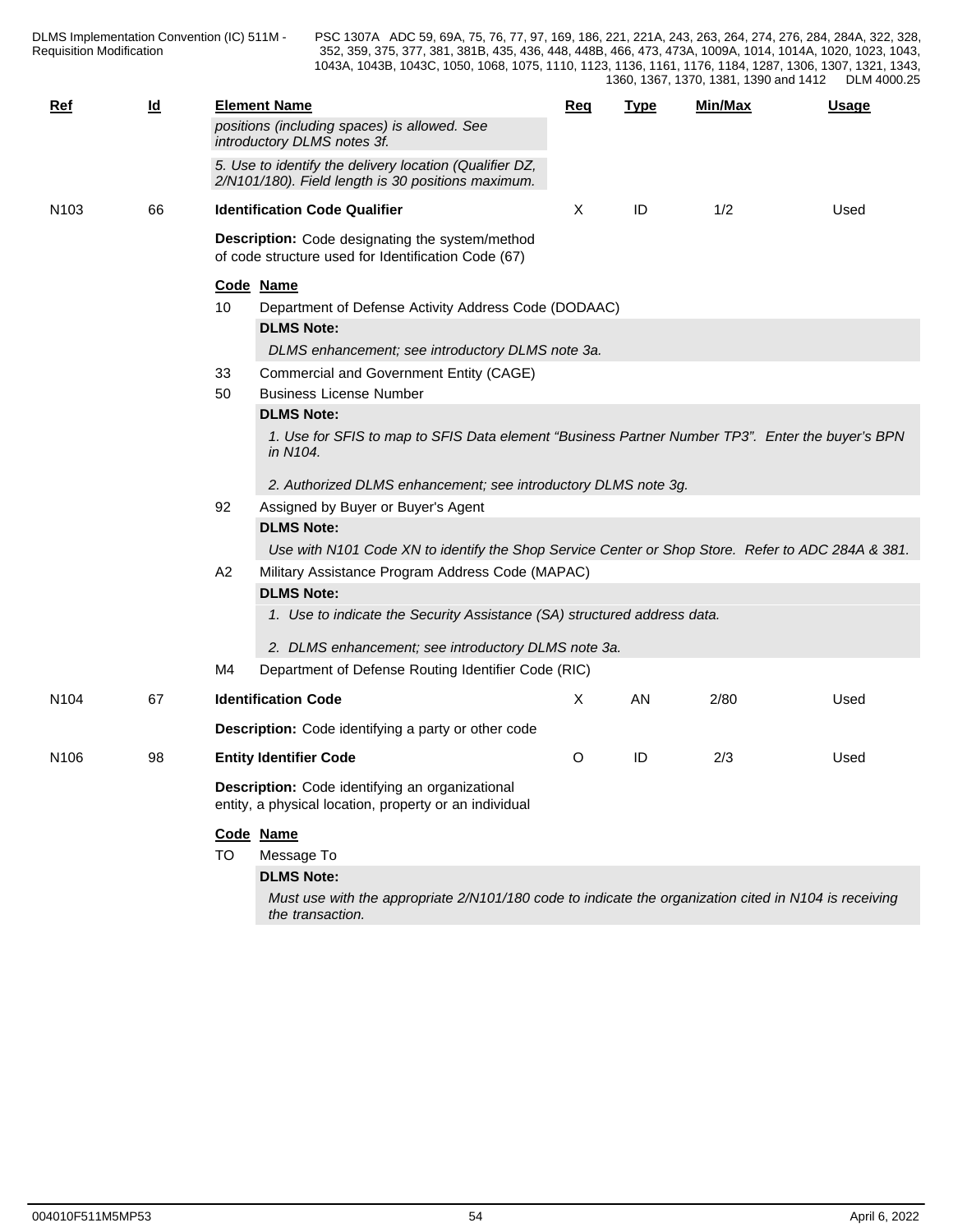## **N2** Additional Name Information

| <b>Pos: 190</b>          | Max: $2$    |  |
|--------------------------|-------------|--|
| <b>Detail - Optional</b> |             |  |
| Loop: N1                 | Elements: 2 |  |

#### **User Option (Usage):** Used

**Purpose:** To specify additional names or those longer than 35 characters in length

## **DLMS Note:**

*1. Use to identify additional name information as authorized.*

*2. Use with 2/N101/180 code DA to identify additional in-the-clear exception ship-to name information, with code MF to identify the manufacturer's name information, and with code ST to identify additional ship-to name information for excess plant property.*

*3. Use for Requisition Exception Data Transaction (DLA DIC YRZ) for mark-for, ship-to, FMS in-country mark-for and notice of availability address information. See introductory DLMS note 3f.*

*4. DLMS enhancement; see introductory DLMS note 3a.*

| $Ref$            | $\underline{\mathsf{Id}}$ | <b>Element Name</b>                                                                                                                                                                                                                                                                                                                                                                                                                        | <b>Req</b> | <b>Type</b> | Min/Max | <b>Usage</b> |
|------------------|---------------------------|--------------------------------------------------------------------------------------------------------------------------------------------------------------------------------------------------------------------------------------------------------------------------------------------------------------------------------------------------------------------------------------------------------------------------------------------|------------|-------------|---------|--------------|
| N <sub>201</sub> | 93                        | <b>Name</b>                                                                                                                                                                                                                                                                                                                                                                                                                                | M          | AN          | 1/60    | Must use     |
|                  |                           | Description: Free-form name                                                                                                                                                                                                                                                                                                                                                                                                                |            |             |         |              |
|                  |                           | <b>DLMS Note:</b> Use for Requisition Exception Data<br>Transaction (DLA DIC YRZ-Transaction Codes ST,<br>MA, NA and MF) with N101 Codes DA, IAD, and IF<br>for address line 2, if not the final line and with Z7 for<br>address line 2. For Codes DA, IAD and IF a<br>maximum of 35 positions (including spaces) is<br>allowed. For code Z7 a maximum of 30 positions<br>(including spaces) is allowed. See introductory<br>DLMS note 3f. |            |             |         |              |
| N <sub>202</sub> | 93                        | <b>Name</b>                                                                                                                                                                                                                                                                                                                                                                                                                                | O          | AN          | 1/60    | Used         |
|                  |                           | <b>Description:</b> Free-form name                                                                                                                                                                                                                                                                                                                                                                                                         |            |             |         |              |
|                  |                           | <b>DLMS Note:</b> Use for Requisition Exception Data<br>Transaction (DLA DIC YRZ-Transaction Codes ST,<br>MA, NA and MF) with N101 Codes DA, IAD, and IF<br>for address line 3, if not the final line and with Z7 for<br>address line 3. For Codes DA, IAD and IF a<br>maximum of 35 positions (including spaces) is<br>allowed. For code Z7 a maximum of 30 positions<br>(including spaces) is allowed. See introductory<br>DLMS note 3f. |            |             |         |              |
|                  |                           |                                                                                                                                                                                                                                                                                                                                                                                                                                            |            |             |         |              |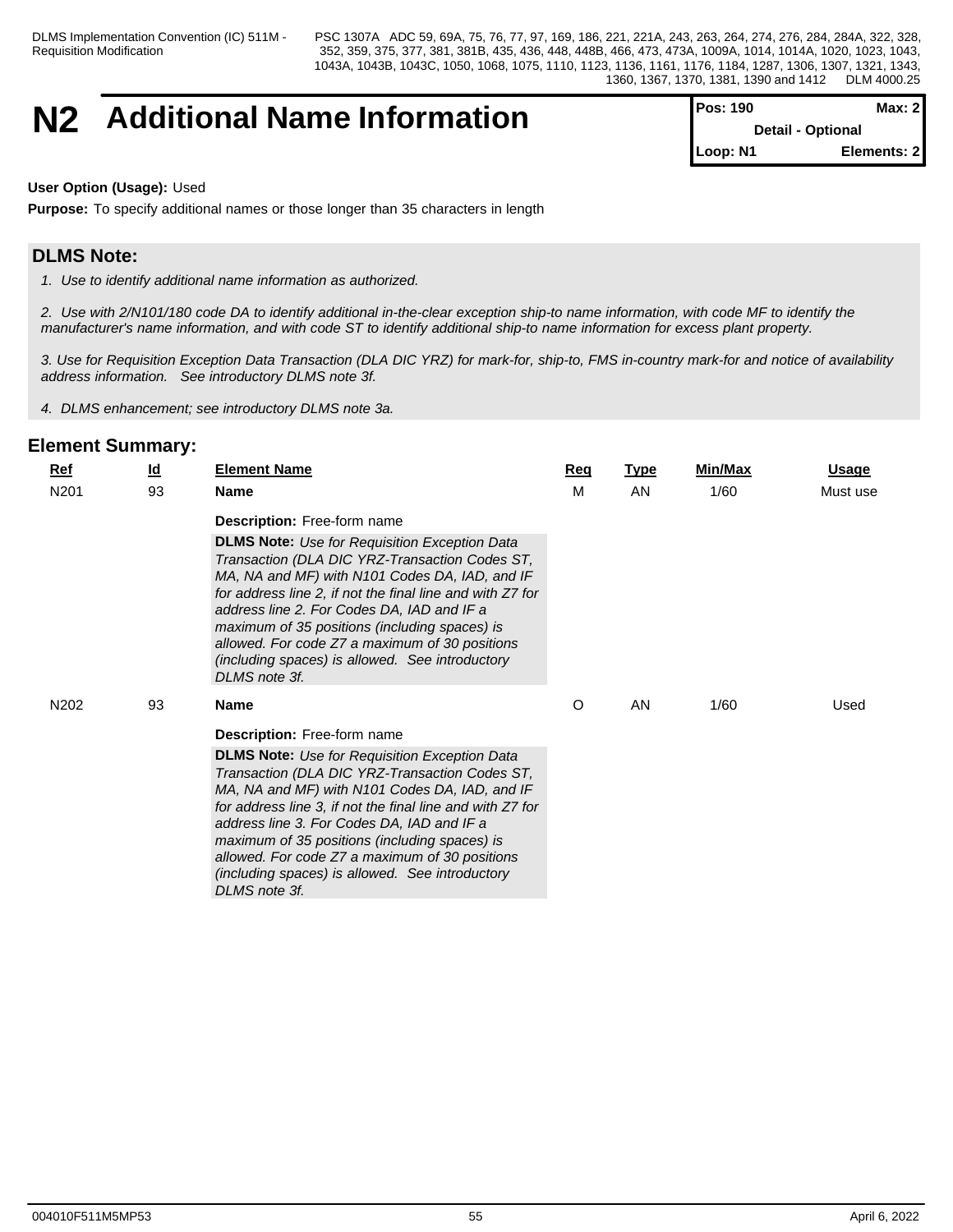DLMS Implementation Convention (IC) 511M - Requisition Modification

PSC 1307A ADC 59, 69A, 75, 76, 77, 97, 169, 186, 221, 221A, 243, 263, 264, 274, 276, 284, 284A, 322, 328, 352, 359, 375, 377, 381, 381B, 435, 436, 448, 448B, 466, 473, 473A, 1009A, 1014, 1014A, 1020, 1023, 1043, 1043A, 1043B, 1043C, 1050, 1068, 1075, 1110, 1123, 1136, 1161, 1176, 1184, 1287, 1306, 1307, 1321, 1343, 1360, 1367, 1370, 1381, 1390 and 1412 DLM 4000.25

# **N3** Address Information

| <b>IPos: 200</b>         | Max: 2I     |
|--------------------------|-------------|
| <b>Detail - Optional</b> |             |
| Loop: N1                 | Elements: 1 |

**User Option (Usage):** Used

**Purpose:** To specify the location of the named party

## **DLMS Note:**

*1. Use to identify additional address information as authorized.*

*2. Use with 2/N101/180 code DA to identify additional in-the-clear exception ship-to address information, with code MF to identify the manufacturer's geographical location information.*

*3. Use for Requisition Exception Data Transaction (DLA DIC YRZ) for mark-for delivery data. See introductory DLMS note 3f.*

*4. DLMS enhancement; see introductory DLMS note 3a.*

| $Ref$ | <u>ld</u> | <b>Element Name</b>                                                                                                                                                                                                                                             | Reg | <u>Type</u> | <b>Min/Max</b> | <b>Usage</b> |
|-------|-----------|-----------------------------------------------------------------------------------------------------------------------------------------------------------------------------------------------------------------------------------------------------------------|-----|-------------|----------------|--------------|
| N301  | 166       | <b>Address Information</b>                                                                                                                                                                                                                                      | М   | AN          | 1/55           | Must use     |
|       |           | <b>Description:</b> Address information<br><b>DLMS Note:</b> Use for Requisition Exception Data<br>Transaction (DLA DIC YRZ- Transaction Code MF)<br>with N101 code Z7 to reflect line 4 of the mark-for<br>delivery data. A maximum of 30 positions (including |     |             |                |              |
|       |           | spaces) is allowed.                                                                                                                                                                                                                                             |     |             |                |              |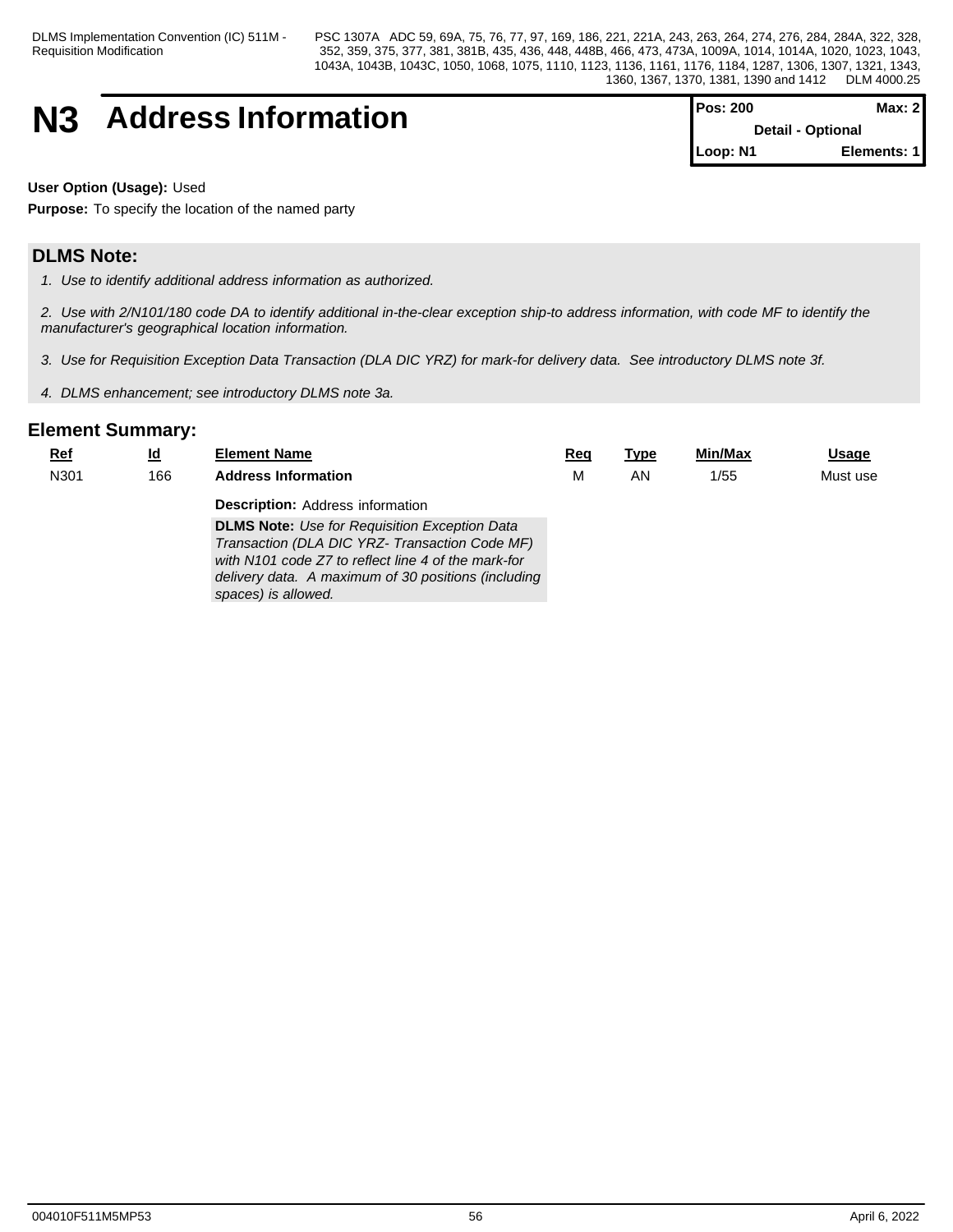## **N4 Geographic Location**

| <b>Pos: 210</b> | Max: $1$                 |
|-----------------|--------------------------|
|                 | <b>Detail - Optional</b> |
| Loop: N1        | Elements: 4              |

### **User Option (Usage):** Used

**Purpose:** To specify the geographic place of the named party

## **Syntax Rules:**

1. C0605 - If N406 is present, then N405 is required.

### **Comments:**

- 1. A combination of either N401 through N404, or N405 and N406 may be adequate to specify a location.
- 2. N402 is required only if city name (N401) is in the U.S. or Canada.

## **DLMS Note:**

*1. Use with 2/N101/180 code DA to identify in-the-clear exception ship-to geographic location information, with code MF to identify the manufacturer's geographical location information, and with code ST to provide the geographical location ship-to information for excess plant property.*

*2. Use for Requisition Exception Data Transaction to reflect address information. See introductory DLMS note 3f.*

*3. DLMS enhancement; see introductory DLMS note 3a.*

| Ref  | $\underline{\mathsf{Id}}$ | <b>Element Name</b>                                                                                                                                                                                                                                                                                                                                         | Req      | <b>Type</b> | Min/Max | <b>Usage</b> |
|------|---------------------------|-------------------------------------------------------------------------------------------------------------------------------------------------------------------------------------------------------------------------------------------------------------------------------------------------------------------------------------------------------------|----------|-------------|---------|--------------|
| N401 | 19                        | <b>City Name</b>                                                                                                                                                                                                                                                                                                                                            | $\Omega$ | AN          | 2/30    | Used         |
|      |                           | <b>Description:</b> Free-form text for city name                                                                                                                                                                                                                                                                                                            |          |             |         |              |
|      |                           | <b>DLMS Note:</b> Use for Requisition Exception Data<br>Transaction (DLA DIC YRZ-Transaction Codes ST,<br>MA and NA) with N101 Codes DA, IF, and IAD for<br>final address line to reflect the city name. (DLA DIC<br>YRZ-City Name in field positions 22-41). A<br>maximum of 20 positions (including spaces) is<br>allowed. See introductory DLMS note 3f. |          |             |         |              |
| N402 | 156                       | <b>State or Province Code</b>                                                                                                                                                                                                                                                                                                                               | O        | ID          | 2/2     | Used         |
|      |                           | Description: Code (Standard State/Province) as<br>defined by appropriate government agency<br><b>DLMS Note:</b> Use for Requisition Exception Data<br>Transaction (DLA DIC YRZ-Transaction Code ST)                                                                                                                                                         |          |             |         |              |
|      |                           | with N101 code DA and IF for final address line to<br>indicate the state code associated with the ship to<br>address, when applicable. (DLA DIC YRZ-State<br>Code in field positions 43-44).                                                                                                                                                                |          |             |         |              |
| N403 | 116                       | <b>Postal Code</b>                                                                                                                                                                                                                                                                                                                                          | O        | ID          | 3/15    | Used         |
|      |                           | <b>Description:</b> Code defining international postal<br>zone code excluding punctuation and blanks (zip<br>code for United States)<br><b>DLMS Note:</b> Use for the Requisition Exception Data<br>Transaction (DLA DIC YRZ-Transaction Codes ST,<br>MA, and NA) with the N101 Codes DA, IF, and IAD                                                       |          |             |         |              |
|      |                           | for final address line to reflect the postal code. (DLA<br>DIC YRZ-Postal Code in field positions 46-56). A<br>maximum of 11 positions (including spaces) is<br>allowed. See introductory DLMS note 3f.                                                                                                                                                     |          |             |         |              |
| N404 | 26                        | <b>Country Code</b>                                                                                                                                                                                                                                                                                                                                         | O        | ID          | 2/3     | Used         |
|      |                           |                                                                                                                                                                                                                                                                                                                                                             |          |             |         |              |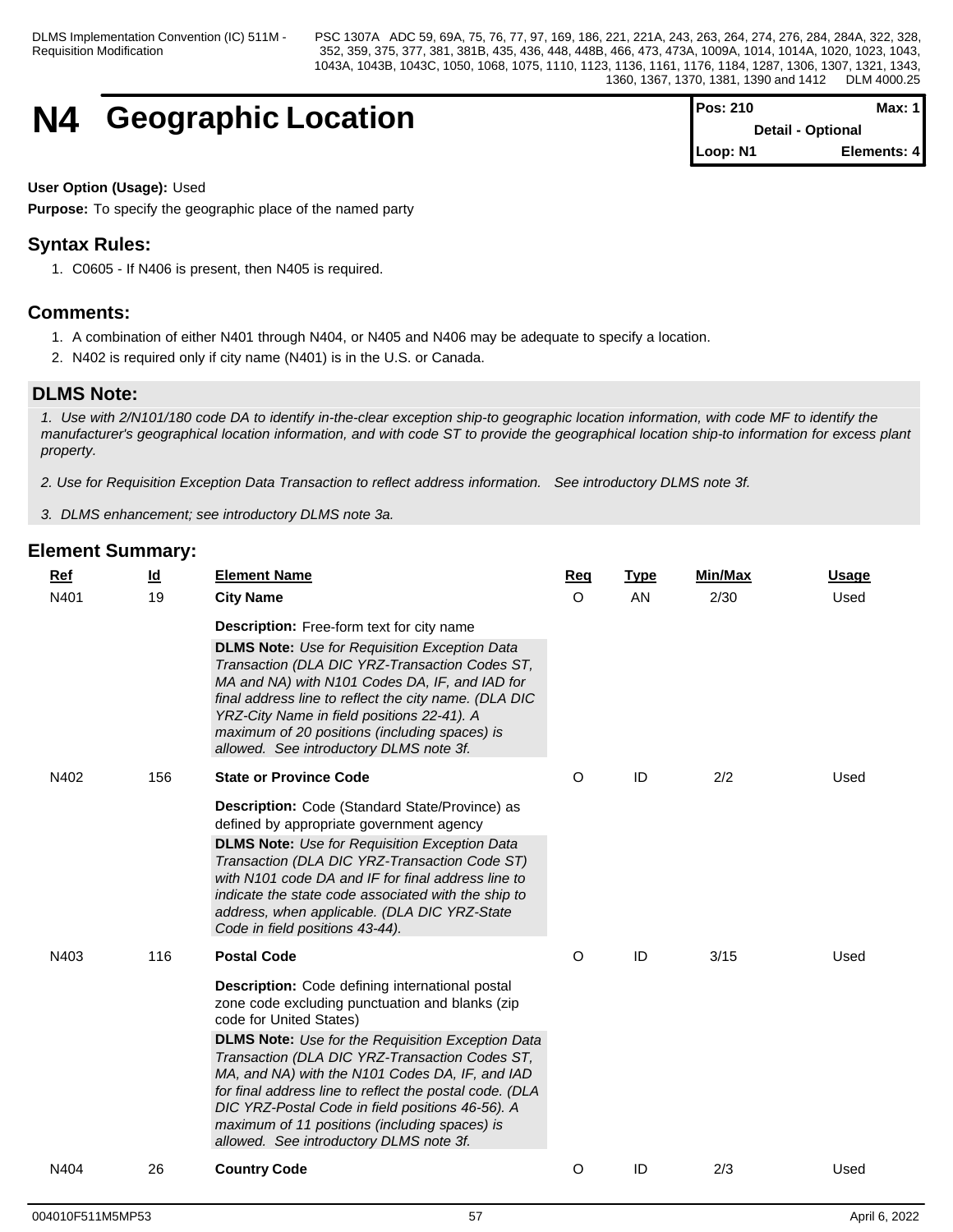| Ref | Id | <b>Element Name</b>                                                                                                                                                                                                                                          | Req | Type | Min/Max | Usage |
|-----|----|--------------------------------------------------------------------------------------------------------------------------------------------------------------------------------------------------------------------------------------------------------------|-----|------|---------|-------|
|     |    | <b>Description:</b> Code identifying the country                                                                                                                                                                                                             |     |      |         |       |
|     |    | <b>DLMS Note:</b> 1. Use to identify the country. See<br>introductory DLMS note 5 (Refer to ADC 1075 for<br><i>implementation</i> ).                                                                                                                         |     |      |         |       |
|     |    | 2. Use for the Requisition Exception Data<br>Transaction (DLA DIC YRZ-Transaction Codes ST,<br>MA and NA) with the N101 Codes DA and IF (when<br>other than U.S.), and IAD for final address line to<br>reflect the country code. May reflect DLA 3-position |     |      |         |       |

*1, 2014). (DLA DIC YRZ-Country Code in field positions 43-45). See Introductory DLMS note 3f.*

*country code, until ADC 1075 is implemented (April*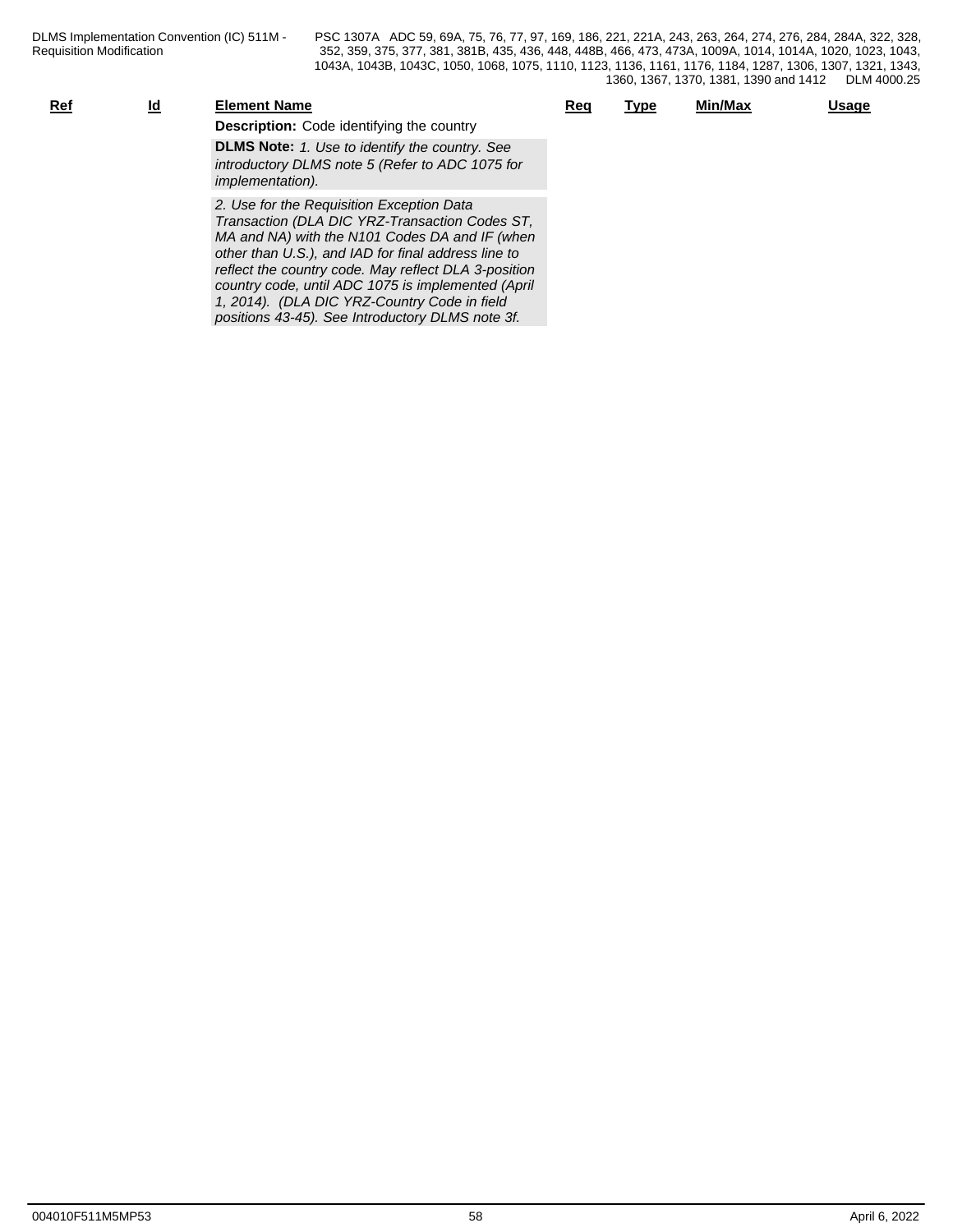## **REF** Reference Identification

| <b>Pos: 220</b>          | Max: 1      |
|--------------------------|-------------|
| <b>Detail - Optional</b> |             |
| Loop: REF                | Elements: 3 |

#### **User Option (Usage):** Used

**Purpose:** To specify identifying information

## **Syntax Rules:**

1. R0203 - At least one of REF02 or REF03 is required.

## **Semantics:**

1. REF04 contains data relating to the value cited in REF02.

## **DLMS Note:**

*1. At this time, this loop is not authorized for use to provide IUID information. A PDC must be submitted and approved, documenting the requirement and procedures before using this transaction for transmitting IUID. All references to IUID data are placeholders for future use.*

*2. Use the 2/REF/220 loop in requisition modification transactions to supplement materiel identification in LIN03 of the 2/LIN/100 when requisitioning a specific item(s) identified by IUID.*

*3. This segment will supports item identification based upon the UII or the serial number.*

*4. This segment also provides for use of a batch/lot number, when applicable.*

*5. If UII and serial number, and/or batch/lot number are required for the item, enter the UII in REF01, and enter the serial number and/or batch/lot number in the subsequent N9 segment. If UII is not used, enter the serial number in REF01 and enter the batch/lot number in the subsequent N9 segment. If only batch/lot number is required, enter the batch/lot number in REF01.*

*6. The entire 2/REF/220 loop is a DLMS enhancement. See introductory DLMS note 3a.*

| Ref   | <u>ld</u> |                                                                                                                                                | <b>Element Name</b>                                                                                                                                                                                                                                                        | Req | <b>Type</b> | Min/Max | <b>Usage</b> |  |  |  |  |
|-------|-----------|------------------------------------------------------------------------------------------------------------------------------------------------|----------------------------------------------------------------------------------------------------------------------------------------------------------------------------------------------------------------------------------------------------------------------------|-----|-------------|---------|--------------|--|--|--|--|
| REF01 | 128       |                                                                                                                                                | <b>Reference Identification Qualifier</b>                                                                                                                                                                                                                                  | м   | ID          | 2/3     | Must use     |  |  |  |  |
|       |           |                                                                                                                                                | Description: Code qualifying the Reference<br>Identification                                                                                                                                                                                                               |     |             |         |              |  |  |  |  |
|       |           |                                                                                                                                                | Code Name                                                                                                                                                                                                                                                                  |     |             |         |              |  |  |  |  |
|       |           | <b>BT</b>                                                                                                                                      | <b>Batch Number</b>                                                                                                                                                                                                                                                        |     |             |         |              |  |  |  |  |
|       |           |                                                                                                                                                | <b>DLMS Note:</b>                                                                                                                                                                                                                                                          |     |             |         |              |  |  |  |  |
|       |           |                                                                                                                                                | Use to identify the manufacturer's batch/lot number or other number identifying the production run when<br>UII and/or serial number are not required. If UII and/or serial number are required in addition to the<br>batch/lot number, enter the batch/lot number in N901. |     |             |         |              |  |  |  |  |
|       |           | <b>SE</b>                                                                                                                                      | Serial Number                                                                                                                                                                                                                                                              |     |             |         |              |  |  |  |  |
|       |           |                                                                                                                                                | <b>DLMS Note:</b>                                                                                                                                                                                                                                                          |     |             |         |              |  |  |  |  |
|       |           |                                                                                                                                                | Use to identify the serial number when UII is not required. If UII is required in addition to the serial<br>number, enter serial number in N901.                                                                                                                           |     |             |         |              |  |  |  |  |
|       |           | U <sub>3</sub>                                                                                                                                 | Unique Supplier Identification Number (USIN)                                                                                                                                                                                                                               |     |             |         |              |  |  |  |  |
|       |           |                                                                                                                                                | <b>DLMS Note:</b>                                                                                                                                                                                                                                                          |     |             |         |              |  |  |  |  |
|       |           |                                                                                                                                                | Use to identify the UII. Place UII value in REF03. A data maintenance action was approved in version<br>5020. The approved code/name is "UII - Department of Defense Unique Item Identifier".                                                                              |     |             |         |              |  |  |  |  |
| REF02 | 127       |                                                                                                                                                | <b>Reference Identification</b>                                                                                                                                                                                                                                            | X   | <b>AN</b>   | 1/30    | Used         |  |  |  |  |
|       |           | Description: Reference information as defined for a<br>particular Transaction Set or as specified by the<br>Reference Identification Qualifier |                                                                                                                                                                                                                                                                            |     |             |         |              |  |  |  |  |
|       |           |                                                                                                                                                | <b>DLMS Note:</b> For use with REF01 codes BT and SE.                                                                                                                                                                                                                      |     |             |         |              |  |  |  |  |
| REF03 | 352       | <b>Description</b>                                                                                                                             |                                                                                                                                                                                                                                                                            | X   | AN.         | 1/80    | Used         |  |  |  |  |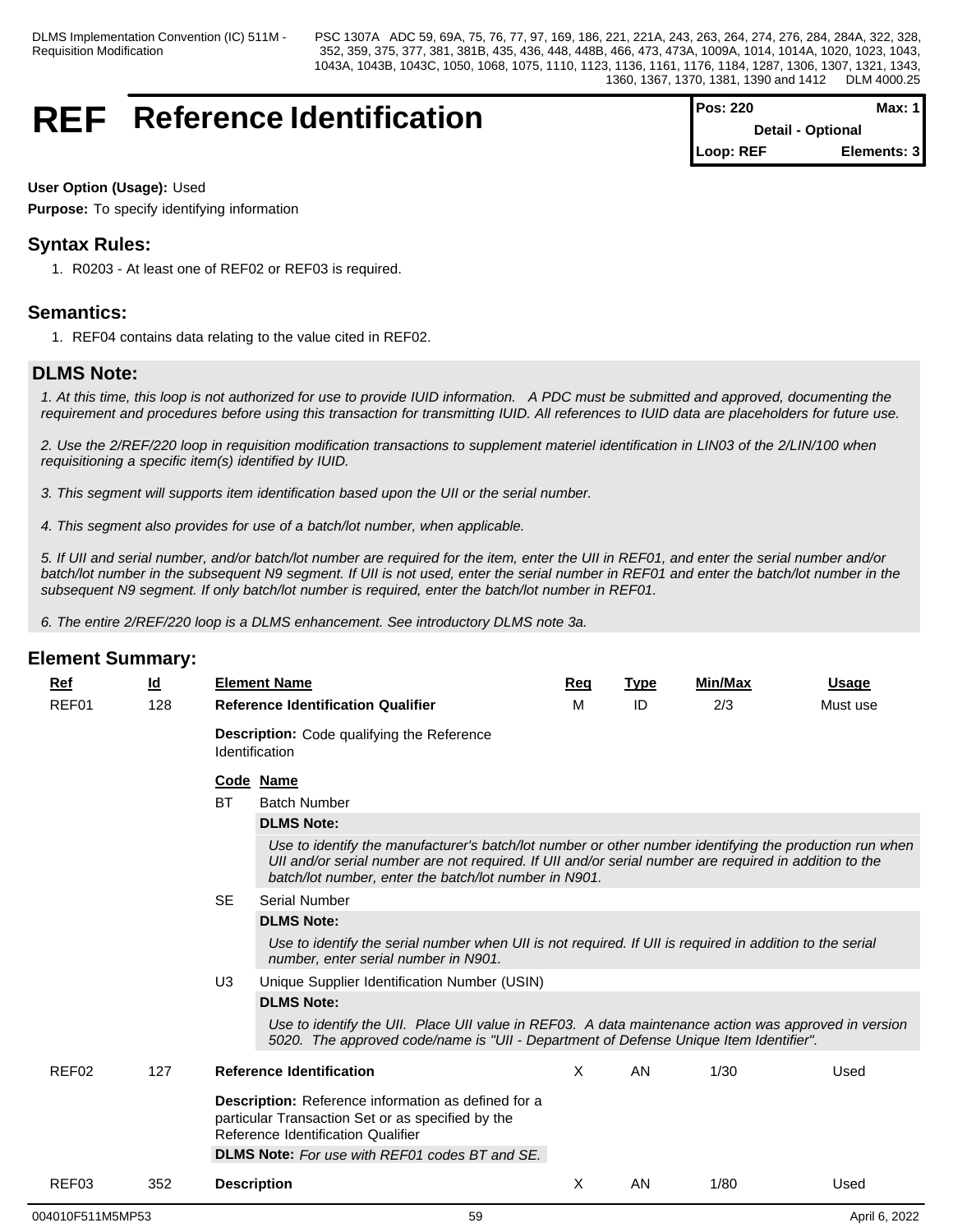| <u>Ref</u><br><u>Ιd</u> | <b>Element Name</b>                                                                                   | Reg | Type | Min/Max | <b>Usage</b> |
|-------------------------|-------------------------------------------------------------------------------------------------------|-----|------|---------|--------------|
|                         | <b>Description:</b> A free-form description to clarify the<br>related data elements and their content |     |      |         |              |
|                         | <b>DLMS Note:</b> Use to indicate UII value when<br>$REFO1=U3$ .                                      |     |      |         |              |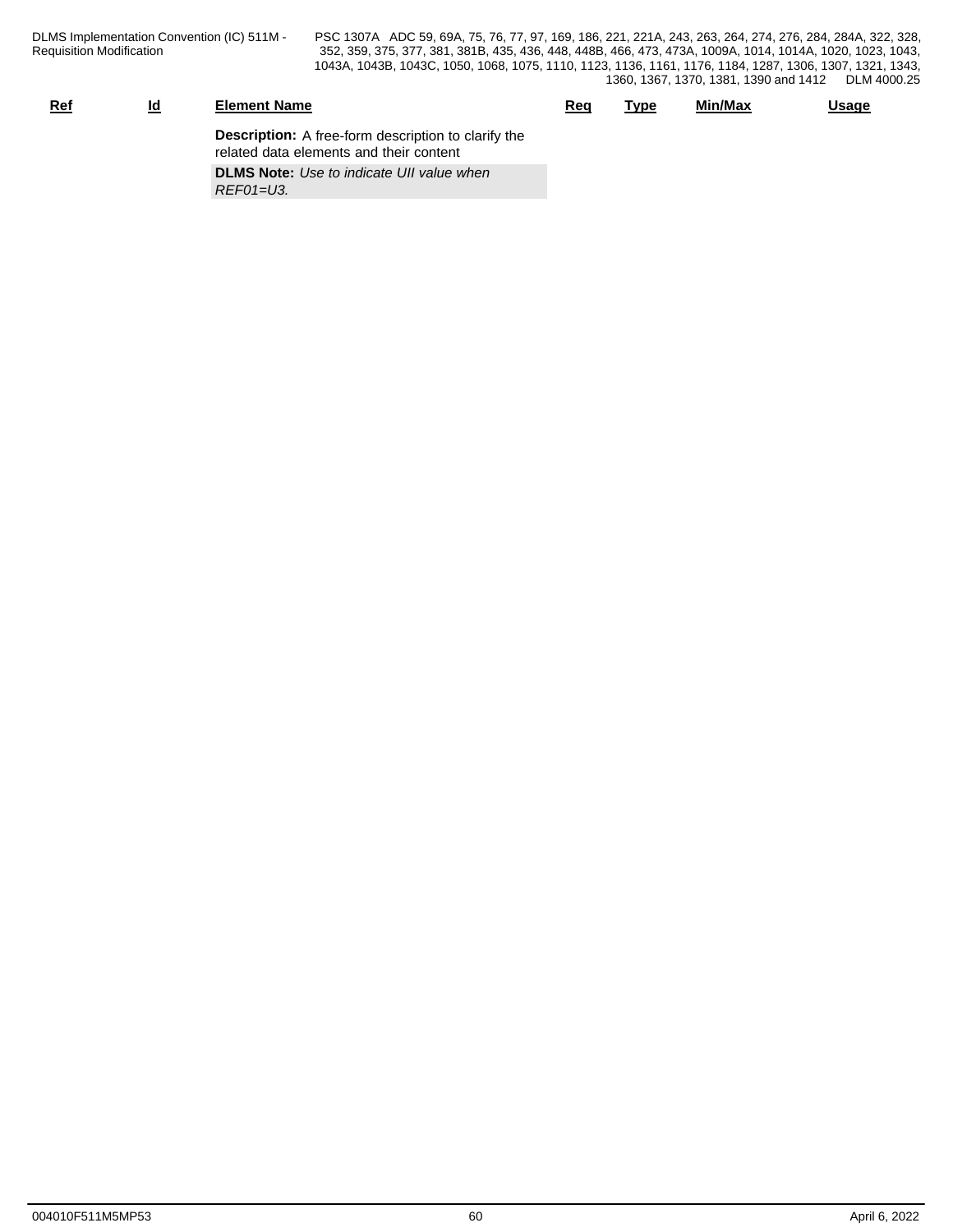DLMS Implementation Convention (IC) 511M - Requisition Modification

PSC 1307A ADC 59, 69A, 75, 76, 77, 97, 169, 186, 221, 221A, 243, 263, 264, 274, 276, 284, 284A, 322, 328, 352, 359, 375, 377, 381, 381B, 435, 436, 448, 448B, 466, 473, 473A, 1009A, 1014, 1014A, 1020, 1023, 1043, 1043A, 1043B, 1043C, 1050, 1068, 1075, 1110, 1123, 1136, 1161, 1176, 1184, 1287, 1306, 1307, 1321, 1343, 1360, 1367, 1370, 1381, 1390 and 1412 DLM 4000.25

## **N9** Reference Identification

| <b>Pos: 240</b> | Max: >1                  |
|-----------------|--------------------------|
|                 | <b>Detail - Optional</b> |
| Loop: REF       | Elements: 2              |

### **User Option (Usage):** Used

**Purpose:** To transmit identifying information as specified by the Reference Identification Qualifier

## **Syntax Rules:**

- 1. R0203 At least one of N902 or N903 is required.
- 2. C0605 If N906 is present, then N905 is required.

## **Semantics:**

- 1. N906 reflects the time zone which the time reflects.
- 2. N907 contains data relating to the value cited in N902.

## **DLMS Note:**

*1. Use multiple repetitions to identify the characteristic(s) not defined in the 2/REF/220 segment.*

*2. DLMS enhancement; see introductory DLMS note 3a.*

| $Ref$ | <u>ld</u> |                                                                                                                                                       | <b>Element Name</b>                                                                                                                                                               | Req | <u>Type</u> | Min/Max | <b>Usage</b> |  |  |
|-------|-----------|-------------------------------------------------------------------------------------------------------------------------------------------------------|-----------------------------------------------------------------------------------------------------------------------------------------------------------------------------------|-----|-------------|---------|--------------|--|--|
| N901  | 128       |                                                                                                                                                       | <b>Reference Identification Qualifier</b>                                                                                                                                         | м   | ID          | 2/3     | Must use     |  |  |
|       |           |                                                                                                                                                       | <b>Description:</b> Code qualifying the Reference<br><b>Identification</b>                                                                                                        |     |             |         |              |  |  |
|       |           |                                                                                                                                                       | <b>DLMS Note:</b> The following codes are used to<br>identify the characteristic not defined in the<br>2/REF/220 segment.                                                         |     |             |         |              |  |  |
|       |           |                                                                                                                                                       | Code Name                                                                                                                                                                         |     |             |         |              |  |  |
|       |           | <b>BT</b>                                                                                                                                             | <b>Batch Number</b>                                                                                                                                                               |     |             |         |              |  |  |
|       |           |                                                                                                                                                       | <b>DLMS Note:</b>                                                                                                                                                                 |     |             |         |              |  |  |
|       |           |                                                                                                                                                       | Use to identify the manufacturer's batch/lot number or other number identifying the production run,<br>when UII or serial number is entered in REF01, and batch/lot is also used. |     |             |         |              |  |  |
|       |           | <b>SE</b>                                                                                                                                             | <b>Serial Number</b>                                                                                                                                                              |     |             |         |              |  |  |
|       |           |                                                                                                                                                       | <b>DLMS Note:</b>                                                                                                                                                                 |     |             |         |              |  |  |
|       |           |                                                                                                                                                       | Use to identify the serial number when UII is entered in REF01 and serial number is also used.                                                                                    |     |             |         |              |  |  |
| N902  | 127       |                                                                                                                                                       | <b>Reference Identification</b>                                                                                                                                                   | X   | AN          | 1/30    | Must use     |  |  |
|       |           | <b>Description:</b> Reference information as defined for a<br>particular Transaction Set or as specified by the<br>Reference Identification Qualifier |                                                                                                                                                                                   |     |             |         |              |  |  |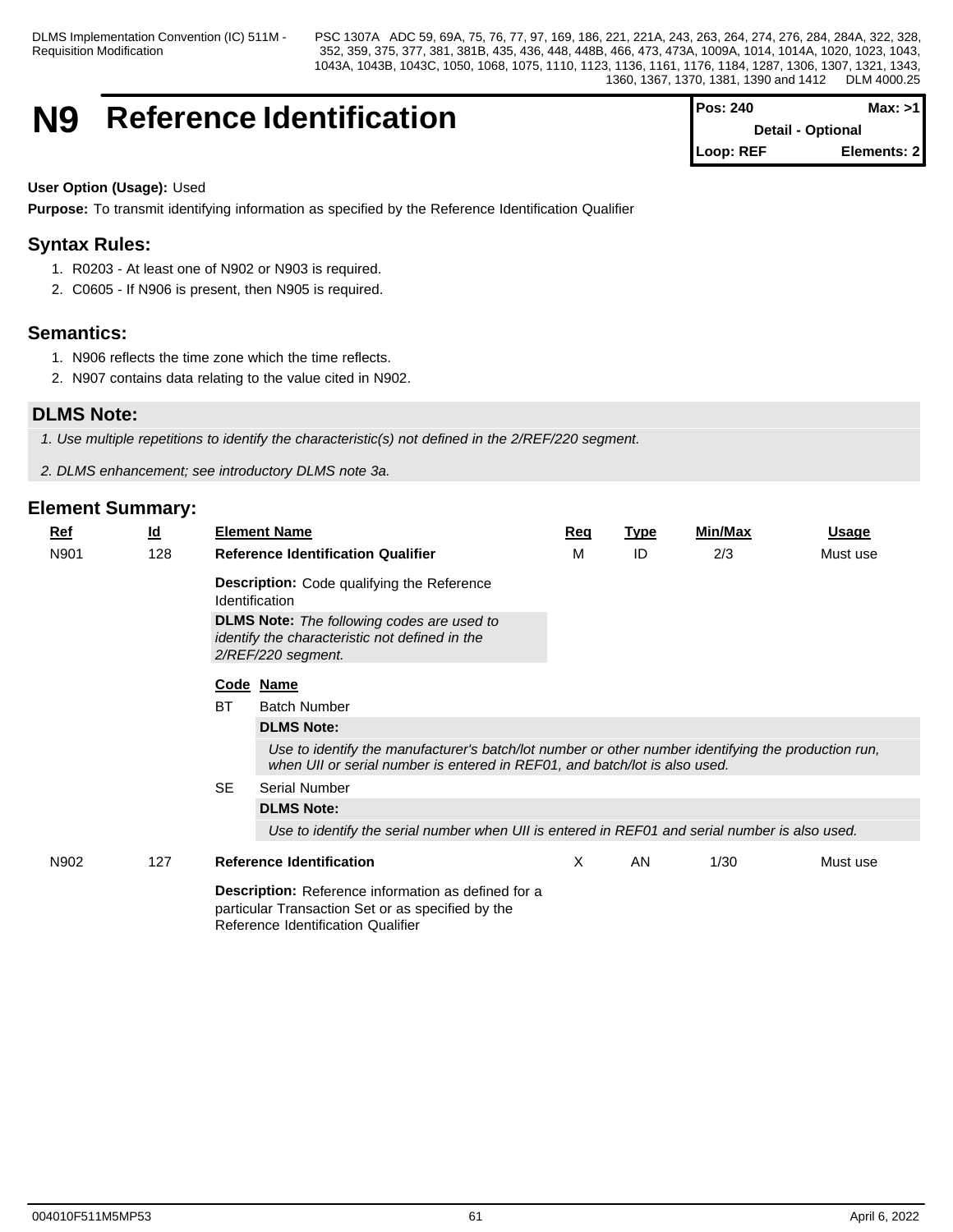**N1 Name Magnetic Max:** 1 **Detail - Optional Loop: REF Elements: 3**

## **User Option (Usage):** Used

**Purpose:** To identify a party by type of organization, name, and code

## **Syntax Rules:**

- 1. R0203 At least one of N102 or N103 is required.
- 2. P0304 If either N103 or N104 is present, then the other is required.

## **Comments:**

- 1. This segment, used alone, provides the most efficient method of providing organizational identification. To obtain this efficiency the "ID Code" (N104) must provide a key to the table maintained by the transaction processing party.
- 2. N105 and N106 further define the type of entity in N101.

## **DLMS Note:**

*1. Use to identify the manufacturer of the UIT item.*

*2. DLMS enhancement; see introductory DLMS note 3a.*

| $Ref$ |                  | $\underline{\mathsf{Id}}$ | <b>Element Name</b>                                                                                           | <b>Req</b> | <u>Type</u> | Min/Max | <b>Usage</b> |
|-------|------------------|---------------------------|---------------------------------------------------------------------------------------------------------------|------------|-------------|---------|--------------|
|       | N <sub>101</sub> | 98                        | <b>Entity Identifier Code</b>                                                                                 | M          | ID          | 2/3     | Must use     |
|       |                  |                           | Description: Code identifying an organizational<br>entity, a physical location, property or an individual     |            |             |         |              |
|       |                  |                           | Code Name<br>MF<br>Manufacturer of Goods                                                                      |            |             |         |              |
|       | N <sub>103</sub> | 66                        | <b>Identification Code Qualifier</b>                                                                          | X          | ID          | 1/2     | Must use     |
|       |                  |                           | <b>Description:</b> Code designating the system/method<br>of code structure used for Identification Code (67) |            |             |         |              |
|       |                  |                           | Code Name<br>33<br>Commercial and Government Entity (CAGE)                                                    |            |             |         |              |
|       | N <sub>104</sub> | 67                        | <b>Identification Code</b>                                                                                    | X          | AN          | 2/80    | Must use     |
|       |                  |                           | Description: Code identifying a party or other code                                                           |            |             |         |              |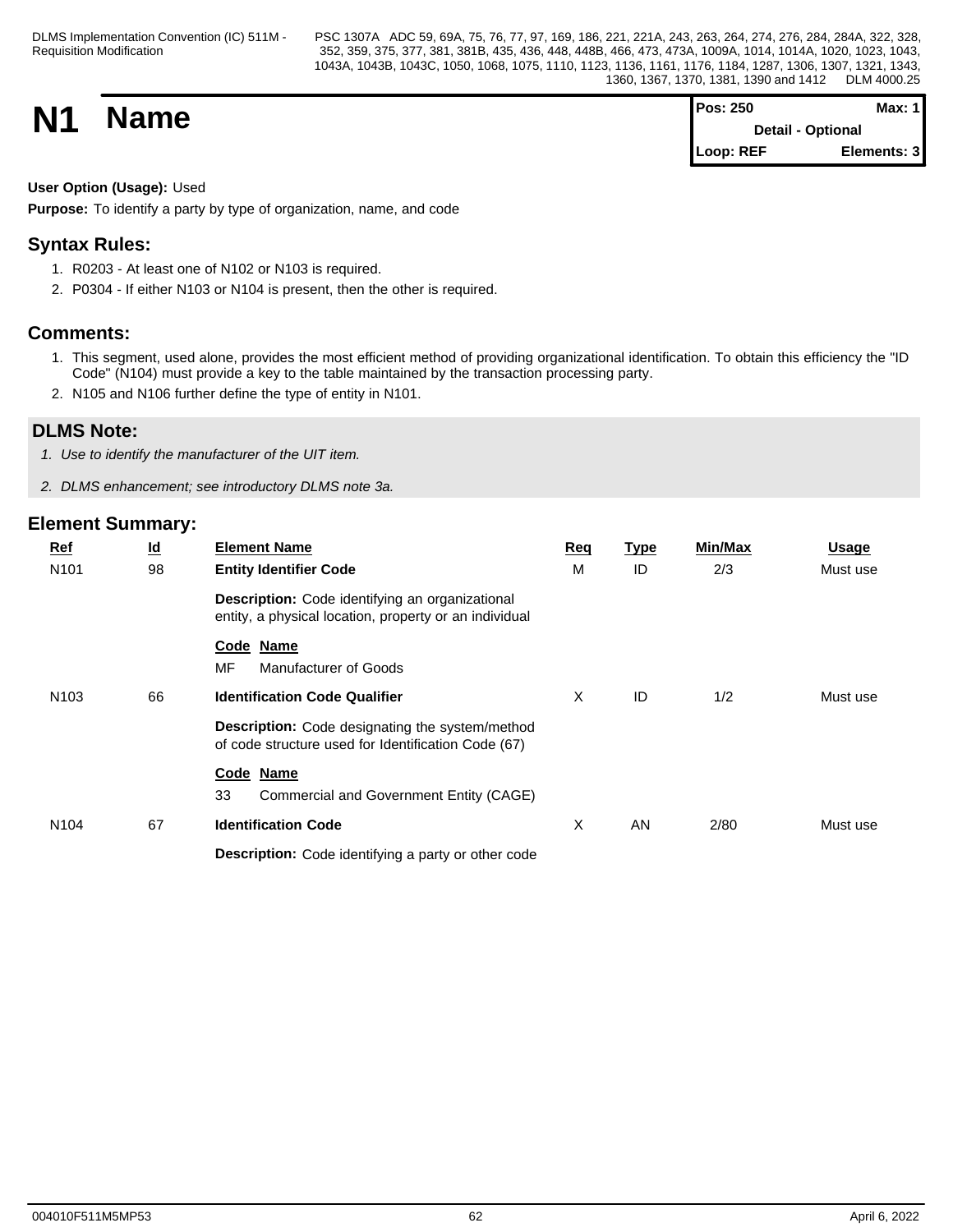## **FA1** Type of Financial Accounting Data

| $Pos: 285$               | Max: 1       |  |
|--------------------------|--------------|--|
| <b>Detail - Optional</b> |              |  |
| Loop: FA1                | Elements: 21 |  |

#### **User Option (Usage):** Used

**Purpose:** To specify the organization controlling the content of the accounting citation, and the purpose associated with the accounting citation

## **Semantics:**

- 1. FA101 Identifies the organization controlling the assignment of financial accounting information.
- 2. FA102 Identifies the purpose of the accounting allowance or charge information.

| <b>Ref</b><br>$\underline{\mathsf{Id}}$ |      | <b>Element Name</b>                                                                                                                                                                                                                                                                                                                   | <u>Req</u> | <b>Type</b> | Min/Max | <b>Usage</b> |
|-----------------------------------------|------|---------------------------------------------------------------------------------------------------------------------------------------------------------------------------------------------------------------------------------------------------------------------------------------------------------------------------------------|------------|-------------|---------|--------------|
| FA101<br>559                            |      | <b>Agency Qualifier Code</b>                                                                                                                                                                                                                                                                                                          |            | ID          | 2/2     | Must use     |
|                                         |      | Description: Code identifying the agency assigning<br>the code values<br><b>DLMS Note:</b> This data element is required for X12<br>syntax. Select the code that corresponds to the<br>organization that is responsible for the assignment<br>of the DoDAAC used to construct the controlling<br>document number for the transaction. |            |             |         |              |
|                                         |      |                                                                                                                                                                                                                                                                                                                                       |            |             |         |              |
|                                         |      | Code Name                                                                                                                                                                                                                                                                                                                             |            |             |         |              |
|                                         | DF   | Department of Defense (DoD)                                                                                                                                                                                                                                                                                                           |            |             |         |              |
|                                         |      | <b>DLMS Note:</b>                                                                                                                                                                                                                                                                                                                     |            |             |         |              |
|                                         |      | Use to indicate that the Component is a Department of Defense agency, including Defense Logistics<br>Agency. Refer to ADC 1043.                                                                                                                                                                                                       |            |             |         |              |
|                                         | DN   | Department of the Navy                                                                                                                                                                                                                                                                                                                |            |             |         |              |
|                                         |      | <b>DLMS Note:</b>                                                                                                                                                                                                                                                                                                                     |            |             |         |              |
|                                         |      | Includes the United States Marine Corps.                                                                                                                                                                                                                                                                                              |            |             |         |              |
|                                         | DY   | Department of Air Force                                                                                                                                                                                                                                                                                                               |            |             |         |              |
|                                         | DZ   | Department of Army                                                                                                                                                                                                                                                                                                                    |            |             |         |              |
|                                         | FG   | <b>Federal Government</b>                                                                                                                                                                                                                                                                                                             |            |             |         |              |
| FA102<br>1300                           |      | Service, Promotion, Allowance, or Charge Code                                                                                                                                                                                                                                                                                         | $\circ$    | ID          | 4/4     | Must use     |
|                                         |      | Description: Code identifying the service,<br>promotion, allowance, or charge                                                                                                                                                                                                                                                         |            |             |         |              |
|                                         |      | Code Name                                                                                                                                                                                                                                                                                                                             |            |             |         |              |
|                                         |      | A170 Adjustments                                                                                                                                                                                                                                                                                                                      |            |             |         |              |
|                                         |      | <b>DLMS Note:</b>                                                                                                                                                                                                                                                                                                                     |            |             |         |              |
|                                         |      | Use only for adjustments not specified by any other code.                                                                                                                                                                                                                                                                             |            |             |         |              |
|                                         |      | A520 Base Charge                                                                                                                                                                                                                                                                                                                      |            |             |         |              |
|                                         |      | <b>DLMS Note:</b>                                                                                                                                                                                                                                                                                                                     |            |             |         |              |
|                                         |      | Use for materiel charges only.                                                                                                                                                                                                                                                                                                        |            |             |         |              |
|                                         |      | C930 Export Shipping Charge                                                                                                                                                                                                                                                                                                           |            |             |         |              |
|                                         |      | D340 Goods and Services Charge                                                                                                                                                                                                                                                                                                        |            |             |         |              |
|                                         |      | F060 Other Accessorial Service Charge                                                                                                                                                                                                                                                                                                 |            |             |         |              |
|                                         | F560 | <b>Premium Transportation</b>                                                                                                                                                                                                                                                                                                         |            |             |         |              |
|                                         | 1260 | <b>Transportation Direct Billing</b>                                                                                                                                                                                                                                                                                                  |            |             |         |              |
|                                         |      | <b>DLMS Note:</b>                                                                                                                                                                                                                                                                                                                     |            |             |         |              |
|                                         |      | Use for non-premium transportation.                                                                                                                                                                                                                                                                                                   |            |             |         |              |
|                                         |      | R060 Packing, Crating, and Handling Charge                                                                                                                                                                                                                                                                                            |            |             |         |              |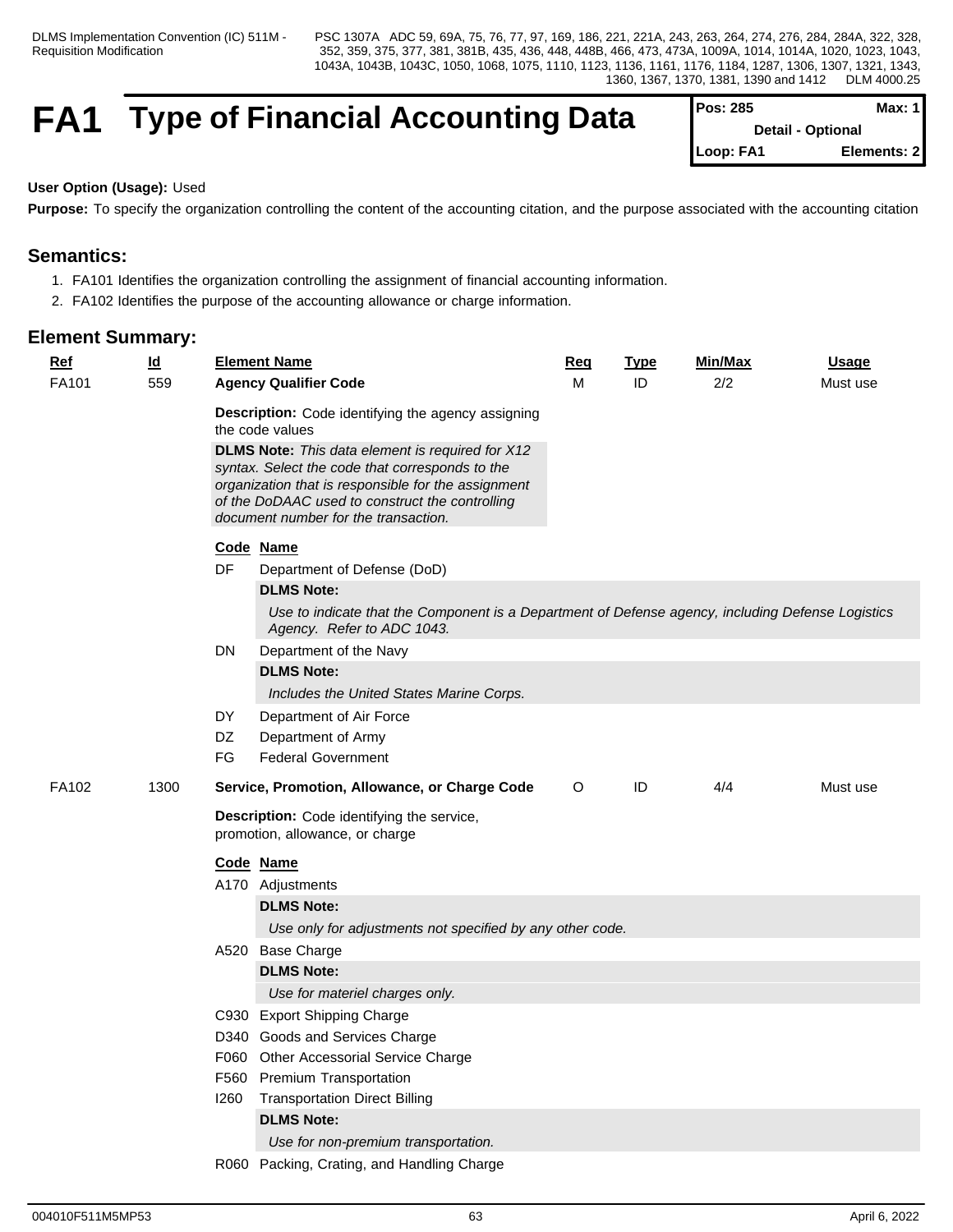# **FA2** Accounting Data

| IPos: 286                 | Max: >11     |  |
|---------------------------|--------------|--|
| <b>Detail - Mandatory</b> |              |  |
| Loop: FA1                 | Elements: 21 |  |

#### **User Option (Usage):** Must use

**Purpose:** To specify the detailed accounting data

## **DLMS Note:**

*1. Use this 2/FA2/286 segment to identify the various components of the line of accounting.*

*2. Use this segment to comply with the DoD SLOA/Accounting Classification. Cost object elements Project Identifier, Funding Center Identifier, Functional Area, Cost Element Code, Cost Center Identifier, Activity Identifier, and Work Order Number are used as appropriate for the system.*

| Ref   | $\underline{\mathsf{Id}}$ |                                                                                            | <b>Element Name</b>                                                                                                                                            | <b>Req</b> | <b>Type</b> | Min/Max  | <u>Usage</u> |  |  |  |  |
|-------|---------------------------|--------------------------------------------------------------------------------------------|----------------------------------------------------------------------------------------------------------------------------------------------------------------|------------|-------------|----------|--------------|--|--|--|--|
| FA201 | 1196                      | <b>Breakdown Structure Detail Code</b>                                                     |                                                                                                                                                                | м          | ID          | Must use |              |  |  |  |  |
|       |                           | Description: Codes identifying details relating to a<br>reporting breakdown structure tree |                                                                                                                                                                |            |             |          |              |  |  |  |  |
|       |                           |                                                                                            | Code Name                                                                                                                                                      |            |             |          |              |  |  |  |  |
|       |                           | 18                                                                                         | Funds Appropriation                                                                                                                                            |            |             |          |              |  |  |  |  |
|       |                           |                                                                                            | <b>DLMS Note:</b>                                                                                                                                              |            |             |          |              |  |  |  |  |
|       |                           |                                                                                            | Use to indicate the basic appropriation number.                                                                                                                |            |             |          |              |  |  |  |  |
|       |                           | 89                                                                                         | Budget Line Item Identification                                                                                                                                |            |             |          |              |  |  |  |  |
|       |                           |                                                                                            | <b>DLMS Note:</b>                                                                                                                                              |            |             |          |              |  |  |  |  |
|       |                           |                                                                                            | 1. For DoD SLOA/Accounting Classification use to identify, or to modify, "Budget Line Item".                                                                   |            |             |          |              |  |  |  |  |
|       |                           |                                                                                            | 2. Qualifier 89 is a migration code approved for use in X12 version 4020. Refer to ADC 1043.<br>3. Authorized DLMS enhancement; see introductory DLMS note 3g. |            |             |          |              |  |  |  |  |
|       |                           | 90                                                                                         | Project/Task                                                                                                                                                   |            |             |          |              |  |  |  |  |
|       |                           |                                                                                            | <b>DLMS Note:</b>                                                                                                                                              |            |             |          |              |  |  |  |  |
|       |                           |                                                                                            | 1. For DoD SLOA/Accounting Classification use to identify, or to modify, "Project Identifier". Refer to<br>ADC 1043.                                           |            |             |          |              |  |  |  |  |
|       |                           |                                                                                            | 2. Qualifier 90 is a migration code approved for use in X12 version 4020.                                                                                      |            |             |          |              |  |  |  |  |
|       |                           |                                                                                            | 3. Authorized DLMS enhancement; see introductory DLMS note 3g.                                                                                                 |            |             |          |              |  |  |  |  |
|       |                           | A1                                                                                         | Department Indicator                                                                                                                                           |            |             |          |              |  |  |  |  |
|       |                           |                                                                                            | <b>DLMS Note:</b>                                                                                                                                              |            |             |          |              |  |  |  |  |
|       |                           |                                                                                            | 1. For DoD SLOA/Accounting Classification use to identify, or to modify, "Department Regular". Refer<br>to ADC 1043.                                           |            |             |          |              |  |  |  |  |
|       |                           |                                                                                            | 2. Authorized DLMS enhancement; see introductory DLMS note 3g.                                                                                                 |            |             |          |              |  |  |  |  |
|       |                           | A2                                                                                         | <b>Transfer from Department</b>                                                                                                                                |            |             |          |              |  |  |  |  |
|       |                           |                                                                                            | <b>DLMS Note:</b>                                                                                                                                              |            |             |          |              |  |  |  |  |
|       |                           |                                                                                            | 1. For DoD SLOA/Accounting Classification use to identify, or to modify, "Department Transfer". Refer<br>to ADC 1043.                                          |            |             |          |              |  |  |  |  |
|       |                           |                                                                                            | 2. Authorized DLMS enhancement; see introductory DLMS note 3g.                                                                                                 |            |             |          |              |  |  |  |  |
|       |                           | A4                                                                                         | <b>Basic Symbol Number</b>                                                                                                                                     |            |             |          |              |  |  |  |  |
|       |                           |                                                                                            | <b>DLMS Note:</b>                                                                                                                                              |            |             |          |              |  |  |  |  |
|       |                           |                                                                                            | 1. For DoD SLOA/Accounting Classification use to identify, or to modify, "Main Account". Refer to ADC<br>1043.                                                 |            |             |          |              |  |  |  |  |
|       |                           |                                                                                            | 2. Authorized DLMS enhancement; see introductory DLMS note 3g.                                                                                                 |            |             |          |              |  |  |  |  |
|       |                           | A <sub>5</sub>                                                                             | Sub-class                                                                                                                                                      |            |             |          |              |  |  |  |  |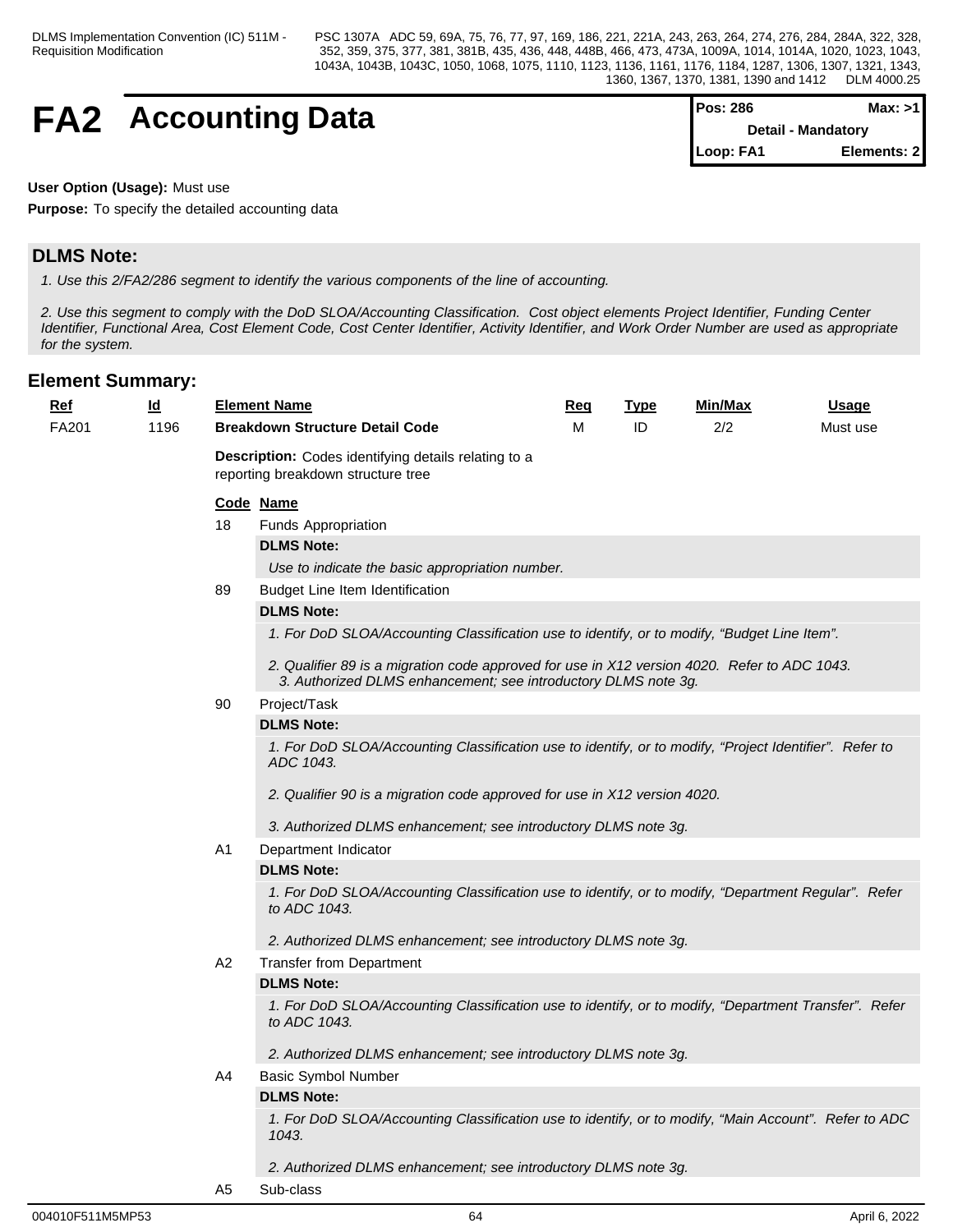#### **Code Name**

#### **DLMS Note:**

*1. Reserved for DoD SLOA/Accounting Classification use to identify, or to modify, "Sub Class". Refer to ADC 1043.*

*2. Sub Class is a potential future DLMS enhancement; see introductory DLMS note 3a.*

A6 Sub-Account Symbol

#### **DLMS Note:**

*1. For DoD SLOA/Accounting Classification use to identify, or to modify, "Sub Account". Refer to ADC 1043.*

#### *2. Authorized DLMS enhancement; see introductory DLMS note 3g.*

AI Activity Identifier

#### **DLMS Note:**

*1. For DoD SLOA/Accounting Classification use to identify, or to modify, "Activity Identifier". Refer to ADC 1043.*

*2. Authorized DLMS enhancement; see introductory DLMS note 3g.*

- *3. Qualifier AI is a migration code approved for use in X12 version 7020.*
- B2 Budget Sub-activity Number

#### **DLMS Note:**

*1. For DoD SLOA/Accounting Classification use to identify, or to modify, "Sub-Allocation (formerly known as Limit/Subhead)". Refer to ADC 1043.*

*2. Authorized DLMS enhancement; see introductory DLMS note 3g.*

#### B5 Fund Code

#### **DLMS Note:**

*Use to modify, or in the case of an unmatched modification, to identify the fund code. Modifier transactions may not be used to change this field for GFM requisitions.*

#### BE Business Event Type Code

#### **DLMS Note:**

*1. For DoD SLOA/Accounting Classification use to identify, or to modify, "Business Event Type Code". Refer to ADC 1043.*

 *2. Authorized DLMS enhancement; see introductory DLMS note 3g.*

*3. Qualifier BE is a migration code approved for use in X12 version 7020.*

C3 Budget Restriction

#### **DLMS Note:**

*1. For DoD SLOA/Accounting Classification use to identify, or to modify, "Availability Type". Refer to ADC 1043.*

*2. Authorized DLMS enhancement; see introductory DLMS note 3g.*

CC Cost Center Identifier

#### **DLMS Note:**

*1. For DoD SLOA/Accounting Classification use to identify, or to modify, "Cost Center Identifier". Refer to ADC 1043.*

- *2. Authorized DLMS enhancement; see introductory DLMS note 3g.*
- *3. Qualifier CC is a migration code approved for use in X12 version 7020.*
- F1 Object Class

#### **DLMS Note:**

*1. For DoD SLOA/Accounting Classification use to identify, or to modify, "Object Class". Refer to ADC 1043.*

*2. Authorized DLMS enhancement; see introductory DLMS note 3g.*

FA Functional Area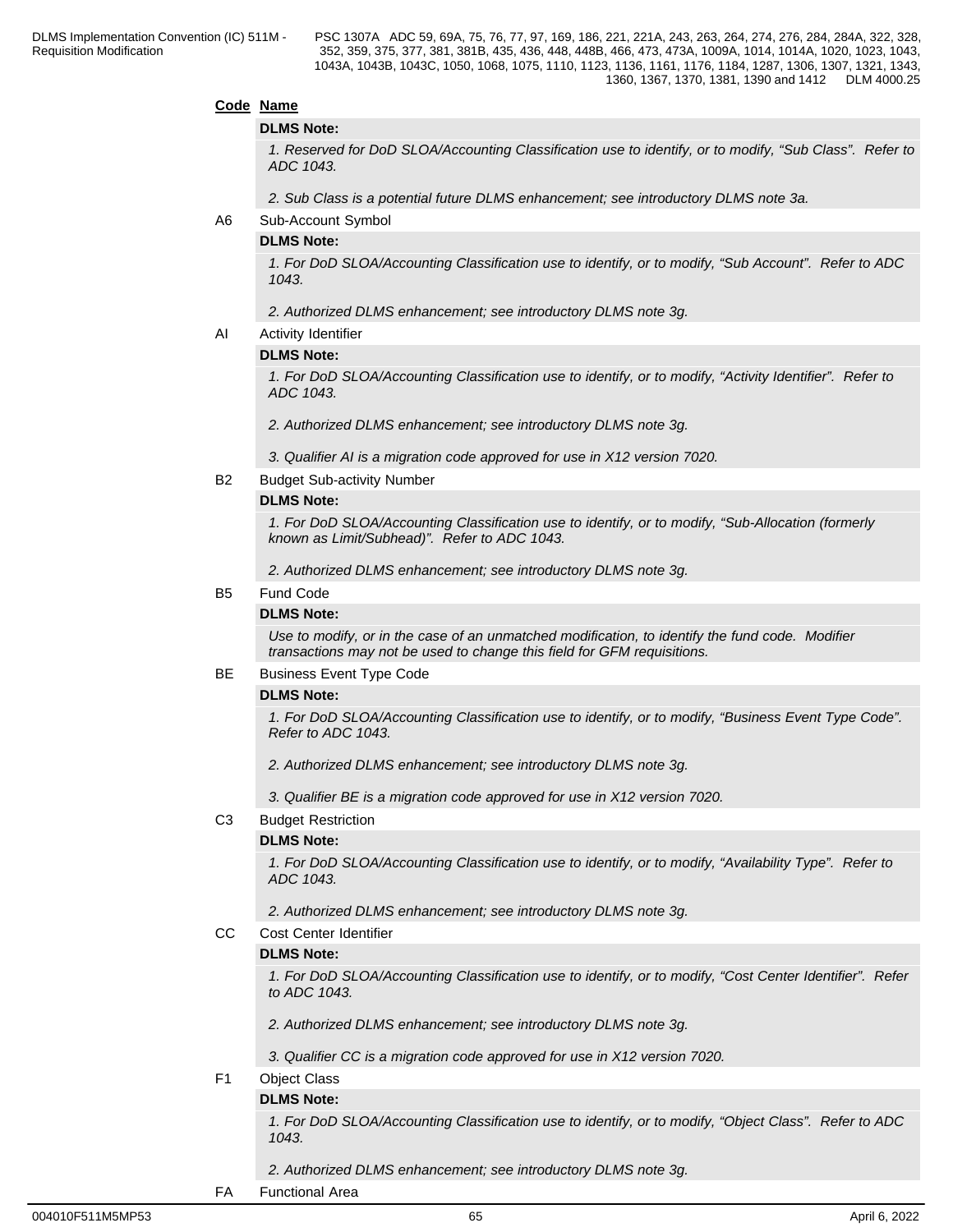#### **Code Name**

#### **DLMS Note:**

*1. For DoD SLOA/Accounting Classification use to identify, or to modify, "Functional Area". Refer to ADC 1043.*

*2. Authorized DLMS enhancement; see introductory DLMS note 3g.*

*3. Qualifier FA is a migration code approved for use in X12 version 7020.*

#### FC Funding Center Identifier

#### **DLMS Note:**

*1. For DoD SLOA/Accounting Classification use to identify, or to modify, "Funding Center Identifier". Refer to ADC 1043.*

*2. Authorized DLMS enhancement; see introductory DLMS note 3g.*

*3. Qualifier FC is a migration code approved for use in X12 version 7020.*

#### FT Funding Type

#### **DLMS Note:**

*1. For DoD SLOA/Accounting Classification use to identify, or to modify, "Reimbursable Flag". Refer to ADC 1043.* 

*2. Qualifier FT is an X12 Version Release 004030 Migration Code.* 

*3. Authorized DLMS enhancement; see introductory DLMS note 3g.*

#### H1 Cost Code

#### **DLMS Note:**

*1. For DoD SLOA/Accounting Classification use to identify, or to modify, "Cost Element Code". Refer to ADC 1043.*

*2. Authorized DLMS enhancement; see introductory DLMS note 3g.*

#### IA Security Cooperation Implementing Agency

#### **DLMS Note:**

*1. For DoD SLOA/Accounting Classification use to identify "Security Cooperation Implementing Agency". Refer to ADC 1043.*

*2. Authorized DLMS enhancement; see introductory DLMS note 3g.*

*3. Qualifier IA is a migration code approved for use in X12 version 7020.*

#### L1 Accounting Installation Number

#### **DLMS Note:**

*1. For DoD SLOA/Accounting Classification use to identify, or to modify, "Agency Accounting Identifier". Refer to ADC 1043.* 

*2. Authorized DLMS enhancement; see introductory DLMS note 3g.*

#### P1 Disbursing Station Number

#### **DLMS Note:**

*1. For DoD SLOA/Accounting Classification use to identify, or to modify, "Agency Dispersing Identifier Code". Refer to ADC 1043.*

*2. Authorized DLMS enhancement; see introductory DLMS note 3g.*

P5 Foreign Military Sales (FMS) Line Item Number

#### **DLMS Note:**

*1. For DoD SLOA/Accounting Classification use to identify "Security Cooperation Case Line Item Identifier". Refer to ADC 1043.*

*2. Authorized DLMS enhancement; see introductory DLMS note 3g.*

#### S1 Security Cooperation Customer Code

#### **DLMS Note:**

*1. For DoD SLOA/Accounting Classification use to identify "Security Cooperation Customer Code".*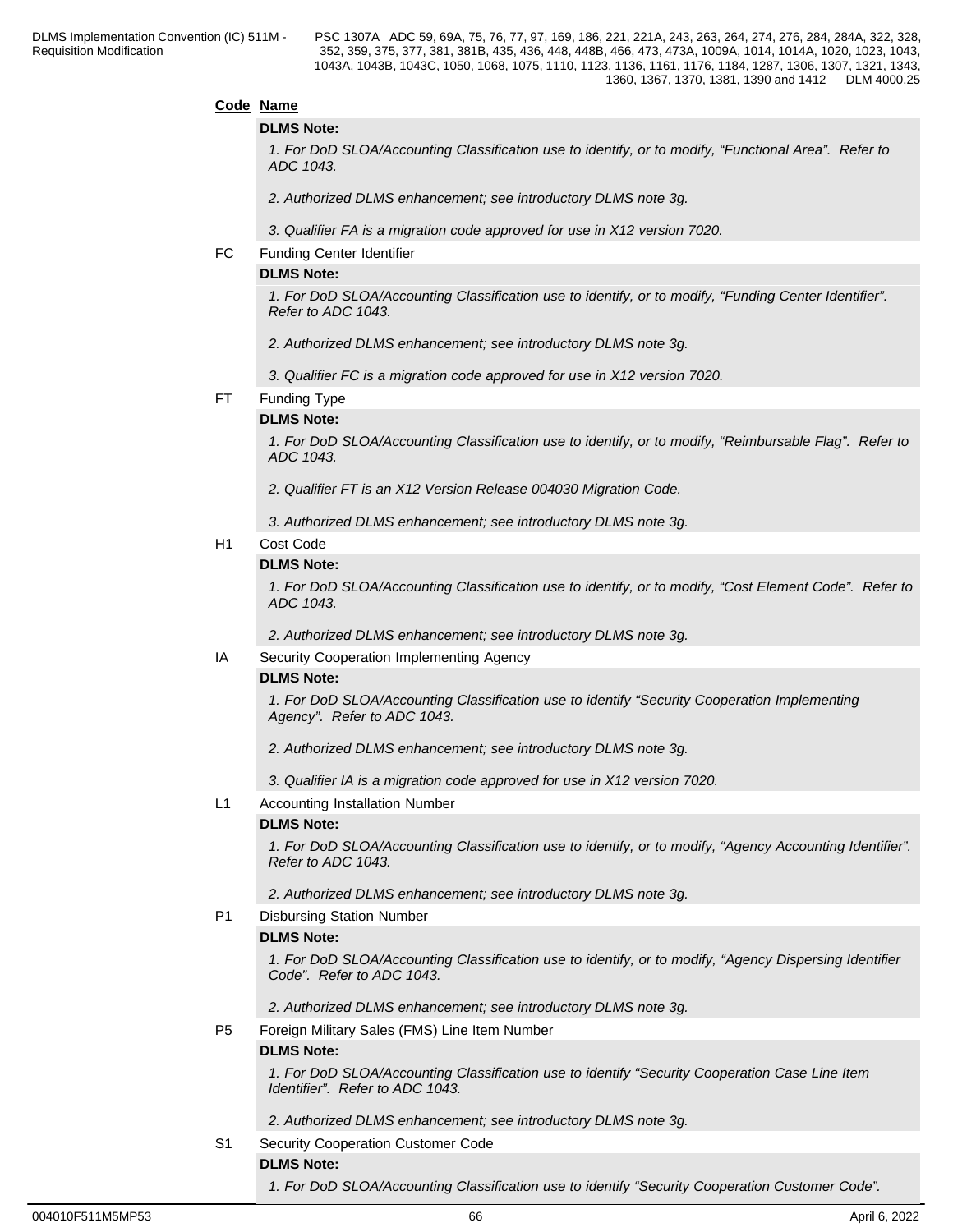#### **Code Name**

*Refer to ADC 1043.*

*2. DLMS enhancement; see introductory DLMS note 3d. A field size exceeding 2 positions is not supportable under current MILSTRIP and MAPAC processes. Three character codes are not authorized at this time.*

*3. Qualifier S1 is a migration code approved for use in X12 version 7020.*

S2 Security Cooperation Case Designator

#### **DLMS Note:**

*1. For DoD SLOA/Accounting Classification use to identify "Security Cooperation Case Designator". Refer to ADC 1043.*

*2. Authorized DLMS enhancement; see introductory DLMS note 3g. A field size exceeding 3 positions is not supportable under current MILSTRIP processes. Four character codes are not authorized at this time.*

*3. Qualifier S2 is a migration code approved for use in X12 version 7020.*

WO Work Order Number

#### **DLMS Note:**

*1. For DoD SLOA/Accounting Classification use to identify, or to modify, "Work Order Number". Refer to ADC 1043.*

- *2. Authorized DLMS enhancement; see introductory DLMS note 3g.*
- *3. Qualifier WO is a migration code approved for use in X12 version 7020.*

#### YB Beginning Period of Availability

### **DLMS Note:**

*1. For DoD SLOA/Accounting Classification use to identify, or to modify, "Beginning Period of Availability Fiscal Year Date". Refer to ADC 1043.*

*2. Use as appropriate to represent Program Year. Availability Type Code must be "X". Refer to ADC 1043B.*

*3. Authorized DLMS enhancement; see introductory DLMS note 3g.*

*4. Qualifier YB is a migration code approved for use in X12 version 7020.*

#### YE Ending Period of Availability

#### **DLMS Note:**

*1. For DoD SLOA/Accounting Classification use to identify, or to modify, "Ending Period of Availability Fiscal Year Date". Refer to ADC 1043.* 

- *2. Authorized DLMS enhancement; see introductory DLMS note 3g.*
- *3. Qualifier YE is a migration code approved for use in X12 version 7020.*

FA202 1195 **Financial Information Code**

**Description:** Code representing financial

accounting information

1/80 Must use